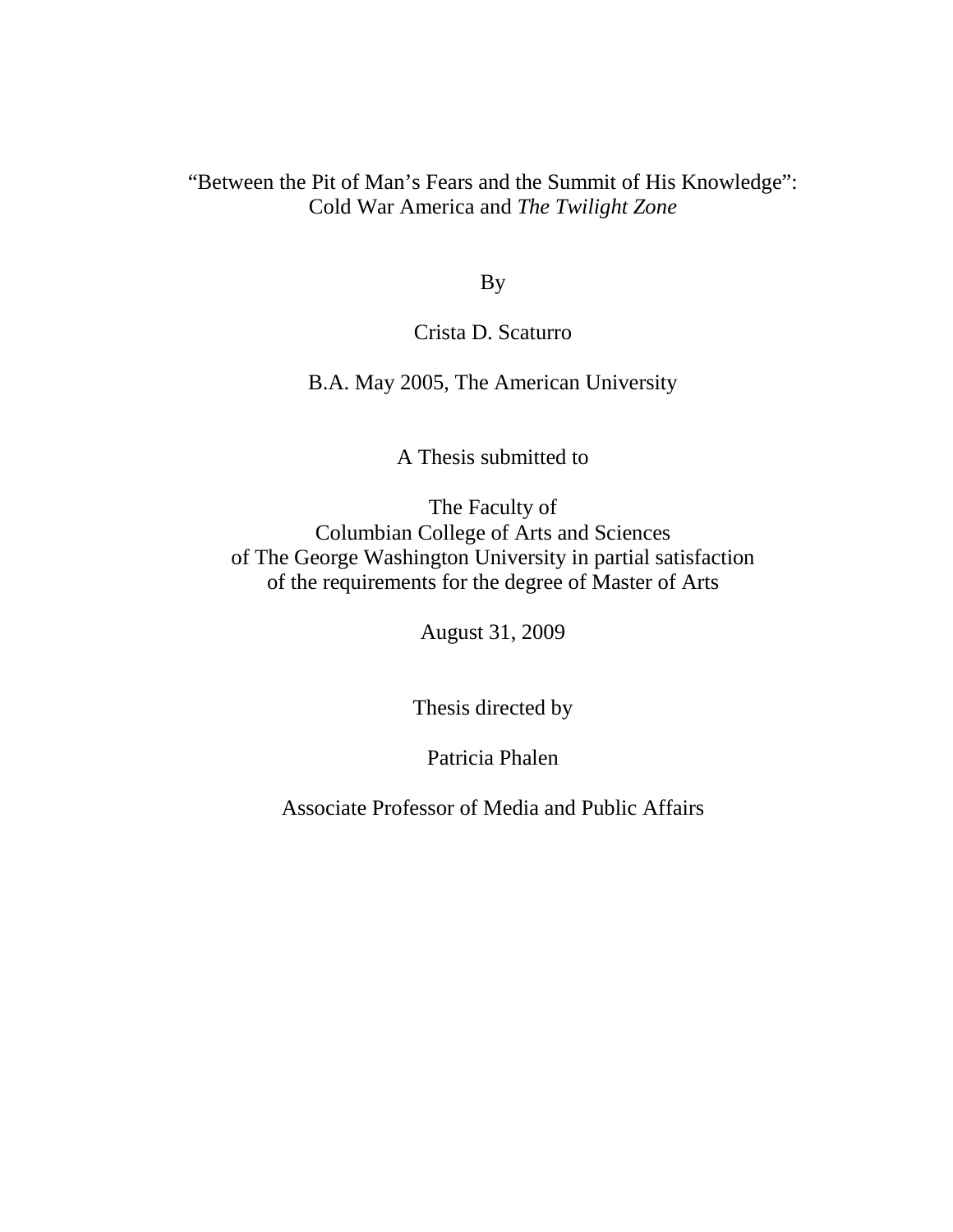#### Acknowledgements

 First and foremost, I wish to thank Michelle Begnoche for her indispensible help in creating this work. Her assistance was selfless and tireless, and it is no exaggeration to say that this paper would not exist were it not for her tremendous contributions. There is no one who could have done nearly as much, nearly as well.

 Second, I must acknowledge the work of Eden Sutley, who assisted me with some of the most tedious and time-consuming sections of this paper, and always with a smile.

 My thesis committee provided me with invaluable direction and assistance. Professor Chris Sterling, broadcast historian par excellence, offered me all the necessary ingredients for creating a context for *The Twilight Zone*; his textbook on the history of American broadcasting was my research bible. Professor Kim Gross waded with me for endless hours through miles of data, and took great pains to explain to me every step imaginable. Her patience and contributions cannot be overstated.

 My thesis director, Professor Patricia Phalen, worked with me on every aspect of this paper from the very first day. Her guidance, critiques, insights and encouragement were essential to beginning, and more importantly, finishing this study. Her energy and enthusiasm for this project were matched by no one.

 Many thanks to Darren and Jeanette, for keeping me going and keeping me sane. And finally, my mother, who is a continual source of inspiration for me in all I do, for her hours of editing and moral support.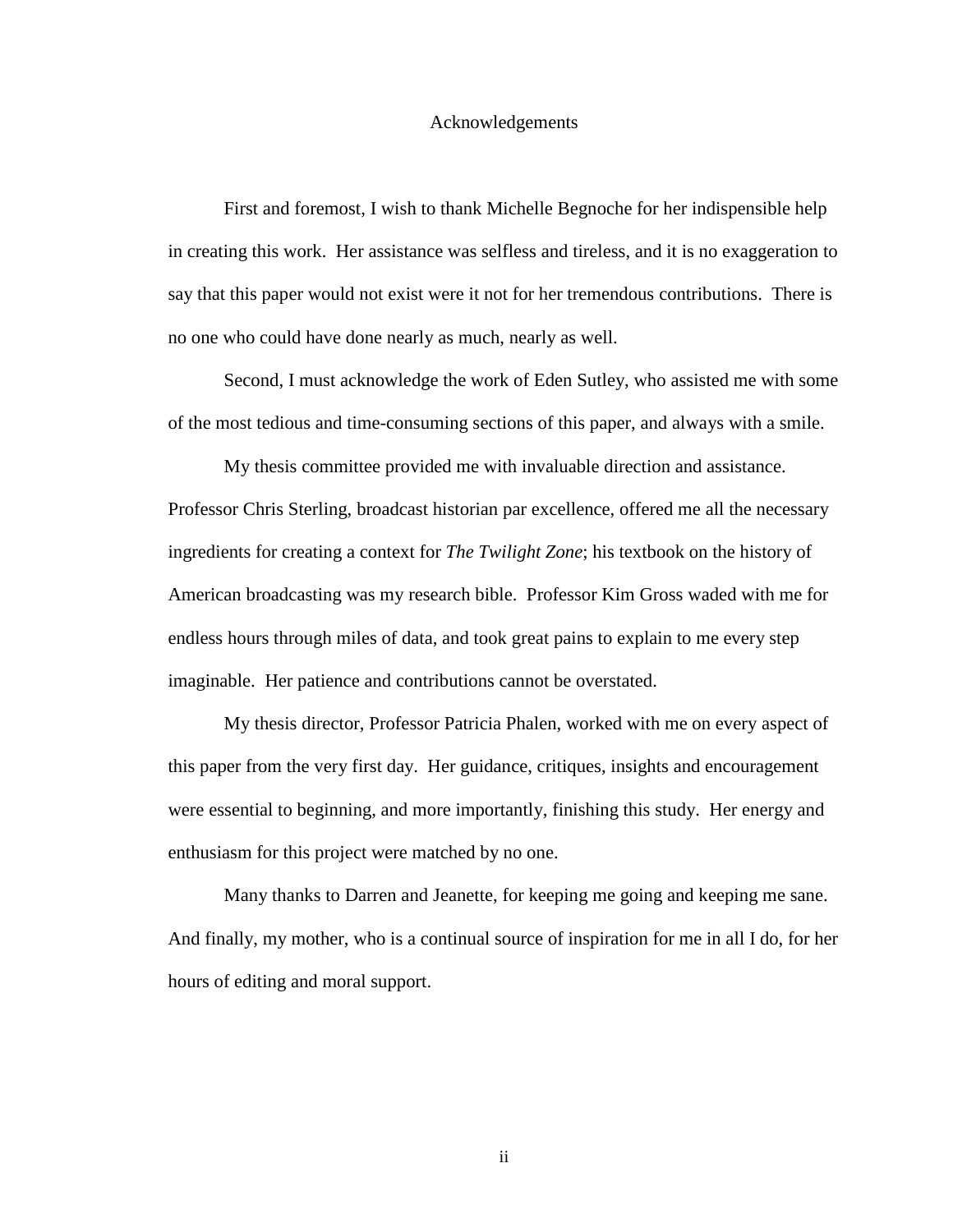### **TABLE OF CONTENTS**

| <b>Acknowledgements</b>                                                                                                                                          | ii                         |
|------------------------------------------------------------------------------------------------------------------------------------------------------------------|----------------------------|
| <b>List of Tables</b>                                                                                                                                            | iv                         |
| <b>Introduction</b>                                                                                                                                              | 1                          |
| Rod Serling & The Twilight Zone                                                                                                                                  | 5                          |
| Long 1950s: Cold War Fears<br><b>Economic Changes</b><br>Social Changes: The Home and Family<br><b>Social Changes: Wider Society</b><br><b>Political Changes</b> | 14<br>16<br>20<br>23<br>28 |
| <b>Long 1950s: Television</b><br>Broadcasting & Limitations of Expression<br>Science Fiction & Social Commentary                                                 | 35<br>36<br>43             |
| <b>Method</b><br>Defining the Themes<br>Defining the Variables<br><b>Coding Procedure</b>                                                                        | 46<br>46<br>49<br>52       |
| <b>Results</b><br>Theme Analysis by Variable<br>Analysis by Broadcast Season<br>Analysis by Themes<br>Co-Occurrence of Themes                                    | 57<br>61<br>71<br>76<br>81 |
| <b>Discussion of Key Episodes</b>                                                                                                                                | 82                         |
| <b>Conclusions</b>                                                                                                                                               | 92                         |
| <b>Sources</b>                                                                                                                                                   | 95                         |
| <b>Appendices</b>                                                                                                                                                | 100                        |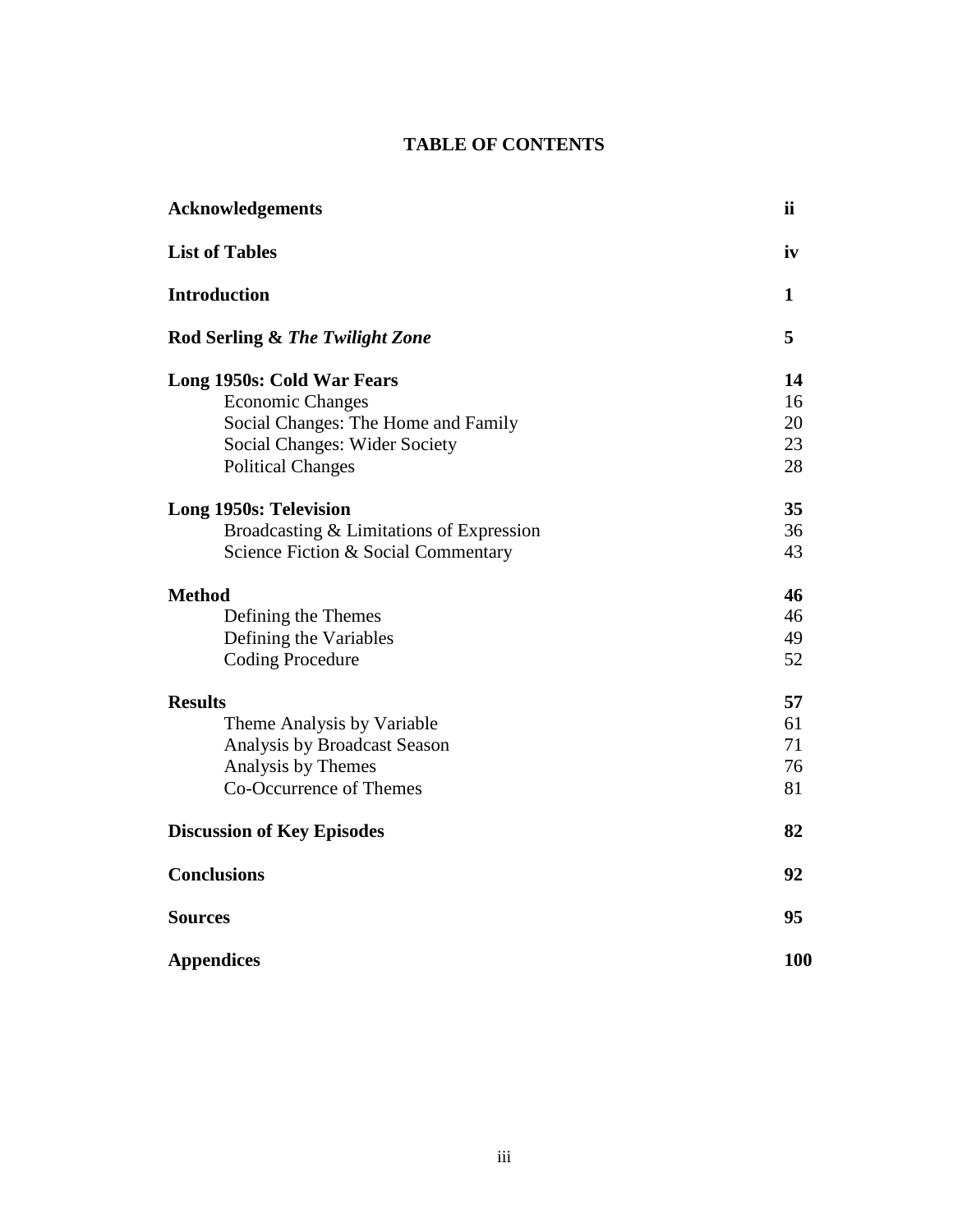### List of Tables

- Table 1: Theme Percentages
- Table 2: Alienation Variables
- Table 3: Fear of the Other Variables
- Table 4: Fear of War and Mass Destruction Variables
- Table 5: Erosion of Traditional Values Variables
- Table 6: Totalitarian Regimes Variables
- Table 7: Number of Total Themes Overall, By Season
- Table 8: Theme Occurrences by Season
- Table 9: "Alienation" Theme, By Season
- Table 10: "Fear of the Other" Theme, By Season
- Table 11: "Fear of War and Mass Destruction" Theme, By Season
- Table 12: "Erosion of Traditional Values" Theme, By Season
- Table 13: "Totalitarian Regimes" Theme, By Season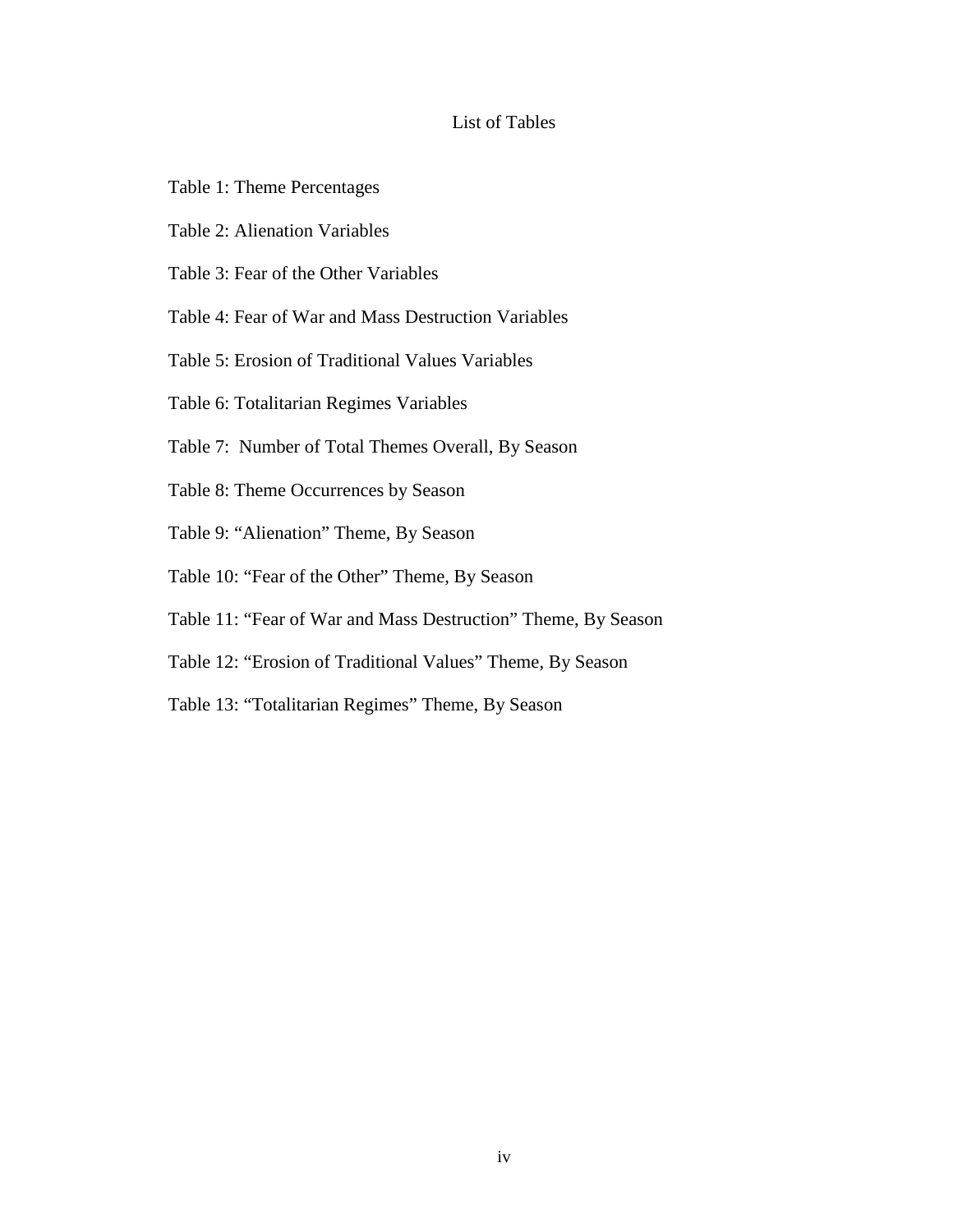#### **I. INTRODUCTION**

In our current television landscape, viewers are much accustomed to shows promising "ripped from the headlines" storylines for familiar characters to tackle. Many primetime dramas, such as NBC's hugely successful *Law & Order* franchise, have garnered millions of viewers with just this approach. Episodes feature major scandals of the day – political indiscretions, celebrity excesses, abuse of power – very thinly veiled with name changes; but viewers are quite aware of whose story is actually being told. There is a certain amount of instant gratification involved in watching well-known examples of malfeasance and misconduct exposed and righted by a favorite reluctant hero.

But this kind of frankness in television scripted drama was not always the case. For many years in the so-called "Golden Age" of television, networks and producers were besieged by restrictions of all kinds on the content of their series. As a result, many television critics have argued that television, particularly in the 1950s, was hardly an accurate representation of the state of national and world affairs at the time; at best, 1950s television portrayed an idealized facsimile of America. The nascent medium, they argue, found its footing by eschewing controversy, and in many cases, realism. There were a few exceptions to this starched image, one of which was the classic anthology series, *The Twilight Zone*.

 The literature on the subject of *The Twilight Zone*, and its creator, Rod Serling, tends to emphasize Serling's personal, left-leaning politics and characterize the series as a natural extension of these beliefs. Moreover, *The Twilight Zone* is often hailed by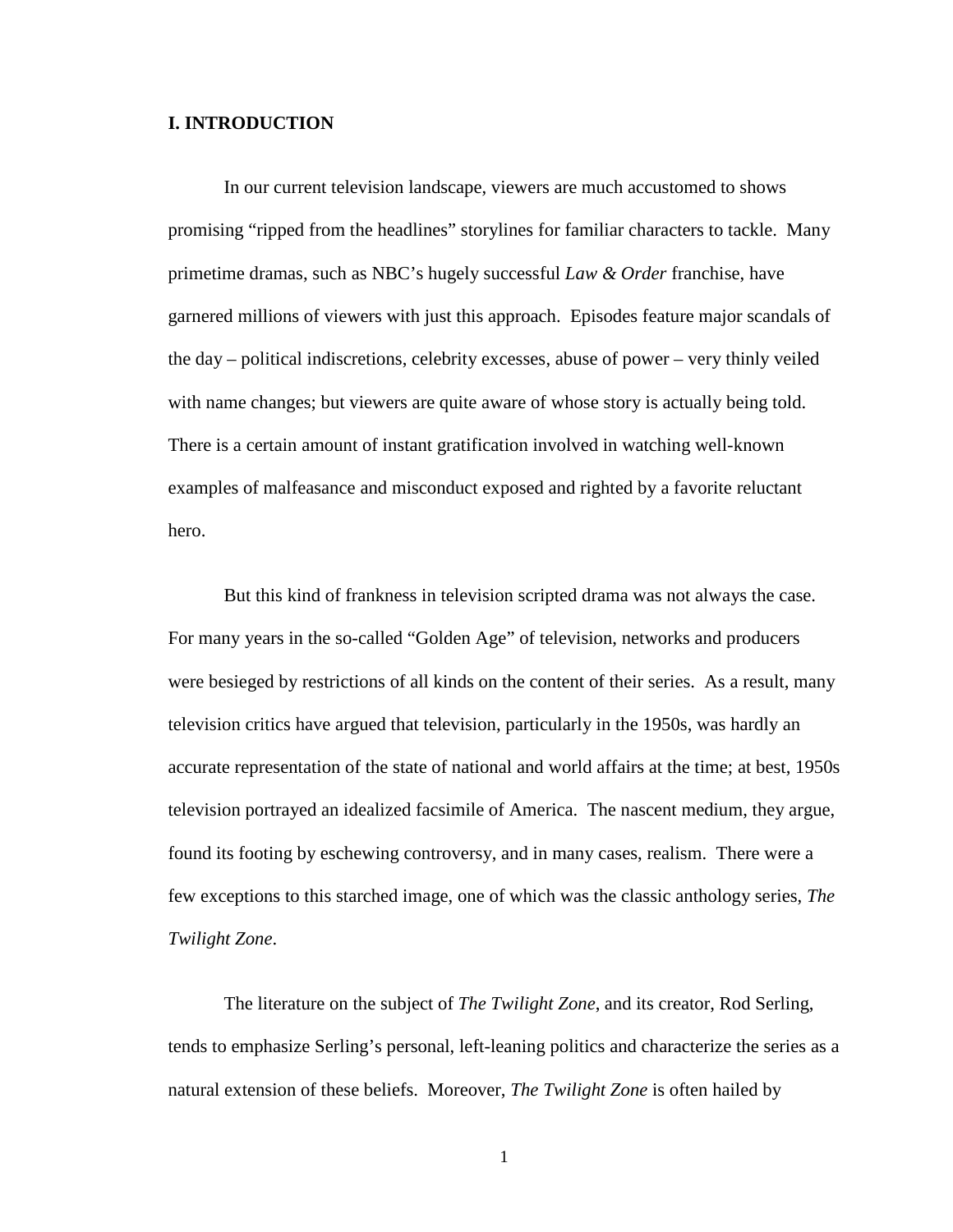television historians as being one of the early examples of serious political drama on television, in an age dominated by *Leave It to Beaver* and *I Love Lucy*. The popularity of these latter two series, and others like them, has contributed greatly to the white-washed image many Americans have in their minds of the 1950s. However, the period between the end of World War II and the assassination of President Kennedy was actually much darker and more fraught with tension and confusion than is depicted through the rosecolored glasses of nostalgia.

As demonstrated in the following pages, deeper investigation into this time period, which M. Keith Booker (2001) called "the long 1950s" reveals an age in American history in which Americans were intensely conflicted about the country, its future and their place within it. In the wake of World War II, a new economic model grasped ever-so-tightly around the throats of American industry – and ultimately, around those of American homes as well. There were serious demographic and sociological shifts occurring, with mass migration not seen since the first pioneers headed west, the implications of which are still being felt today. The Iron Curtain had descended upon Europe, obscuring the light of democracy for millions, as Americans wondered if they might be next. But it was not only ideological clashes with the Soviet Union that weighed heavily on the minds of Americans: by 1955, the Soviet Union had equaled the United States in its mastery of both atomic and hydrogen bombs.

 Threats (real or perceived) to Americans came from within just as surely as they came from without. Sen. Joseph McCarthy (R-WI) and the House Un-American Activities Committee rose to national prominence peddling a parlor-trick version of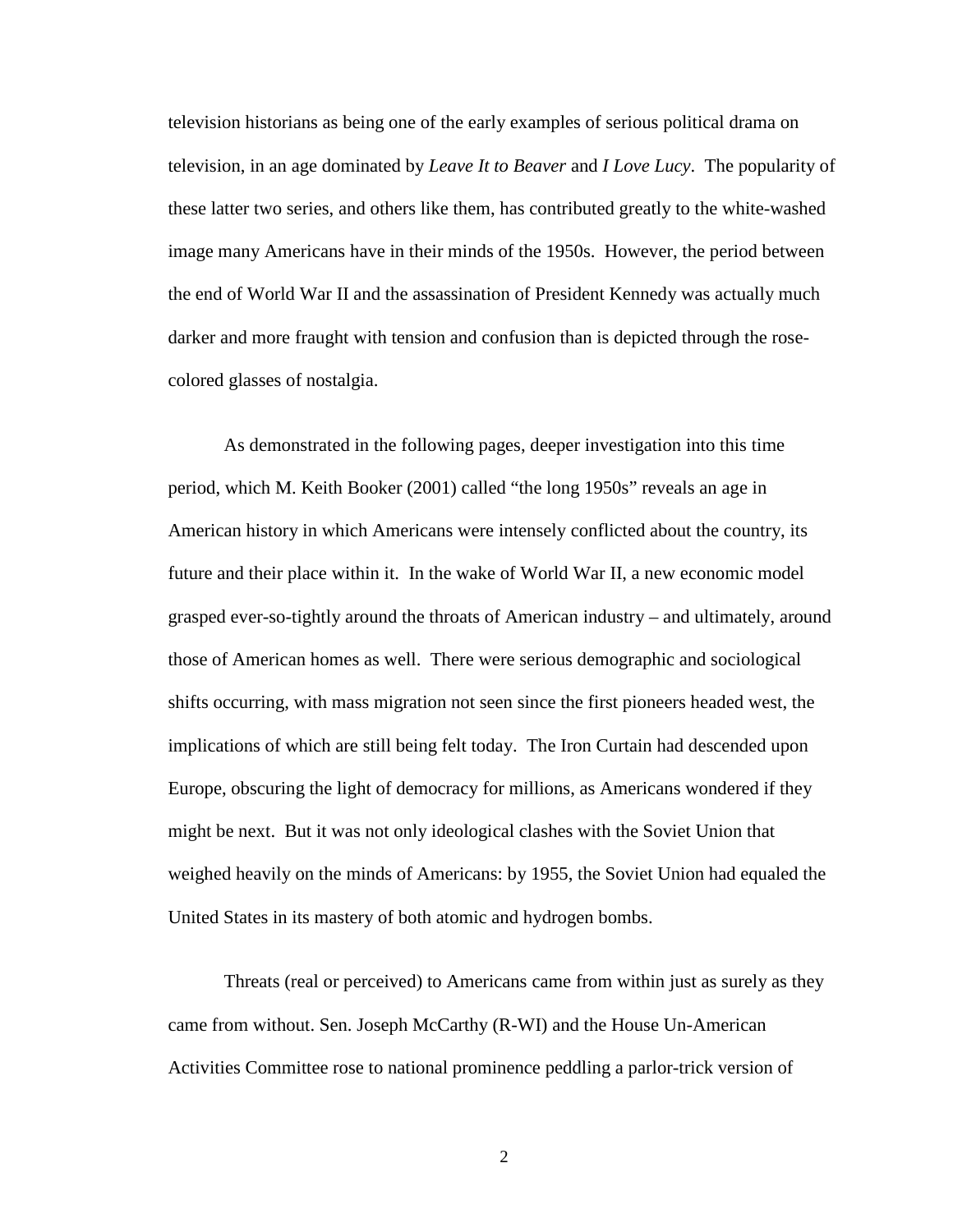domestic security, but their lasting legacies among Americans who came of age in that era was to demonstrate the ease with which fear-mongering and hysteria can take hold of ordinary people. A quiet paranoia extended from the federal government to nearly all levels of society, and affected the lives and careers of many Americans – both prominent and ordinary. Even for those whose livelihoods were not directly threatened by the wave of red-baiting, distrust and fear were certainly part of life. Such was the culture into which Rod Serling introduced *The Twilight Zone*.

When scholars write of *The Twilight Zone* and of Serling, they tend to portray the series as a political drama – one that was focused on the darker side of American life in the 1950s: dictators, nuclear war, civil unrest. In so doing, many scholars reference several iconic episodes and qualitatively assess the presence of these tensions and fears in them, characterizing the series as a whole as Cold War allegory. In fact, qualitative work tends to *assume* this period was inherently marked by overwhelming societal fear and paranoia, but often fails to cite specific examples or demonstrate how these elements affected the broader culture. Perhaps this is simply because the authors of the works lived through this period themselves, so they may recall quite well the zeitgeist of the era. Literature concerning *The Twilight Zone* both lauds the series for its serious treatment of legitimate political issues, and contemplates the philosophical musings put forth by a number of episodes. The general consensus seems to be that, protected behind science fiction, magical realism and, sometimes, the fantastical, *The Twilight Zone* was Rod Serling's most political work on television. But these assessments have never been quantified; thus, it is difficult to determine whether then-contemporary political issues pervaded the entire series, or merely a handful of episodes. The literature may well be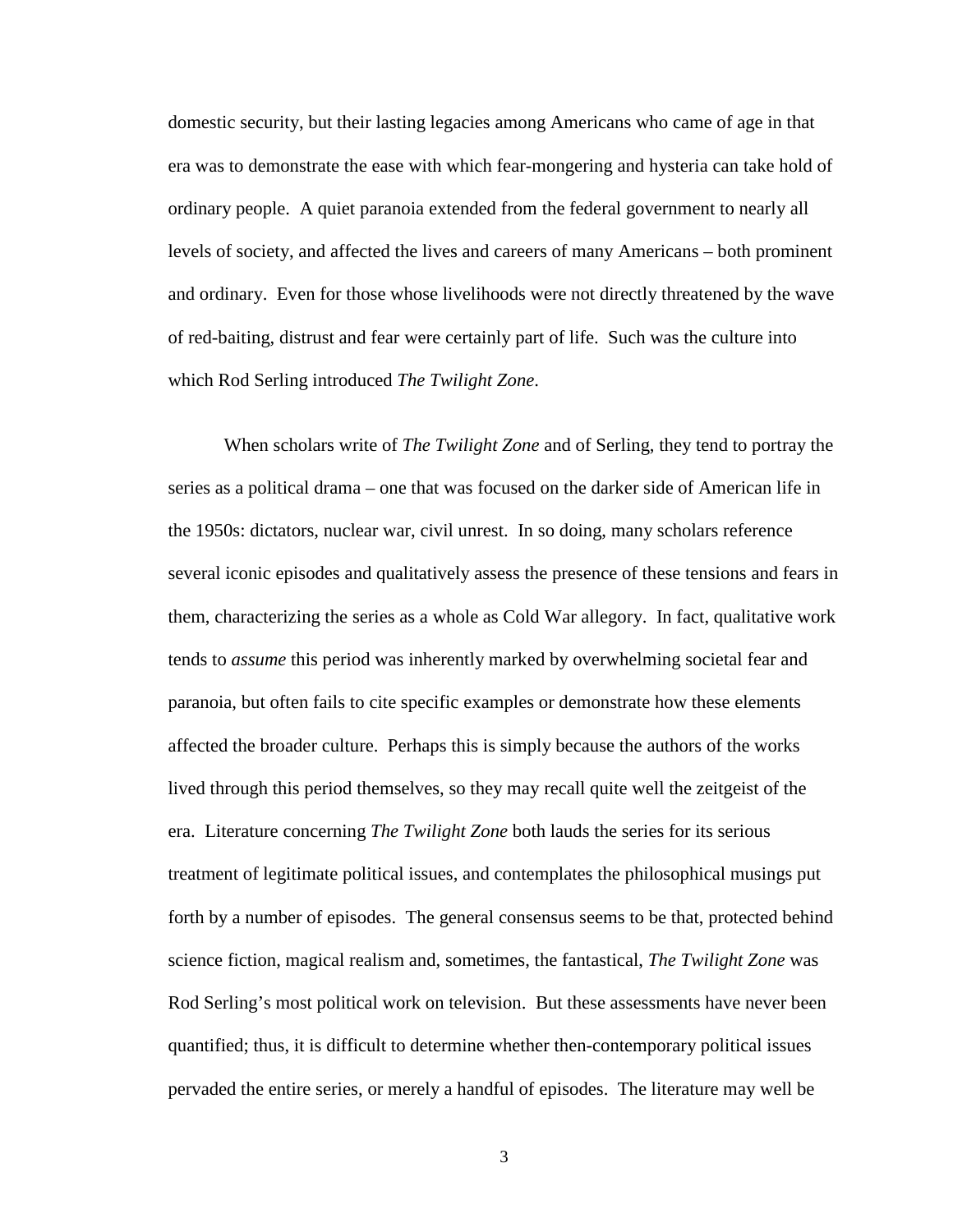spot-on; however, it is possible that *The Twilight Zone* was, in reality, only marginally more politically aware than *Father Knows Best*.

Although many primary source materials exist from the period, sources in which Serling himself discusses his desire to use *The Twilight Zone* as a vehicle for his own political expression, there has never been a quantitative investigation into whether the Cold War themes of fear, anxiety and suspicion actually *are* present throughout the series. That is the purpose of the present study. Did *The Twilight Zone* actually depict the fears and anxieties of the post-World War II era with regularity, or is the series motif iterated by television historians simply the result of a handful of strategically placed episodes? If so, which social and political currents occurred most frequently in the series? Does the regularity of political and/or social themes correspond with historical assessments of the time period? Does it correspond with what scholars have said about *The Twilight* Zone? What were the ways in which (stylistically, thematically, etc.) these themes *presented*? Were the political critiques or social concerns more likely to take center stage in the drama? Of the series' five seasons, did some emphasize political and/or social issues more frequently or vigorously than others?

 In order to address these questions, this paper first establishes the field of inquiry by presenting the literature on *The Twilight Zone* and Rod Serling, scholarly analysis of the political, social and philosophical themes in the series, biographical information about Rod Serling and his professional work prior to *The Twilight Zone*, as well as information about his political and social ideologies, and his aspirations for the series, in his own words. Second, this paper identifies, describes and cites measurable examples of the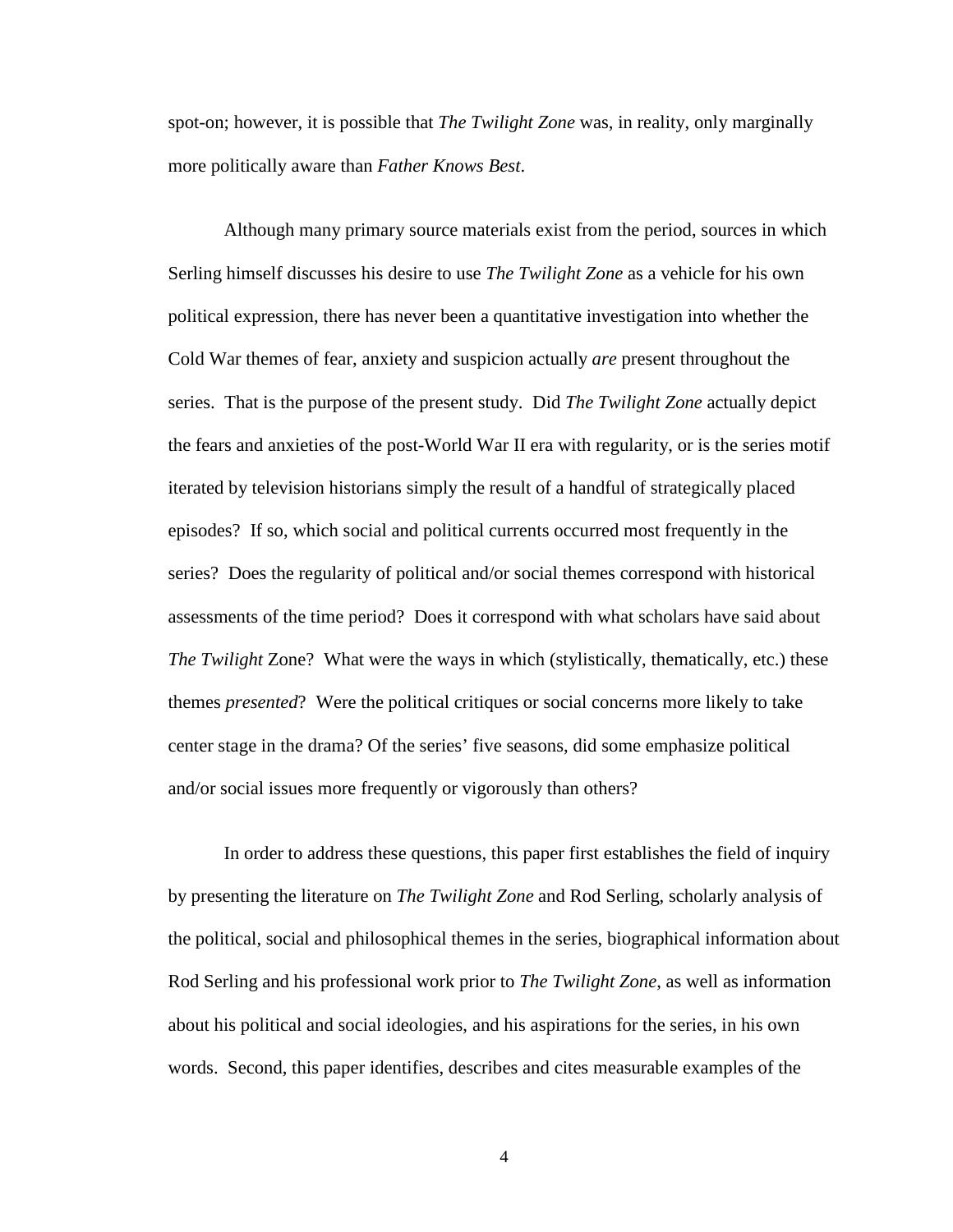aforementioned fears prevalent in America during the height of the Cold War. Third, it positions *The Twilight Zone* in its proper historical television programming contexts, in terms of other successful shows of the same time period. This is followed by a discussion of science fiction as a medium for social critique during roughly the same time period in which *The Twilight Zone* originally aired. Finally, the study will turn to the method and results of a content analysis that incorporates all *Twilight Zone* episodes over its five seasons of airing.

#### **II. ROD SERLING AND** *THE TWILIGHT ZONE*

In comparison to other science fiction works of the 1950s and 1960s, and certainly when compared with the literature on *Star Wars*, relatively little has been written about *The Twilight Zone* or its creator, Rod Serling. Serling is certainly mentioned in many historical accounts of early television broadcasting, and his teleplays, including the famous "Patterns" and "Requiem for a Heavyweight" (both of which were later made into feature films), were among the first serious dramas written and produced specifically for television; Serling himself was part the group of television dramatists including Paddy Chayevsky and Gore Vidal (though both had left the medium by 1960) that popularized the television anthology drama. And in many volumes that purport to list the greatest television programs ever, such as 2004's *Fifty Key Television Programmes, The Twilight Zone* is highlighted. But for the most part, these are passing references to *The Twilight Zone* and Serling; there has yet to be a study of considerable depth about the series.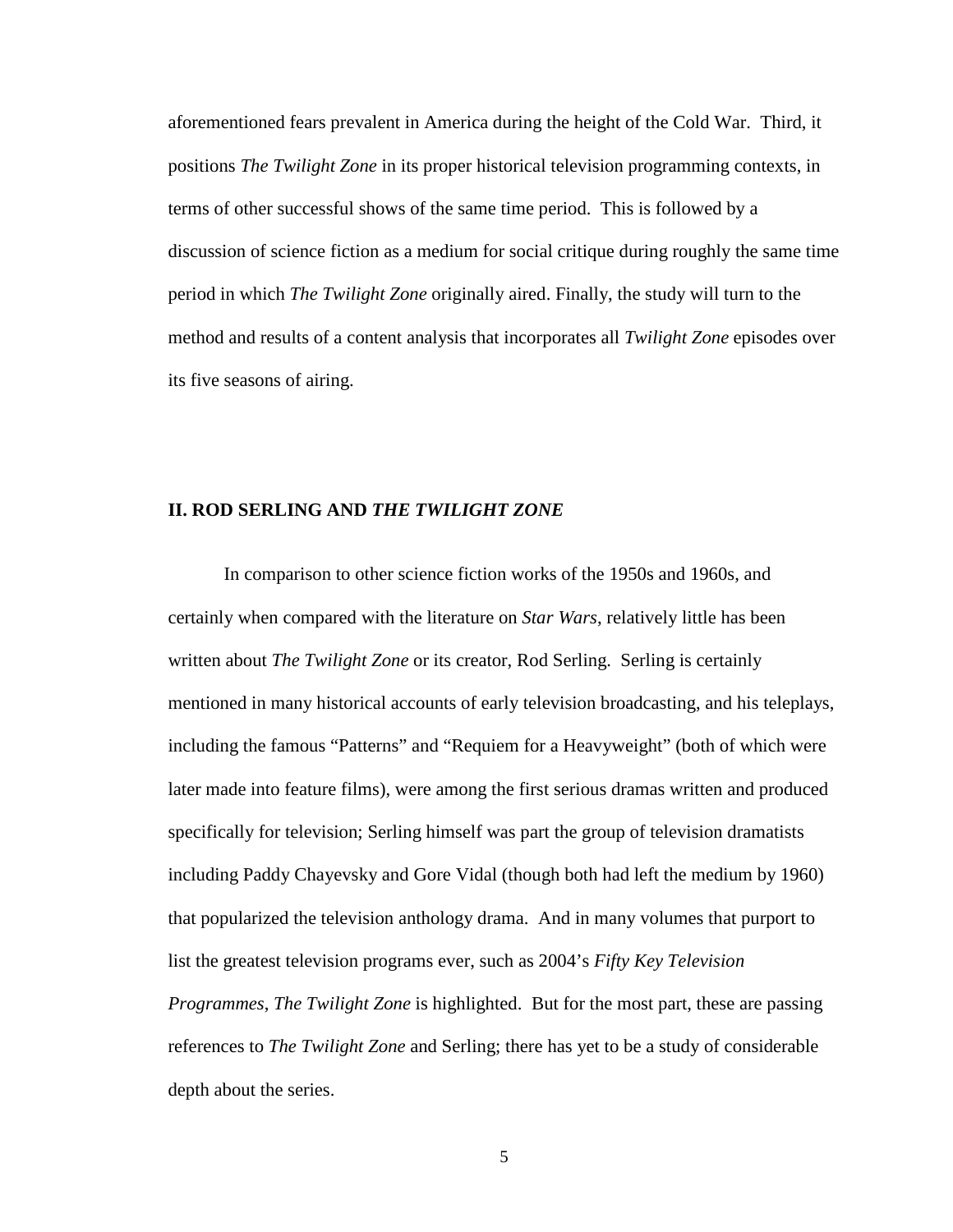The central component of the literature rests with two biographies of Serling; one written by Joel Engel (1989) and one by Gordon F. Sander (1992). Though these works for the most part refrain from offering thematic analyses of *The Twilight Zone*, they do yield insight into the experiences that shaped the series creator, and shed light on how these experiences and values were evident in a number of *Twilight Zone* episodes.

In his book, Engel details Serling's halcyon childhood in Binghamton, New York, the World War II combat experiences that left him with nightmares and insomnia for the rest of his life, and a professional life spent trying to recapture the peace and simplicity of his childhood. Engel characterizes Serling as driven by a strong sense of right and wrong, a "black and white" kind of morality that often won him critical praise when it informed his writing, but also earned him a reputation as an "angry young man" writer and "a Don Quixote tilting at windmills, a man unwilling to compromise his values" (143). However, after signing the deal with CBS that made him a millionaire and gave television *The Twilight Zone*, the man who had rallied against station censorship, spoken publicly against the sponsors *of his own programming* (when he felt they had "demeaned" his creative process) and espoused that "each of his scripts would 'say something'" (143) Serling was criticized by some for "selling out" and abandoning the political roots of his earlier work.

For his part, Serling would make somewhat contradictory statements over the years as to the nature of his writing on *The Twilight Zone*; in some instances, he defended his writing as still "saying something" albeit in a more subtle fashion. However, in others, usually to network or sponsor audiences, Serling had a habit of touting *The*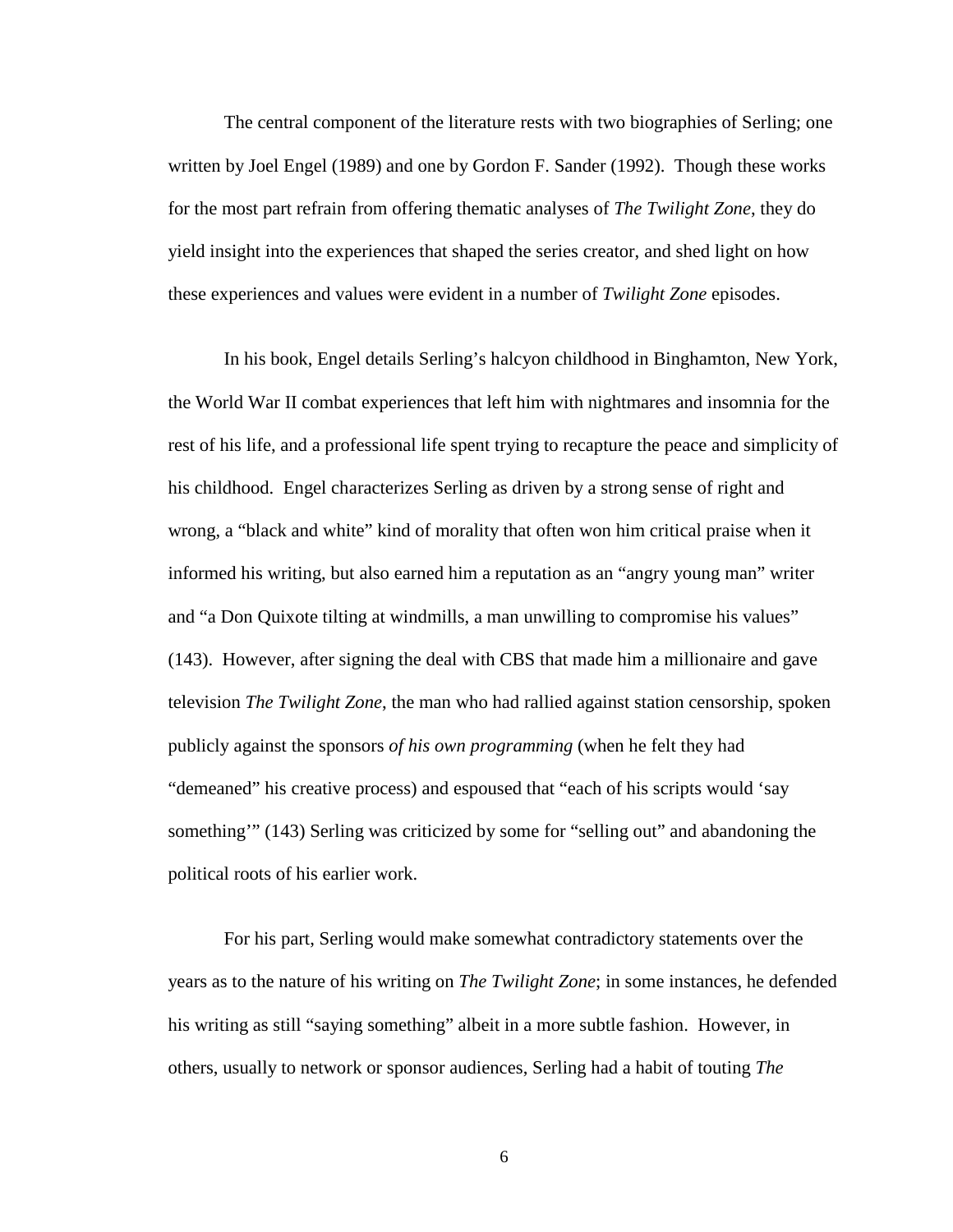*Twilight Zone* as little more than a vehicle for hocking products. As part of a videotaped package pitching *The Twilight Zone* to sponsors, Serling taped an introduction to the series and his production company, Cayuga Productions. In it, according to Engel, Serling said to the potential sponsors, "This is a series for the storyteller because it's our thinking that a mass audience will always sit and listen and watch a well-told story. We fully expect they'll go to the store on the following day and buy your products. We think it's that kind of a show" (179). Allegedly, Serling promised sponsors a "show without controversy" in exchange for a hands-off policy on their end (179).

This was a far cry from the Rod Serling of just three years earlier, who, on the heels of the success of his drama "Patterns" blasted the meddling of corporate sponsors in television programming thusly:

At the very worst, their interference is an often stultifying, often destructive and inexcusable by-product of our mass media system. I think it is a basic truth that no dramatic art form should be dictated and controlled by men whose training, interest and instincts are cut of entirely different cloth. The fact remains that these gentlemen sell consumer goods, not an art form. (143)

But Serling complained to Mike Wallace in 1959 that he was tired of fighting with networks and corporate sponsors, and that his goal now was simply to produce interesting and stimulating drama. He was not, in his own words, "going to try to delve into social problems dramatically" (183).

 Almost as soon as the series began, Serling described himself as "desperately tired"; in fact, Serling was always "desperate" on some level. Engel notes, "Serling's care-free, buoyant, easy-going exterior hid a very real sense of desperation. Throughout his life, in scripts, stories, interviews and correspondence, all forms of the word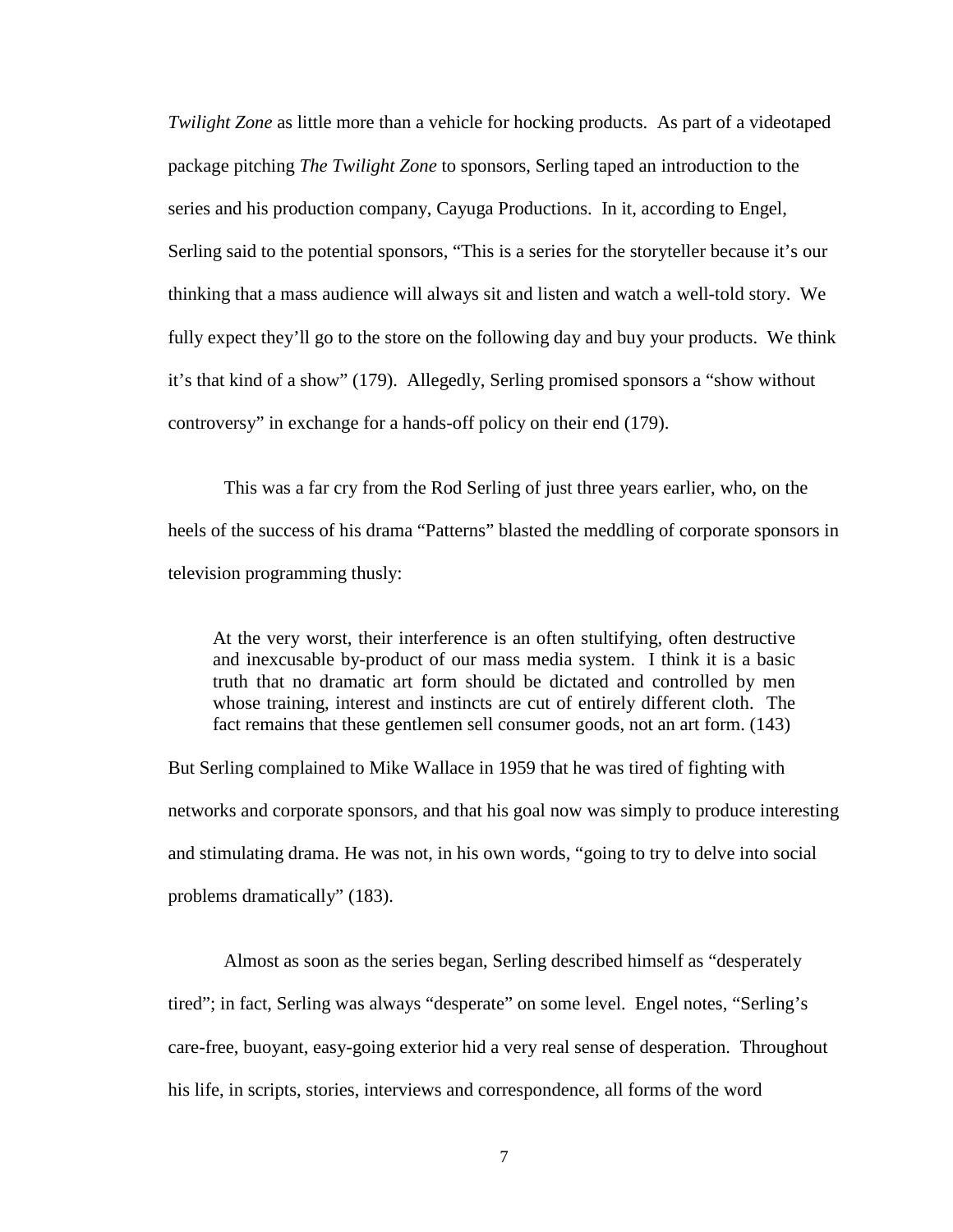*desperation* [sic] appear with frequency and regularity" (21). He desperately wanted *The Twilight Zone* to succeed, but midway through season 2, he became convinced it would not last beyond a third season (198). In reality, it was Serling's decision, not the network's to truncate the fourth season of the series. Serling had become frustrated with the writing schedule, was chaffing at sponsorship demands and felt he could no longer keep up the quality of the show. He spent the fall of 1962 as the writer-in-residence at Antioch College, his alma mater, rather than working on the set of *The Twilight Zone.*

 In Sander's 1992 eponymous Serling biography, he details the schism that occurred between Serling and CBS midway through *The Twilight Zone*'s third season (177). During this time, James Aubrey became president of CBS, and he had an immediate dislike for *The Twilight Zone* and for Serling (Sander, 155). Aubrey, recently from ABC, managed the network like an accountant, constantly balancing profits and losses; he was not shy with his feelings that *The Twilight Zone*, with its average ratings share, did not merit its expense (either in money or creative control) to the network (160). The arrival of James Aubrey as president of CBS would ultimately prove to drive a wedge so deeply between Serling and the network, the series (and, in fact, Serling) was never the same (160). In his later years, Serling would privately admit that Aubrey's presence at the network, and his constant inspection of the series, was largely what drove him to take the fall of 1962 off (177-178). Sander asserts that as the palpable hostility between himself and CBS increased, and Serling felt more acutely the demands on his time as his fame grew, his *Twilight Zone* scripts became increasingly nostalgic, with episodes such as "A Stop at Willoughby" (185-191).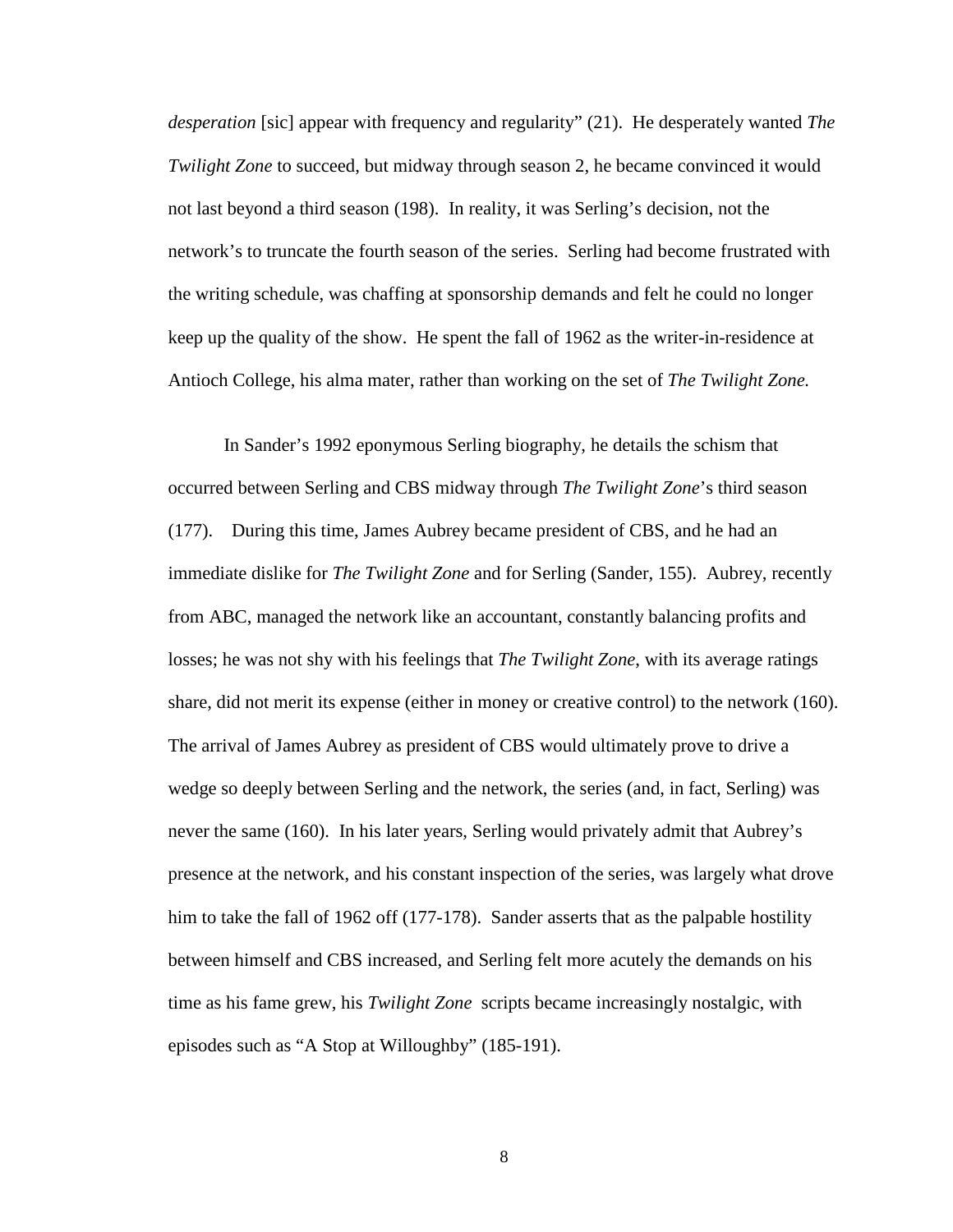Despite Serling's problems with Aubrey, Sander characterizes the series creator positively. He makes repeated use of the phrase the "video Aesop" to describe both the parable didacticism of Serling's writing and his singular contribution to television. Of Serling's writing for many episodes of the series, Sander writes, "using the show as a personal bully pulpit to comment metaphorically on the aspects of human behavior and the human condition that made him [Serling] angry" (169); again invoking the same phrase, Sander writes that Serling used television "as a prism through which to view America's tormented soul" (143).

 Aside from the biographies by Engel and Sander, a handful of writers have attempted to analyze *The Twilight Zone* from a variety of perspectives. Peter Wolfe (1997) comments on the series more from an artistic and philosophical standpoint, finding parallels between Serling's writing and those of playwrights like Beckett, Ionesco and Pirandello. Using the staples of surrealism – time travel, space travel and conversations between the living and the dead – Serling, Wolfe claims, comments on the "perversion of tradition, especially those values centering on the family" (8) in episodes such as "A World of His Own" and "The Bewitchin' Pool." As both Engel and Sander observed, Wolfe notes that Serling's best scripts "focus on closely observed, small domestic dramas that spin out of control" (29). If there is any cohesive theme to this five-season-long, anthology drama, Wolfe asserts, it is the emphasis on the individual, and all the ways that he goes awry. "The social criticism developed in *The Twilight Zone* matters less than the insights the show gives into individual behavior" (42).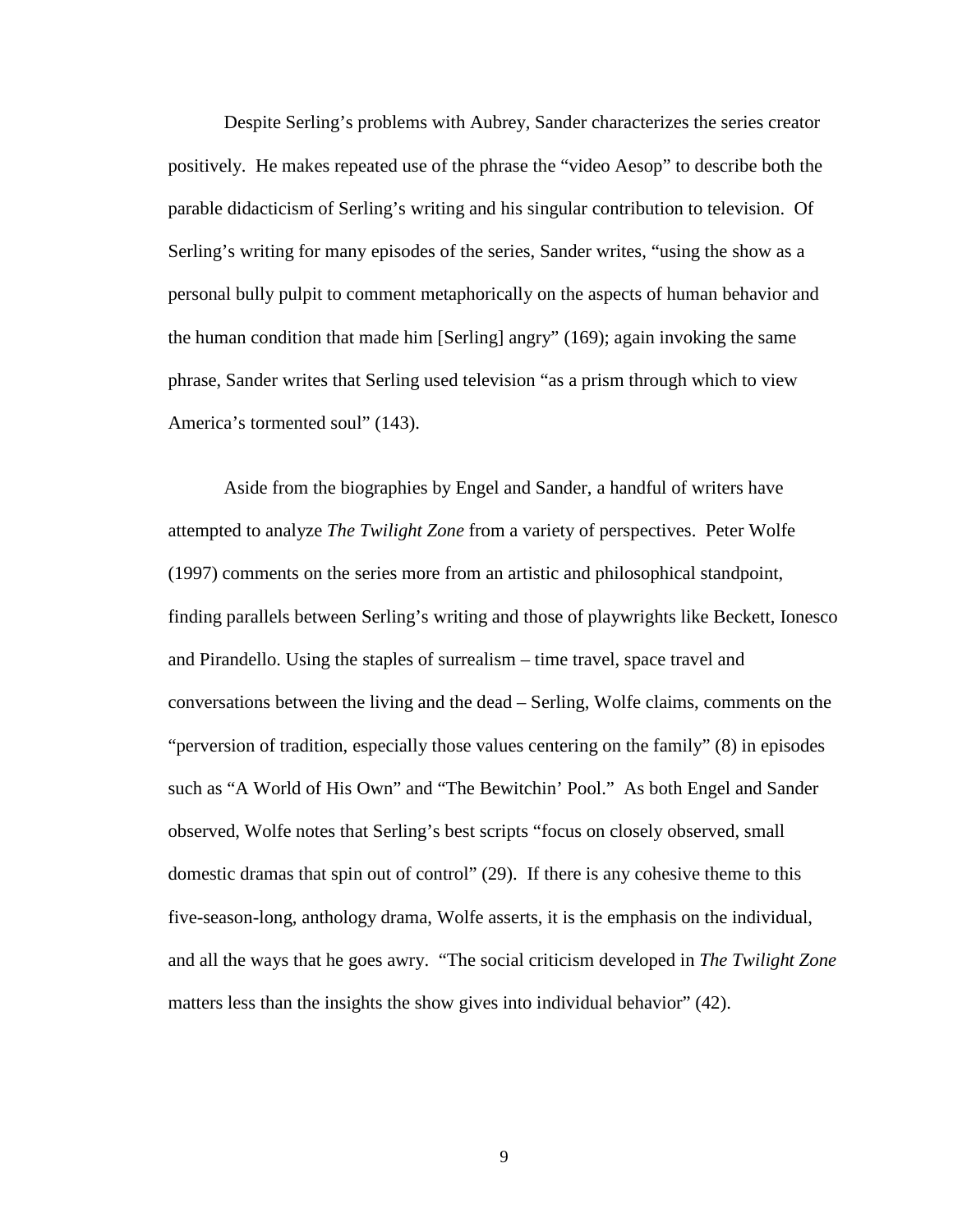Authors Don Presnell and Marty McGee (1998) also offer bits of thematic analysis of *The Twilight Zone*, while borrowing heavily from the Sander biography of Serling. Focusing less on the political statements made by the series, Presnell and McGee characterize the central contribution and unifying theme of *The Twilight Zone* as "lessons on what it means to be human" (7). This includes emphasis on ordinary people to whom extraordinary things happen; some of whom are taught a lesson with the opportunity to rectify ills, some of whom must live (or die) with the consequences of their ignorance. Presnell and McGee cite episodes such as "Where Is Everybody?", "Two and "The Shelter" as examples of the series' ruminations on the human condition, the good, bad and ugly of it all.

 Marc Scott Zicree (1992), in his *Twilight Zone Companion*, appears to agree with Presnell and McGee's assessment that *The Twilight Zone*, at its core, was really about the human experience. In fact, Zicree goes one step further, and is the only author writing about the series who specifically highlights the significance of alienation to the series as a whole. He writes, "*The Twilight Zone* was the first, and possibly only, TV series to deal on a regular basis with the theme of alienation – particularly urban alienation" (1). Furthermore, Zicree believes that the theme of alienation is repeatedly and intentionally presented in the context of fear, and that surrendering oneself to one would inherently mean suffering the consequences of the other (1). Comfort and security are to be found in cooperation and co-existence with others, not by positioning oneself at odds with one's neighbors, as is overwhelmingly evident in episodes such as "The Monsters Are Due on Maple Street" and "The Shelter."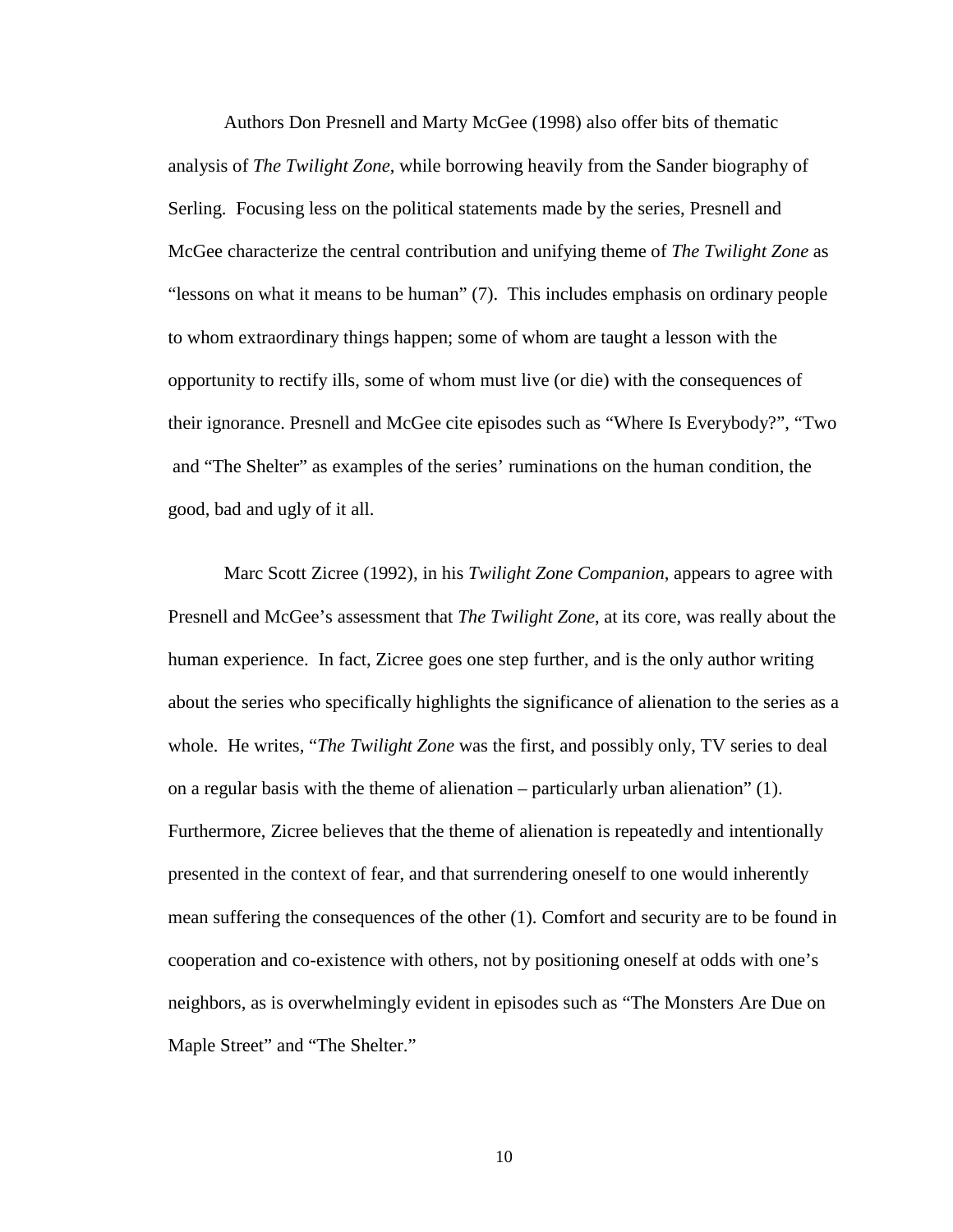In the few other works devoted exclusively to *The Twilight Zone* and Rod Serling, the series creator is characterized as "one of the loudest and most outspoken critics of American society and the television industry," (Venuti, 354) and "a writer of sociallyconscious, didactic television plays" (Boddy, 98). David Hogan (2006) writes of Serling and his contribution to science fiction, "Serling was a social progressive who was upset with the rich catalogue of human mischief and its concomitant misery. [...] Serling viewed science fiction as a vehicle for social comment, and he hoped, enlightenment" (4). Whatever it was he said to television executives and corporate sponsors, Serling's legacy, specifically with regard to *The Twilight Zone* appears to be one of high-minded social critic.

 Writing about science fiction and gerontocracy, F. M. Hodges (2003) cites *The Twilight Zone* as an example of writers and producers who used the science fiction genre to "explore popular feelings and anxieties about social and political change, and to analyze the limits of the ability of man to control the world and destiny of mankind" (176). This seems a far cry from "that kind of a show" – the kind that would serve as a vehicle for selling products – Serling promised to sponsors. Citing the *Twilight Zone* episode "Uncle Simon," Hodges contends that the series frequently conveyed the message that "science and technology will always carry the malevolent imprint of its geriatric male creators and can never serve the needs of the young" (177). M. Keith Booker, in his *Science Fiction Television* (2005) also comments on *The Twilight Zone*'s treatment of science and technology, saying, "several episodes of *The Twilight Zone* explore the notion that, as our machines become more and more sophisticated, the boundary between us and them becomes more and more difficult to discern" (15).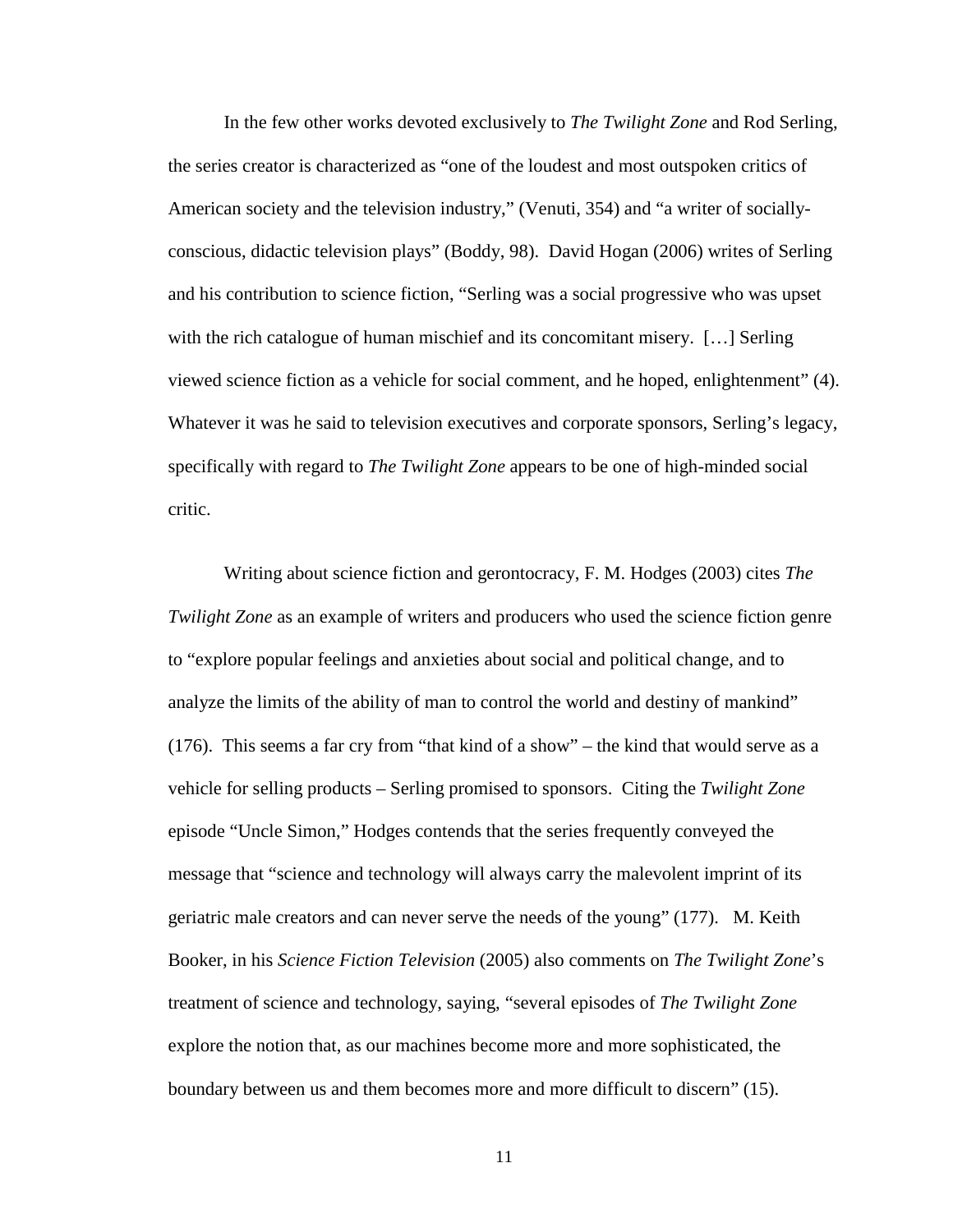Clearly the "science" aspect of *The Twilight Zone*'s science fiction theme was not always a positive one.

Booker echoes the sentiments of other television historians in his appraisal of the series and Serling's contribution to the legacy of television. He calls *The Twilight Zone* "the most important science fiction television program of the 1950s, and the first to gain a widespread reputation for genuine artistic merit" (8). Like much of the literature on the series, Booker also comments on the social and political commentary embedded in the series, and references the same episodes ("Four O'Clock," "The Monsters Are Due on Maple Street," "Time Enough at Last," "Eye of the Beholder") that are repeatedly cited as evidence of the supposed pervasive commentary of the series. The distinction Booker makes, that only Zicree also does, is the centrality of alienation and isolation to the series (11). That "the typical *Twilight Zone* protagonist is very much alone in the face of the strange circumstances that confront him or her" (11) is not lost on Booker, nor is its relation to America at the time. This overwhelming sense of alienation and of being solely responsible for addressing adversity is evidence, Booker believes, of the ways in which "the ideas [the series] explores so intelligently directly address numerous central concerns of American society in the late 1950s and early 1960s and generally comments first and foremost on the here and now, using imaginative settings and scenarios as a means of gaining new perspective on contemporary problems" (9).

 Rick Worland (1996) also assesses *The Twilight Zone* positively, and praises the series and Serling for ahead-of-its-time political and social relevance saying, "the twist ending of a *Twilight Zone* political parable was often a lesson in New Frontier-era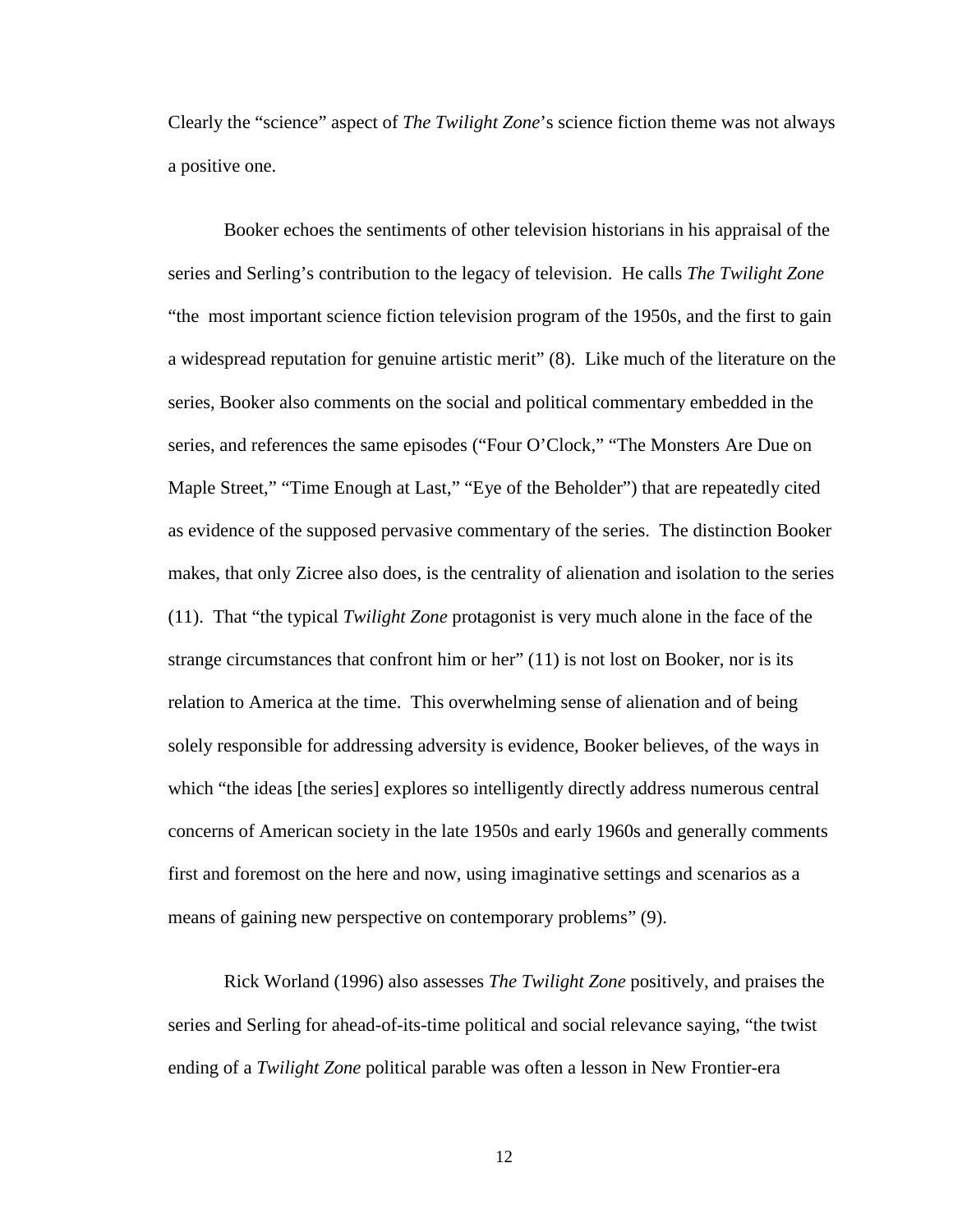liberalism" (105). Again, citing the 1962 episode "Four O'Clock," Worland characterizes it as an anti-Blacklist, anti-McCarthyism vehicle, the airing of which "suggests not only an easing of restrictions on television content in the early '60s, but a confluence of ideological interests between the domestic political agenda of the New Frontier and the social fables of *The Twilight Zone*" (105). Through the "reformist liberalism the show tacitly espoused" (106), Serling created stories in which he could "frequently link politics to the larger dangers of the Cold War" (106). Despite Serling's liberal personal politics and, as Engel mentioned, a stringent definition of right versus wrong, Worland also writes that episodes were not always tied together neatly at the end; they sometimes concluded with the "lesser of two evils" scenario, leaving as many questions as answers (109).

 Despite their thoughtful appraisals of the series, neither Booker nor Worland examine the series episode by episode, or test to see whether or not their assertions about the series as a whole are true. Further, neither of the authors' writings define the "central concerns of American society" (Booker, 9) or the "dominant political ideals and broad social anxieties" (Worland, 104) of the time, though they both reference them repeatedly. The writing of these two authors represent really the only serious treatment of *The Twilight Zone* vis-à-vis its connection to its time and place in history, and yet, they still fall short of concretely defining the series and how it reflected its era. Booker and Worland are just two among numerous authors who describe Serling as a risk-taker and *The Twilight Zone* as keen social commentary – despite the fact that by the time Serling had begun work on *The Twilight Zone*, he claimed to have hung up his critic's hat.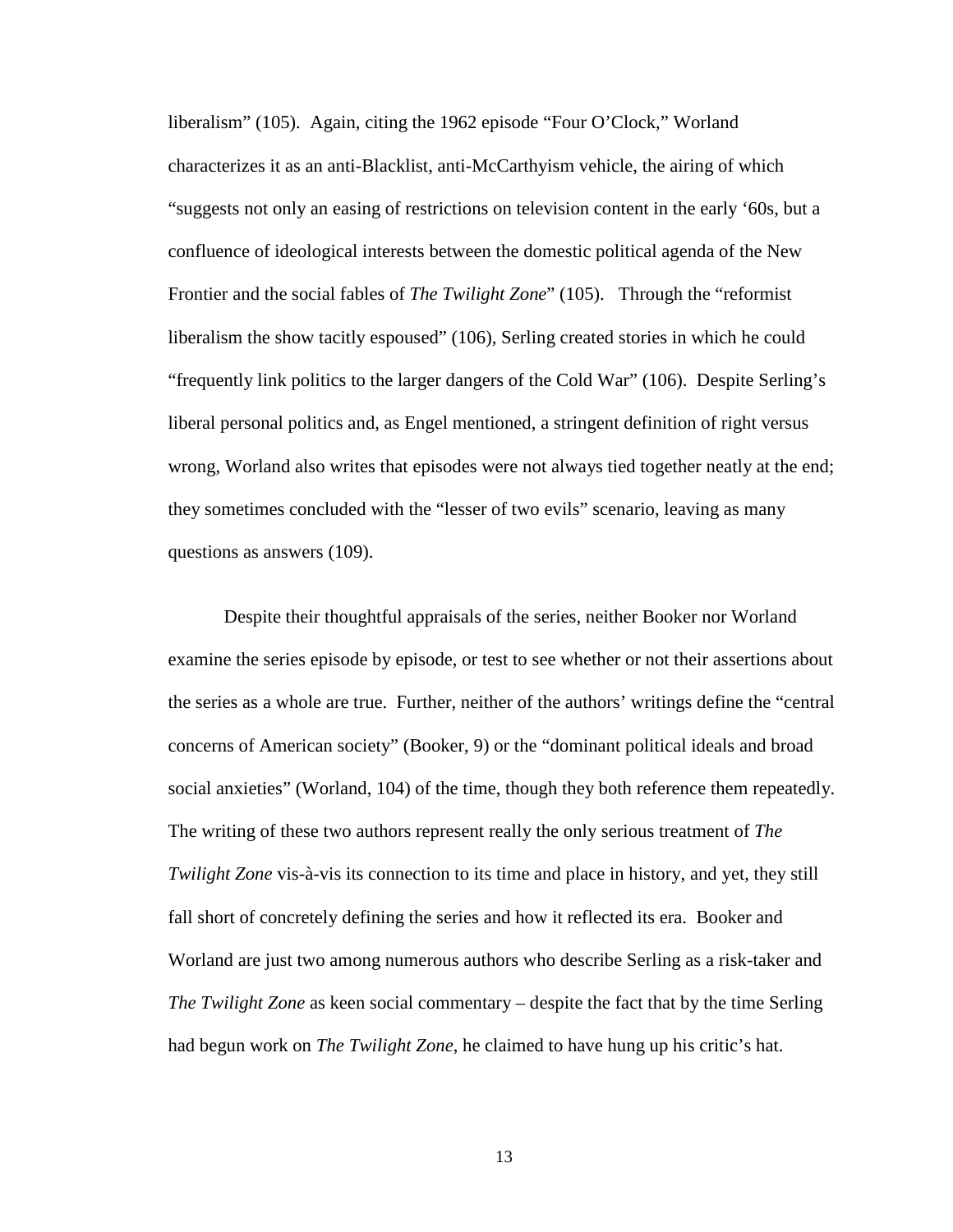Knowing all of this, one cannot help but wonder: which version of Serling was it that authored most of the *Twilight Zone* episodes? Was it the business man, eager to please sponsors and keep rating high? Or was it the angry young man, intent on using his art for "saying something"? In his later years, Serling said he avoided controversy and "delving into society's problems", but did he really? One aim of this study is to determine whether television historians, with all of their examples of the political and social topicality of the series, or Serling's 1959 *Twilight Zone* promo are correct about the content of *The Twilight Zone*. But before this can be determined, first the issues of the 1950s but be examined and defined.

#### **III. THE LONG 1950S: COLD WAR FEARS**

For the purposes of this investigation, *The Twilight Zone* is analyzed in the context of M. Keith Booker's "long 1950s," (as opposed to the strict definition of the 1950s as a 10-year period) as it more accurately portrays the time period, without hemming and hawing over the arbitrary borders of a decade. Rather than the standard 10 year span of a decade, the long 1950s includes the period from 1946 to the beginning of 1964, shortly after President Kennedy was assassinated. As Booker explains of defining the period in this way, "My definition of the long 1950s allows me to encompass the great period of American Cold War hysteria, beginning soon after World War II and ending sometime around 1964, when nuclear and anti-Soviet paranoia in the United States began noticeably to decline" (3). Hereafter, the term "1950s" should be understood to mean this extended period of time between 1946 and 1964.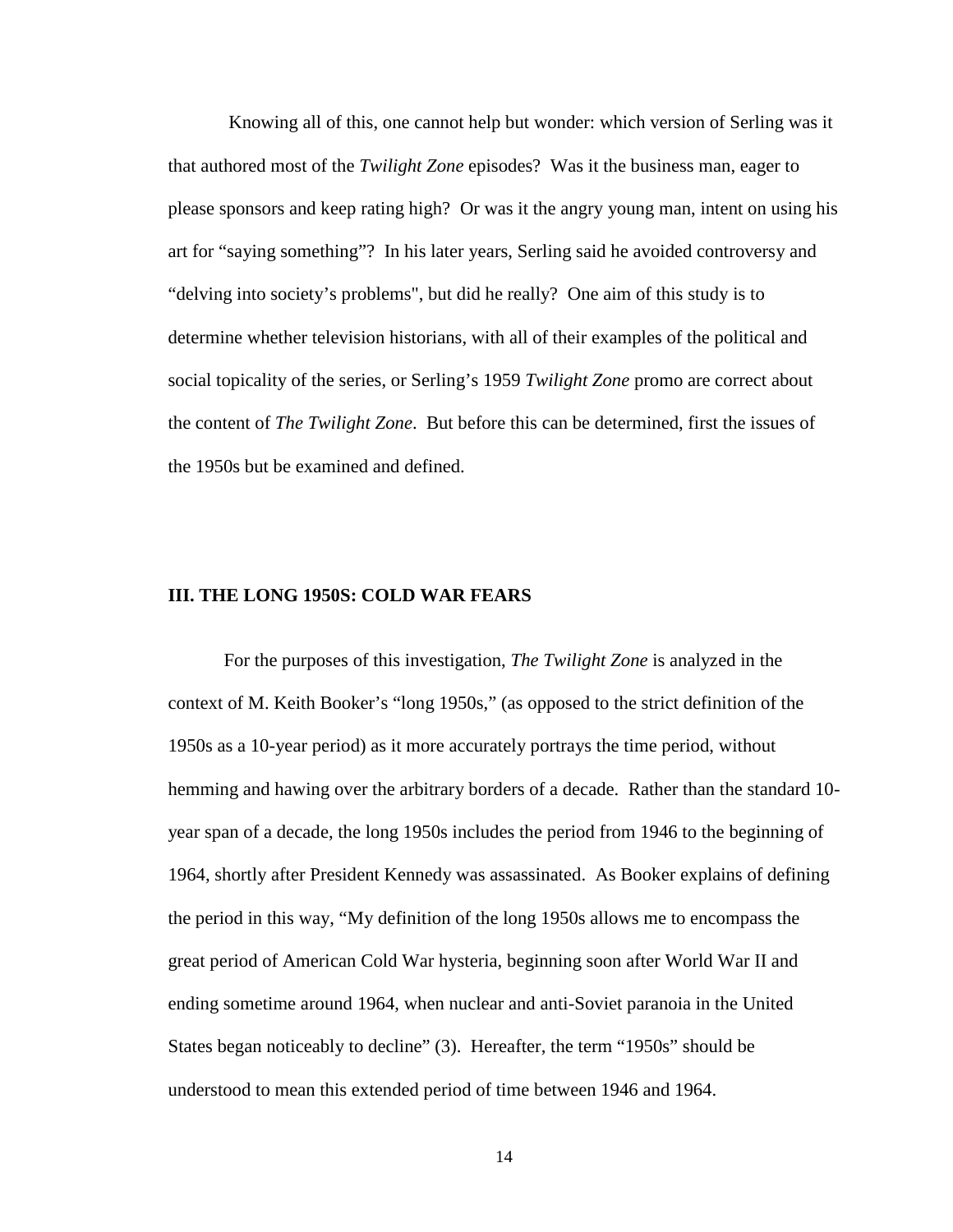The 1950s have been firmly embedded into the American mythos as a time period emblematic of traditional America – of the values and identity that comprise our collective, national psyche. While it may be true that much of our current cultural identity has its roots in the formative 1950s, the time period was by no means "traditional" for its day. The 1950s were an era of profound change and tumult, in which the identity of America was inexorably transformed at all levels of society. These changes ran the gamut of sociological markers, including economic, political and social. Some of these changes represented phenomenal advances for America, steps towards a kind of Edenic future in which humanity would finally harness its full intellectual and emotional potential. Others, however, exemplified the capacity for destruction, and selfdestruction, that have been seared into history books as modern-day cautionary tales. Indeed, 1950s America was a time of sometimes contradictory dualities: there was greater than ever economic prosperity and security, and yet it was also a time of great fear and anxiety; scientific and technological developments made lives for many Americans much easier, but they also caused many to fear for the future.

 Whether good, bad or indifferent, the 1950s were not stagnant and undeniably broke with the America of previous generations. These alterations to the way Americans organized and identified themselves, according to scholars, were both forged in and led to a number of corresponding fears that beset the collective psyche. The time period came to be dominated, according to David Caute, by what he so succinctly termed "The Great Fear."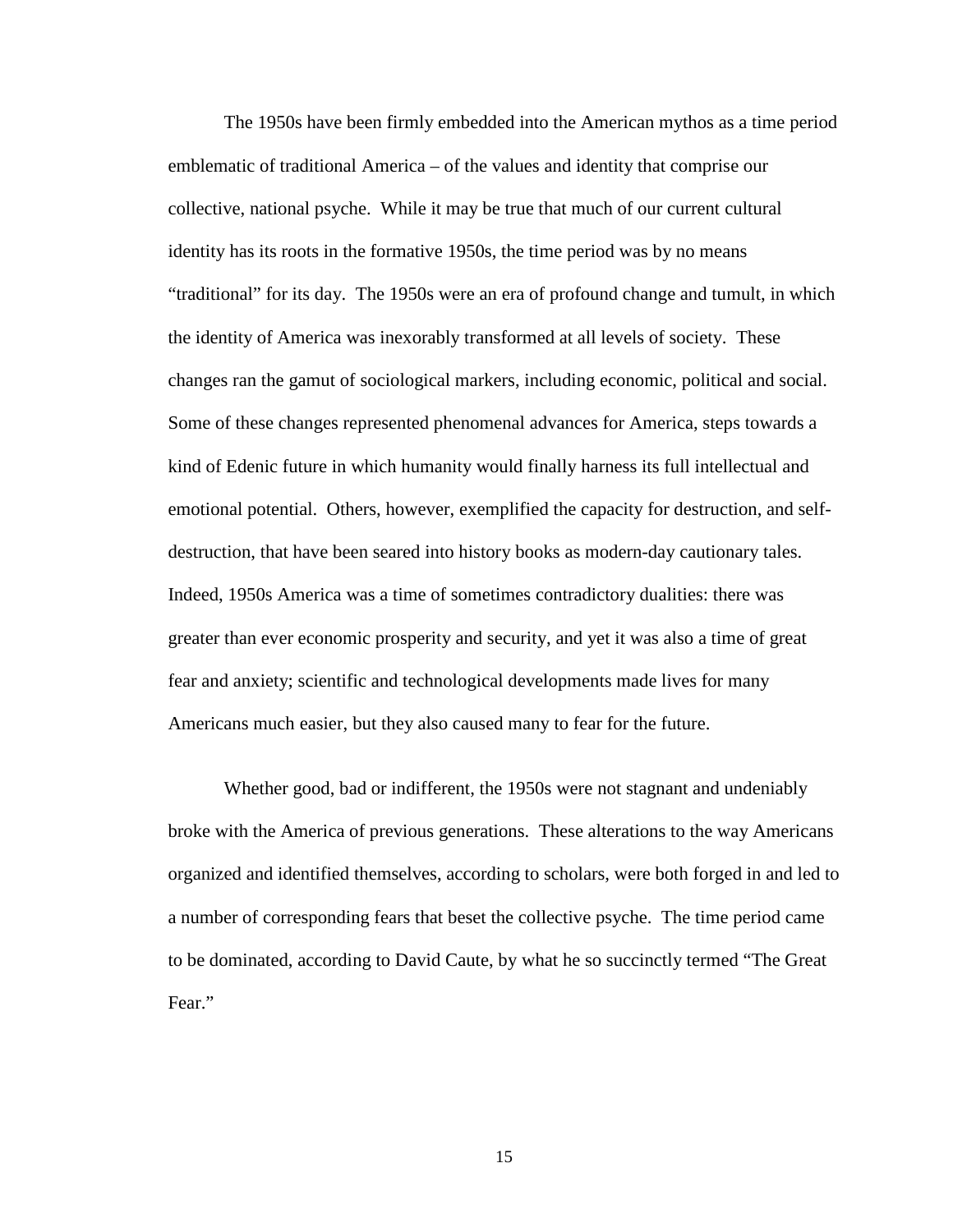#### *Economic Changes*

The cogs in the wheels of the American economy actually began their steady acceleration at the turn of the twentieth century, but were temporarily diverted during the Second World War (Leach 1993). It was in the postwar period that the steady acceleration achieved breakneck speed. Alterations to the economy affected all other aspects of society, and, one hundred years after they began, still shape the character of American commerce today. Technological achievements, geographic dispersions and demographic reformation all coalesced in the same time period, and, when coupled with the existing base of the U.S. economy that by then had over one hundred years of maturation, gave rise to a form of consumer capitalism the world had not yet seen. (Leach 1993). Consumer capitalism relied on the individual for its survival, and so anointed it the central unit of society, and de-emphasized the role of larger groups (families, communities, religious faiths) whose needs might conflict with the desires of the individual. As William Leach wrote, "it was a secular business and market-oriented culture, with the exchange and circulation of money and goods at the foundation of its aesthetic life and of its moral sensibility" (3).

A far cry from its agrarian past, or even the industrialization of the 1900s, the 1950s saw the advent of a culture marked by "acquisition and consumption as the means of achieving happiness; the cult of the new; the democratization of desire" (3). Temporarily set back by the Depression, or perhaps *because* of the deprivation of that period, Americans of the first half of the twentieth century built a foundation of entitlement that became the basis for the postwar economy. The new consumer economy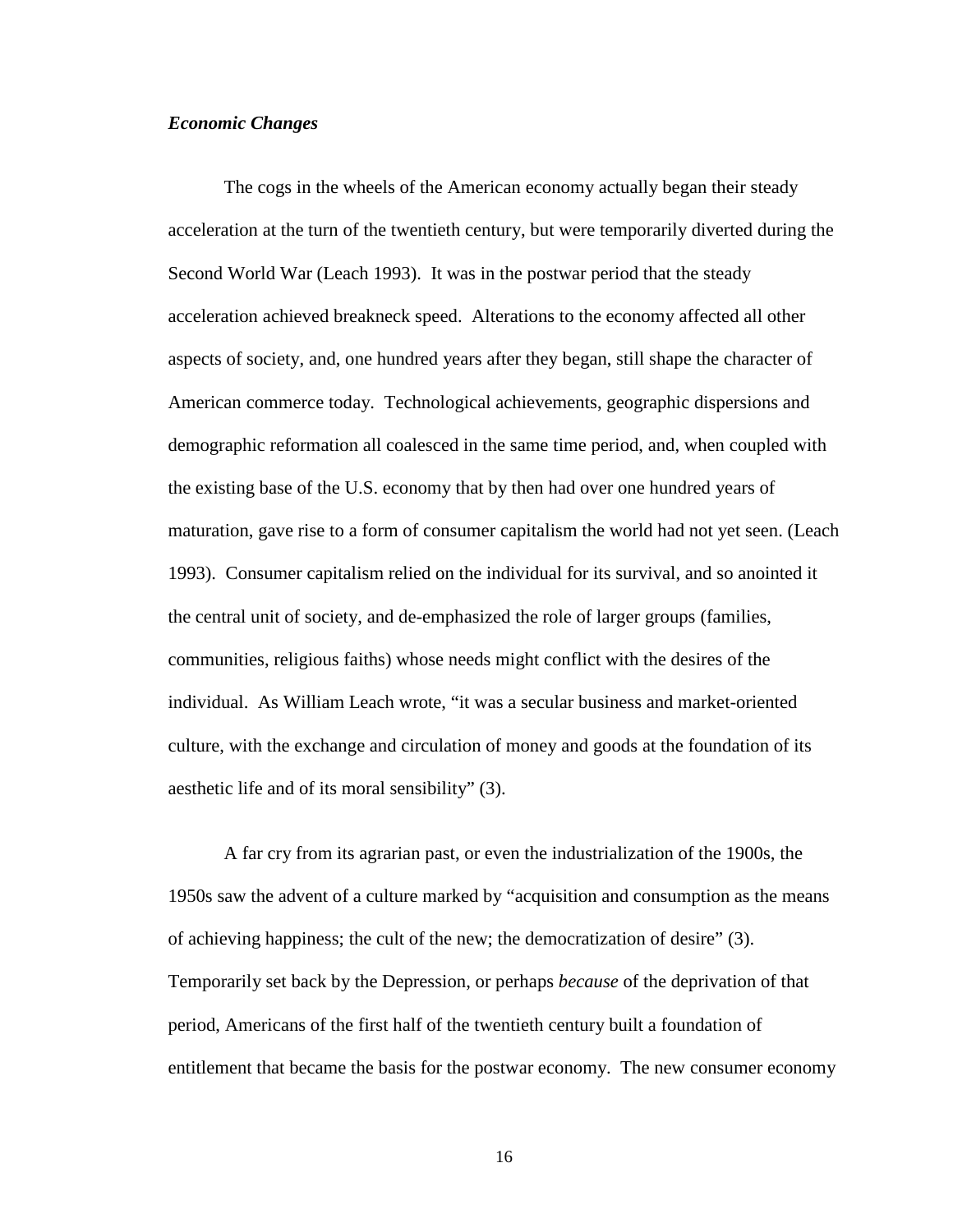of the postwar period exalted the individual and emphasized the importance of self, of obedience to no one and ultimate focus on acquisition.

The snowball that had begun down the side of the mountain fifty years earlier would not be halted by another war; instead, the foundation of changes to the American economy were strengthened by the postwar boom that followed World War II. According to Randall Bennett Woods, the war and its aftermath affected the economy in that: 1. Wartime rationing and savings fostered the perfect environment for heavy and widespread consumption at war's end; 2. The war itself and the tremendous need for supplies forced American industry to rapidly modernize production methods and materials, which were easily transitioned to civilian purposes once the war concluded; 3. The simultaneous growth of the plastics and electronics industries brought improvement and refinement of existing consumer products, as well as entirely new ones that would become quickly in-demand; 4. American workers, in all sectors of the economy were apparently reinvigorated by winning the war, as productivity increased significantly; 5. The widespread availability of government contracts to support a wide array of new government programs produced a boom in the private sector in many corresponding industries (Woods 2005).

By the end of World War II (whether it was actually true for the majority of Americans or not), "it was assumed that food, shelter and clothing were being attended to and that the task ahead was to stimulate and expand consumption in a never-ending drive to increase production and raise profits" (Woods, 123). Part of this consumption was financed by the wartime savings, but two other factors contributed even more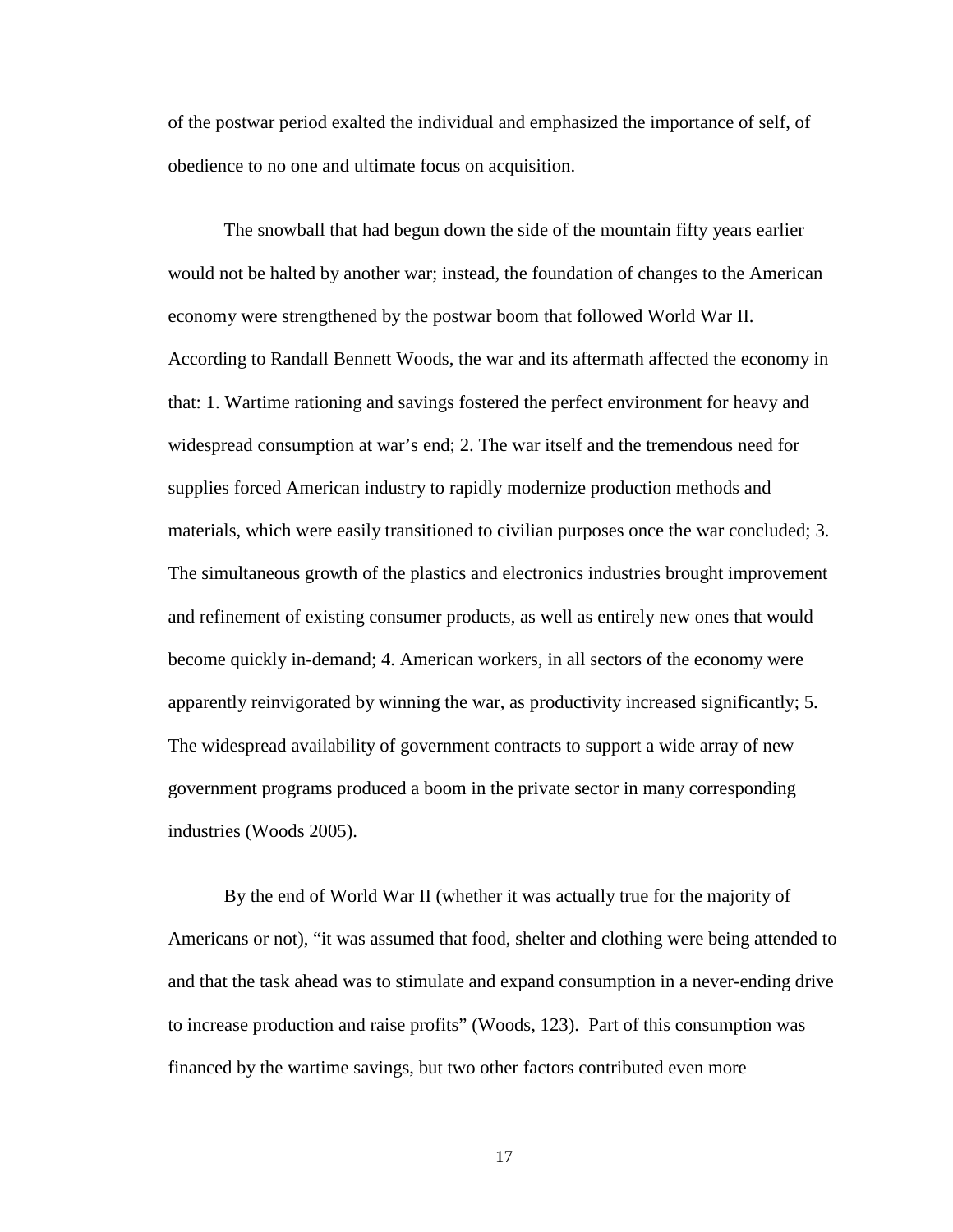significantly: 1. Per capita incomes rose from \$2,150 in 1947 to \$2,699 in 1960, with inflation holding steady during that period (122); 2. Americans began living on credit. "Installment indebtedness" (125), by the mid-1950s had become a way of life for many American families, in order to accommodate everything from homes to new cars to refrigerators. But the indebtedness did not end with finance payments to Sears or Ford; the 1950s were also the birthplace of one of the most treasured American institutions: the credit card. First introduced in New York City by Diner's Club in 1950, by the end of 1958, Sears Roebuck alone had acquired more than 10 million credit card accounts (125).

Americans now had more money than ever before, and even if they did not have sufficient funds to purchase something they desired, they could simply purchase it on credit. The 1950s saw more than the consolidation of the consumer economy – it was also the instant gratification economy. All of the new electric toys with which Americans were so enamored had built-in, planned obsolescence (127). While many of these devices afforded a new era of convenience and speed, they also ushered in an era of consumer waste; the planned obsolescence of cars, televisions and washing machines meant that consumers would keeping buying – and discarding – the items as soon as newer, better models were produced (127). This new cycle of rapid acquisition and casting aside represented a major break with nearly every generation previous, not only in an economic sense, but in a moral sense as well. To waste something – that is, the failure to keep it until it is completely used up and will function no more – "had been considered uncivil and even immoral" (127). As recently as the Great Depression, to stop using something simply for aesthetic purposes or to "keep up with the Joneses" would have been unfathomable. But the 1950s were an altogether different time and place.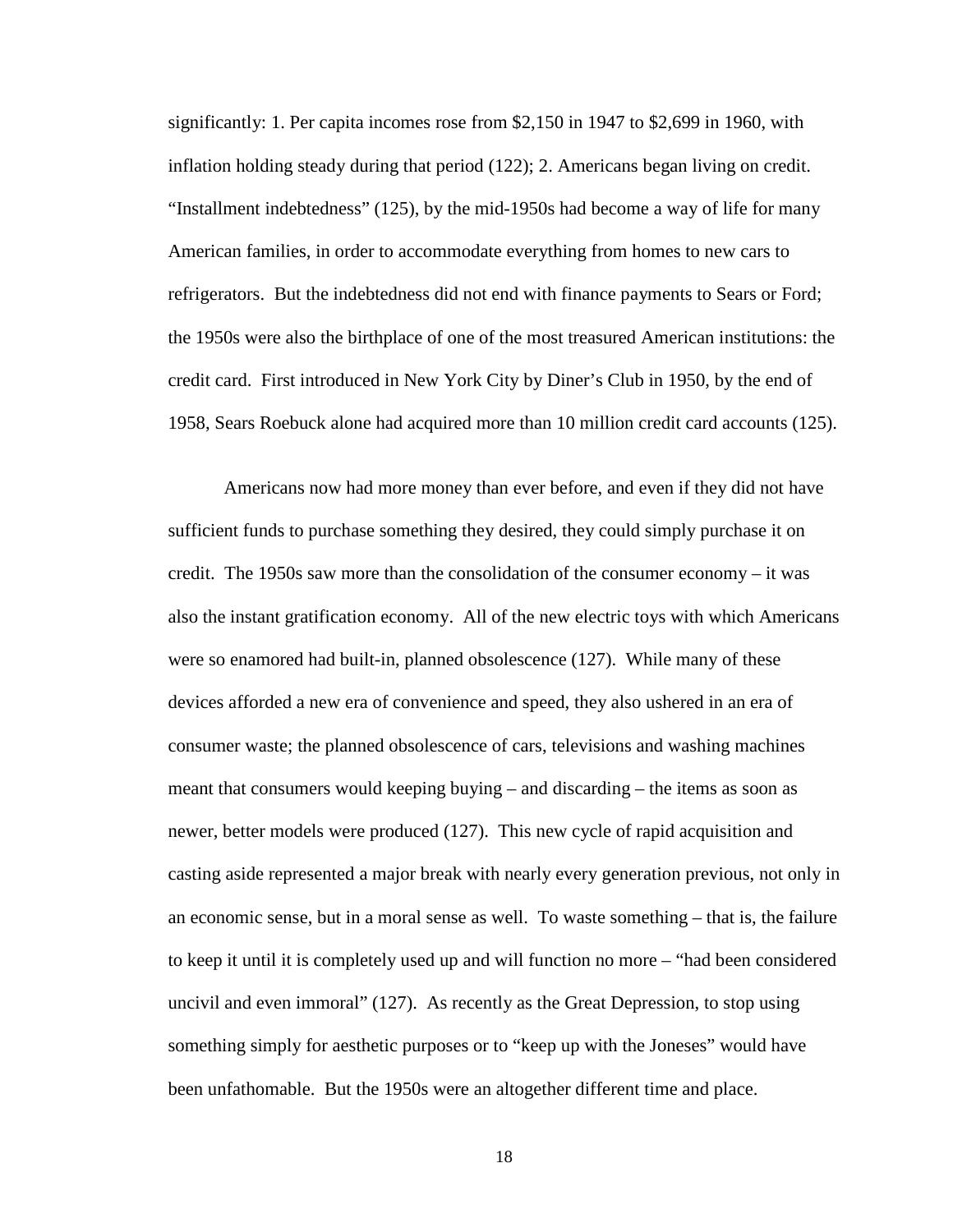The shift from an industrial to a consumer economy also affected the kinds of jobs available to (mainly) men and the general organization of the workplace. The decline of traditional industries, such as coal and textiles, was simultaneous to ascent of finance (to manage all that credit being handed out), high technology and national corporations (many of which not did actually manufacture goods, but merely sold them), which all required a much different employee than previous generations had experienced. This was reinforced by the number of WWII veterans graduating college, thanks to the GI Bill. For the first time, millions of Americans who likely would not have had the opportunity to attend college or receive any kind of postsecondary training did so, and changed dramatically the character of the workforce (Edgerton, 156). It was the "emergence of a powerful new managerial class […] specialists in management, marketing and finance were linked to the vast corporations and conglomerates for which they worked not only by rising salaries and benefits, but also by a culture that emphasized loyalty and conformity" (Woods, 134). The 1950s were the origin of "middle management" and the "company man." These terms, so derided now, were then an important part of the postindustrial economy, even a source of pride for many middle-class Americans.

No longer toiling in the fields or mines, returning GIs could put their military training and "other-directed"(Reisman 1973) mindset to good use. The emphasis in this new work environment was not on individual achievement, but on fitting into the corporate bureaucracy and furthering the company goals. 1950s corporate America facilitated the "passing of the old Protestant work ethic and entrepreneurial risk-taking and their replacement by a social ethic that placed a premium on cooperation, security and the well-being of the group" (Woods, 135). This shift in the workplace organization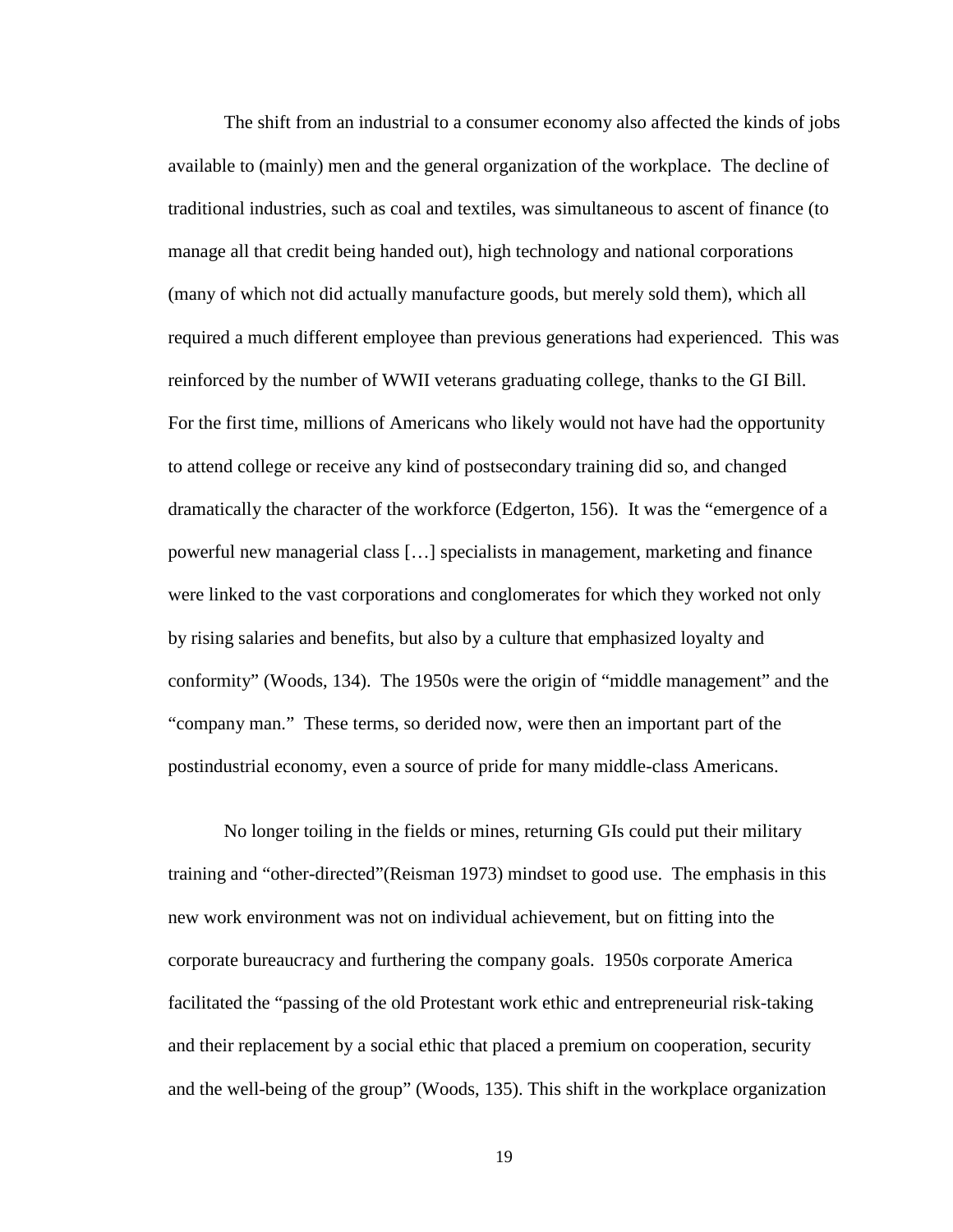and culture corresponded with, and in fact may have contributed to, the myriad social changes that occurred during the 1950s.

#### *Social Changes: The Home and Family*

 Social organization in the 1950s, from the household level and up, experienced such a dramatic overhaul from its previous incarnations, it is difficult to describe sufficiently. In general terms, 1950s American culture was contradictory in its nature, characterized by both an extreme pulling apart and a hasty coming together. As with previous generations, the seat of all the activity was the home, but it was a very different home indeed.

 At the end of World War II prosperity returned to America, but many GIs did not want to return to the city, nor to the farm; their desires were met by a plethora of federal programs. Most notably, the 1944 GI Bill (née, the Servicemen's Readjustment Act) expanded the Federal Housing Authority to provide home loan insurance to (white) veterans (May, 151). In just six years after the conclusion of the war, new construction of detached, single-family homes climbed from 114,000 to almost 1.7 million (May, 151). The Interstate Highway Act of 1956 earmarked \$100 billion for the construction of 41,000 miles of highways outside of major urban areas (151). Both of these Acts affected the very nature of the residential construction industry. The construction of homes, historically a de-centralized, locally-driven operation, carried out by a large number of small and independent contractors was increasingly consolidated in the immediate postwar years (Jackson, 55-56). The most famous of all the construction companies to emerge from the postwar period was Levitt and Sons, which was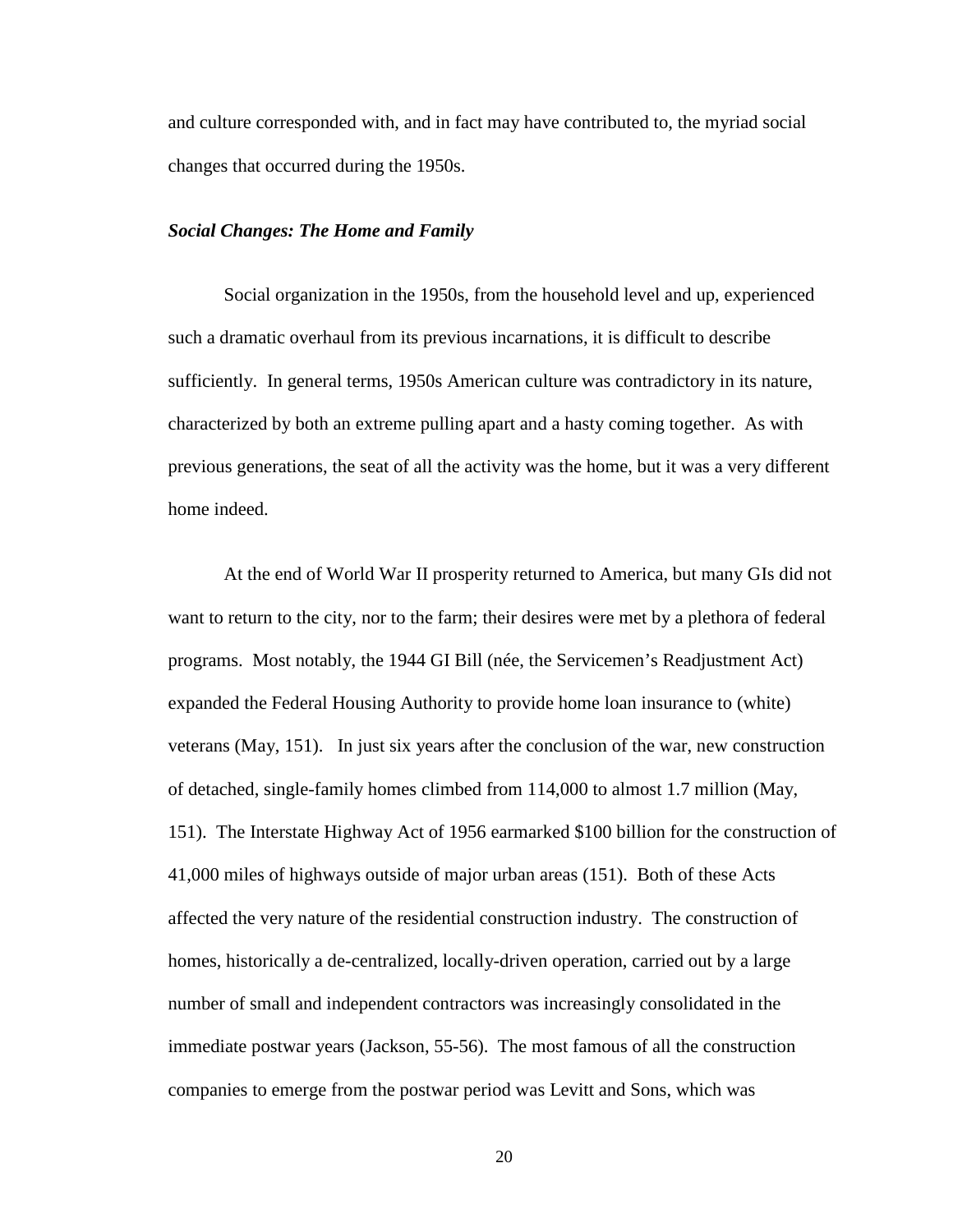responsible for the "Island Trees" subdivision 25 miles east of Manhattan on Long Island. Levitt and Sons approached home construction the way Henry Ford approached automobile production: assembly line, vertical integration and uniformity of product. The Levitts recognized early on that it was much easier to produce many homes at once if they were all on uniform plots (60 feet by 100 feet) with uniform floor plans. They also used crews that would specialize in only one aspect of the home construction, and then perform it repeatedly on every home being constructed in a development. This method enabled the Levitts to transform 4,000 acres of potato farms into 1800 single-family homes in just over a year (Jackson, 56). By the end of the 1950s, there would be 17,400 particle board, concrete slab, cellar-less "Levitt houses" in Levittown, New York (Jackson, 57). Ultimately, the Levitts' formula of mass home construction would be imitated in suburban developments all over America for the remainder of the century (Jackson, 56).

 By 1950, the suburban explosion was well underway in America. But what is the significance of this migration to the suburbs? What kind of cultural and psychological impact did this movement have on Americans who lived it? According to Elaine Tyler May, suburban sprawl had a profound effect on white, middle-class America. Prior to the suburban flight, it was very common for American families to live with members of their extended families, often in tenement-style apartments in cities and in farmhouses in rural areas. In immigrant communities, such as New York's Chinatown and Little Italy, neighbors were quite literally on top of one another and banded together with their shared native language, cuisine and traditions (May 1988). In cities, most necessities could be found within immediate walking distance from one's home; on farms, many families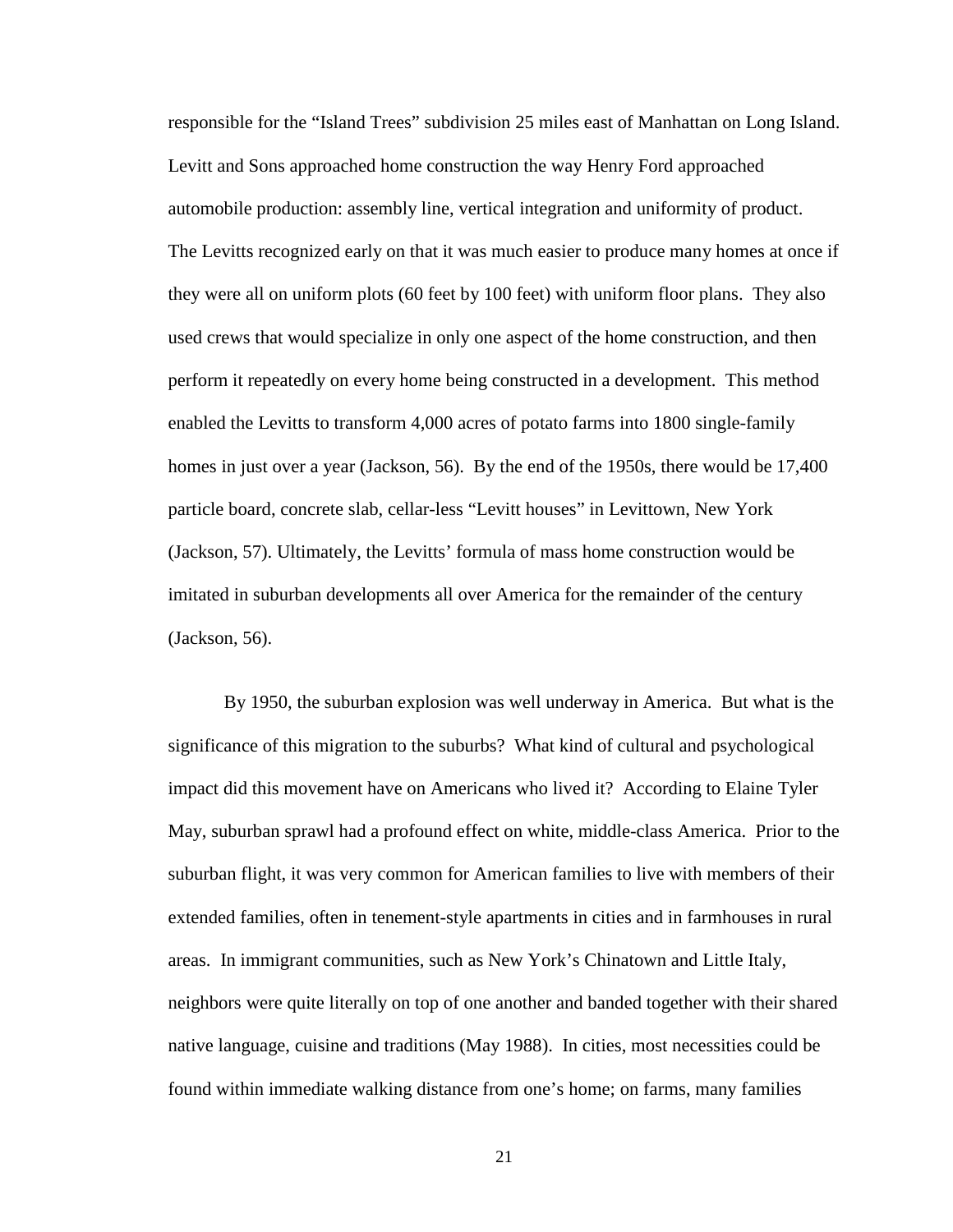were able to cull what they needed from the land. What people lacked in physical space, they often had in convenience.

 The suburbs, however, would be quite a different place. After the war, young families kissed their mothers-in-law and siblings goodbye and headed for their own 60 by 100 lot. In so doing, many of them bid farewell to their support network, families and ethnic communities who knew them best, and could be counted upon when needed (May, 18). Though these suburban pioneers were surrounded by the new, in many cases, they were surrounded by little else. Unlike in cities, the nascent suburbs did not offer the butcher, baker and candlestick maker steps from the front stoop. Grocery shopping, clothes shopping and playground visiting all often required a drive, not a stroll. Neighbors were cloistered behind picket fences, no longer the other side of the wall. Houses now dotted tracts of land formerly unoccupied, but for many years, lucrative jobs did not. The "company men" and middle managers of corporate America discussed above were still tethered to the cities for employment, which gave rise to another American institution: the commute. Those 41,000 miles of highway were quickly put to use by husbands making the long drive from their Levitt houses to their desks and back every day.

 In many ways, though the 1950s suburb was an idealized goal, a singular representation of the American Dream fully realized, it still was not a destination in itself. There was much traveling to be done to and it from it, as well as within it, but the infrastructure was, in many cases, lagging behind home construction. In nearly all postwar suburbs, public transportation was non-existent (Jackson, 61). Now separated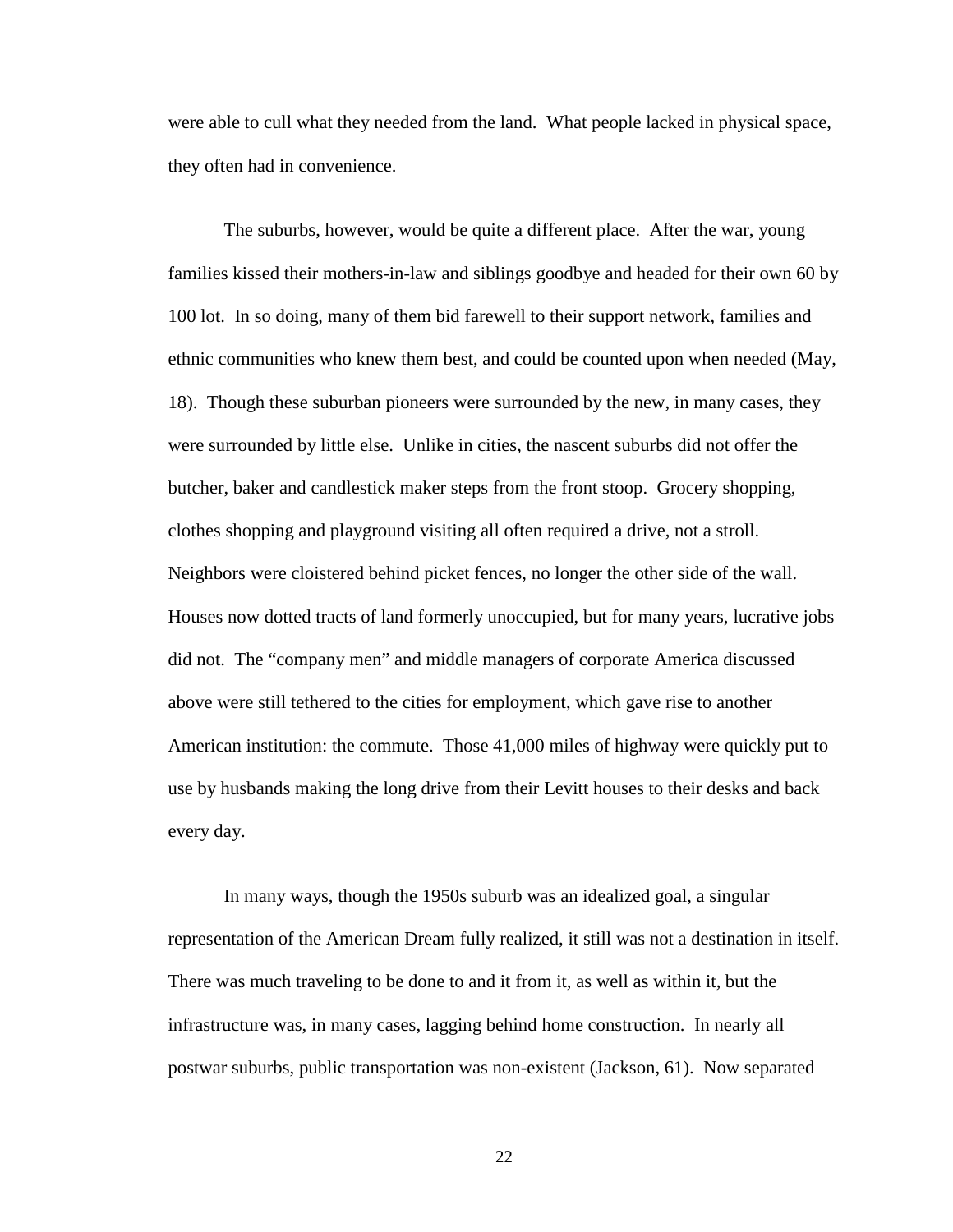from family, friends, work and daily necessities by distances only surmountable by car, 1950s suburbanites were marooned on their perfectly manicured island.

 Several scholars, such as Elaine Tyler May (1988) and Mary Caputi (2005), assert that the flight to the suburbs created a feeling of "neither here nor there" for the inhabitants, a physical and emotional estrangement from the people and things that were familiar to them. This was especially true for many wives of the era. When nuclear families began fleeing to the suburbs and splitting off from their extended families (which meant no help with raising children and housework), it increased significantly the pressures on the suburban housewife. Of all the participants in the suburban thrust outward, the housewife was probably the most psychologically affected. Husbands now made the long drive to the office in the morning and back in the evening, but wives were by themselves in a way they never had been before. No longer were there balconies to shout down from, mothers in the sitting room, familiar faces at the corner store. If the children were of school age, housewives frequently found themselves spending more time alone with their washing machines, contending with the strains placed on a marriage by the work-life separation. This physical separation and isolation served to enforce more strictly the rigid gender roles that had been temporarily slackened by the visible contributions many women made to the public sphere during World War II (May, 18).

### *Social Changes: Wider Society*

The collective psyche, as previously mentioned, was marked by a kind of contradiction. As M. Keith Booker (2001) asserts, "despite the impressive economic expansion of the decade, many who remembered the Great Depression remained terrified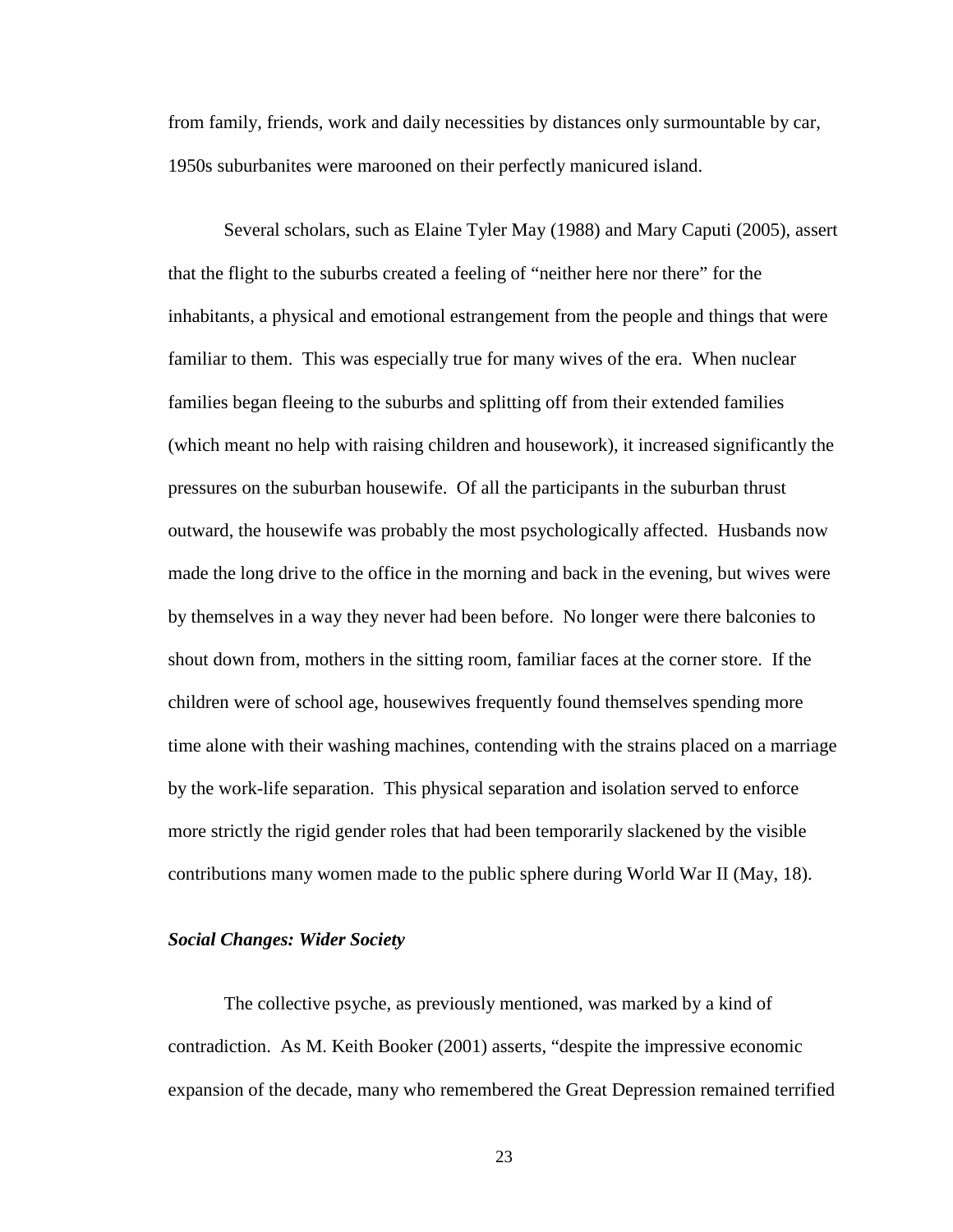that another economic collapse might be on the horizon. Meanwhile, those who had profited most from the 1950s boom grew increasingly anxious that they might not personally be able to hold on to their gains" (5). This sense of fear and uncertainty was deeply rooted in the American suburbs as well. The relative newness of the surroundings extended to the people, many of whom owned their own homes for the first time, and felt acutely that their newfound peace and prosperity could depart as quickly as it had arrived. As May wrote, "there were tenuous alliances among uprooted people. With so much mobility and with success associated with moving on to something better, middle-class nuclear families could not depend upon the stability of their communities" (20).

To compensate for these feelings of precarious success, rootlessness and vulnerability, some scholars argue, homogenization of culture and identity took hold. "In the midst of this plenty, a new type of society emerged characterized by a drive for conformity in dress, architecture and gender roles" (Wood, 126). This social homogenization was aided by the development of the consumer economy; there were now national chain stores, such as Sears Roebuck, from which Americans could purchase the exact same goods, whether they were in New York or Albuquerque. That there were now fewer companies producing more goods than ever before (Woods, 126) meant that as households were quickly buying dishwashers and refrigerators, millions of Americans were purchasing the *same* dishwashers and refrigerators, homogenizing the interiors of countless homes.

However, the interior of the home was not the only aspect to become homogenized. Jackson argues that, exacerbated by assembly line construction like Levitt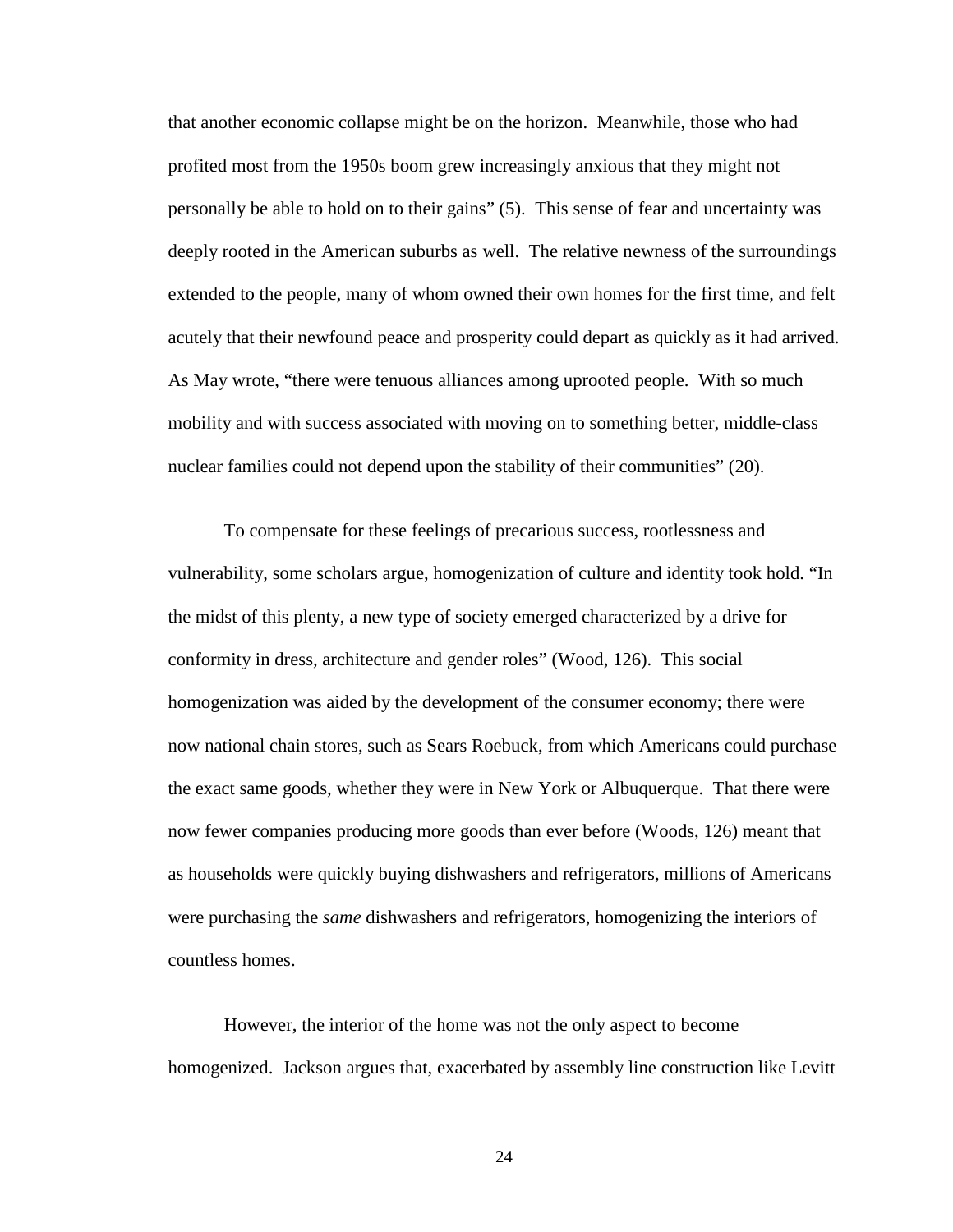and Sons but not invented by them, home architecture in the postwar period lost its regional identity. Jackson notes that, traditionally, different areas of the country had developed their own particular style of home architecture in keeping with their own history and climates. "The colonial-style homes of New England, the row houses of Atlantic coastal cities, the famous Charleston town houses with their ends to the street, the raised plantation homes of the damp bayou country of Louisiana, and the encircled patios and massive walls of the Southwest" (61) all reflected unique regional identities. This diversity in the style of home was largely abandoned in the tidal wave of home construction at war's end. These kinds of homes were much more expensive to construct and took much more time. The pseudo-Cape Cod-style homes that Levitt and Sons were able to put up at breakneck speed were much more cost-efficient. For the first time in American history, one could visit suburban areas outside of major cities all over the country and find houses that all looked strikingly similar. Quoting historian and social critic Lewis Mumford, Jackson writes, "The ultimate effect of the suburban escape in our own time is, ironically, a low-grade uniform environment from which escape is impossible" (63-64).

But the home was not the only facet of postwar America that became homogenized: American personal taste was also affected by the expanse of the consumer culture, partly in an organic process, but also partly out of the aforementioned fear of social estrangement. "Everyone rushed to purchase the newest novelty – for the working class, televisions, hoola-hoops *[sic]*, disposable lipsticks and electric carving knives; for the wealthy, Corvettes, Christian Dior gowns and larger houses" (127). Shopping itself became a kind of national pastime as it had never been before; prior to the 1950s,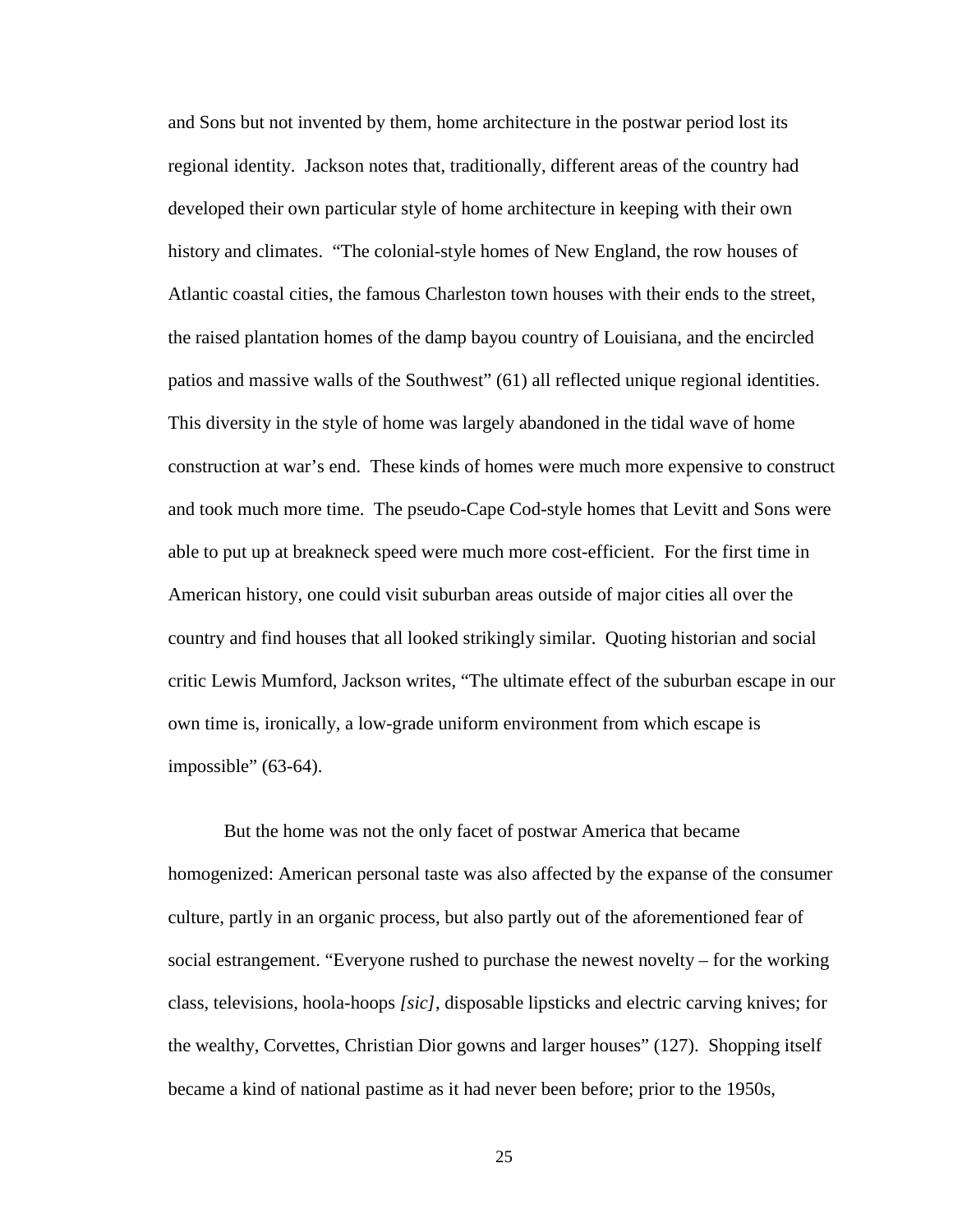shopping was relegated to a chore one performed out of necessity. But with the advent of the suburban shopping mall, bored suburbanites could listlessly walk amongst dozens (sometimes over one hundred) stores and eat and chat, centrally cooled in the summer and warmed in the winter. In much the same way the absence of front stoops in Levitt houses reduced people's visibility on the street, so too did the indoor shopping mall, and its proliferation during the decade continued the suburban push indoors. Inside and away from prying eyes, Americans could shop for the dresses and hula hoops, mass produced somewhere far away by a nameless, faceless person the consumer would never know, that would draw neither ridicule nor fascination from their neighbors.

Television, Woods argues, contributed tremendously to the effectiveness of national stores and brands in reaching a very coveted demographic: everyone. By 1960, fully 90% of Americans had televisions in their homes and spent more time watching television than working or going to school (Woods, 128). All of these hours logged in front of the television included frequent and repeated exposure to a variety of sponsor products: hosts of shows (much like Rod Serling would at the conclusion of many *Twilight Zone* episodes) would tout the smooth flavor of Lucky Strike or extol the virtues of hitting the open road in a Chevrolet. Product-placement, disparaged now as the lowest form of commercialism in television shows and movies, was commonplace in 1950s television (Edgerton, 122, 180). Americans glued to "the tube" were not only homogenized by the limited network choices (four, and then only three, after DuMont folded) but also by the constant barrage of advertising. This new medium for experiencing entertainment shaped tremendously the collective personality of America in the 1950s. "The 'electronic hearth' changed the way Americans thought, dressed and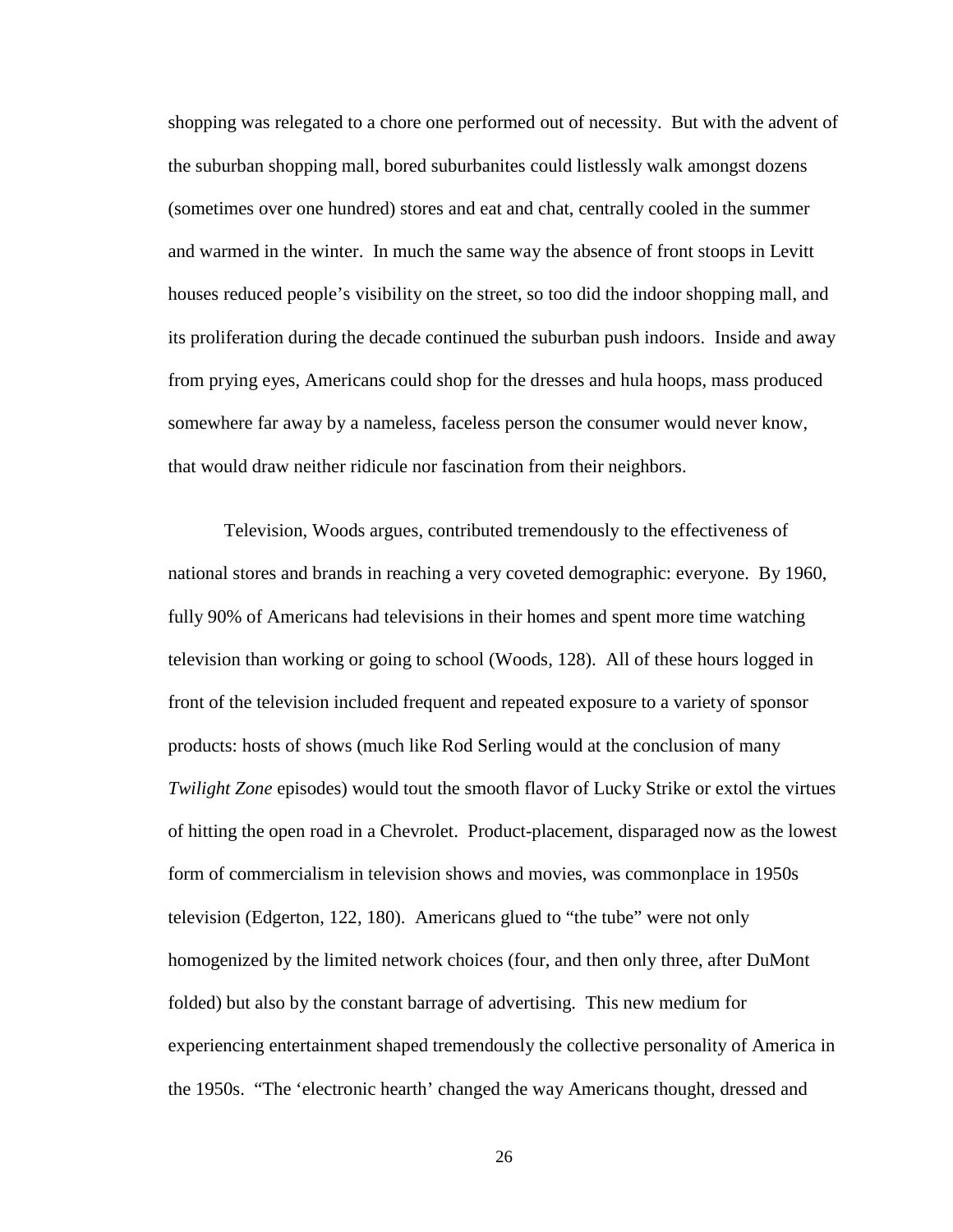acted. The new medium made its adherents at once more cosmopolitan and more provincial, more active and more passive […] Sitcoms, westerns and variety shows became placebos that insulated the common man from the hurts and anxieties of human existence" (Woods, 129). With all of the tumult of the era, it is no coincidence that television viewership and ownership rose so meteorically – there was much from which people desired insulation.

All of these social trends, particularly toward conformity of culture, give a somewhat different perspective of 1950s America than the image of idyllic prosperity many have today. While, of course, happiness and excitement existed during the period, there was also a kind of emotional claustrophobia that pervaded it as well. "Thus behind the look, the veneer of contentment within white, mainstream 1950s America, there resides a jarring dissonance between social conventions and human desires" (Caputi, 10). The 1950s were not black and white and cut and dry, but rather, the reality "that was, with its racism, homophobia, and general prejudice, quite confused and unhappy" (11).

It is worth noting, however, that despite the evidence to the contrary, some historians such as Alan Levine (2008) do not believe the 1950s were any more conformist than previous periods in American history. Far from repressed, Levine claims, the 1950s were the era of Kinsey, *Playboy*, Tennessee Williams, and *Lolita* (16). Though Levine is apparently in the minority with respect to his position that the 1950s were far from conformist, it is worth mentioning that there were aspects of culture, such as Kinsey and Kerouac, that deviated from the uniformity that pervaded popular (especially white, middle class) culture.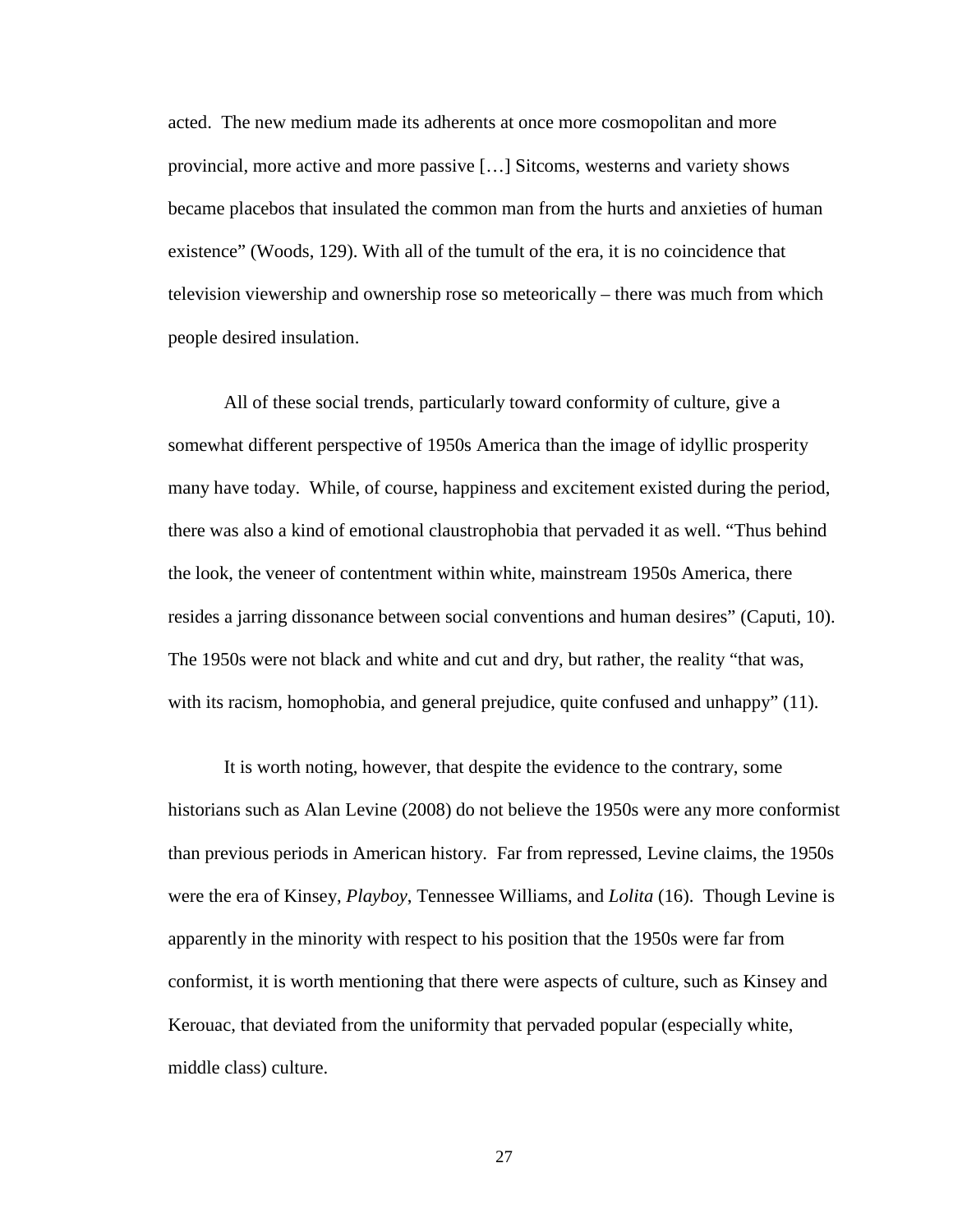#### *Political Changes*

 It might be more accurate to term this section "events that involved the federal government" because to call them strictly "political" changes undermines their depth and breadth. The government expanded its reach greatly during the war, as Woods notes the "enduring legacy of World War II was the growth of the federal government […] the government intervened into every walk of life, setting prices, allocating manpower, rationing tires and gasoline, and taxing on a massive scale" (2). After the war ended, the government never really retreated away from this encroachment. As such, the wide intersection of federal government activities, policies and programs (both domestic and foreign), and the average American is the focus of this section.

 Historian Tom Engelhardt (1995) sums up the relationship between the government and citizens with what he termed "Triumphalist despair" – "a nightmarish search for enemy-ness became the defining, even obsessive domestic act of the Cold War years (7)." The concept of war itself was entirely altered in a way that made it difficult for people to understand, because with the advent of nuclear weapons, there came the realization that there was no possibility for "total victory," and therefore changed the "war story" that Americans had clung to during WWI and WWII. There was a loss of cohesive narrative that could simplify the situation and provide a neat and predetermined ending. There were at once so many options – at least as far as consumerism was concerned – and yet no real direction.

 Booker (2002) also shares this view of the time period. He classifies the dramatic increase in consumption not, as many have assumed, as an indicator of the optimism of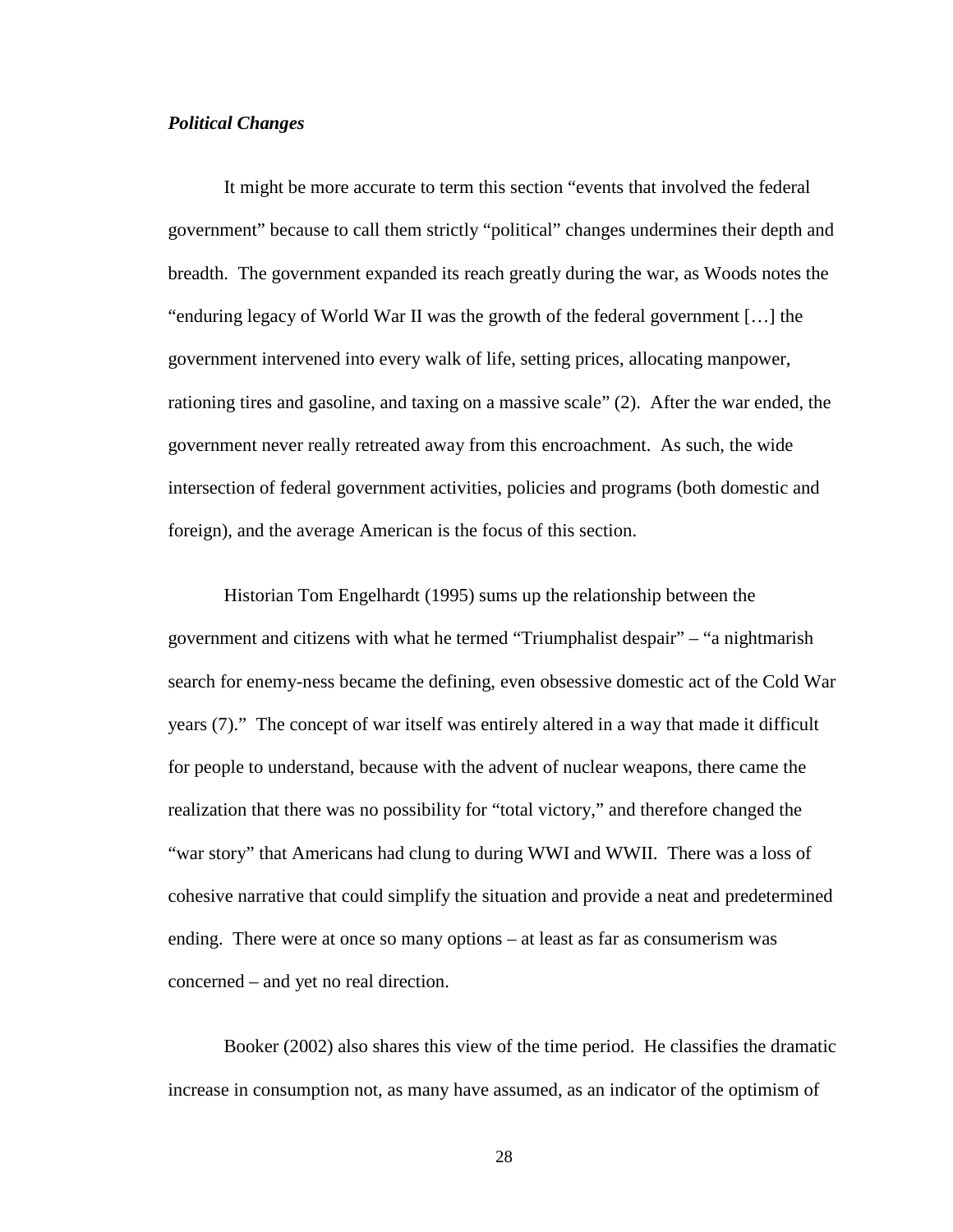the age, but rather a clear indicator of anxiety about the future. The struggle against Communism meant that Americans had to reassert the superiority of capitalism by reinforcing the capitalist system. "America's new place as a global power helped to create a siege mentality in which Americans felt threatened not merely by the communist ghouls of the Soviet bloc but by the savage hordes of the Third World. For another, the new prosperity of the 1950s occurred within the context of a consumerist ethic that derived its energies from the creation of a never-ending and unquenchable desire that, by its very nature, made true satisfaction impossible" (2). It was during the long 1950s that America experienced a loss of its Utopian ideal – and its wartime ideology of hope and fighting the good fight against the forces of tyranny and oppression had given way to an era in which neither the battlefields, nor combatants, were clearly defined (3).

 In this search to define enemies and draw clear lines in the sand as to who constituted "us" and who was left as "them," there were many causalities. When confronted with the list of private and public enterprises undertaken in the name of "security," it is difficult to argue against the fact that the 1950s were an extremely anxious time in American history. The security that people sought was from various boogeymen – nuclear war, Communism, dictators, another Great Depression – and it led them to a variety of sources that promised safety for a price.

 Americans were concerned, quite understandably so, about nuclear technology. Once the Soviet Union harnessed the same capabilities, and America lost its monopoly on nuclear weaponry, Daniel Wojcik (1997) argues, there came a palpable feeling of vulnerability and exposure that was pervasive in many segments of society. In the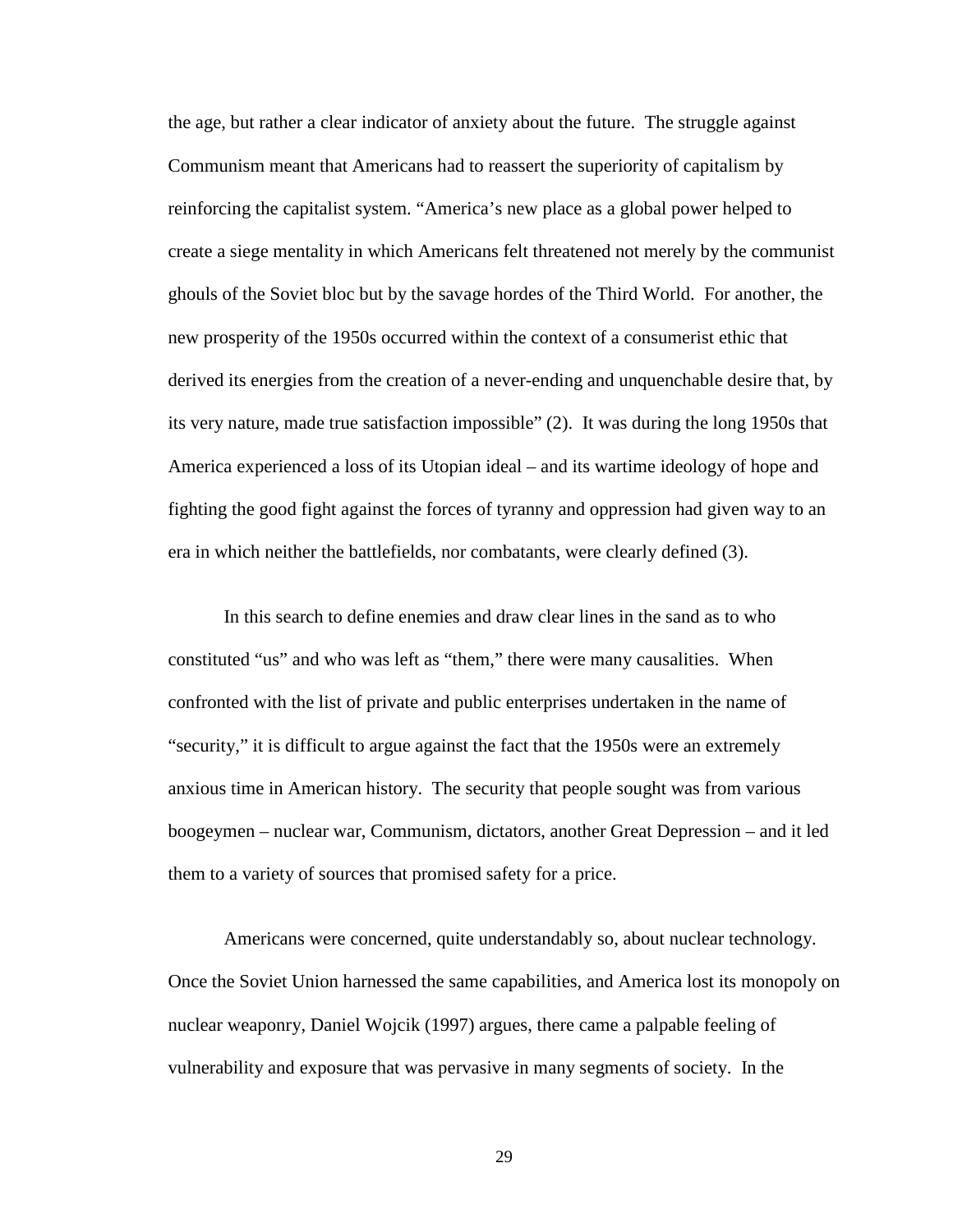immediate postwar period, this vulnerability, coupled with constant news coverage of the growing Cold War, led to anxiety, fear, paranoia and distrust. This is evidenced by the popularity of backyard bomb shelters and "duck-and-cover drills," both of which were designed to make people feel some semblance of control over their fates, which had been lost. In the later years of the 1960s, these tightly held fears gave way somewhat to a frustration and a resignation to the inevitability of nuclear apocalypse. The atomic bomb became not simply a weapon of war, or even a psychological weapon, but a ubiquitous social touchstone, so much so that the term "atomic" began appearing in a variety of popular contexts, including the names of products and stores. "This lighthearted adoption of the signifier 'atomic' seems to have been a reaction to deeper anxieties about the bomb, serving as a means of subduing the fear of the atomic threat; by associating the atomic bomb with commodities and commonplace events, its destructive capability was domesticated and incorporated into everyday life" (102). The ease and convenience of push-button appliances were an ironic juxtaposition with the "Doomsday Button," which many people believed existed in the White House and could destroy civilization in seconds. "The belief that the world could be ended by pressing both reflected and reinforced feelings of helplessness and apocalyptic inevitability […] Apocalypse was no longer a cosmic event executed by supernatural deities; it was now reduced to a mundane, technological absurdity" (103).

 In an attempt to compensate for this feeling of helplessness, the American government created the Federal Civil Defense Administration, which was responsible for the civil defense "duck and cover" drills school children of the era knew so well. According to historian Guy Oakes (1994), "the civil defense programs of the 1950s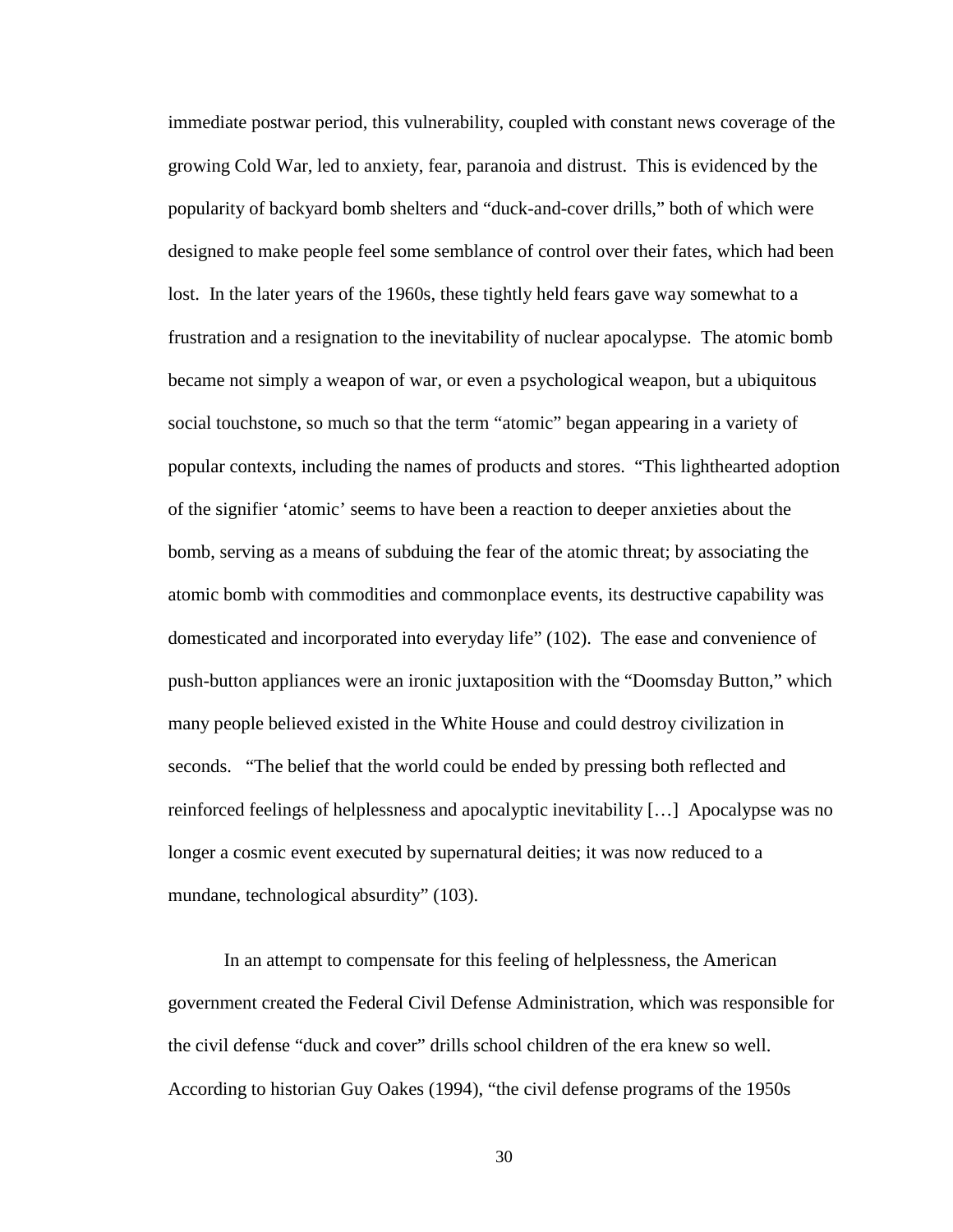represented an attempt to [persuade] Americans that they could be trained to protect themselves from a nuclear attack" (6). This was, of course, untrue. There would be no "defense" against a nuclear attack; members of the public might be trained, in the absence of a functioning governmental structure, to manage their own *survival*, but no amount of ducking and covering would save anyone from a nuclear blast. As such, part of the civil defense program focused on "emotion management, designed to suppress an 'irrational' terror of nuclear war" (33). This is to imply that experiencing terror at the awesome destructive capabilities of nuclear weapons, the likes of which the world had never known, was irrational. This is also to imply that public preoccupation with nuclear warfare, by the mid-1950s, had surpassed "anxiety," "uneasiness," and "fear" and catapulted to "terror."

 Americans in the 1950s may have been terrified of nuclear annihilation, but they also worried about social implications for nuclear technology. Paul Boyer (1985) writes that many Americans, though they did not understand the complexities of nuclear technology, intrinsically understood its capacity for change, just by its sheer existence; there was a sense that society would never again be the same. Paraphrasing the writing of Yale professor William Liscum Borden, Boyer asserts "the most salient social change of the atomic era would be the devaluation of the individual, an explicit undermining of the egalitarian premises of American political ideology, and a reversal of the democratic thrust of the vaunted 'century of the common man'" (148). The stakes had been thrust skyward by nuclear weaponry, and as such, many felt the only way to keep from losing was to remain on constant alert. In keeping with the civil defense ethos, it was all fine and well for individual families to be on high alert, but what did it mean if the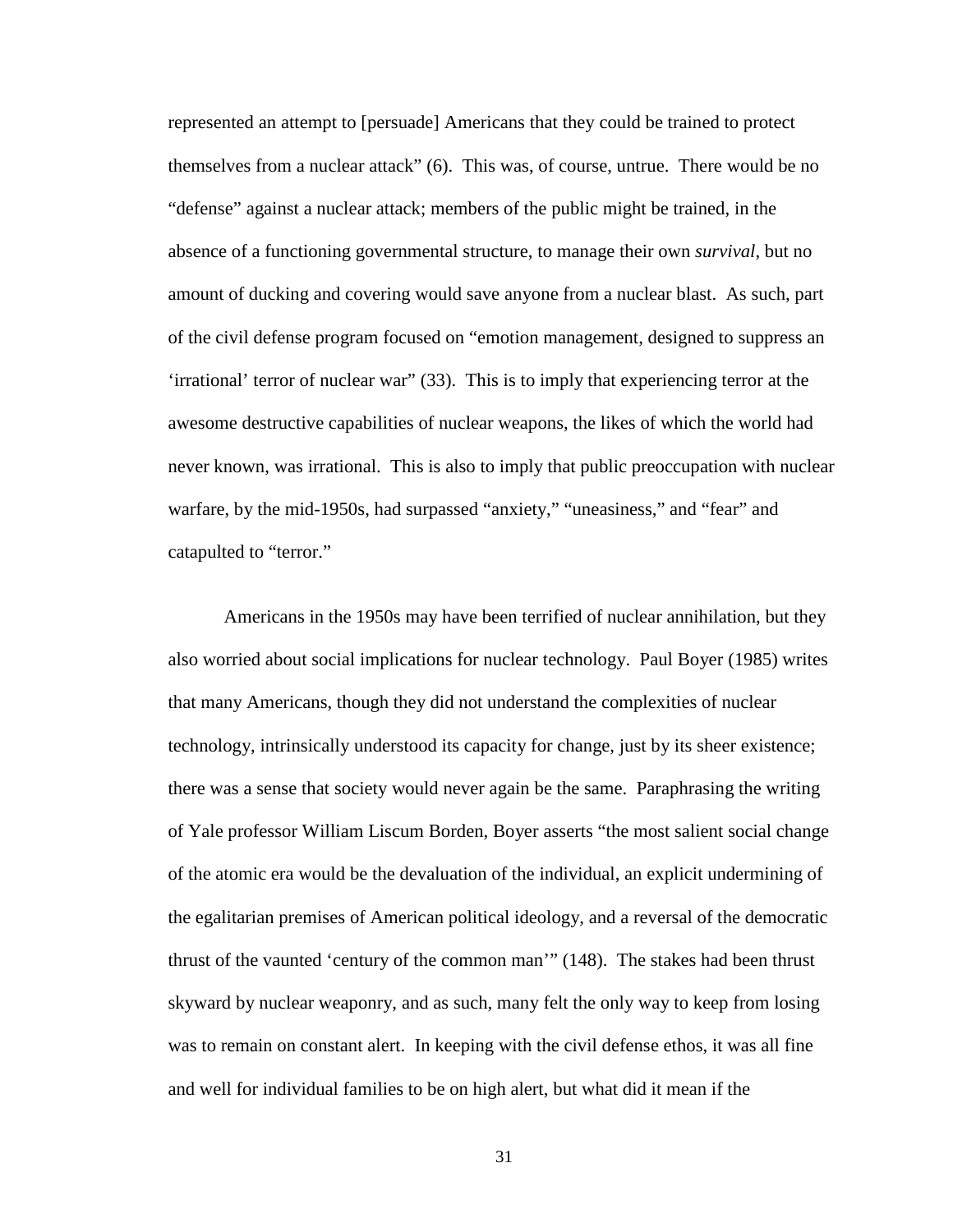government was involved in a 24 hour a day militant vigil? Some felt that this would spell the end of democracy. Political columnists and brothers Joseph and Stewart Alsop wrote as early as 1946 in the *Saturday Evening Post*:

No true democracy can enforce military discipline among all its people or suspend the right of search and seizure, or condemn by dictate all its great cities and bodily transplant their inhabitants to new homes… By painful stages, we shall sink into the mood which begets Fascism. (149)

It was not only annihilation that Americans of the 1950s feared, but living long enough to see the annihilation of the American way of life, democracy discarded in the name of security.

Americans feared the end of democratic order, both because of the social upheaval the bomb might cause without ever having been detonated, and through the spread of Soviet Communism. Benjamin Alpers (2003) writes extensively about totalitarianism and its place in American history. He asserts it has long occupied a place in the American collective consciousness, but its universal derision and contentiousness are rooted firmly in World War II. A war fought (ostensibly) against the dictatorships of Europe gave way to a Cold War, waged against a dictatorship of another kind. In the immediate postwar years, the term "totalitarianism" had become engrained in American popular culture, albeit with a somewhat ambiguous meaning. What was clear, however, particularly within the context of George Orwell's *1984*, that totalitarianism and America's reaction to it, represented "fears about modernity, about the growth of the state, about newly emerging forms of mass politics, about the long-run ability of capitalism to avoid economic catastrophe, about the international intentions of dictatorial regimes […] and about the ability of democracy to respond to these challenges" (253).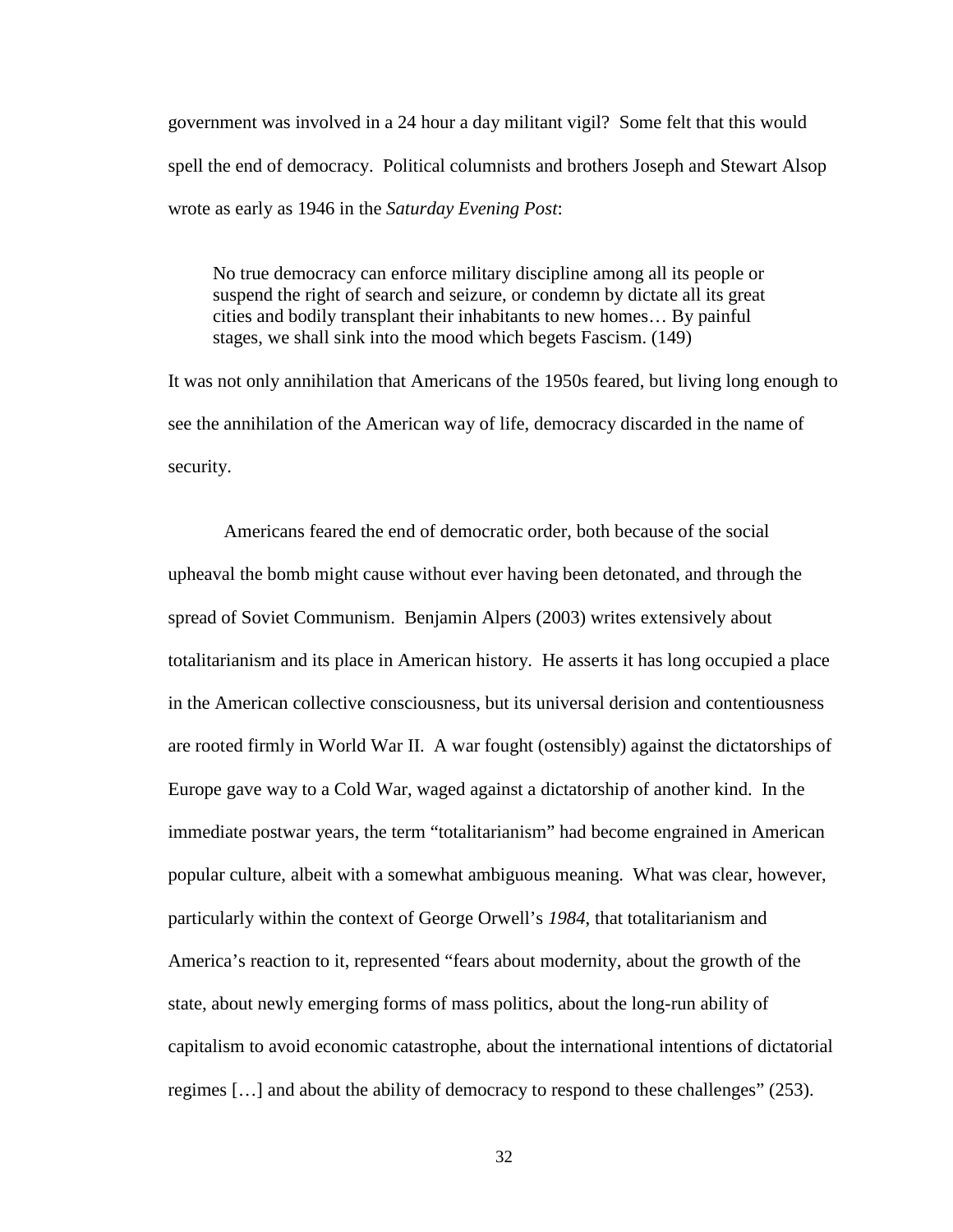Totalitarianism became associated with the "nightmarish pessimism" underlying much of the fears of the postwar years, and as a result, was a much larger part of the American consciousness in the postwar years.

 Domestically, America was consumed, according to David Caute (1978), by "the politics of hysteria" – government by inquisition, with the singular focus on ridding America of domestic Communists. This began, says Caute, when President Truman signed Executive Order 9835, "which launched a purge of the federal civil service and inspired imitative purges at every level of American working life" (27). Further evidence of the federal government's preoccupation with (supposed) Communists in the midst: the year after EO 9835, the  $81<sup>st</sup>$  Congress debated no less than 38 (supposed) anti-Communist bills (38). The climax of the "Great Fear" came in the summer of 1954, shortly before the Senate voted to condemn Joseph McCarthy and his activities on the Senate Internal Security Subcommittee (better known as the McCarran Committee). Caute describes the period between 1948 and 1955 as "a desperate time, a time in which the words 'democracy' and 'freedom' resembled gaudy advertising slogans suspended above an intersection where panic prejudice, suspicion, cowardice and demagogic ambition constantly collided in a bedlam of recriminations. The wealthiest, most secure nation in the world was sweat-drenched in fear" (11). Aided by television, the McCarran Committee hearings eclipsed their House Un-American Activities Committee (HUAC) counterparts, if not in the fear they inspired, at least in attention demanded. Holding court from his bully pulpit was Senator McCarthy, pointing fingers (literally and figuratively) at American citizens – both prominent and plebian – making quite clear the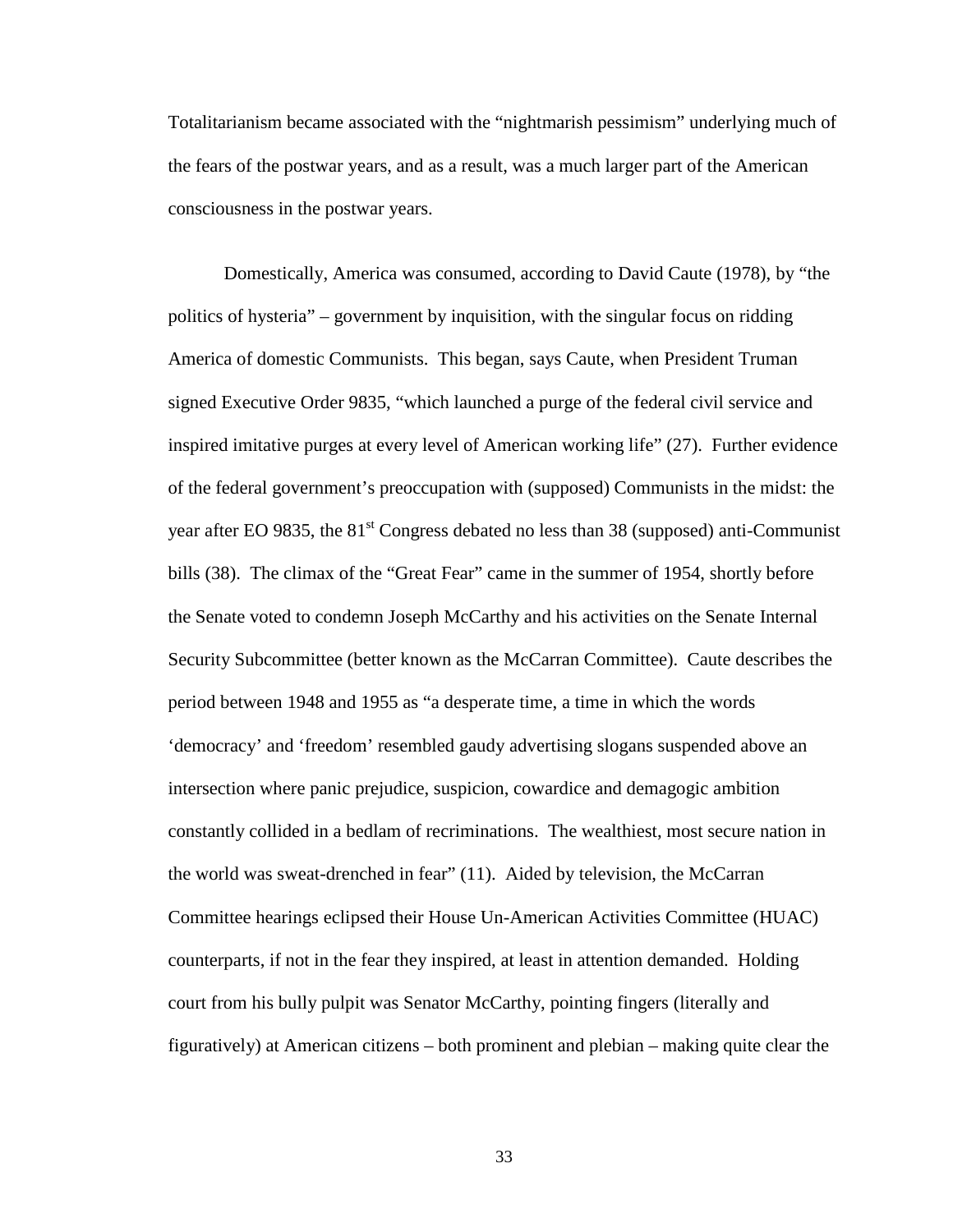point that no one was above suspicion for any indiscretion, large or small, real or imagined.

Science was more present than ever in the national consciousness, which was hardly a surprise after a scientific breakthrough (or, more accurately, *the* scientific breakthrough) won the war in the Pacific. Science now cut across all levels of society, and with increasing dependence upon electronic consumer goods, more people than ever had a stake in the future of scientific development. However, increased visibility also meant more people interested in scientific debate. As historian Martin Sherwin (1970) explained, scientists found their work subject to political scrutiny – it was not being judged (and funded) by whether or not it could benefit humanity, but by whether or not it could advance American military goals (158). While this was frustrating for many scientists, who came to feel like they were little more than cogs in the military-industrial machine, it had a profound effect on the American public and their understanding of science. Scientific achievement was now almost always couched in terms of foreign relations – there was no more investigation for investigation's sake. "As a result, the boundary between science and politics blurred, and the public's attitude toward science was defined by political rather than scientific criteria" (602). The politics, newness and speed with which science and technology were developing during the 1950s meant that many people were distrustful of their capabilities; many were concerned what increased reliance on technology might mean for the culture. Science as a whole came to be viewed with at least suspicion, and at most, outright hostility.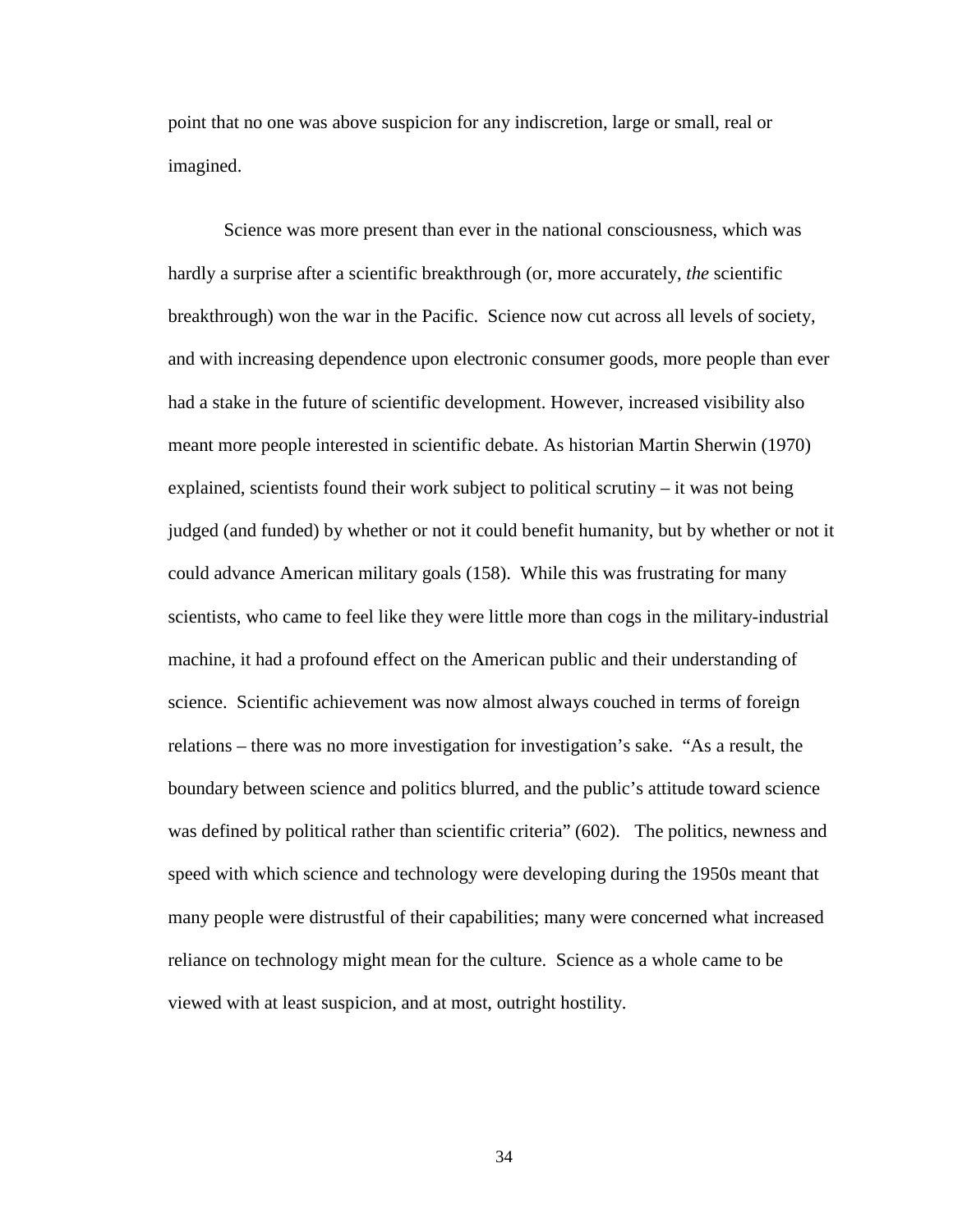America at the end of World War II experienced enormous changes to nearly every area of organization. Politically, socially and economically, the America of the 1950s, and indeed, the rest of the twentieth century, looked very little like the America of years just recently passed.

# **IV. THE LONG 1950S: TELEVISION**

 Having established the wider historical context into and from which *The Twilight Zone* was created, it is logical to do the same from a broadcasting standpoint. Television of the 1950s is both sanctified and vilified, depending upon the author. However, neither perspective is particularly relevant to the present study. It is necessary to give a brief overview of the state of television broadcasting at the time *The Twilight Zone* originally aired in order to put the series in its proper context; however, this is not a study expressly regarding *The Twilight Zone*'s relationship to other programs of the day, but more so to the general times in which it aired. The relative merits or artistic achievements of the concurrent series are best left to another paper.

 The period in which *The Twilight Zone* was originally broadcast was what historians Christopher Sterling and John M. Kittross (2002) describe as the "Age of Television" – and for good reason. Coinciding (though perhaps not coincidentally) with the Eisenhower Administration, television in this span of time went from a glowing novelty to a national obsession to, finally, a household necessity. The nature of television broadcasting of this era was, as Sterling and Kittross assert, largely centered on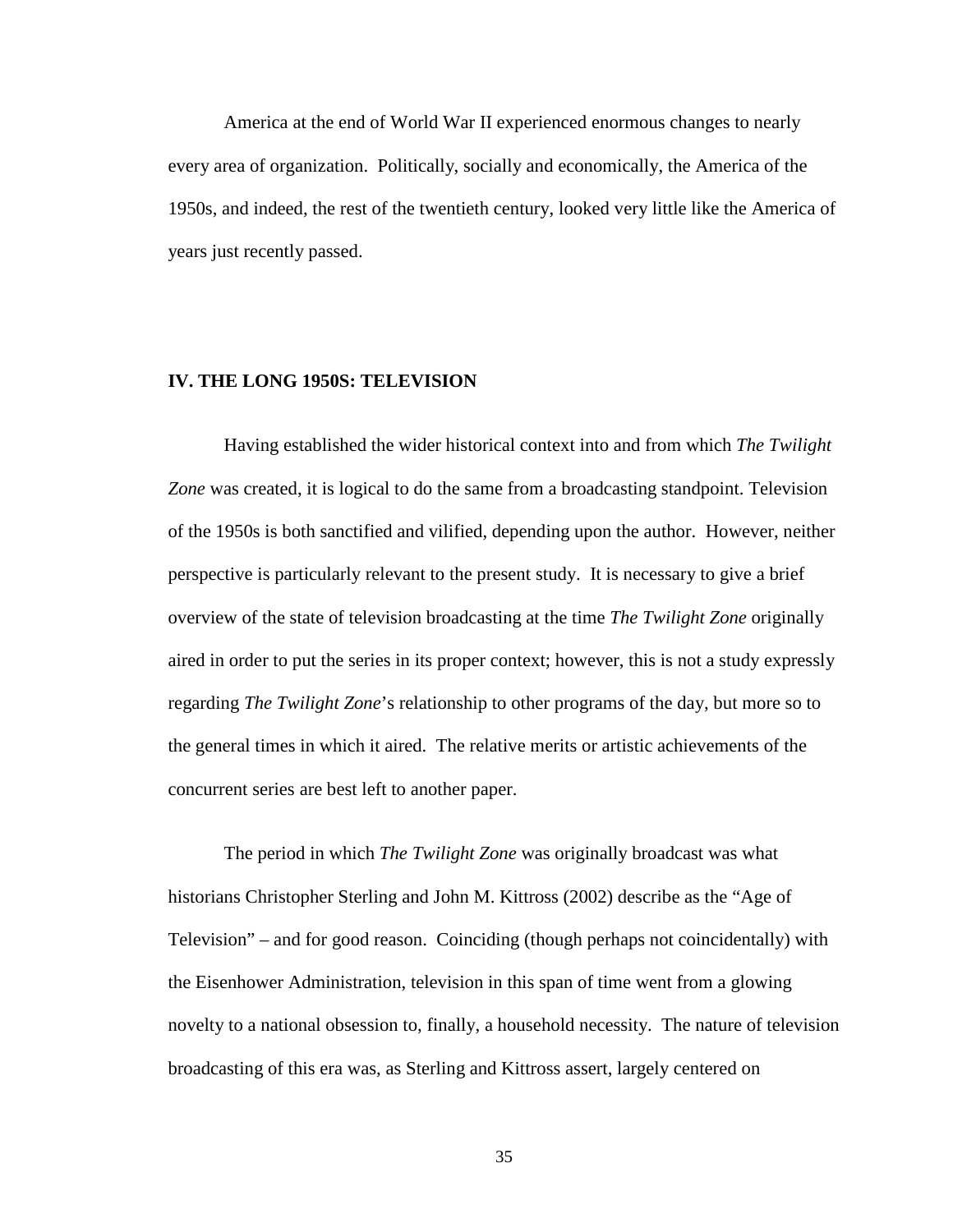entertainment (370), though there were certainly important political broadcasts during the 1950s (most notably the Army-McCarthy Hearings in 1954) (379). Some might argue that the entertainment, rather than instructive, value of television has remained since then its distinguishing feature. However, the reasons for this focus on entertainment are varied.

# *Broadcasting & Limitations of Expression*

 Television historian Thomas Doherty (2003) characterizes the 1950s television climate thusly: "The Cold War and the cool medium [television] worked out an elastic arrangement, sometimes constricting but ultimately expanding the boundaries of free expression and relaxing the credentials for inclusion" (3). However, Doherty allows that Hollywood, and especially the nascent television medium, was often choked by the hand of government intervention in the form of the House Un-American Activities Committee, the Senate Internal Security Subcommittee (McCarran Committee), House Committee on Interstate and Foreign Commerce, Senate Committee on Interstate and Foreign Commerce, along with various FCC hearings. All of these government intercessions in Hollywood and television's method of doing business led ultimately to the adoption of the Television Code (modeled after the Production Code Hollywood imposed upon itself in the 1930s). By 1952, television executives agreed to police their medium in accordance with the standards of those in government, "to placate moral guardians, to lend respectability to a disreputable medium and to avoid the threat of federal censorship" (68). Avoiding federal censorship, in many cases, meant avoiding issues that might even remotely be considered politically or socially taboo.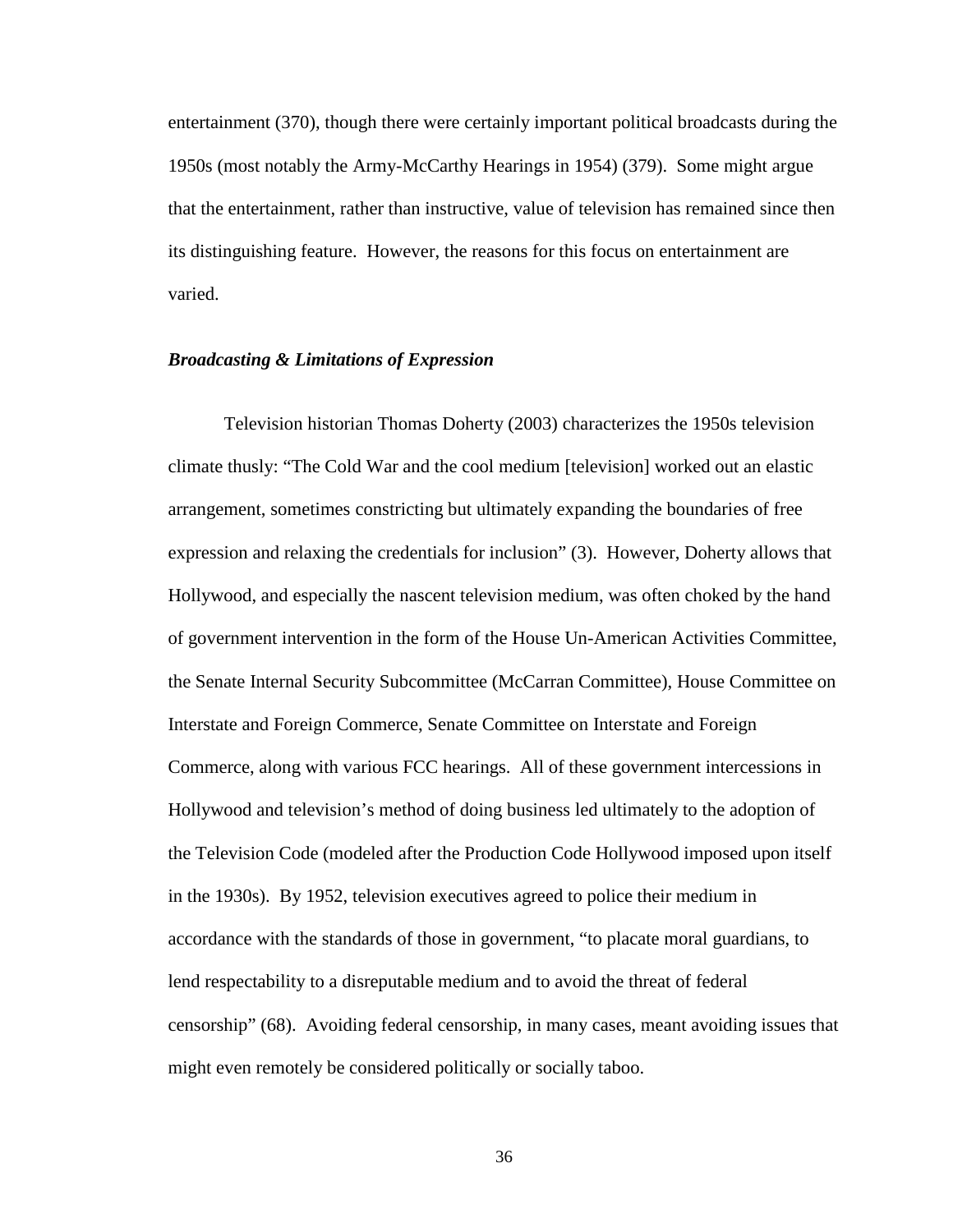Official censorship extended beyond mundane issues such as nudity or profanity on television. The 1950s were the era of the Blacklist, and nearly everyone in Hollywood was afraid of somehow being connected to Communism. But it was not even Communism, specifically, that mattered: the appearance of anything un-American could keep someone from working. Blacklisting in Hollywood, as described by Sterling and Kittross was the period in which:

the industry, through fear and cowardice, let others control it [and] was a grim era in broadcasting and film and the arts generally […] It was done by a small group of self-appointed investigators who made surreptitious reports to advertisers, agencies, stations and networks indicating that someone either should not be hired because of his or her political beliefs or was "cleared" for employment. Potential employers who did not pay attention to these messages could expect to have their own patriotism impugned. (334-335)

Not wanting to risk sponsor dollars, or their own careers, many network executives, station owners, producers and others simply refused to tackle any political or controversial material during this era.

 Another reason for skirting controversial subjects had nothing to do with censorship, but everything to do with money. Erik Barnouw wrote in his revered tome *History of Broadcasting in the United States* (1970) that the 1950s were full of programming that centered on the characters' actions – big, bombastic and exaggerated – because it was easier to sell these kinds of shows overseas (109-110). The nature of these images was universal and conveyed familiar plotlines, be they the good guys vs. bad guys of *Bonanza* or the zany, madcap misadventures of *I Love Lucy*. Programming that was verbose, limited in settings or dependent upon narration was far less likely to produce overseas revenue for production companies and networks (112). Especially as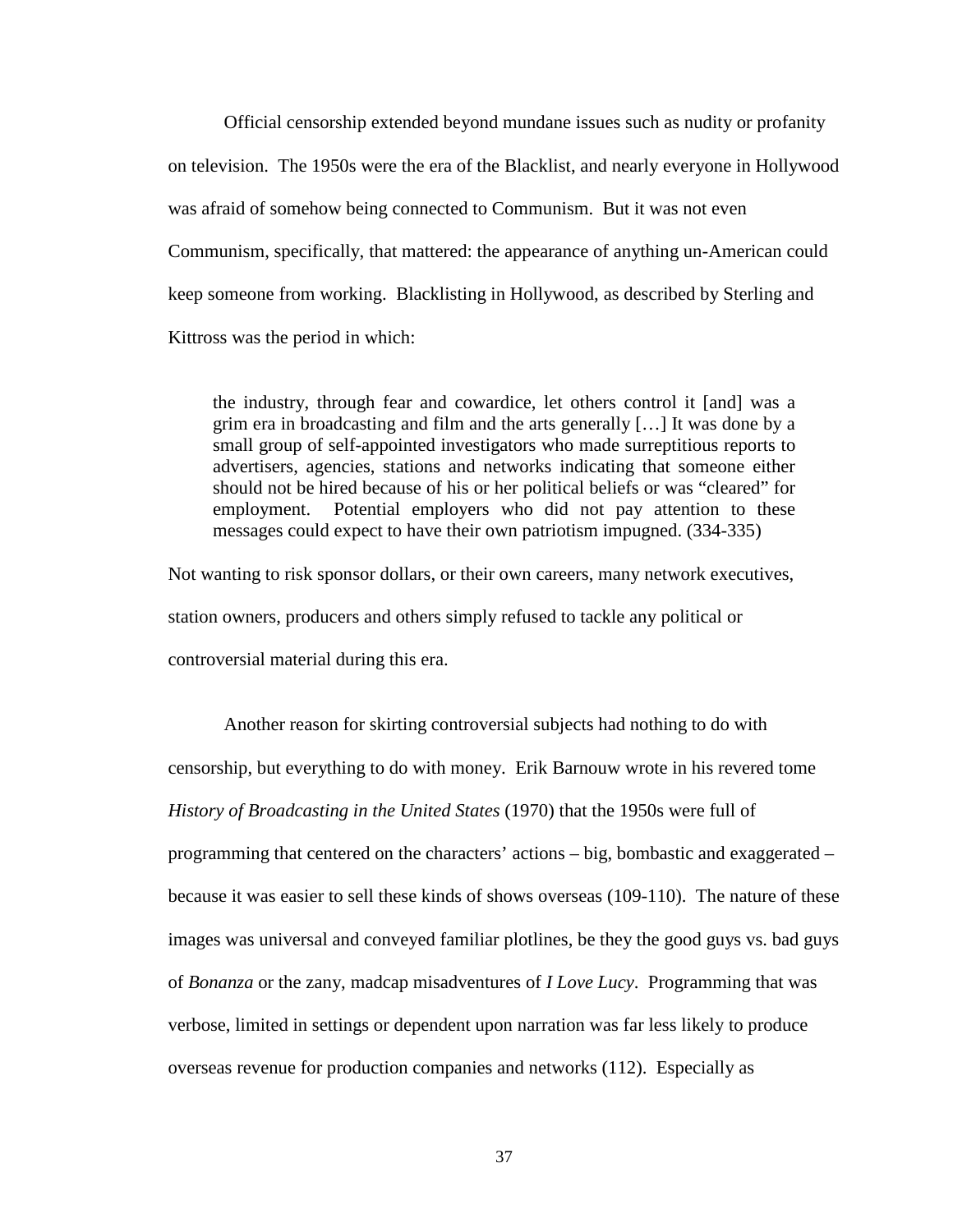advertising and sponsorship schemes were changing in the late 1950s (it was becoming increasingly rare for a company to sponsor an entire program, á la the *Alcoa Hour*), television producers were eager to shore up profits from steady sources. Foreign countries, with audiences impatient for programming but with broadcasting licensures lagging behind the U.S., were logical revenue streams.

 James Baughman (2007) argues that the television industry, by the mid-1950s, had been overrun by producers, writers and, most significantly, advertisers, who wished for television to be an "imitative medium […] to re-create for the small screen entertainment that consumers had enjoyed on the radio and at their neighborhood movie theaters" (3). The nature of the programming pushed (and ultimately produced) by this group was less than innovative, and certainly risk-averse. This style of programming, contemporaries of *The Twilight Zone*, was dictated by the common phrase of the era – that television was a "guest in the home" and therefore must behave the way a guest should. This meant nothing offensive or upsetting to the hosts; for just as an unruly guest will be asked to leave, viewers might do the same with their television sets  $(4-5)$ . If viewers were to throw the television guest out, they would also throw out advertisers with him. General Electric, Kraft, Texaco, Philip Morris, Ford and Kodak all understood this logic, and so intervened swiftly and severely in the production of programs they sponsored (193-197). Some companies went so far as to have their advertising agencies send scripts to the network in order to ensure both: 1. There was nothing offensive about the content or storylines; 2. There were sufficient mentions of their products (198).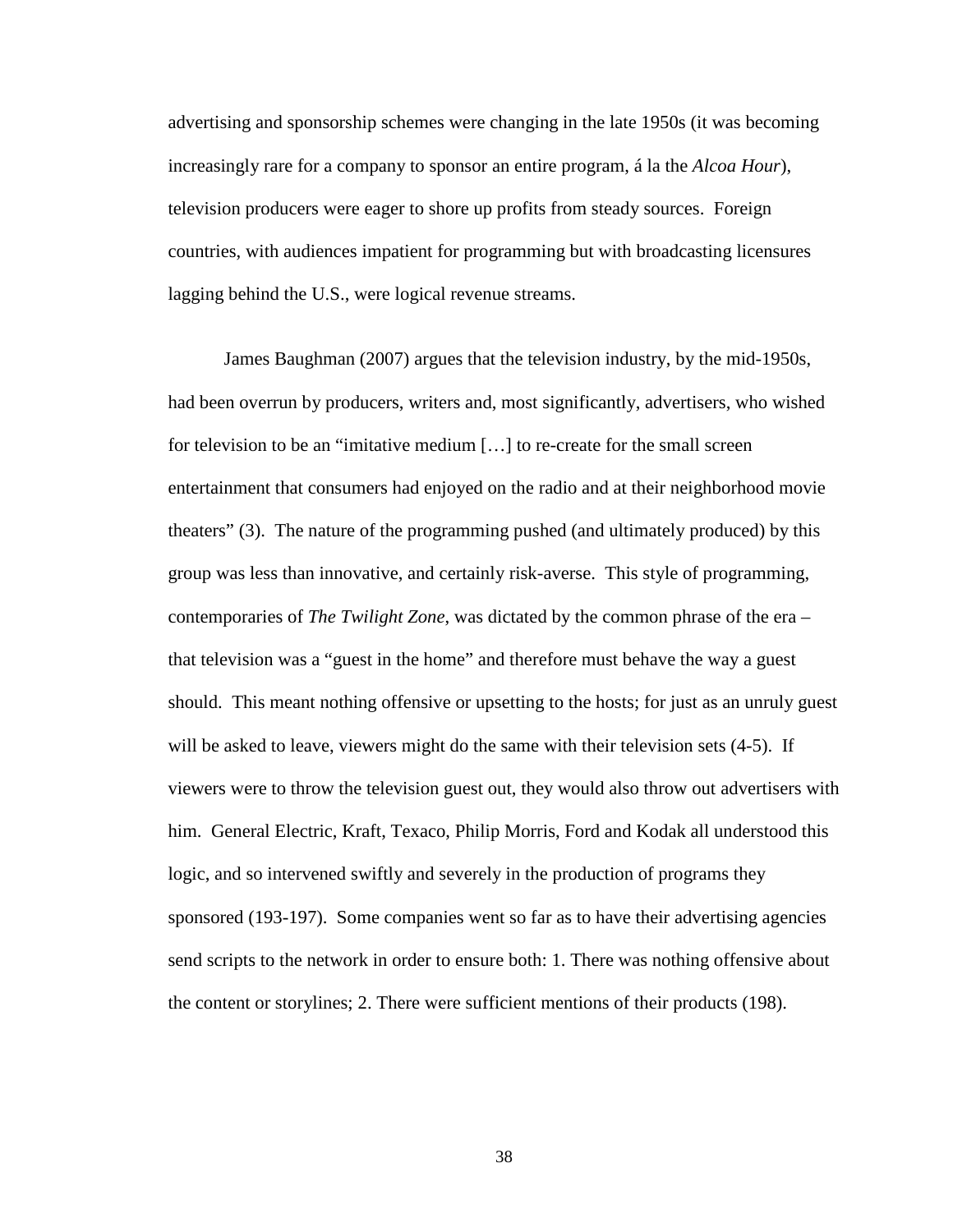Historian George Lipsitz (1994) asserts that the influence of sponsors (corporations) and the producers who acquiesced to their demands severely and irrevocably degraded the instructive and artistic capacities of the television medium. Of the changes in programming from the late 1940s to the late 1950s (as described above), Lipsitz wrote that television had become, "an advertising instrument under the control of powerful monopolists [and] established itself as the central discursive medium in American culture […] its incessant propaganda for commodity purchases helped erode the social base for challenges to authority" (61). This sharp criticism of the medium and those who worked in it stemmed from the example of the television program *The Goldbergs* and the subsequent changes the show experienced while on air. Lipsitz holds *The Goldbergs* up as an example of early television at its best: incorporating on-going social issues into the lives of the characters. In their original television incarnation (which was its second overall: *The Goldbergs* life began on radio during the 1940s), the Goldberg family lived in a tenement-style apartment building in the Bronx, inhabited largely by working-class Jewish families like their own. Of the original show, Lipsitz writes, "During every episode, neighbors and relatives passed through the Goldberg apartment. They carried on conversations through windows and yelling into dumbwaiter shafts. The Goldbergs met their friends on the streets, they shared night-school classrooms and Lewisohn Stadium concerts with the extended kinship of their neighborhood" (37). The connecting thread throughout *The Goldbergs* was this one family's place within its larger community; the experiences of the Goldbergs were those of the immigrant/ethnic communities in urban areas all over America.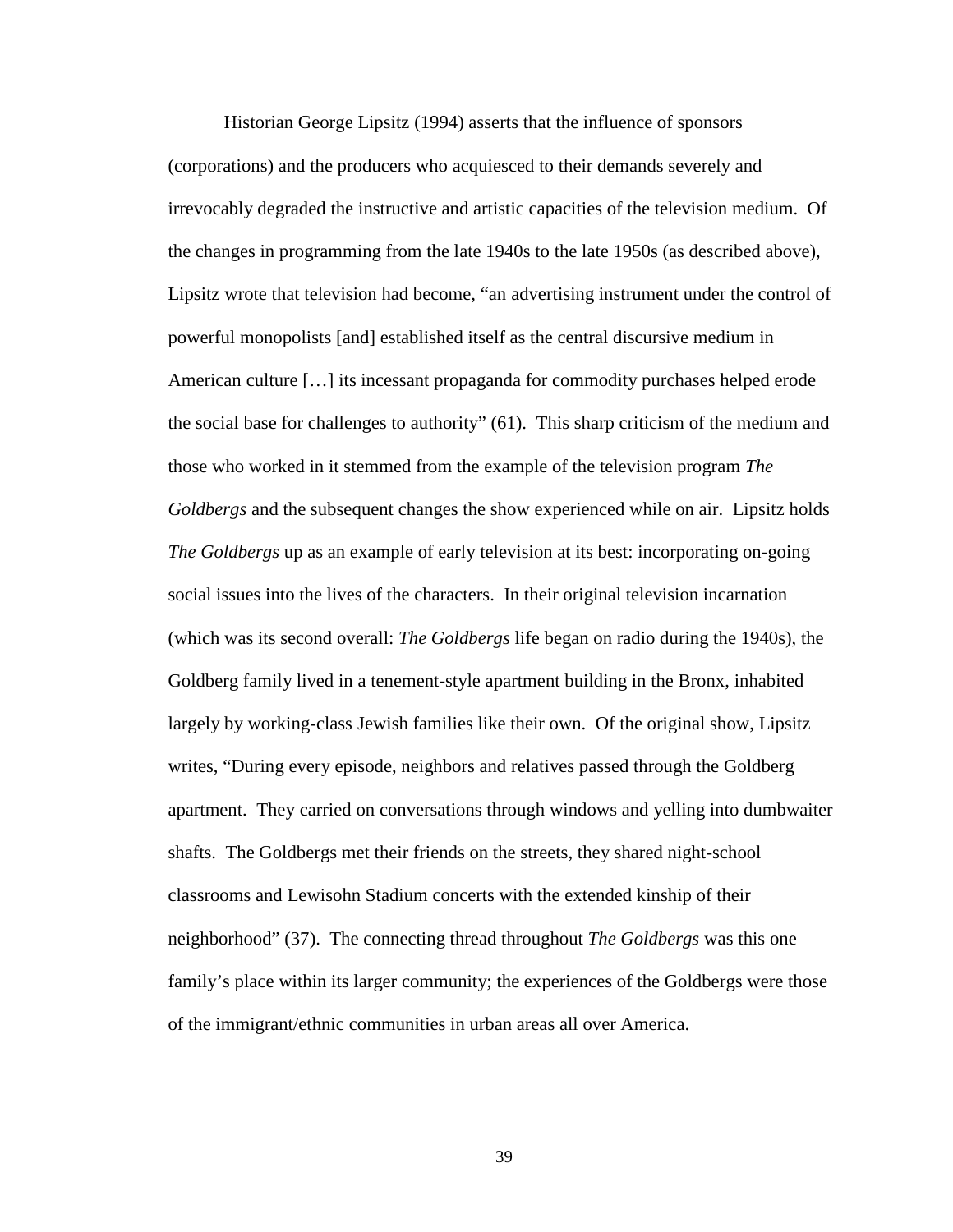However, for the 1956 season, *The Goldbergs* became *Molly* (the name of the Goldbergs' matriarch) and moved from the Bronx to a fictional town on Long Island. There ceased the constant parade of neighbors and friends through the Goldberg home, the shouting in Yiddish and cramped quarters of the Bronx. Instead, Lipsitz says, the Goldberg family of *Molly* was isolated and alienated, even in their own home. "Consumer purchases and fears of installment credit took center stage. Adjustments to the expectations of strangers through dieting or home decorating provided major sources of comic tension and […] the new standard of living and opportunity for upward mobility secured by the Goldbergs for their children only served to push the children into a different world, one that mocked the foreign accents and archaic customs of the family" (37). What happened to *The Goldbergs* was not, according to Lipsitz, a deliberate commentary on the part of producers; the awkward tensions and wincing the re-vamped version of the series produced were an unintentional by-product of changing the show to reflect the supposed (or aspired) upward mobility of viewers (38). The content and tone of *The Goldbergs* were changed dramatically when it became *Molly* in order to meet the demands of sponsors who wished to appeal to a broader audience, and its social relevance, particularly to ethnic and immigrant communities, ceased to be.

 Another constraint placed upon the creativity of the medium was largely unavoidable: time. Though in the late 1940s and early 1950s two- hour-long, live productions of plays were common, by the mid to late-1950s, these productions had all but ceased to be broadcast (Baughman, 176). "Part of the 'golden halo' [of the "Golden Age" of television] derives from the astonishing artistic legacy left behind by all the young talent who cut their teeth on these live dramas and continued making their marks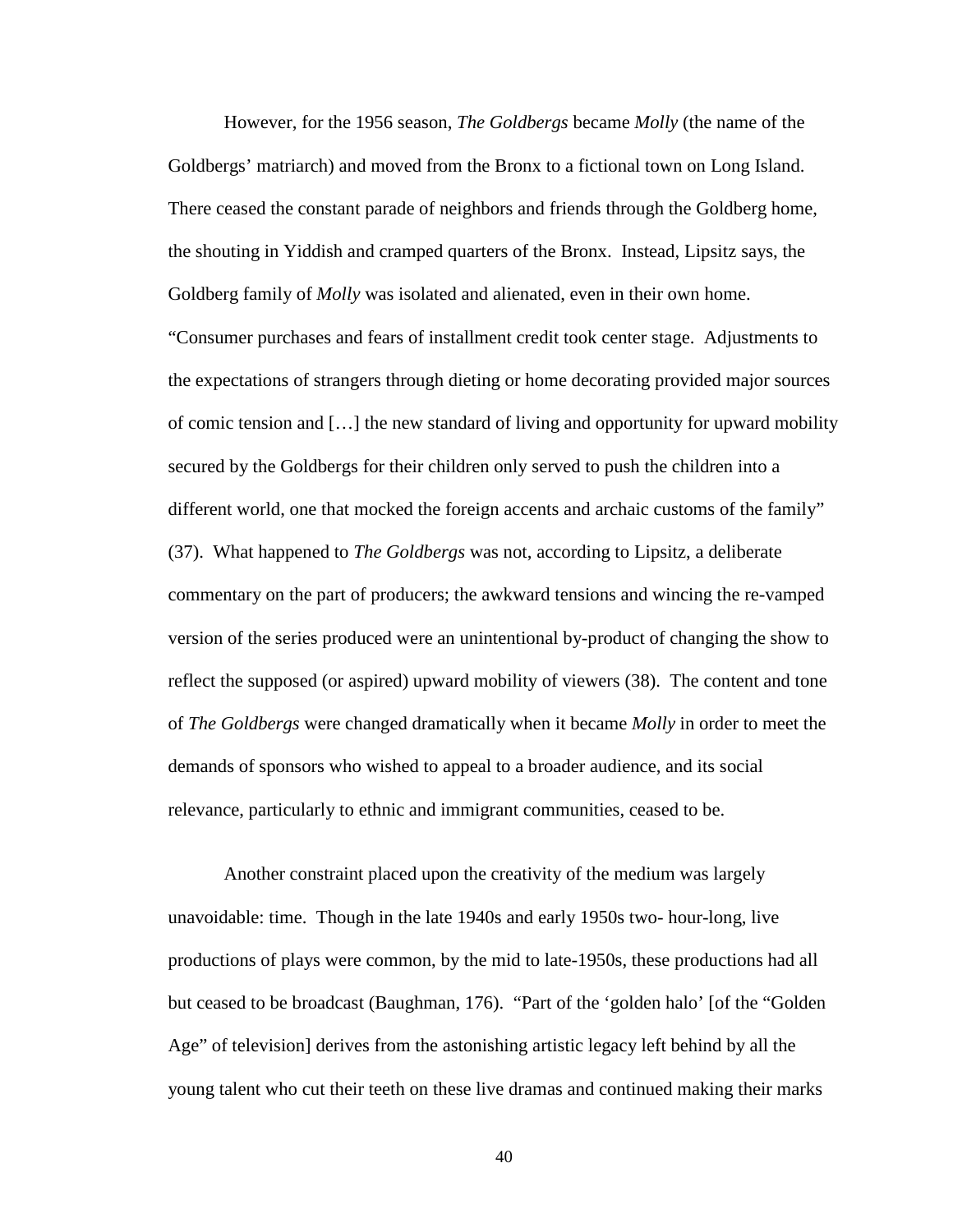afterward on stage, in theatrical films, on series TV and other creative venues" (Edgerton, 194). Their descendants were the hour-long "teleplays" and anthologies, thought to be a more respectable programming choice than the situation comedies or westerns. The anthologies (of which *The Twilight Zone* would become one of the most famous), such as *Kraft Television Theatre, Playhouse 90* and *Studio One* just to name a few, retained much of the Broadway-style staging and feeling of intimacy. Many of the anthology writers and producers had professional backgrounds in theatre, and approached their television works from this perspective, placing the greatest emphasis on the quality of the story (Baughman, 176-177). The ability of the new medium, and the writing style of these anthology dramas, allowed for a kind of emotional intensity and intimacy with the audience not permitted by either the size of cinema screens or the remoteness of radio sets (Edgerton, 195). "The dramatic potential of television that was first realized in these live weekly dramas crossed over and eventually influenced the development of telefim aesthetics" (Edgerton, 195). Despite these important contributions to the medium, many writers of television anthology series, Serling included, found it difficult to fully develop a story and characters within a span of one hour (178). Though the content of the anthologies and teleplays were surely more heady fare than *Leave It To Beaver*, the writers still often complained that they were artistically compromised by the hour time constraint.

 Another staple of 1950s television programming was the now-notorious quiz shows. Though quiz shows lacked the instant exportability of situation comedies and shoot-'em-up dramas, in the mid-1950s they were a central component of New York's then-shrinking contribution to television broadcasting; and for a time, quiz shows were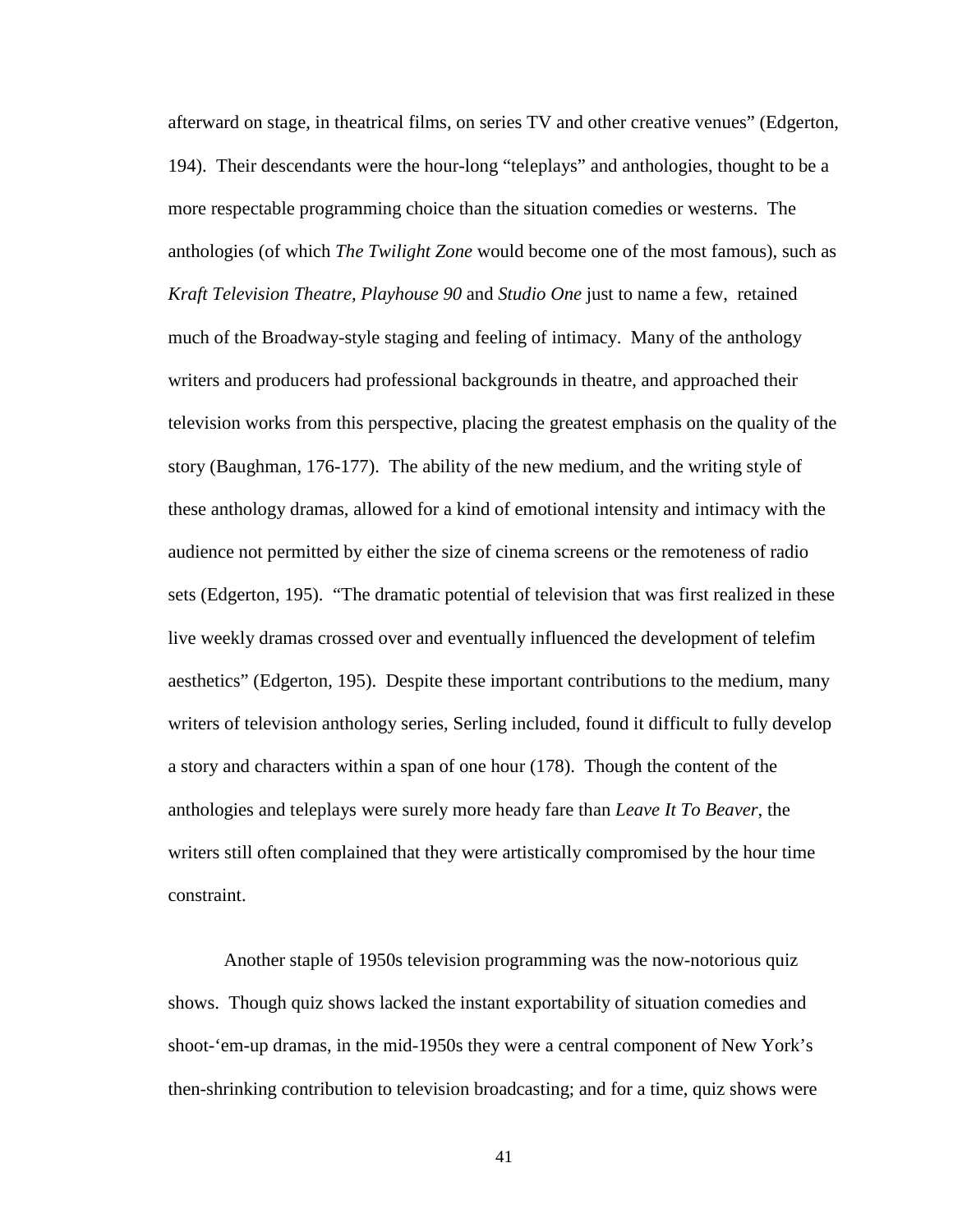completely unobjectionable in their content. Of course, this would later prove to be untrue, as the controversy surrounding popular game show, *Twenty One*, actually resulted in a Congressional subcommittee hearing into alleged malfeasance (122-123). When contestant Charles Van Doren admitted to the legislative oversight committee that he had colluded with *Twenty One* producer, Albert Freedman, to cheat by learning the questions ahead of time (thereby winning the contest and deceiving viewers) it dramatically altered public sentiment with regard to the quiz show concept (Sterling & Kittross, 377). Shortly after the cheating information came to light, quiz shows in general fell out of public favor. Interestingly, the void left by quiz shows in their hasty exit, may have actually made it easier for programs such as *The Twilight Zone* to gain audience share; quiz shows offered suspense (at least, the *appearance* of suspense) and intellectual stimulation, which would be the hallmarks of *The Twilight Zone* (Baughman, 128).

 By and large, the long 1950s were dominated by situation comedies, variety shows and westerns on television (Sterling & Kittross, 370). There were some deviations on this style of programming (television journalism and anthology series worth noting), but for the most part, *The Twilight Zone* was born into a medium crowded with the likes of *Father Knows Best*, Sid Caesar and *Leave It to Beaver*. It was programming that, as a 1957 *Television Age* article circumscribed, adhered to television's "primary function which is not to instruct or dictate or elevate its audience's taste in entertainment but to appeal to it on its widest existing level" (Boddy, 237).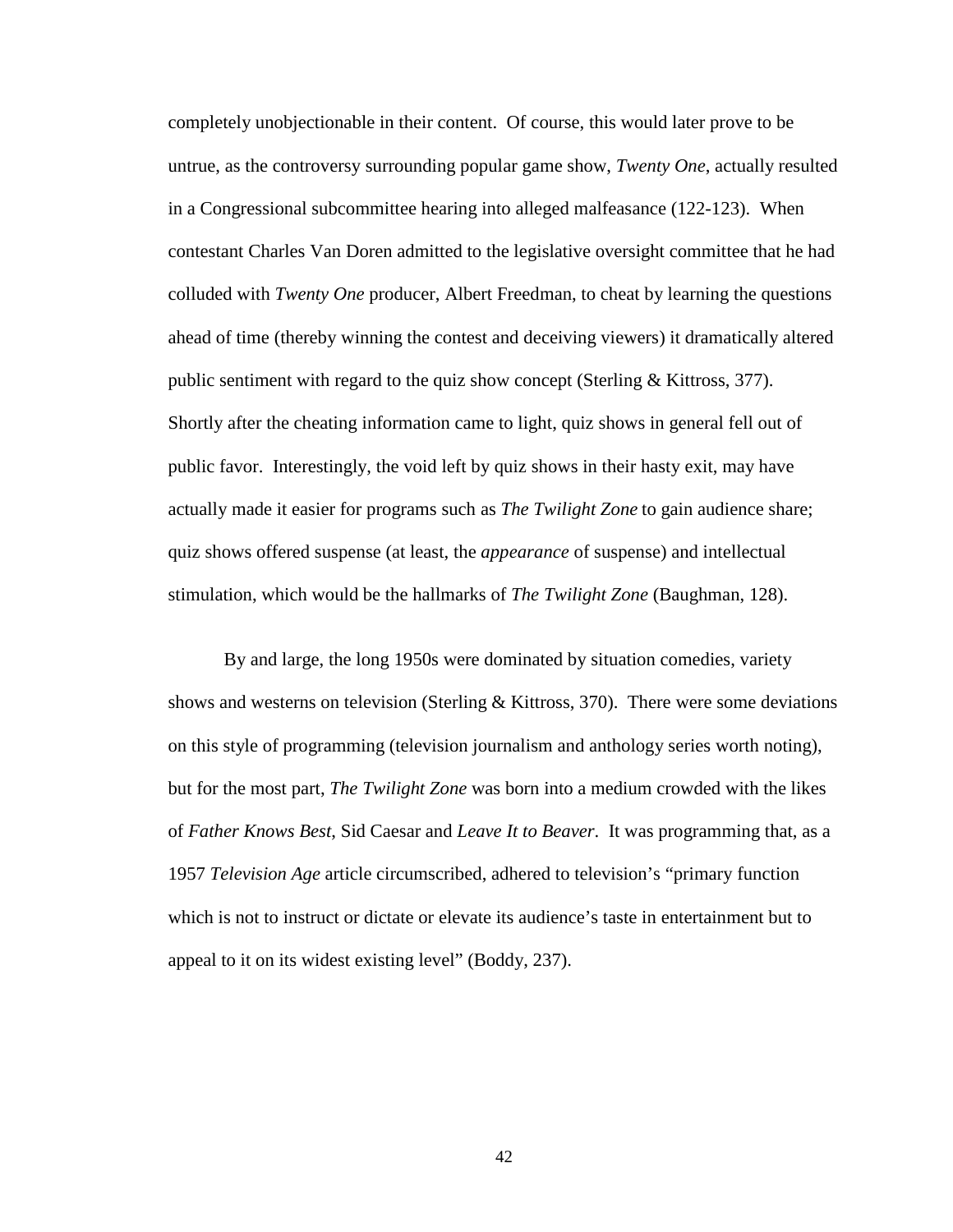### *Science Fiction and Social Commentary*

 While the television landscape may have been somewhat lacking in social or political commentary, there were numerous films of the era that at least attempted to address these themes. However, because of the kinds of censorship enumerated above, critique was able to thrive in the science fiction genre. Science fiction provided writers a veil behind which they could disguise (however thinly, at times) their political and social insinuations: the locations and characters of science fiction were often sufficiently removed from contemporary society, the plotlines sometimes fantastic. "Because science fiction is taken seriously by so few people, it's an ideal vehicle for social comment that, in other contexts, might be unacceptable to audiences" (Hogan, 3).

 M. Keith Booker writes extensively on the topic of science fiction as a vehicle for social commentary throughout the twentieth century. In his 2001 *Monsters, Mushroom Clouds and the Cold War*, he summarizes 1950s science fiction as frequently using allegory to make very specific points, "many of these points were political and […] some of the best science fiction of the 1950s was produced by left-leaning writers who found Aesopian potential in setting their political commentary in other times or other galaxies, thus allowing them more freedom than they could possibly have to comment on political conditions in contemporary America" (3). Again, despite the image many hold of 1950s America as a politically conservative, socially staid period of time in which popular sentiments simply mirrored elite discourse, the science fiction genre (and in particular, science fiction film) provided a conduit for relevant political and social commentary.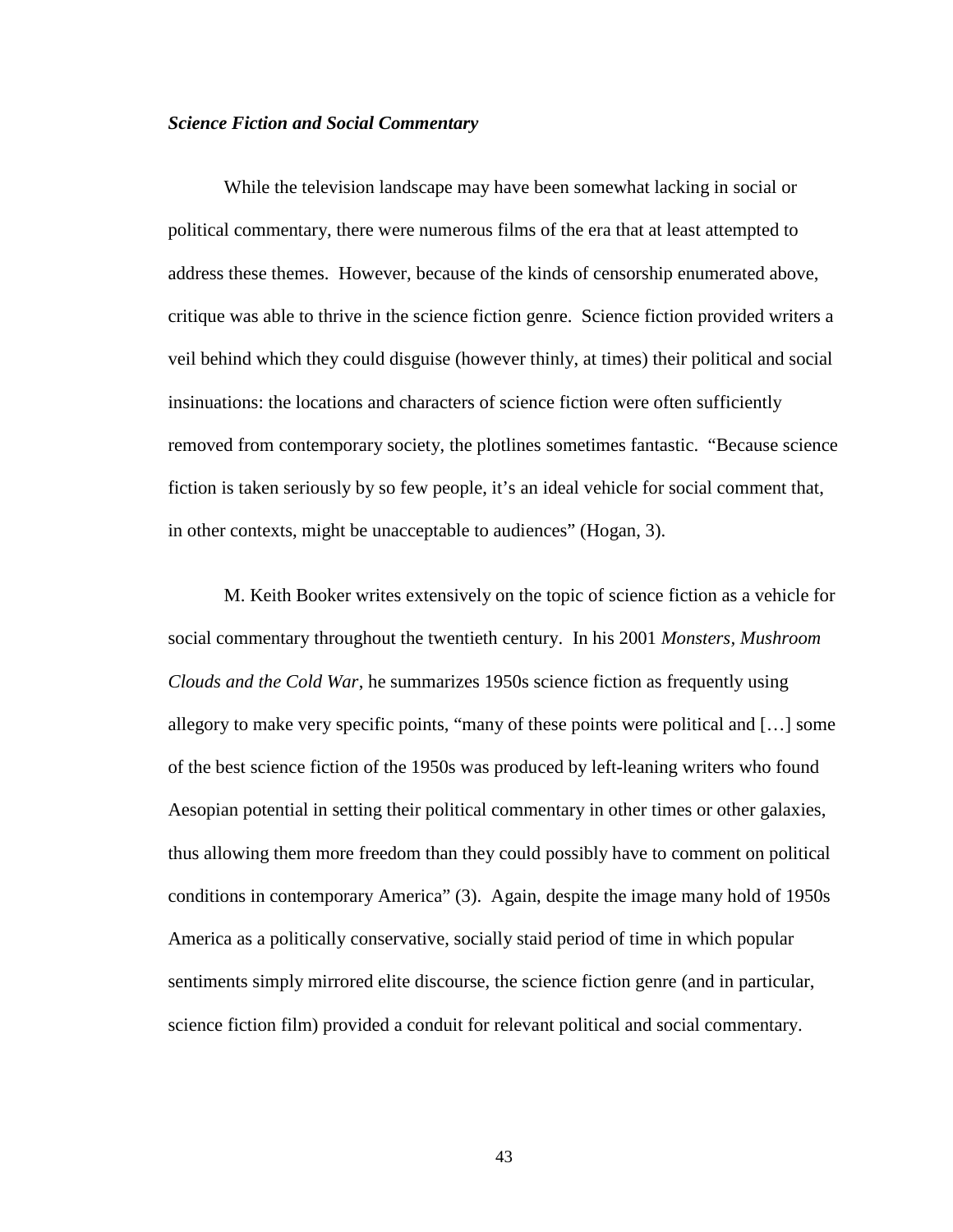One film repeatedly cited for its social critique is the 1951 classic *The Day the Earth Stood Still*. It is unquestionable that the film calls for nuclear disarmament, that is the main character, Klaatu's, sole purpose for coming to Earth. According to writer Aeon Skoble (2008), "the film both addresses the impact of new human technology on society and forces us to consider the ethical ramifications of the alien technology" and deals specifically with issues such as "preemption and containment in war, paternalism and self-defense" (91). So early in the nuclear arms race, *The Day the Earth Stood Still* is an example of science fiction that is topical and didactic.

 However, *The Day the Earth Stood Still* is considered by many as to be a classic film, one that has recently been re-made. But some scholars argue that even the lesser cinematic productions of the day had something to say about world affairs. William Tsutsui (2007) asserts that so-called "Bug Films" of the 1950s, such as *Them!* (1954), *Tarantula* (1955) and *Beginning of the End* (1957) were both literally and metaphorically expressive of fears regarding science and technology. That "1950s science fiction demonized science while simultaneously exalting it" (242) seems to imply that the creators of the genre felt the same mix of anxiety and anticipation about science as the general public. In many of the bug films, science causes the problem – giant, man-eating bugs – but is also ultimately the only way to defeat it. Through these b-movies, audiences can acknowledge and confront their fears about the destructive capacity of science, and also have them neatly resolved in the end.

 Another classic film of the era was *Invasion of the Body Snatchers*. Though it did not receive the critical praise of *The Day the Earth Stood Still*, *Invasion of the Body*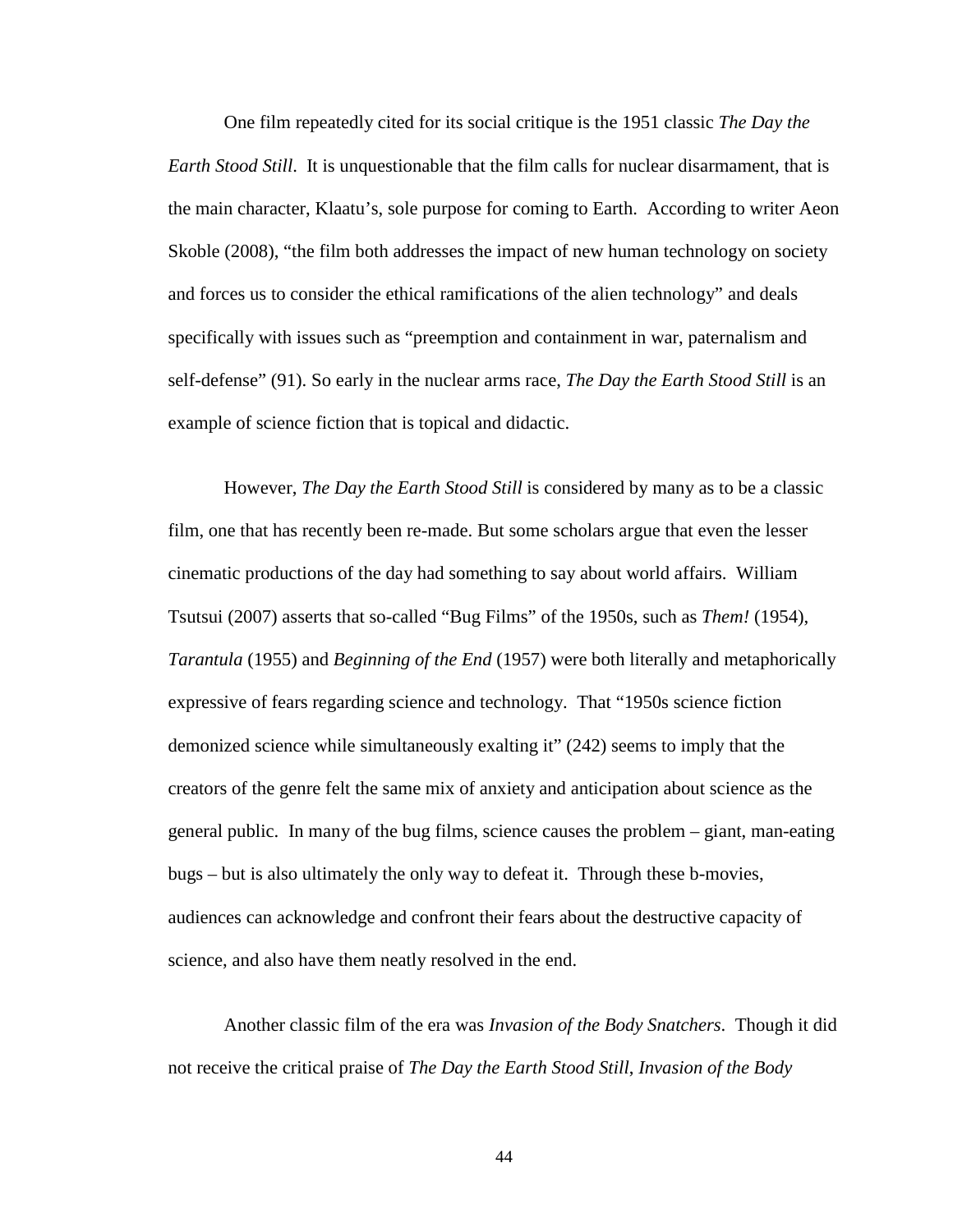*Snatchers* has been re-made several times over; this is perhaps because the interpretation of the film has varied greatly over the years. Film historians and social critics alike have seen different messages in the Rorschach test of *Invasion of the Body Snatchers*, with some claiming it as an indictment of pervasive social conformity, others a warning of the slick, insidious means through which Communism can infiltrate communities (Hogan, 4- 5). Still other, far lesser-known science fiction films, such as *Atomic City* (1952) were unambiguous in their reflection of nuclear war as, not only a *likely* outcome of the Cold War, but a horrific outcome in which millions of innocent people would die (Hogan, 63). *Atomic City* was also one of the first films to at least insinuate that the federal government could not necessarily be counted upon to prevent a nuclear holocaust.

Science fiction films during the height of the Cold War also frequently featured the "aliens from outer space attacking Earth" motif. Films such as *The Man from Planet X* (1951), *Invaders from Mars* (1953) and *Invasion of the Flying Saucers* (1956) all employ some version of "alien subversion of human will" to convey the point that the human race is in extreme danger (DiFate, 80). Despite the surface inanity of these kinds of b-films, the fact that so *many* alien invasion films were produced and released during the long 1950s is indicative of the climate of fear: people were terrified of nuclear holocaust, the threat of totalitarian takeover of America, and of having the finger pointed at them for supposed "subversive" activities. UFOs and little green men were Hollywood's personifications of these fears (DiFate, 70).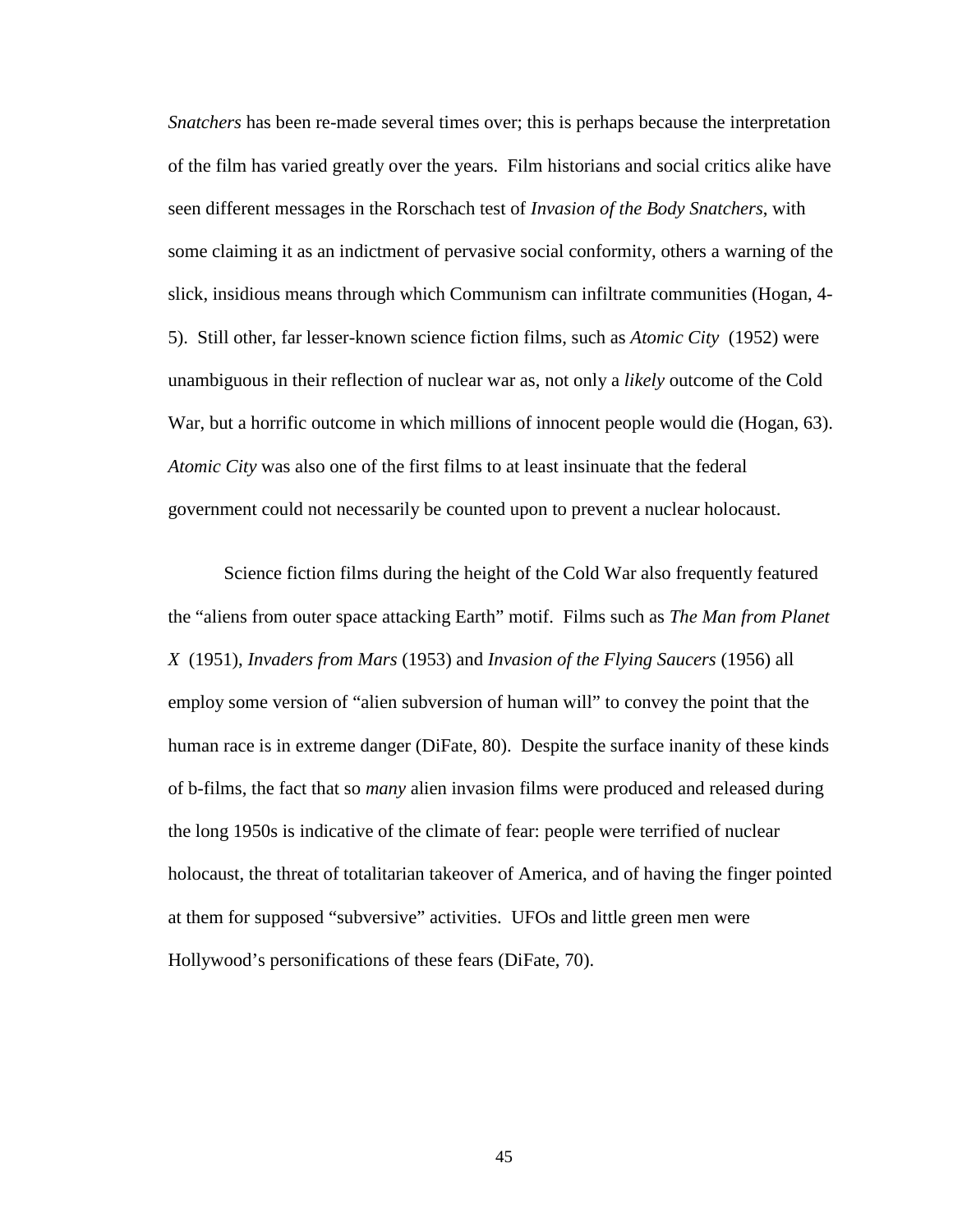## **V. METHOD**

The present study is a quantitative content analysis of *The Twilight Zone*. As noted above, the qualitative research on *The Twilight Zone* has tended to take certain aspects of the series and the time period for granted, thus leaving a gap in the research on the topic. The present content analysis begins to close that gap.

The study covered all 5 seasons of the series, which aired from 1959 to 1964, and encompassed 156 episodes, broken down as follows: season 1 – October 1959-July 1960, 36 episodes; season 2 – September 1960-June 1961, 29 episodes; season 3 – September 1961-May 1962, 37 episodes; season 4 – January 1963-May 1963, 18 episodes; season 5 – September 1963-June 1964, 36 episodes.

Using the literature reviewed earlier, the context was established for the "fears and anxieties" so often referenced when discussing the series. Using the social, political and economic trends of the long 1950s, as well as initial pre-testing of the series, five sources of stress were identified that were repeatedly acknowledged in the literature as shaping the collective psyche of America at the time: alienation, fear of "the other," fear of war and mass destruction, erosion of traditional values and totalitarian regimes. These sources of stress became the five thematic currents that would be coded for in each episode.

# *Defining the Themes*

"Alienation," for the purposes of this study, was defined as discomfort, confusion, upset or anxiety caused by physical or emotional estrangement from one's social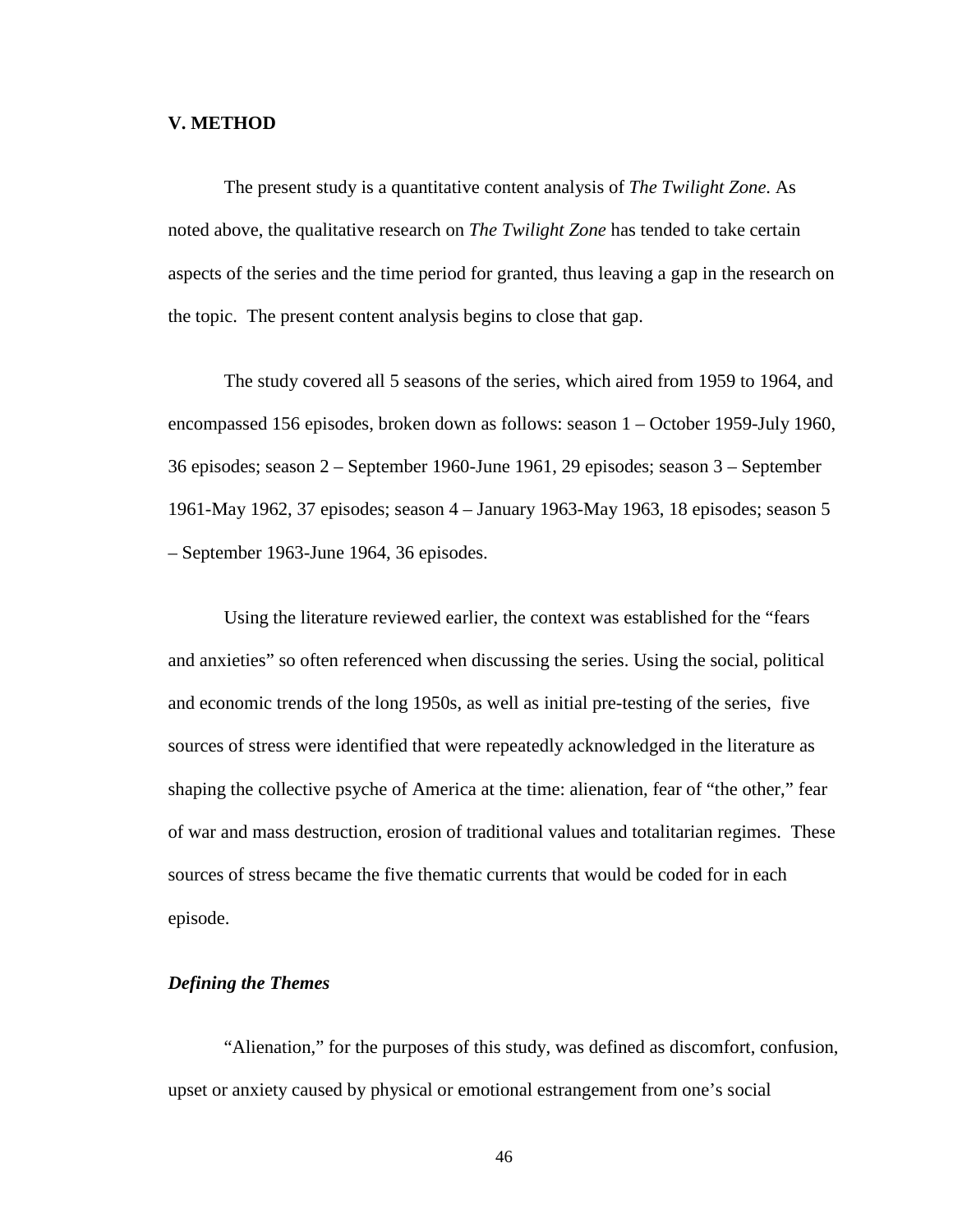network. This can include moving, changing careers, or general lack of fulfillment in one's life. The focus on coding for the "alienation" theme was that the character or characters express that they feel disconnected from the world around them, are unsure of their place in this world, and/or are unsure of who they are. As will be discussed in the following paragraphs, four variables were selected to best capture the sense of simultaneous longing and disconnect.

"Fear of the other" was defined much more broadly. The literature reviewed suggest that there were two distinct kinds of "the other" to be feared in the 1950s: those who may pose harm from an external source (Soviet Communists) and those who may pose a threat from an internal source (friends and neighbors). For the purposes of this study, "fear of the other" was defined as a suspicion, confirmed or otherwise, as to the motives of a character who is unknown to the main characters of the episode; a belief, which may have no basis in reality, that a character who is unknown to the main characters has destructive intentions; inherent distrust of new people; reluctance to accept new people; unwillingness to accept new or unfamiliar terrain. The four variables, discussed below, account for the dialogue and behavior through which characters may commonly express this fear.

"Fear of war and mass destruction" was a very straightforward theme: any production element that incorporated references to war (in particular references to World War II), expectation of nuclear attack, or expressions of fear of war and the possibility of nuclear annihilation were coded by four variables to be defined in later sections. This included instances in which characters responded to these threats ambivalently (such as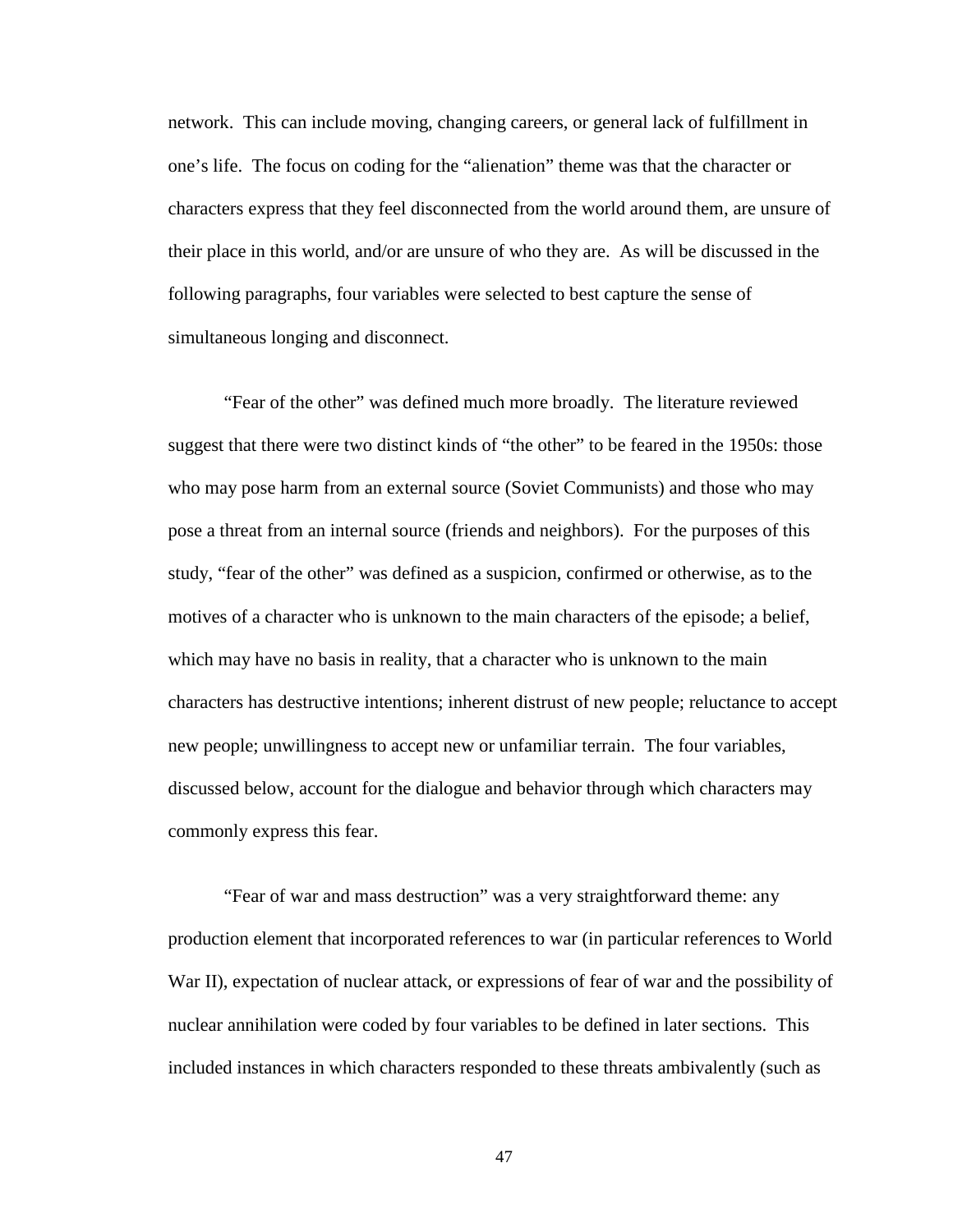expressing indifference towards a fate they regard as inevitable) or negatively (such as obvious displays of emotional upheaval – crying, screaming – or engaging in anti-social behavior – physical altercations, looting, general lawlessness – for example). This would also include any instances in which characters expressed concern at danger of loss or life, irrespective of which government or organization was responsible for initiating the attack.

"Erosion of traditional values" was created vis-à-vis the literature detailing the cultural revolution of the 1950s. Despite its later characterization as a part of "traditional" America, as previously noted, America was undergoing a rapid change in its organization and, to some extent, its shared values. With the advent of the atomic age, there was increased reliance upon science to not only explain the physical world, but to frame political debate as well. Material wealth was also of increasing importance to many in the 1950s, as evidenced by the proliferation of single-family homes filled with electronic appliances, Swanson television dinners and mass-produced automobiles. While many in American society were pleased with these technological advancements and the convenience they afforded, there were also many who feared these products were altering the way Americans organized themselves – for the worse. Would families no longer gather around the dinner table to discuss the events of the day over the food that mother had prepared for them? This time-honored, daily tradition was increasingly being forsaken for gathering around the television, to silently gaze at the glowing box whilst absently consuming the bland contents of a frozen dinner. The "erosion of traditional values" theme was designed to capture instances in which characters conform to modern standards and reliance upon technology at the expense of historically shared ethics. The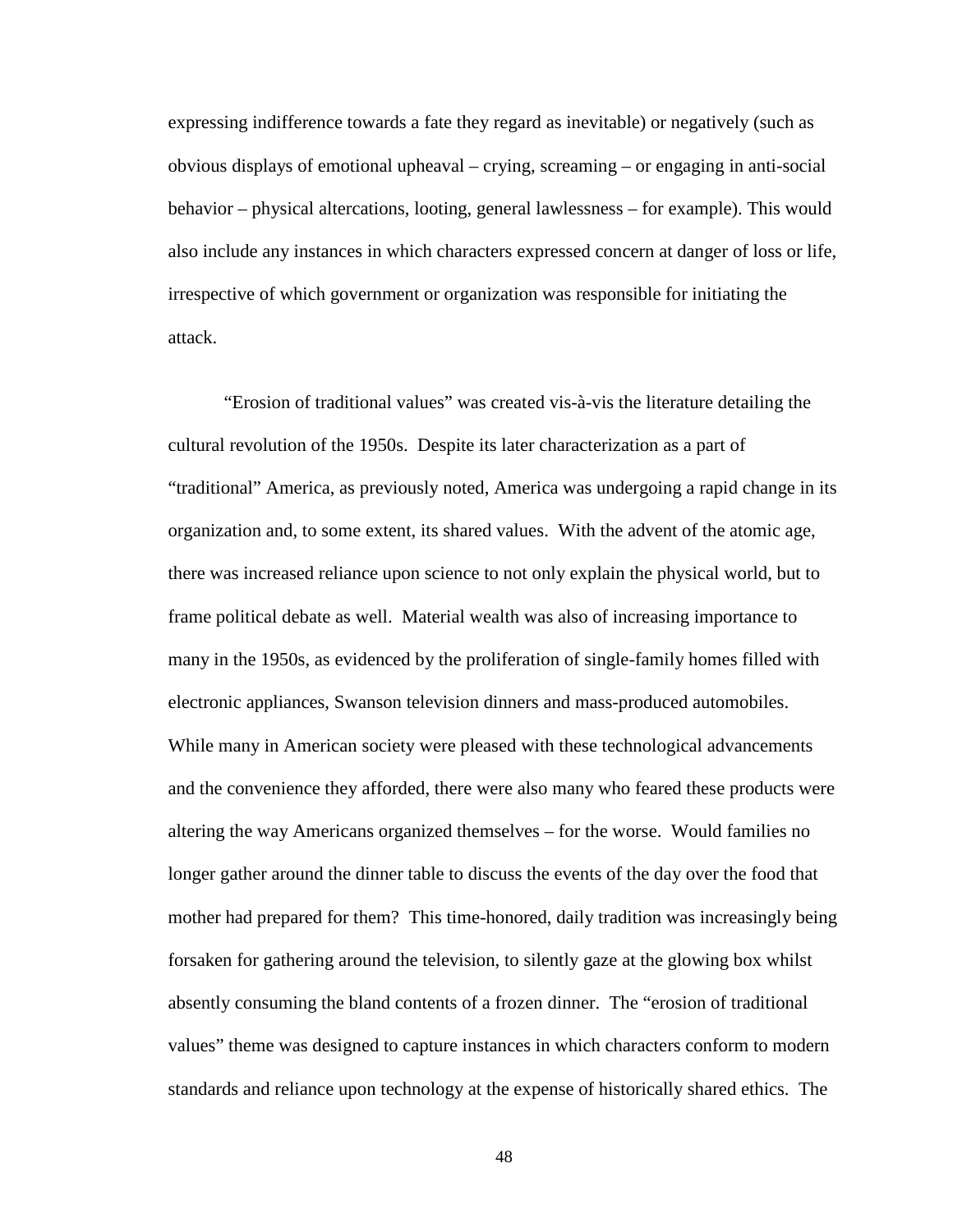values themselves need not be defined, for they will vary from episode to episode; but the purpose was to code for instances in which characters express dismay at the ways in which their loved ones and/or society has changed.

"Totalitarian regimes" was defined as any instance in which a regime is portrayed negatively. A "regime" in this study can mean a political regime or government in the formal, traditional sense; however, it can also refer to informal organizations of people in which one person wields tremendous power over the others, and does so in a way that does not benefit the majority of people within the association. The focus on the theme was that democracy was not upheld and the rights of the individual were ignored (this excludes situations in which the concept of voting on procedure does not normally occur, such as with the military. A depiction of a navy ship with a captain and crew would not fall under the "totalitarian regime" definition, unless the abuse of power by the commander became so severe that the rest of the crew acted out against him.). The central focus of the theme was authoritarian power. The theme also included instances in which an individual is subject to persecution because of devotion to democracy or democratic principles.

# *Defining the Variables*

Each theme was measured using four different variables. These variables account for the production elements used in television and the visual nature of the medium. Unlike its singularly aural predecessor, television could now connect with the 1950s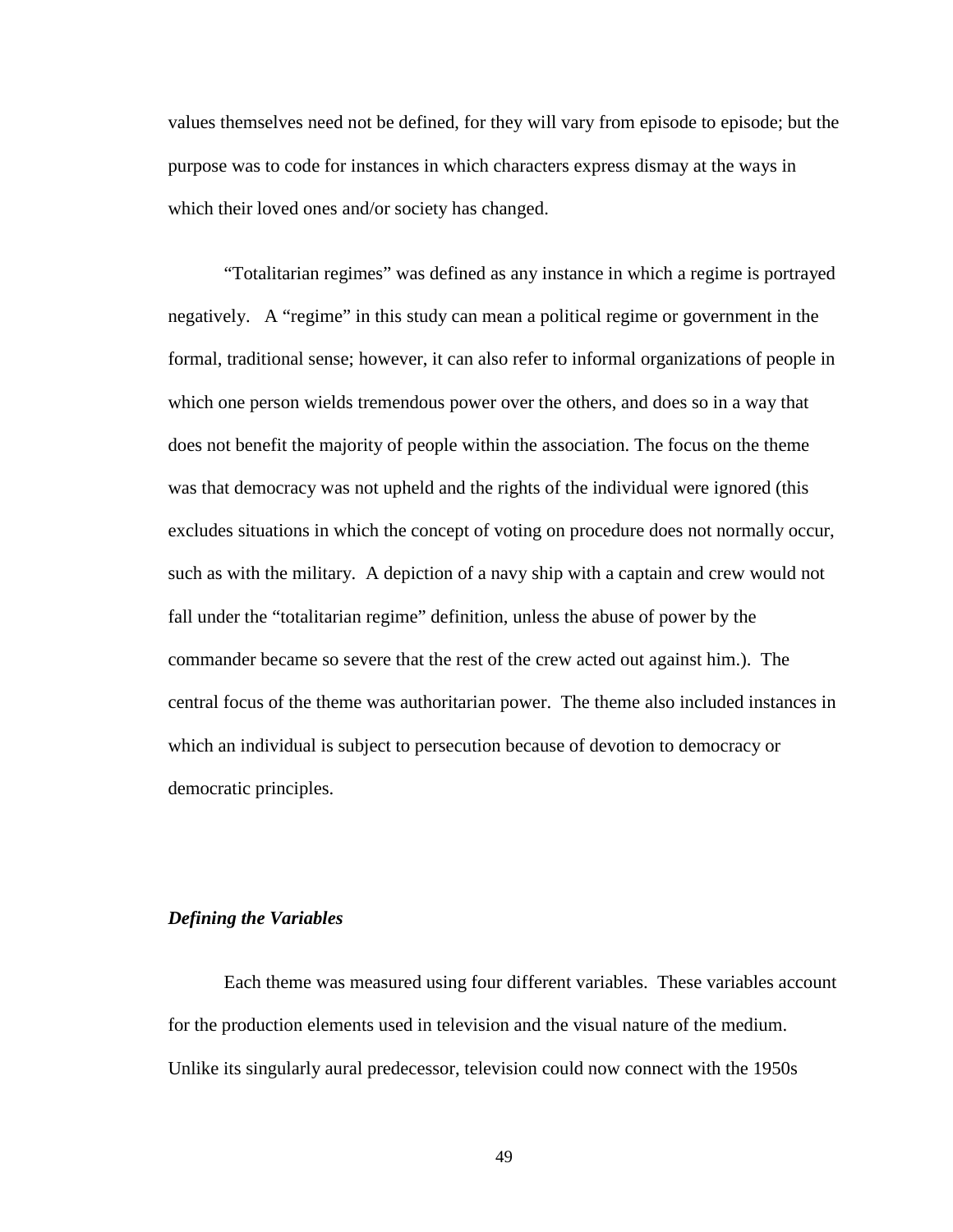audience without using words, and allow camera angles, lighting and characters' postures tell the story. Variables selected to measure the presence or absence of a theme account for the variety of conduits through which television writers communicate storyline to audience (not solely through dialogue), and subsequently, how the audience understands the story.

Additionally, as previously discussed, because of the nature of the time period, and the conservative climate that pervaded television broadcasting during the 1950s, many of the political themes of *The Twilight Zone* were inserted allegorically and subtly. So when identifying the ways in which the themes of the series unfolded, it was very important to pay as much attention to non-verbal storytelling methods as to verbal.

After initially screening the series to develop a coding protocol (following trends in storytelling devices frequently employed by the *Twilight Zone* writers), it was determined that comprehensive variables must take into account the following: dialogue between characters, blocking (the physical movements of characters on stage and their interaction with each other and scenery), character behavior (actions, separate from dialogue) and story context (events that may actually occur during the episode, or do not occur during the episode but are revealed, through character dialogue, to be relevant to the storyline).

Using these guiding principles, variables were constructed to capture the essence of each theme. Alienation was represented by the following variables: 1. Main character on stage by his or herself; 2. Character portrayed as recently having left home or moved to a city; 3. Character complains of loneliness, confusion, isolation or feeling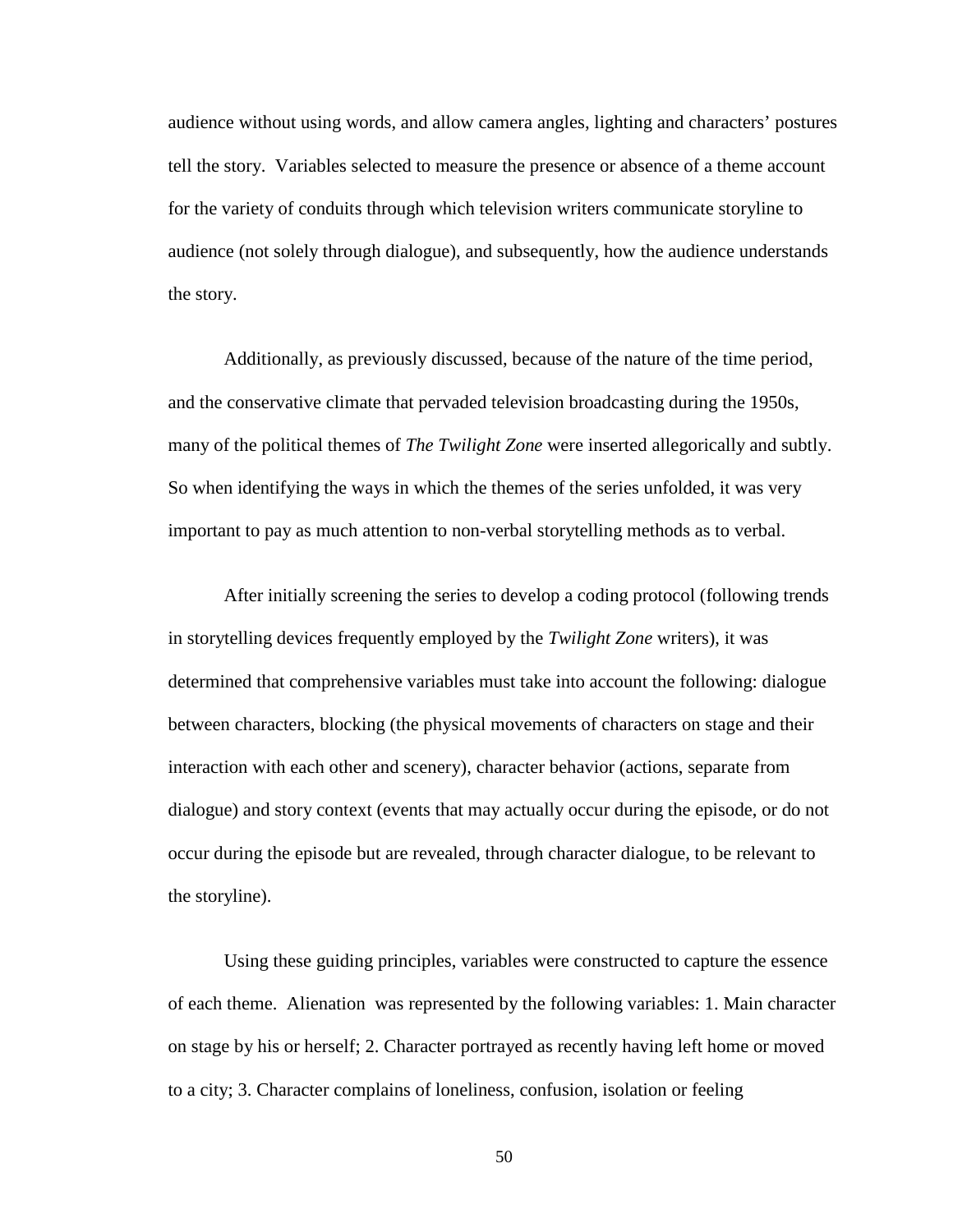misunderstood; 4. Character is rallied against by, or is the target of hostility from, the other characters.

The theme "fear of the other" was measured using the variables: 1. Characters respond to unfamiliar<sup>1</sup> terrain or characters in an overtly negative way; 2. Unfamiliar characters dressed in a bizarre fashion; 3. Negative motives assigned to unfamiliar characters; 4. Main characters verbalize dangers posed to them by unfamiliar terrain.

The variables that comprised the "fear of war and mass destruction" theme were: 1. Bomb is detonated during episode; 2. Characters express concern that a bomb or missile will affect their area; 3. Characters respond to threat of foreign attack in a negative way; 4. Visual or contextual references to WWII.

"Erosion of traditional values" was defined by: 1. Science leads characters to behave in an anti-social manner; 2. Money or attainment of personal power is the motivation for a character's behavior; 3. Character devotes himself to modern culture at the expense of family and traditional values; 4. Characters who have contact with modern technology are physically distant from others.

Finally, the "totalitarian regimes" theme was measured using: 1. Negative regime portrayal; 2. Members or advocates of regime are portrayed in shadow; 3. "Good" characters portrayed as objects of punishment or scrutiny by regime; 4. Repression of non-state-sanction ideas is discussed (or carried out).

l

 $1$  "Unfamiliar" in this instance refers to the character's lack of knowledge of, or experience with, a new character or terrain; it need not necessarily be unfamiliar to the audience viewing the episode.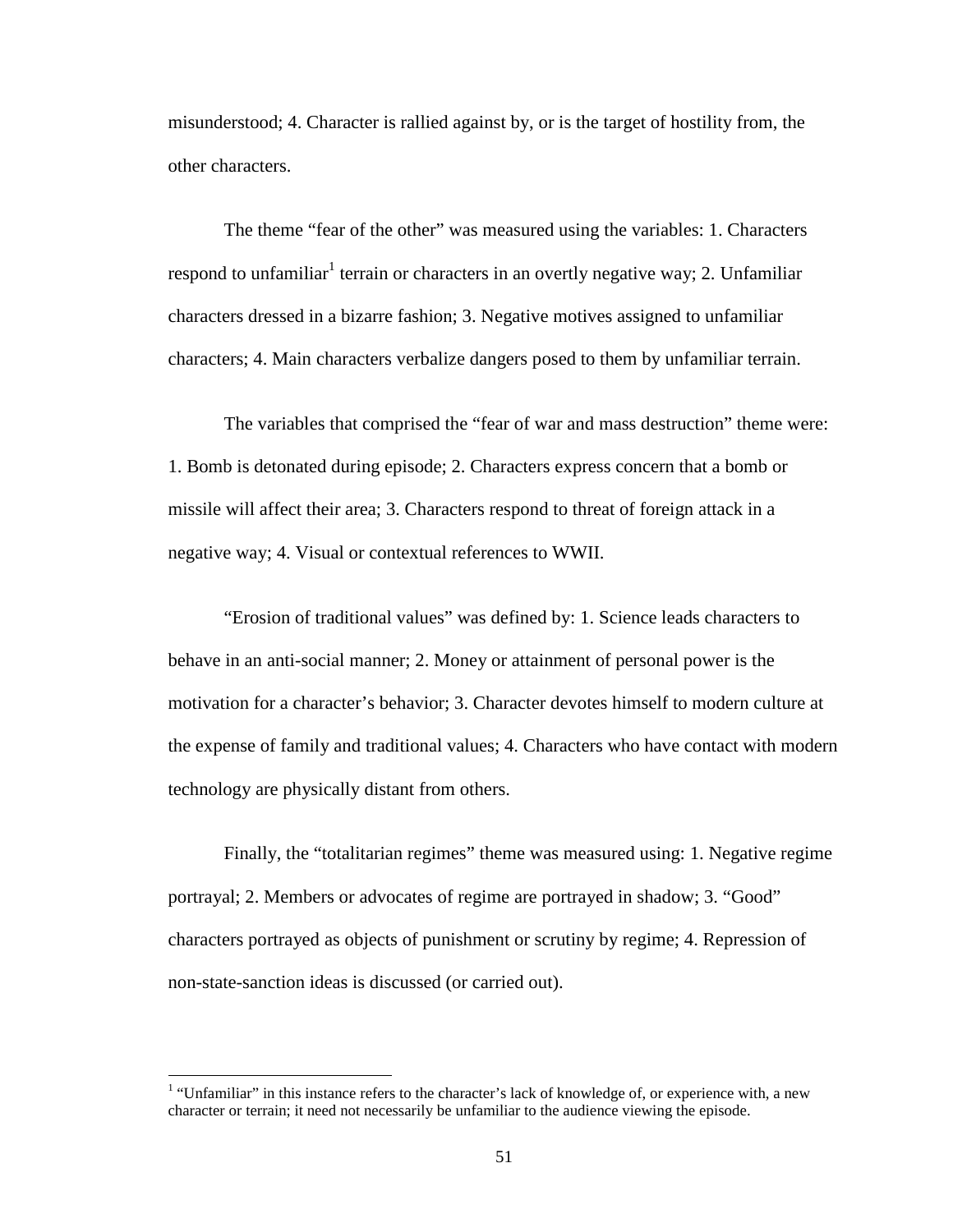# *Coding Procedure*

To ensure objectivity and ensure intercoder reliability all 156 episodes were watched, separately, by two different individuals. Each individual coded for all of the variables within each of the five themes, a total of 20 variables in all. The frequencies for each variable within an episode were coded; coders kept a tally of how many times each variable appeared in a given episode. If a variable did not appear at all, it was simply marked as zero ("0"). See Appendix 1 for code sheet.

Intercoder reliability for each variable was calculated using Scott's Pi, a chance corrected measure of intercoder reliability. Scott's Pi is traditionally a very conservative measure of intercoder reliability. In the case at hand, it treats as equivalent a frequency differential of 1 between Coder A and Coder B (for any given variable on any given episode) and a frequency differential of 6 between Coder A and Coder B.

For example: If for episode #34, Coder A coded the alienation 1 variable as present 4 times, and Coder B coded the alienation 1 variable as present 5 times, Scott's Pi treats this disagreement in the same way it would a disagreement in which Coder A coded the alienation 1 variable as present 4 times, and Coder B coded the alienation 1 variable as present 12 times. In this respect, the intercoder reliability results here may exaggerate the differences in coder responses. The intercoder reliability for the 20 variables ranged from .31 to .90. See Appendix 2 for details. While this is a conservative measure, and the intercoder reliability not as high in some instances as one might like, the data used in the analyses that follow came from a third set. Because each episode was coded by both coders, all cases of disagreement were reexamined and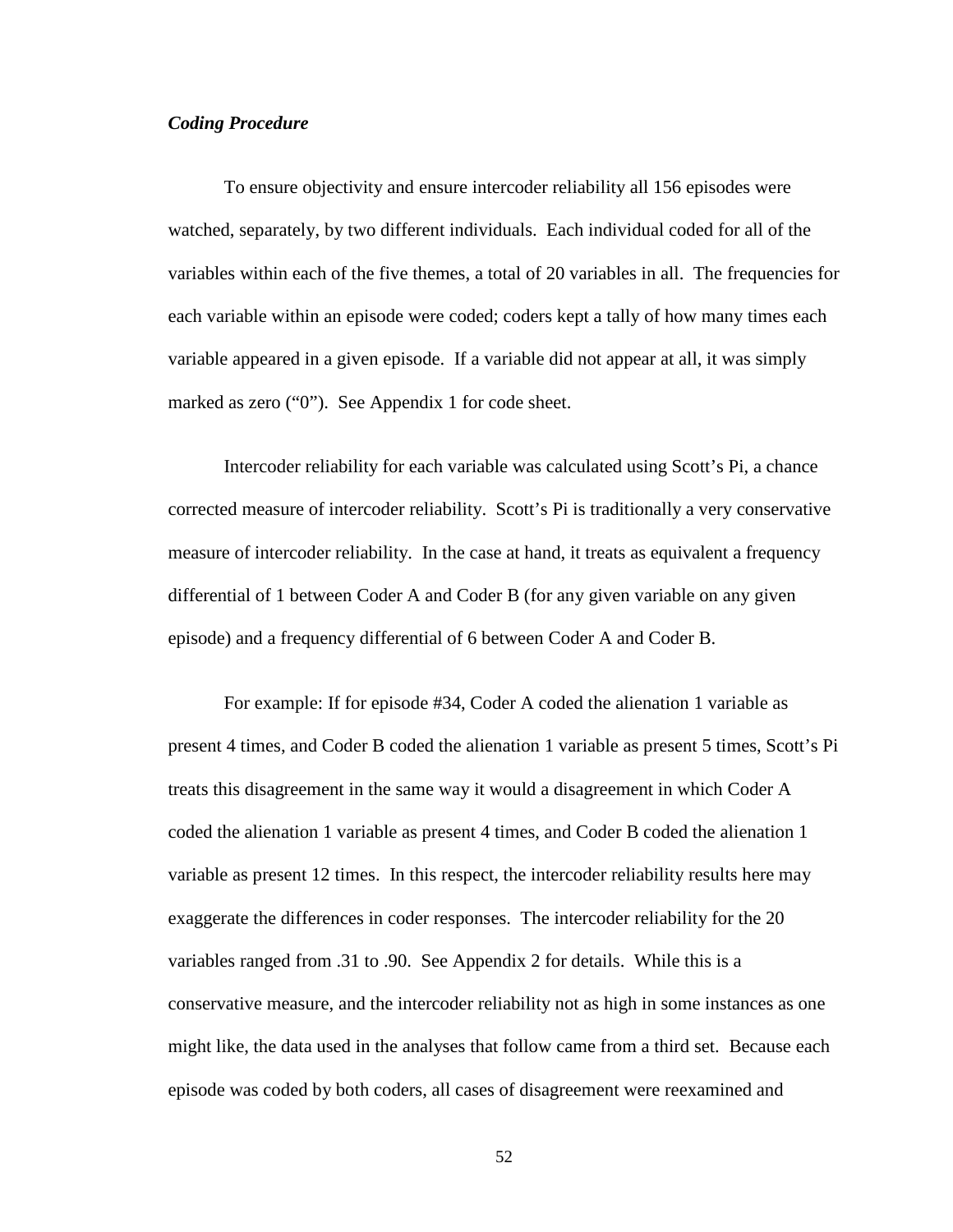reconciled between coders. All analyses presented in this paper are based on data after coders reviewed and agreed upon the proper coding for each episode.

Although individual episodes were coded at the variable level, the clusters of four indicator variables were ultimately aggregated together to reach a value for each of the five themes. The analysis that follows was done at the theme level (alienation, fear of "the other," fear of war and mass destruction, erosion of traditional values and totalitarian regimes). One challenge was to operationalize how these separate variables should be aggregated into the respective five themes. In each case, parameters were established based upon the nature of the variables that comprise each theme.

For the theme of "alienation" there were four variables: 1. Main character on stage by his or herself; 2. Character portrayed as recently having left home or moved to a city; 3. Character complained of loneliness, confusion, isolation or feeling misunderstood; 4. Character is rallied against by, or is the target of hostility from, the other characters. In order to confidently say that the overarching theme of "alienation" was present in an episode, there needed to be more than one instance because of the nature of the variables. A main character on stage by his or herself is not an entirely uncommon practice in television blocking, and it need not always represent the character's alienation from his/her surroundings or other characters. Likewise, a character complaining of confusion once during an episode does not necessarily mean that character is experiencing an identity struggle; he/she could simply be less than bright. For these reasons, it was determined that the threshold for whether or not a theme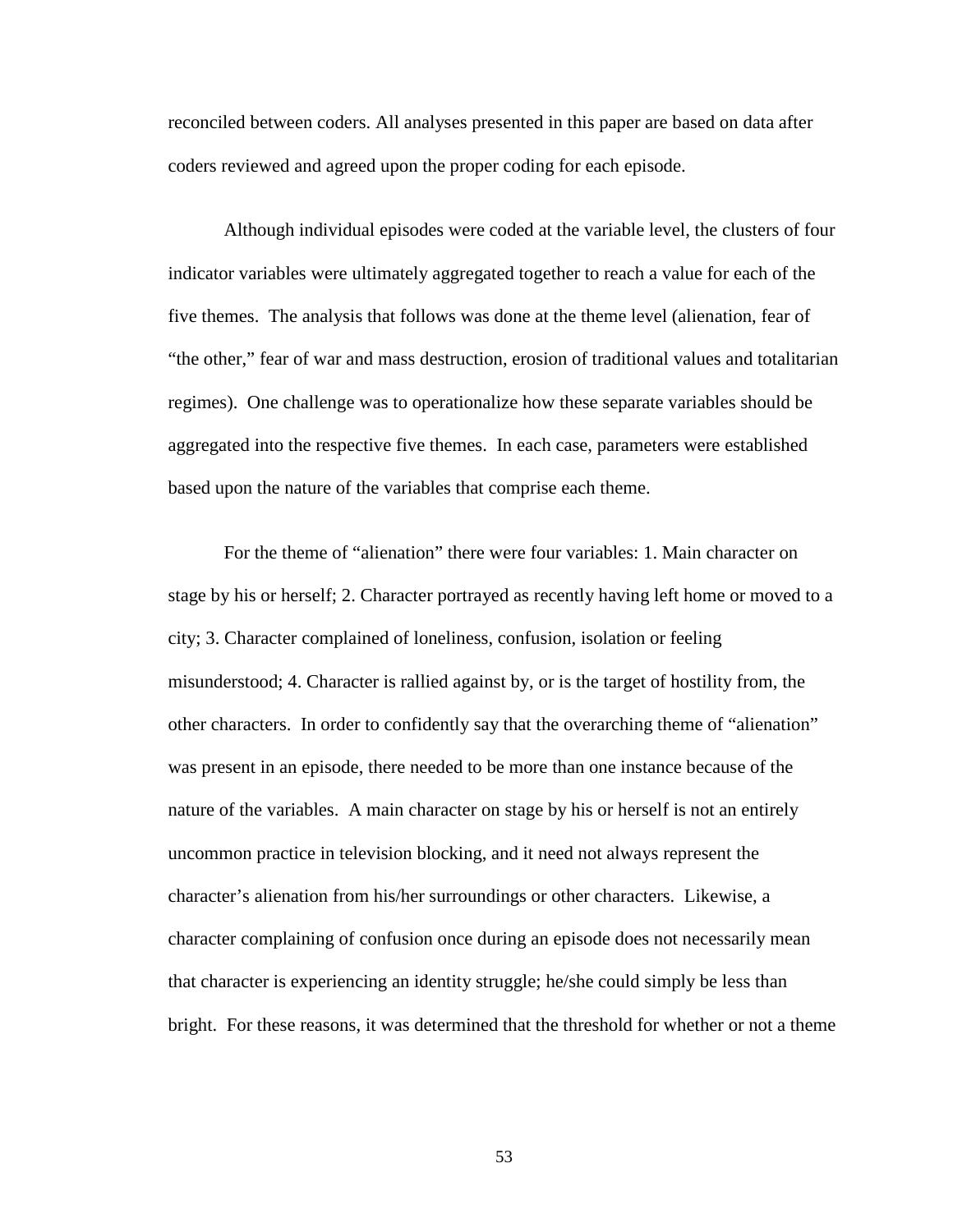could confidently be said to be present was 3 or more instances of any of the four variables within a given episode.

The same metric was used for the theme of "fear of the other," again, because of the nature of the variables used: 1. Characters respond to unfamiliar terrain or characters in an overtly negative way; 2. Unfamiliar characters dressed in a bizarre fashion; 3. Negative motives assigned to unfamiliar characters; 4. Main characters verbalize dangers posed to them by unfamiliar terrain. For the case of "fear of the other" the threshold for the theme being present was also set at 3 instances in order to establish that the "other" was actually the focus of the episode. Often in television, main characters are placed in an unfamiliar setting, or new villains are brought in, simply for the purpose of keeping the series fresh and interesting. By setting the threshold at 3 instances per episode, the aim is to weed out the episodes in which the animosity towards someone or something unfamiliar was just a passing plot device, and focus on the episodes which appear to be specifically about the "other" and characters' reactions to it. Based upon having watched all 156 episodes, 3 instances seemed to be the general diving line between coincidence and intentional theming.

The "fear of war and mass destruction" theme was much easier to compute because of the nature of the variables: 1. Bomb is detonated during episode; 2. Characters express concern that a bomb or missile will affect their area; 3. Characters respond to threat of foreign attack in a negative way; 4. Visual or contextual references to WWII. These are not merely passing references that could crop up in the context of any show – bombs do not *incidentally* detonate during an episode. There was plenty of precedent for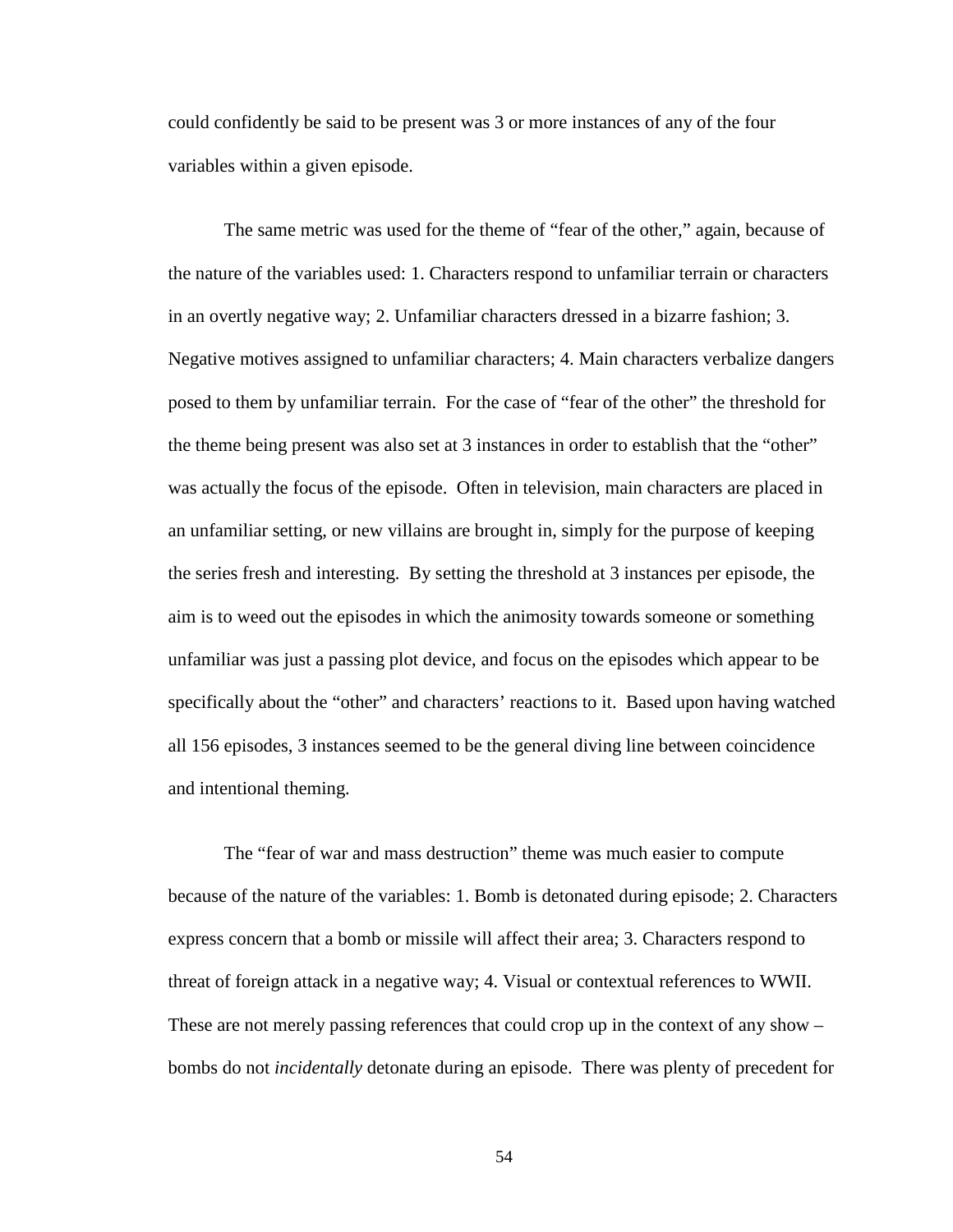scripted television programs in the long 1950s to exclude these elements altogether (as has been previously demonstrated). For this reason, it was determined that any instance of these four variables would meet threshold requirements for the theme of "fear of war and mass destruction" to be present in any given episode.

Similarly, "erosion of traditional values" was somewhat easier to pinpoint. Applications of science or the acquisition of wealth are not necessarily standard plotlines, and their inclusion into an episode is usually telling in and of itself. The variables chosen were somewhat overt: 1. Science leads characters to behave in an anti-social manner; 2. Money or attainment of personal power is the motivation for a character's behavior; 3. Character devotes himself to modern culture at the expense of family and traditional values; 4. Characters who have contact with modern technology are physically distant from others. While not quite as blatant as detonating a bomb, many of these variables were easy to spot, and their presence signified a definite intention on the part of the writers. As such, the threshold for the "erosion of traditional values" theme was set at two instances among the variables.

"Totalitarian regimes" was, much like "fear of war and mass destruction" a much more obvious theme to identify. Totalitarian regimes are hardly an everyday plot point, and so their inclusion into an episode can hardly be thought of as coincidental or perfunctory. The variables that comprise the "totalitarian regimes" theme were: 1. Negative regime portrayal; 2. Members or advocates of regime are portrayed in shadow; 3. "Good" characters portrayed as objects of punishment or scrutiny by regime; 4. Repression of non-state-sanction ideas is discussed (or carried out). Each of these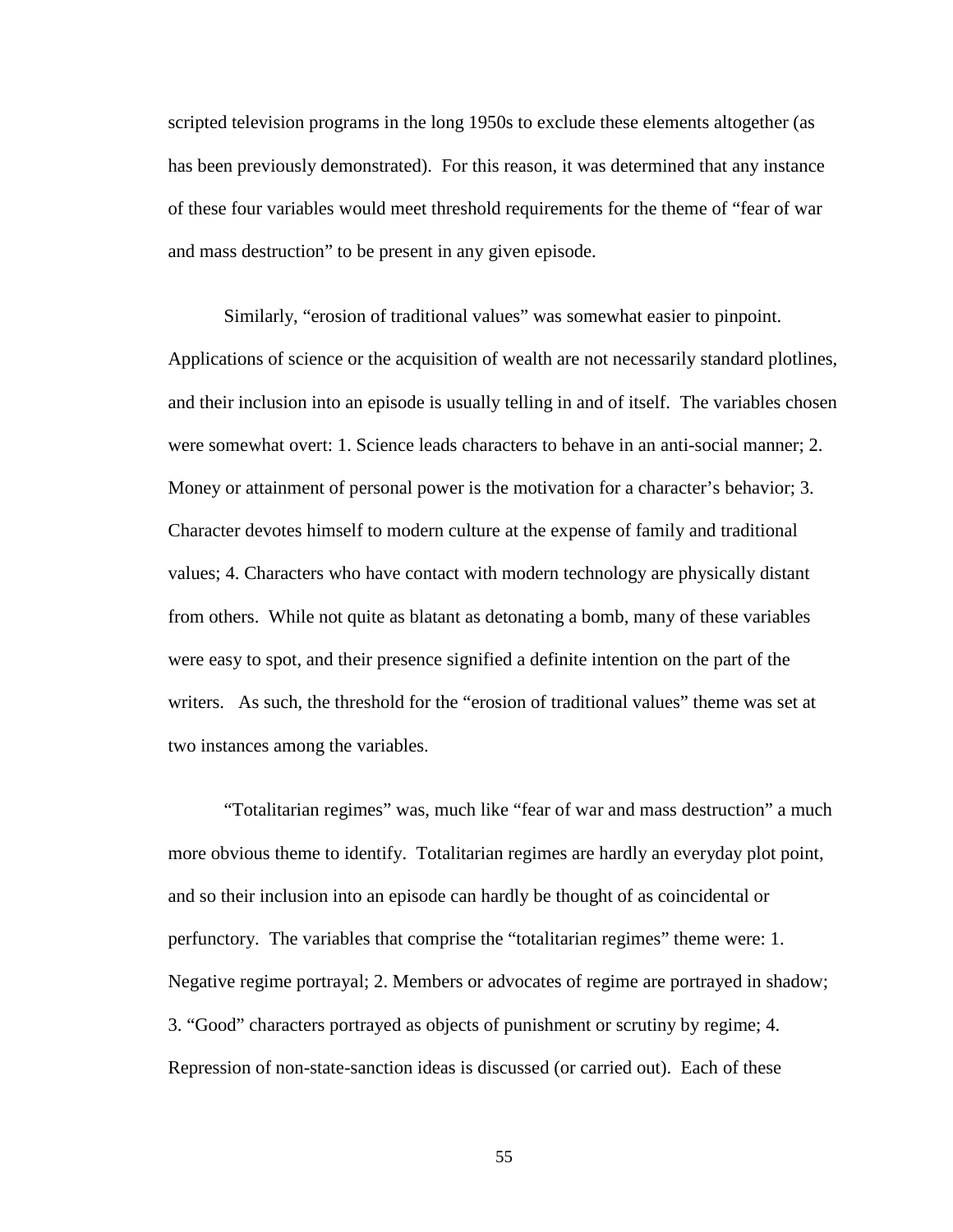variables clearly represents a major plot point, and so the threshold for the "totalitarian regimes" theme was, as "fear of war and mass destruction" set at one instance per episode.

Using the parameters outlined, each theme was coded as present or absent from any given episode. However, even after applying the threshold guidelines to account for variation across variable measures, there were outlying instances in which the variables appeared many times. In these instances, the theme was marked as being "strongly present." The standard for "strongly present" was that the variable frequency was in at least in the top 10% of occurrences. In all, a theme was marked as "0" if it was absent (did not meet the threshold standards established), "1" if it was present (met the threshold standards) or "2" if it was strongly present.

For example, the "alienation" theme appeared in the series a range of 0-14 times in any given episode; the fewest times it ever appeared in an episode was 0 (none of the variables were present), and the greatest number times it ever appeared in an episode was 14 (some permutation of the 4 variables appeared 14 times). As mentioned above, the standard for determining whether the "alienation" theme was present in an episode was set at three occurrences of any of the four variables that comprise the theme. However, to establish a range of 3-14 occurrences was too wide to code all the same as simply "present." So in the case of alienation, the standard for "strongly present" was set at 9 occurrences: if any of the alienation variables occurred 9 or more times in a given episode, the alienation theme was said to be strongly present, and the episode was coded a "2."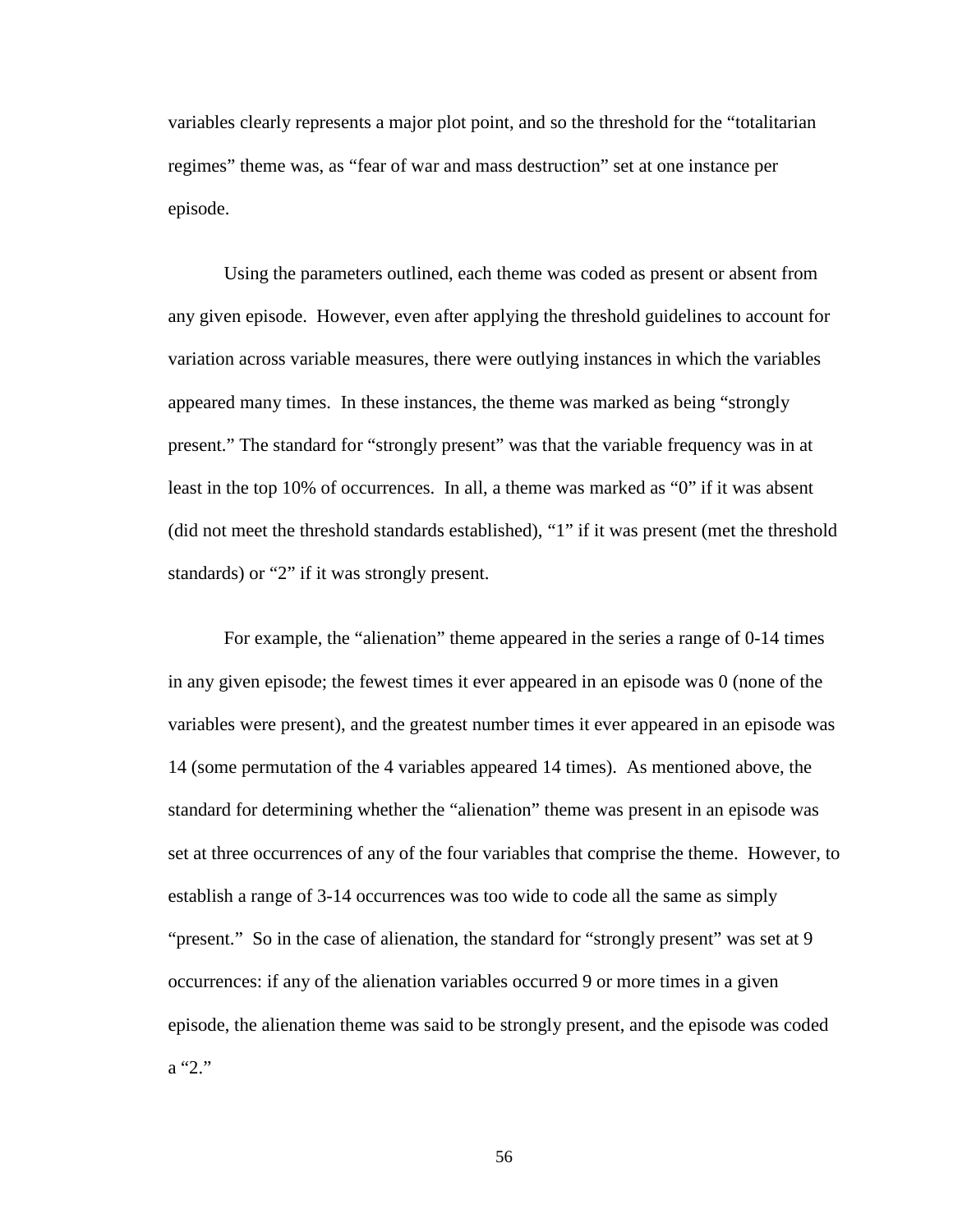For the "fear of the other" theme, there was not as wide a range of occurrences of the theme within an episode as there was with "alienation." The upper 10% of frequencies fell at 6 occurrences, so if there were 6-10 variable appearances in an episode, it was coded as "strongly present." For "fear of war and mass destruction," the standard for "strongly present" was set at 4-10 instances, which still only accounted for just under 9% of the appearances of the theme. For "erosion of traditional values" the range for "strongly present" was set at 5-12 instances, which accounted for 9% of all appearances of the theme. Finally, the "strongly present" standard for "totalitarian regimes" ranged from 3-13 instances, which only accounted for 5.1% of all appearances of the theme.

Using these standards to determine whether or not a theme was present, the data were analyzed to determine how often each individual variable was present when the larger theme was present.

# **VI. RESULTS**

When speaking generally about the series, the data demonstrate that nearly every episode of *The Twilight Zone* met the threshold standards for *at least* one of the five themes; out of 156 episodes, only 3 did not feature any of the five themes (1.9%). This means that 98.1% of all 156 *Twilight Zone* episodes dealt with themes representing the fears and anxieties of the day in some capacity. When discussing the prevalence of themes, either in the series overall or in a specific episode, the term "saturation" will be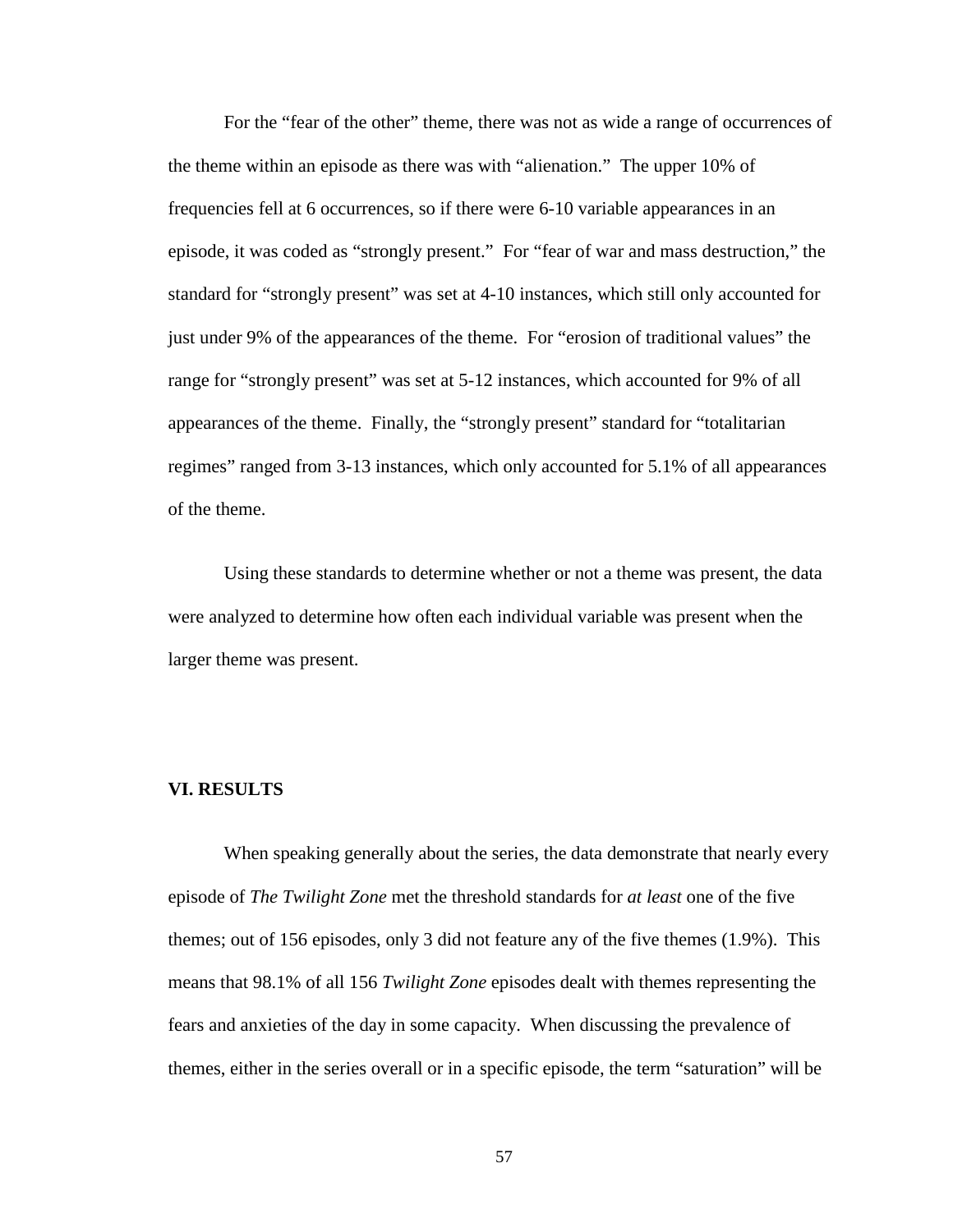used simply as a means of conveying that a theme, or themes, is present. When talking about a particular season of *The Twilight Zone*, for example, it may be said that it is "heavily saturated" because all five themes appear multiples times. "Saturation" in this instance simply refers to the prevalence of any of the five themes.

The most prevalent theme in the series was "alienation," which was present in 75.7% episodes over the five seasons. The first runner-up was "erosion of traditional values," which was present half the time during the series. Next followed "fear of the other," which was present 35% of the time, "fear of war and mass destruction" 21% of the series, and finally, "totalitarian regimes," which was only featured just under 8% of the time – a scant 12 episodes.

| <b>Theme</b>                         | <b>Percentage Present in Series Overall</b> |
|--------------------------------------|---------------------------------------------|
| Alienation                           | 75.7%                                       |
| <b>Fear of the Other</b>             | 35.2%                                       |
| Fear of War and Mass Destruction     | 21.1%                                       |
| <b>Erosion of traditional values</b> | 49.4%                                       |
| <b>Totalitarian Regimes</b>          | 7.7%                                        |

#### Table 1: Theme Percentages

Based upon the previously reviewed literature, it was anticipated that the theme of "fear of war and mass destruction" would be the most prevalent among the episodes. Even when accounting for the differences in the variables that comprise the two themes, and consequently setting the threshold for "fear of war and mass destruction" at just one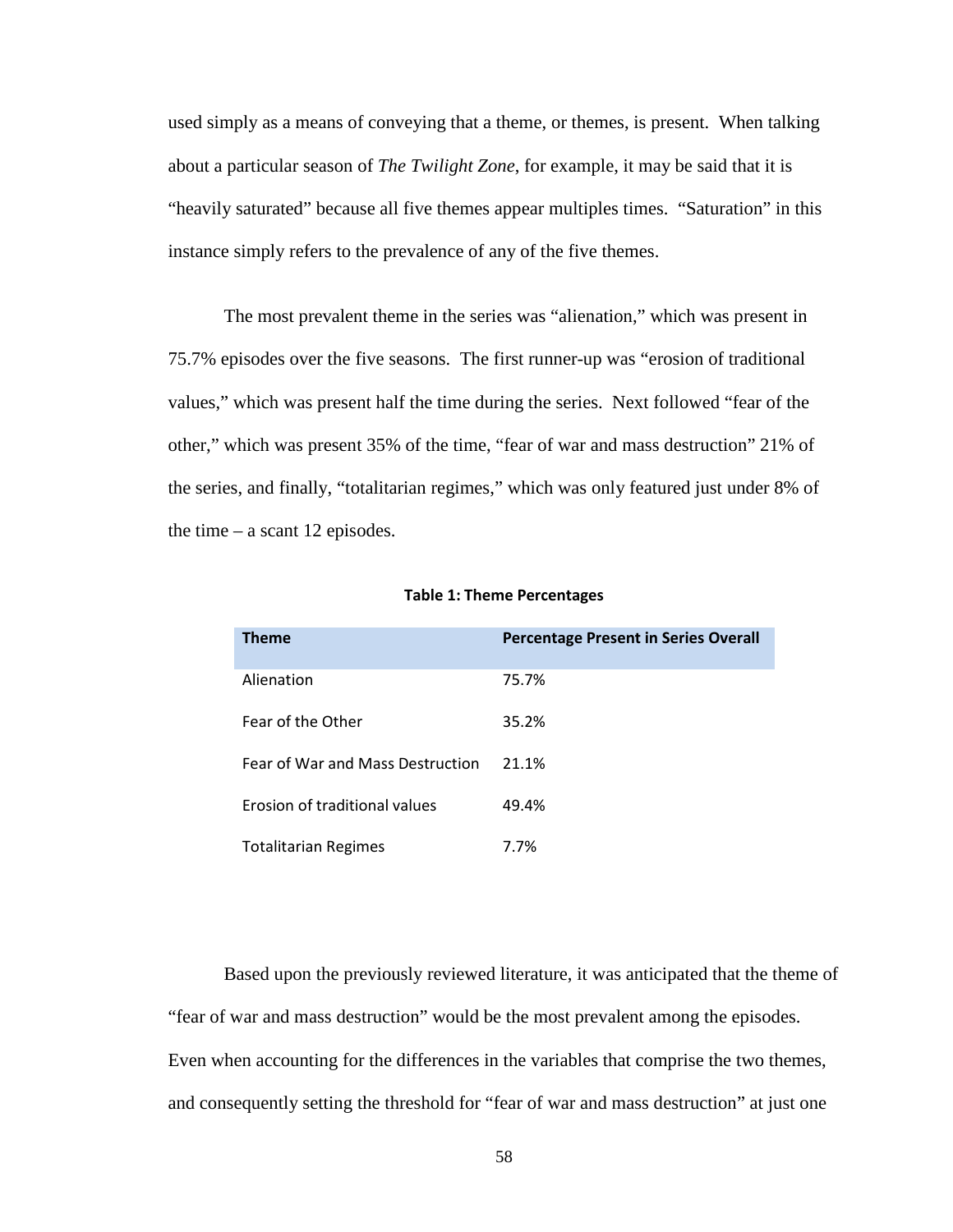instance and the threshold for "alienation" at three instances, "alienation" was still overwhelmingly more prevalent in the series than "fear of war and mass destruction." "Alienation" was present in 75.7% of the 156 episodes, while "fear of war and mass destruction" was present a paltry 21.1% of the time. Given the amount of literature devoted to nuclear fears and civil defense, as well as Rod Serling's own military service during World War II, it was anticipated that the "fear of war and mass destruction" saturation to be much greater than it was.

Potential reasons for this gap between expected and actual findings are many. Perhaps the literature focuses more on the nuclear anxieties of the age because it is much easier to define and discuss than concepts more abstract like "loneliness" or "isolation." Mention nuclear war, and people can call up very specific, almost universal, images in their minds, such as the mushroom cloud over Hiroshima.

Following the same theme, it is also possible that nuclear fears are more widely written about because they were tied to actual government programs. The Civil Defense program (and in fact, the entire Federal Civil Defense Administration) was a means of preparing an anxious public for the possibilities of nuclear war. There was no corresponding federal program to deal with the psychological displacement that followed suburban flight. For this reason, there are specific government actions to write about and study, which thus makes researching war and nuclear anxieties more straightforward.

Another potential reason for this unexpected outcome lies not with the literature, but with the present study. Perhaps the issue is that the variables did not account for the correct occurrences of the "fear of war and mass destruction" theme. Instead of coding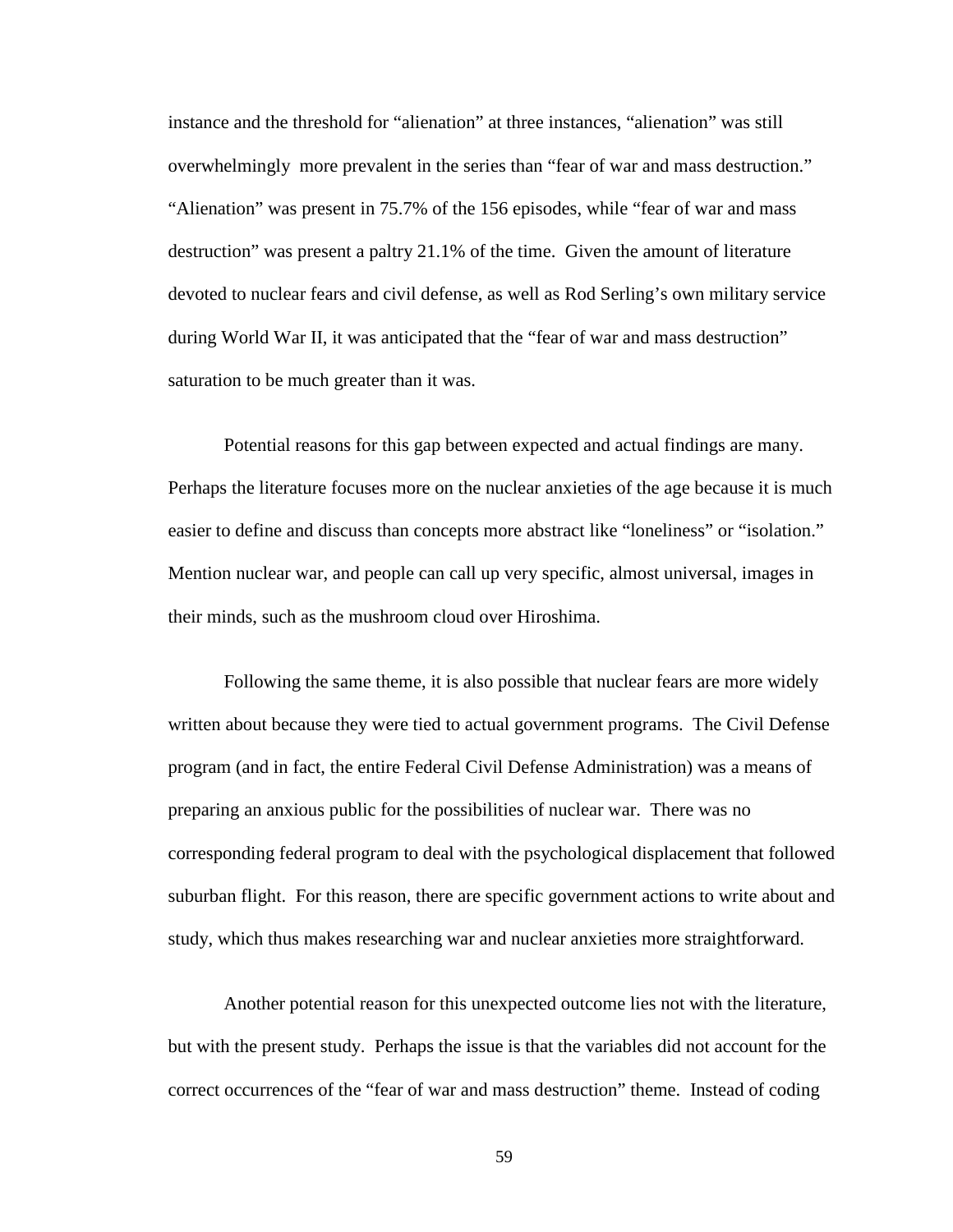for "Characters respond to threat of foreign attack in a negative way," perhaps any passing mention of the military could be included in future research.

Also worth noting: Of all 4 variables that comprised the "fear of war and mass destruction theme," the only one to be present more than 10% of the time through the entire *series* was "Visual or contextual references to World War II." One could argue that the presence of this variable more than the others does *not* actually indicate a fear of war and mass destruction; rather, it is a theme emblematic of a series creator and principle writer (Serling) and a generation of Americans who had been unquestionably shaped by that war. To *not* have in the series references about the war might have been seen as more odd because of its close chronological proximity and the tremendous number of American personally affected by WWII. But acknowledging the war's place in history and culture does not necessarily translate to highlighting the Cold War anxieties experienced by the families that constructed bomb shelters in their backyards in Levittown.

That "alienation" and "erosion of traditional values" were the most frequently occurring themes in the series seems to indicate that the show's writers were more focused on the sociological and psychological shifts occurring in America during the long 1950s. This does not necessarily mean that these issues were more important to Americans during this time period, however. In fact, it does not even necessarily mean that these issues were more important to the writers. This may simply be an example of the censorship CBS imposed upon *The Twilight Zone*. Perhaps it was considered more controversial at the time to address issues such as nuclear fears, than it was to depict the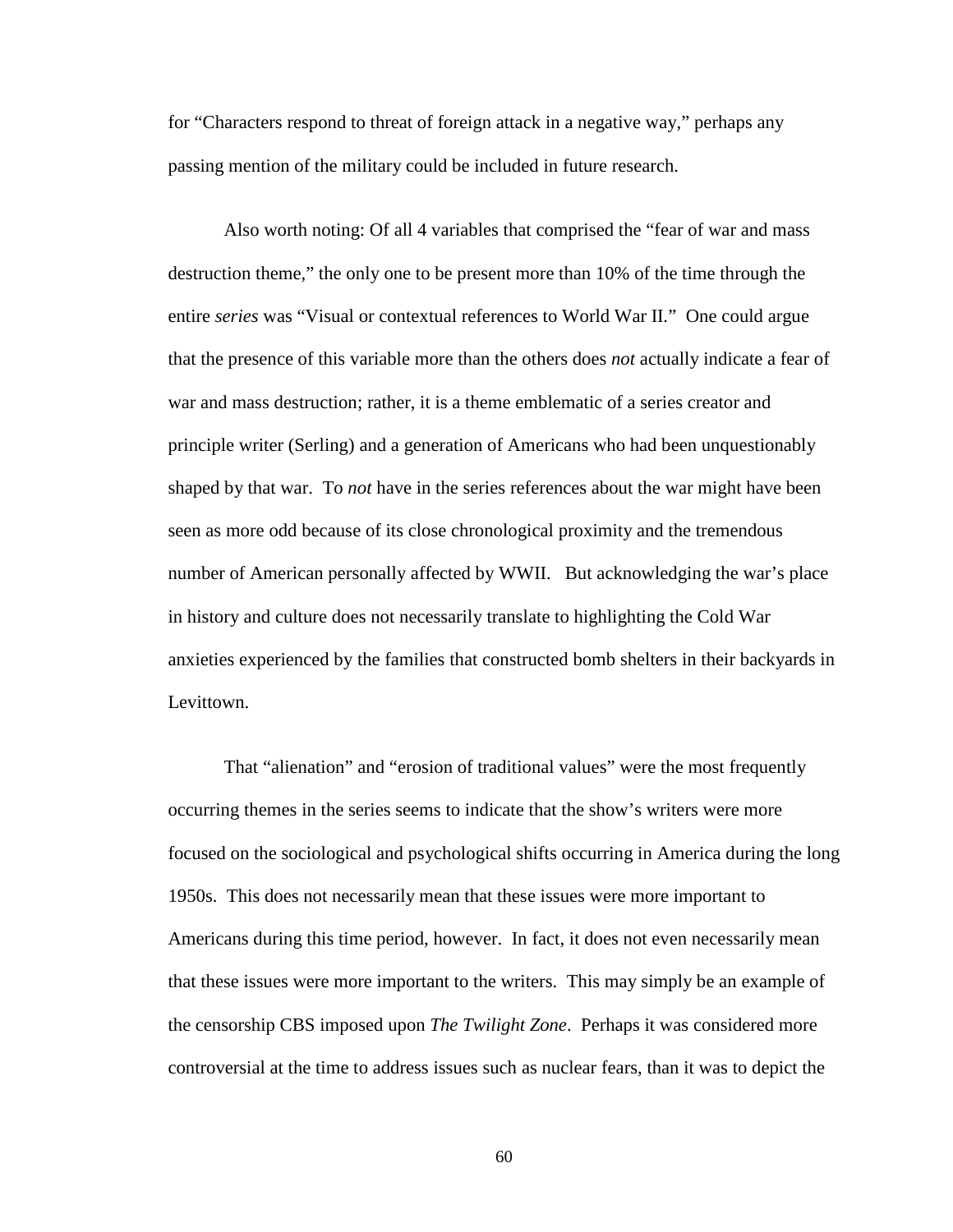contemporary currents of loneliness and isolation. Sponsors might not have allowed their products to be associated with a television program that routinely depicted nuclear holocausts week in and week out. However, a man wandering alone in a deserted town, crying "Where is everybody?" might not have caused as much concern for the executives at Lucky Strike.

# *Theme Analysis by Variable*

 While the series was mainly analyzed at the theme level, the four variables that comprised each theme were also significant; they were tracked to see if any patterns emerged in how often each variable was present. If one particular variable was present in nearly all of the episodes in each instance that theme was recorded as being "present," and the other three were hardly ever occurring, this may have indicated a flaw in the study design.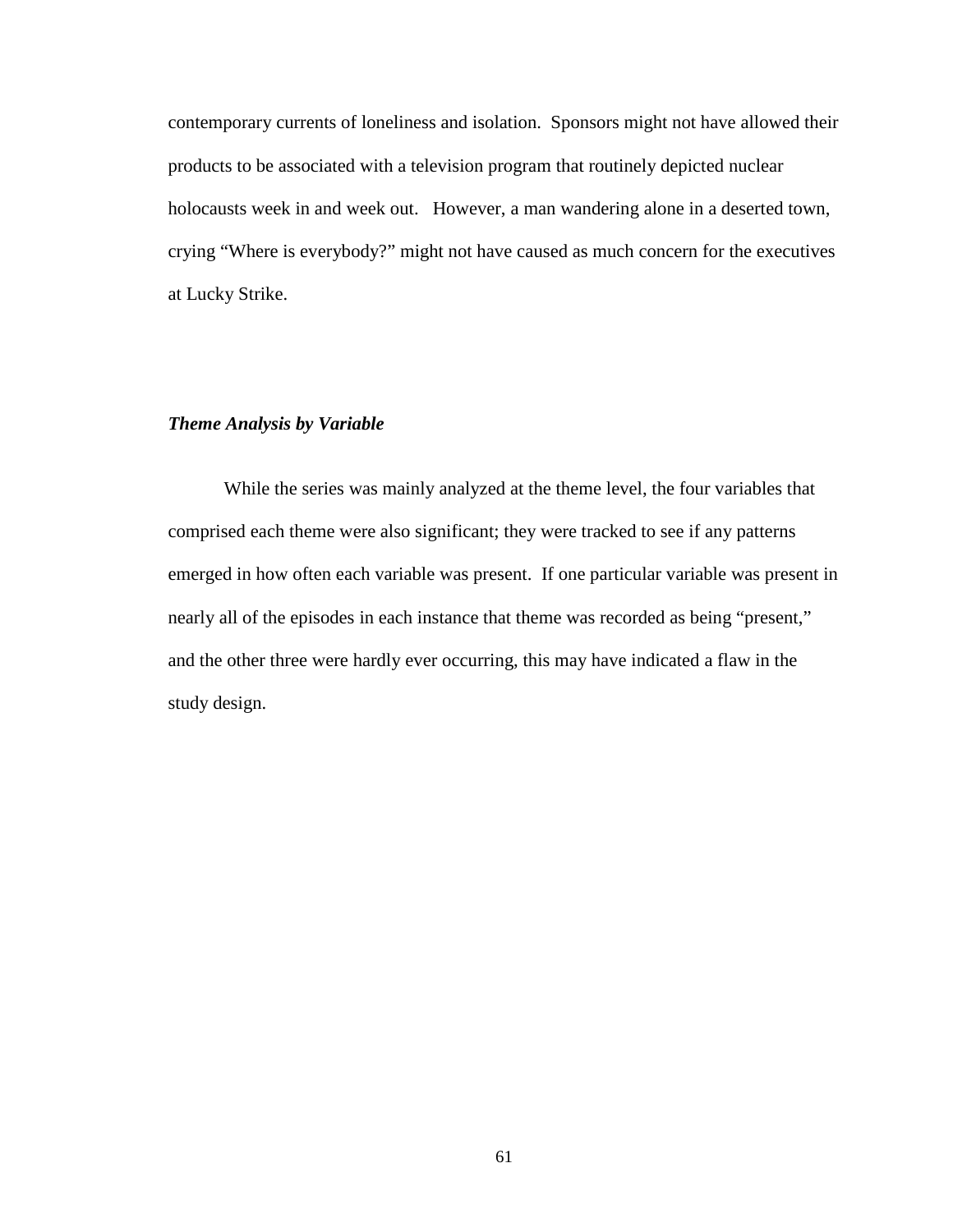

Table 2: Alienation Variables

As previously mentioned, the four variables that comprised the "alienation" theme were: 1. Main character on stage by his or herself; 2. Character portrayed as recently having left home or moved to a city; 3. Character complained of loneliness, confusion, isolation or feeling misunderstood; 4. Character is rallied against by, or is the target of hostility from, the other characters, each of which were referred to in the chart above as "alienation 1," "alienation 2," "alienation 3" and "alienation 4," respectively.

While "alienation" variable 2, "character portrayed as recently having left home or moved to a city" was present in far fewer instances, the other three "alienation" variables are all roughly equal in their distribution among episodes. The concern with the "alienation" theme was, potentially, that variable 1, "main character on stage by his or herself" would dominate all other variables, and thus give a skewed depiction of the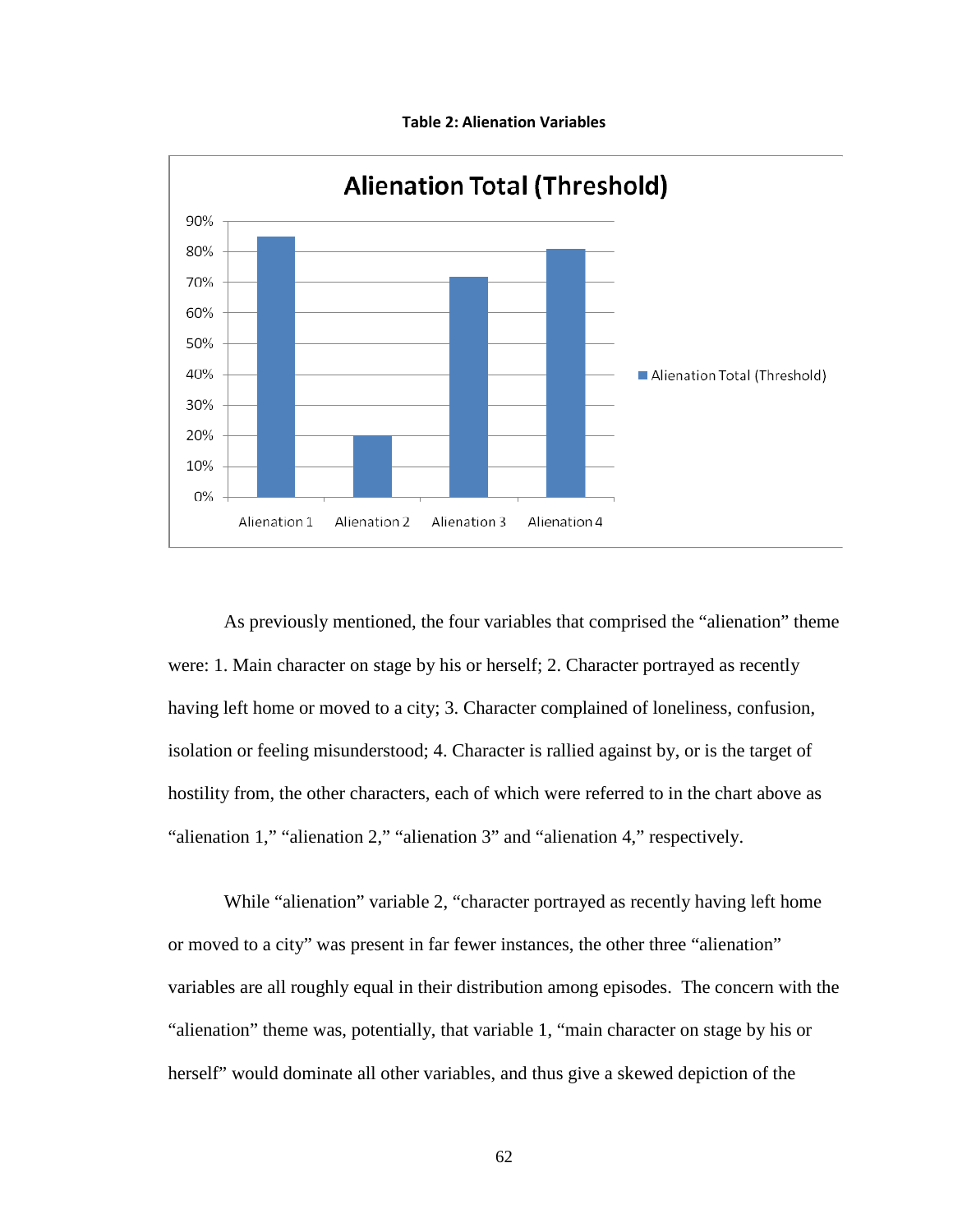theme. However, though it is present more times than any of the other three variables, clearly both "character complained of loneliness, confusion, isolation or feeling misunderstood" and "character is rallied against by, or is the target of hostility from, the other characters" were present almost as frequently. This demonstrates that the high overall prevalence of the "alienation" theme cannot be attributed solely to a variable that may have resulted simply from a coincidence in character blocking.

The relatively infrequent occurrence of "alienation" variable 2 also indicates that characters leaving home or entering new surroundings was not the most common storytelling device through which the writers depicted alienation. In the context of *The Twilight Zone*, alienation was apparently more likely to come from circumstances already familiar to the characters. Without conducting interviews with the series' principle writers and producers, it is impossible to know whether this depiction of alienation, as the result of personal estrangement rather than circumstantial estrangement, was intentional commentary. The literature on the subject of alienation, as cited earlier, explains the phenomenon of 1950s America as a result of both the initial suburban flight and detachment from urban social networks, and the subsequent social pressures to conform, as well as inter-personal distance that awaited the newly minted class of suburbanites.

A similar pattern emerged when the data were run on the "fear of the other" theme. Of the four variables that comprised "fear of the other," one variable was present far less often that the other three. Again, variable 2, "unfamiliar characters dressed in a bizarre fashion" was present in just under 20% of all instances in which the "fear of the other" theme was coded as present.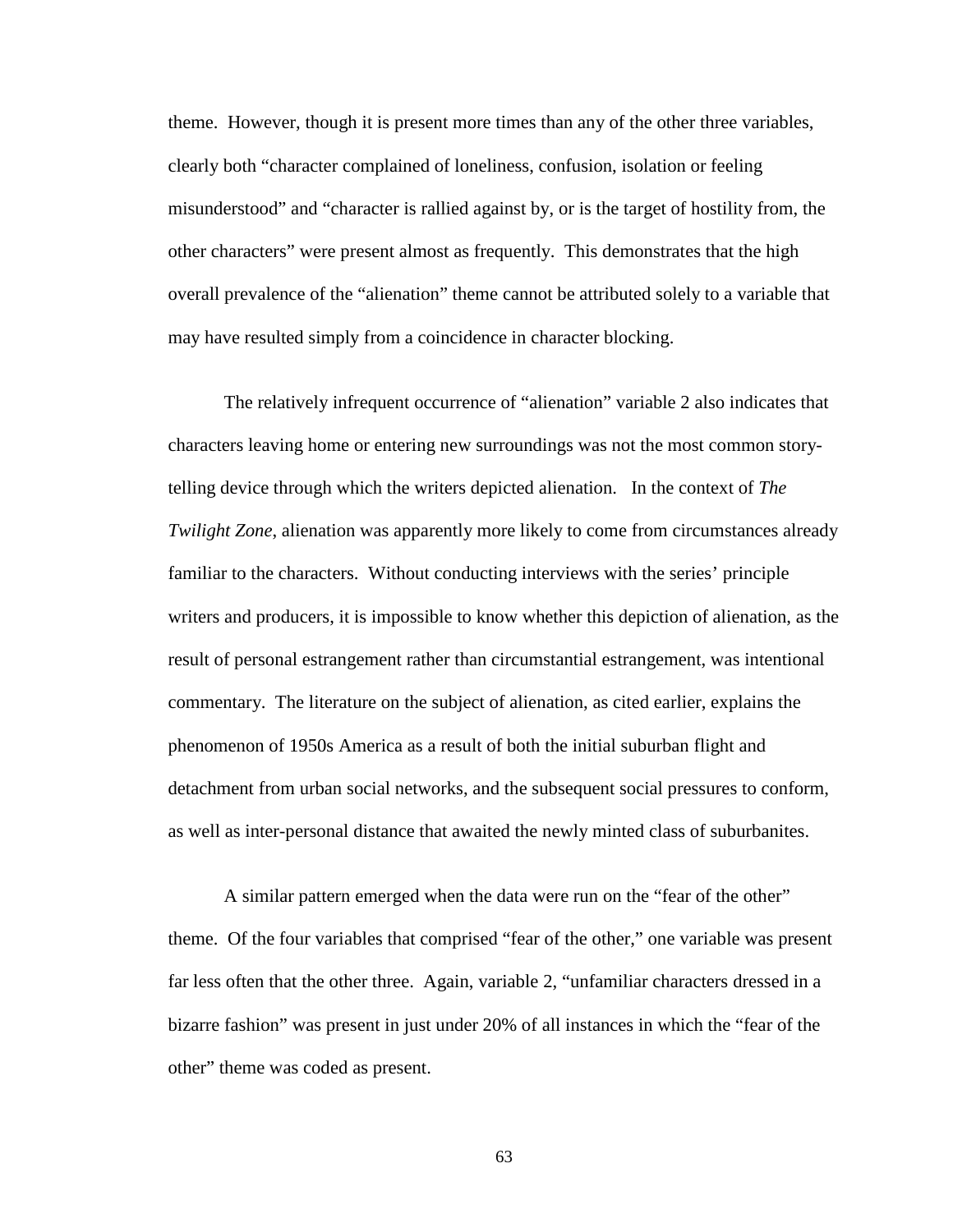

Table 3: Fear of the Other Variables

Variables 1 and 3 occur with roughly equal frequency, both present in over 90% of the instances in which "fear of the other" was coded as present. These two variables, "characters respond to unfamiliar terrain or characters in an overtly negative way" and "negative motives assigned to unfamiliar characters" are both largely non-verbal and have more to do with action and story context than they do with character dialogue. The fourth variable, "main characters verbalize dangers posed to them by unfamiliar terrain," was present about 65% of the time when the "fear of the other" theme was coded as present.

 Unlike both "alienation" and "fear of the other," the "fear of war and mass destruction" theme did not have any one of its comprising variables present nearly all of the time. In fact, the most commonly occurring variable was variable 4, "visual or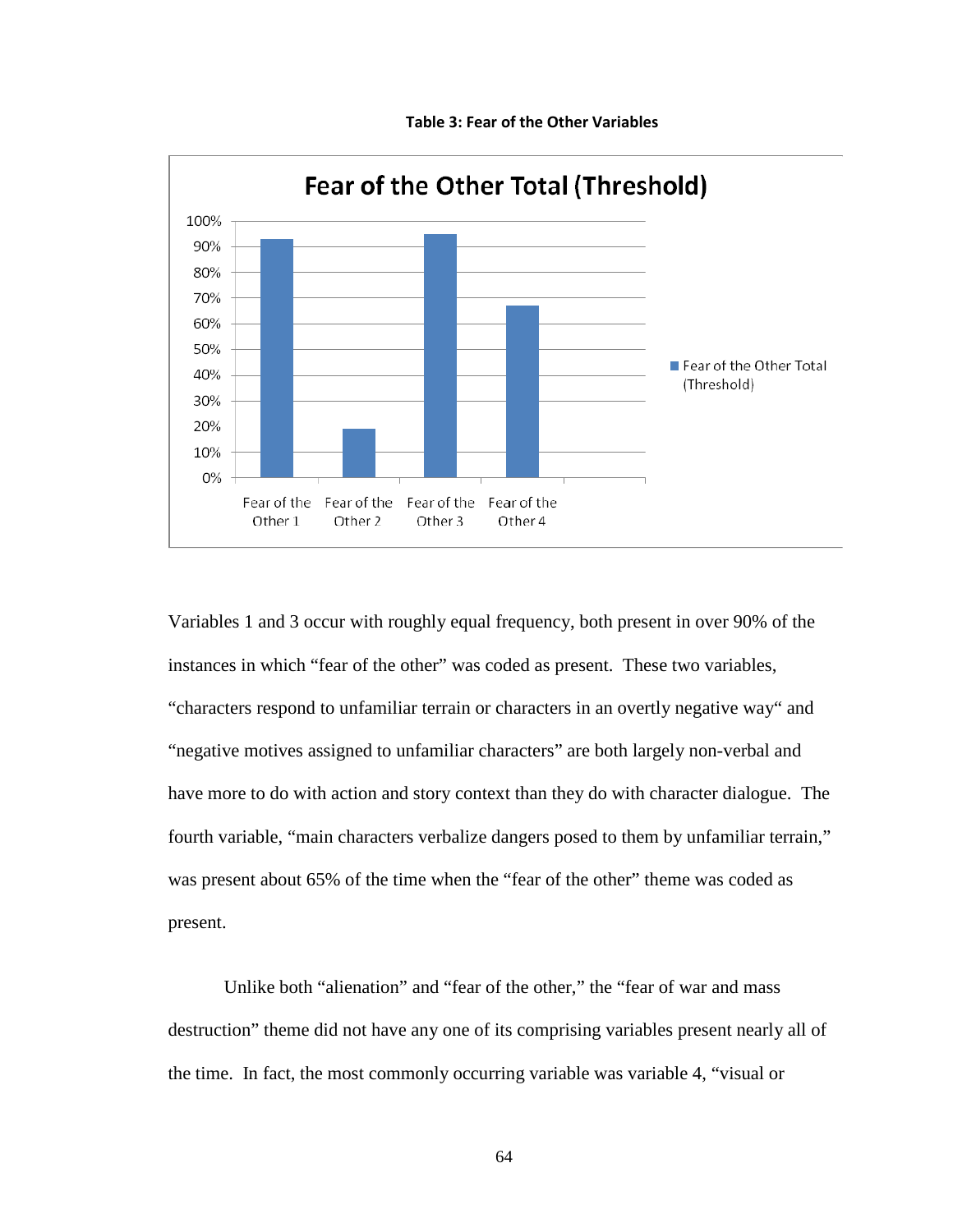contextual references to WWII," was present in just over 60% of the episodes in which "fear of war as mass destruction" was coded as present. However, similar to "alienation" and "fear of the other," there was no one single variable that dominated all occurrences of "fear of war and mass destruction."





It is unsurprising that variable 4 was the most common of all the "fear of war and mass destruction" variables. As previously noted, World War II had an almost incalculable impact on an entire generation of Americans, its specter languishing in nearly every aspect of popular culture for decades. "Visual or contextual references to WWII" was hardly an uncommon occurrence for the time and place of *The Twilight Zone*, again, especially given its creator's tour of duty during the War.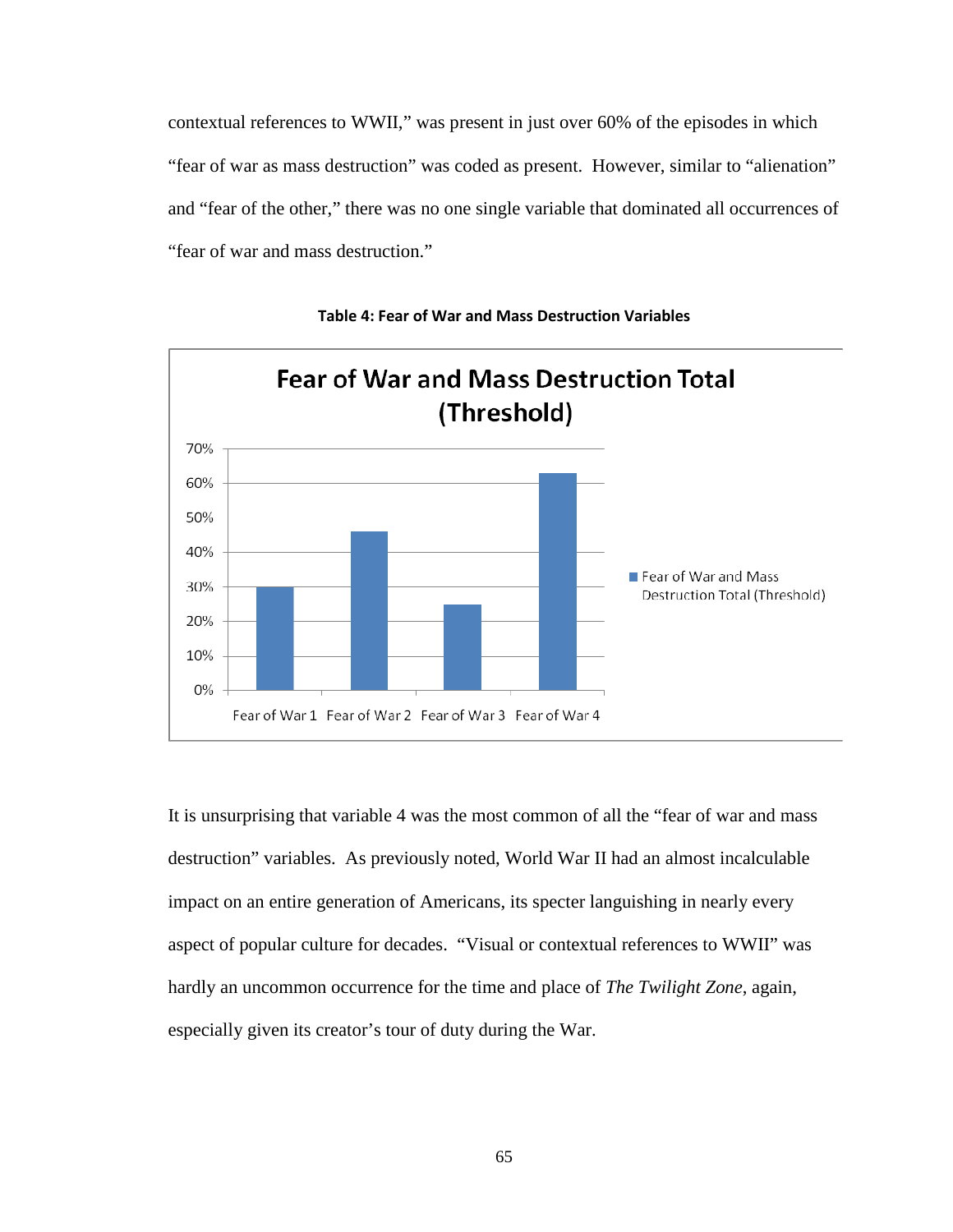In only 30% of all episodes coded for "fear of war and mass destruction" was a bomb actually detonated during the episode (variable 1). Somewhat interestingly, it was far more common for characters to "express concern that a bomb or missile will affect their area" than it was for a bomb to actually impact characters' lives. There are a variety of possible explanations for this: 1. paranoia, 2. censorship, 3. difficulty/cost of depicting a nuclear explosion.

Perhaps it was the intention of the writers to depict the pervasive *fear* of nuclear war, rather than war itself. This may have been Serling's commentary on the times, his own version of "we have nothing to fear but fear itself." Indeed, there were several episodes that dealt quite overtly with the dangers of allowing nuclear anxieties to take control of one's actions. In these instances, characters that were consumed by fear generally behaved irrationally, and groups of neighbors turned into mobs. This was the case in the oft-cited episode "The Monsters are Due on Maple Street." In this 1960 episode, a power outage on Maple Street (Anytown, USA) inspires first confusion, then suspicion, and finally, madness amongst the neighbors on the normally quiet street. All that actually transpired during the episode was that all of the power failed on the street, but intermittently came on and off in various locations. Failing an explanation for the outage, neighbors hypothesize everything from a meteor to nuclear testing to aliens. As day turns into night, neighbors accuse one another of being aliens, and all "unusual" behavior is called into question. In the climax of the episode, one of the neighbors shoots and kills another, refusing to wait for him to walk close enough out of the darkness to determine he posed no threat. However, while "The Monsters are Due on Maple Street" certainly demonstrates the dangers of becoming a mob, it does not entirely debunk the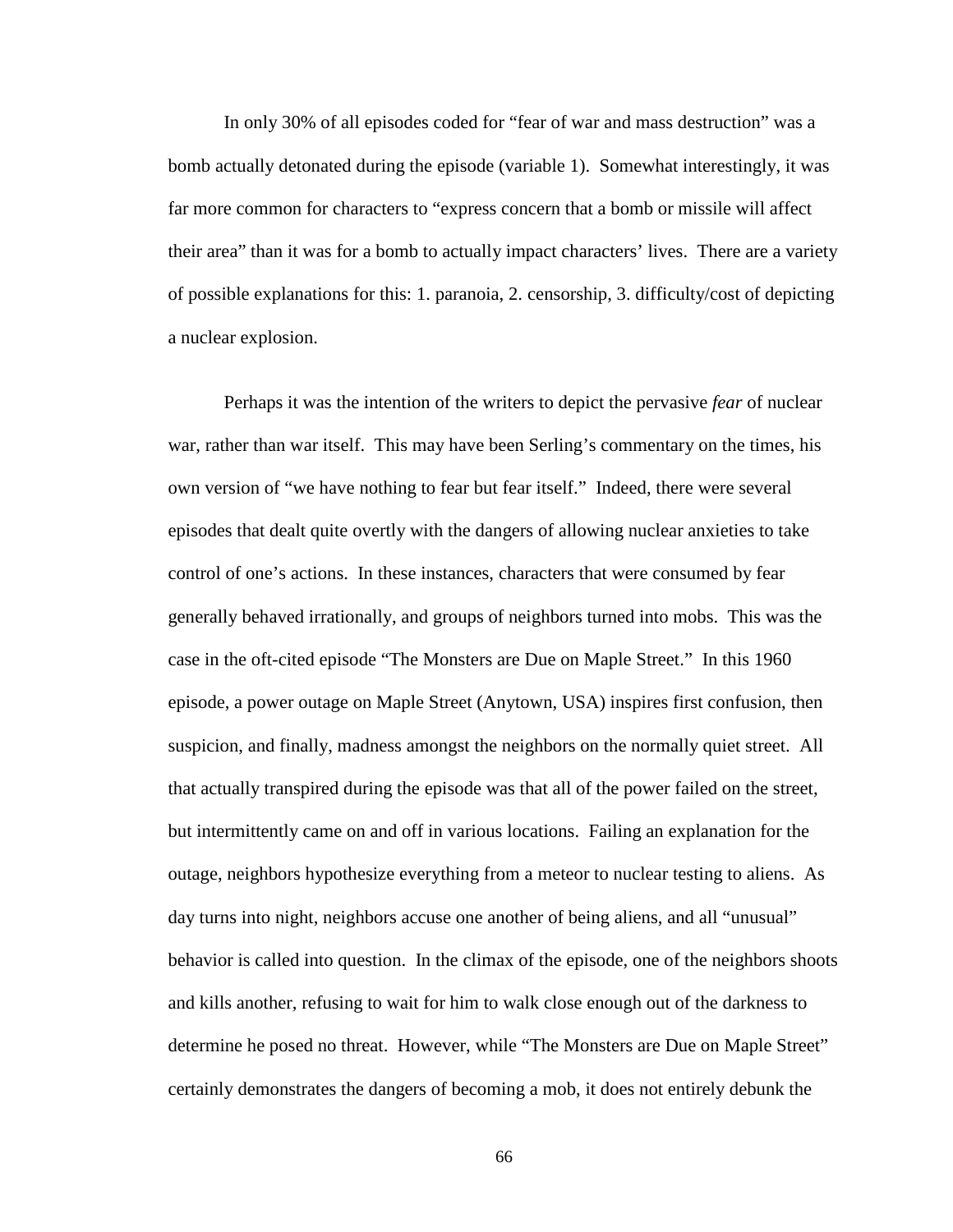presence of empty paranoia: at the end of the episode, the audience learns that, in fact, alien scouts were responsible for the power outage. Though the neighbors on Maple Street were worried about the *wrong thing*, the answer was *not* that they had nothing to worry about at all.

Another reason why the writers may have omitted actual bomb sequences was as a result of pressure from CBS to keep the series from *explicitly* addressing the arms race and the Cold War, which had heated up significantly during the run of the show. As mentioned in the literature review, Serling and CBS sometimes clashed over series content, with Serling feeling the network was stifling his creative and political ideas. However, as also previously cited, Serling did promise sponsors that he would not be courting controversy with this program. The fact that a bomb was detonated in only 30% of the episodes in which "fear of war and mass destruction" is perhaps evidence of this intermittent struggle over the frankness of content.

While it may have been creative or ideological reasons that kept explosions from happening on screen, there may also have been a much more "Hollywood" explanation: cost. Production technology in the 1950s was nowhere near what it is today, and the costs of simulating an explosion on screen were likely quite high. Even forsaking the detonation itself, with the concomitant blazes, flying debris and smoke, relaying to the audience that a bomb *had* exploded would require a great deal of work: a new, charredlooking set would have to be constructed (or demolish the old one), "survivors" would require special make-up, entirely new costumes would be needed, etc. All of these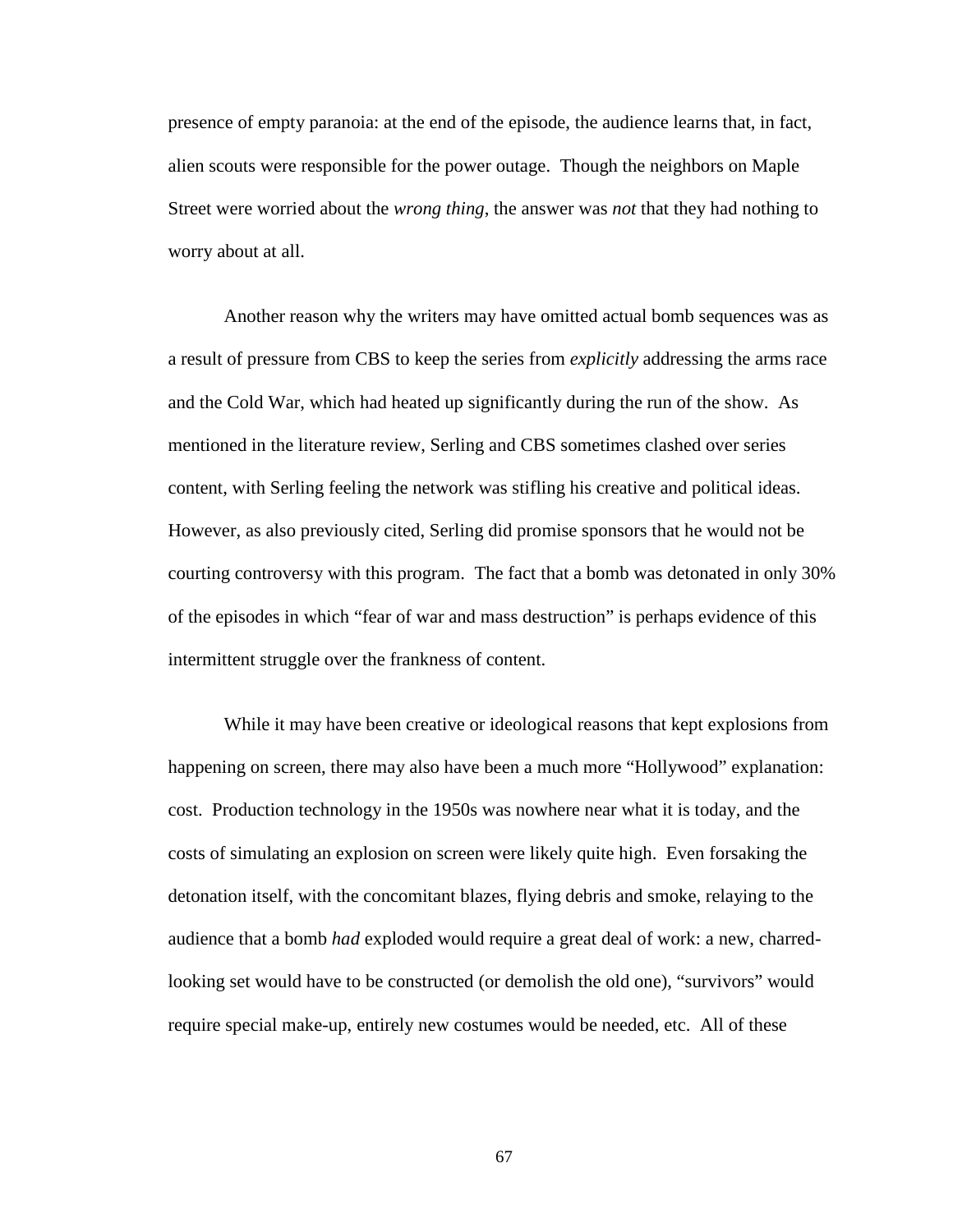elements are far more expensive than simply relying on character dialogue to convey the threat of war and a similar sense of dread and uncertainty.

Much like "fear of war and mass destruction," the "erosion of traditional values" theme did not have one single variable reach near 100% frequency. The most common "erosion of traditional values" variable was variable 2, "money or attainment of personal power is the motivation for a character's behavior," which was present in just over 60% of the episodes in which "erosion of traditional values" was coded as present. Only slightly less frequent was variable 3, "character devotes himself to modern culture at the expense of family and traditional values," which was present in 60% of the "erosion of traditional values" episodes.



Table 5: Erosion of Traditional Values Variables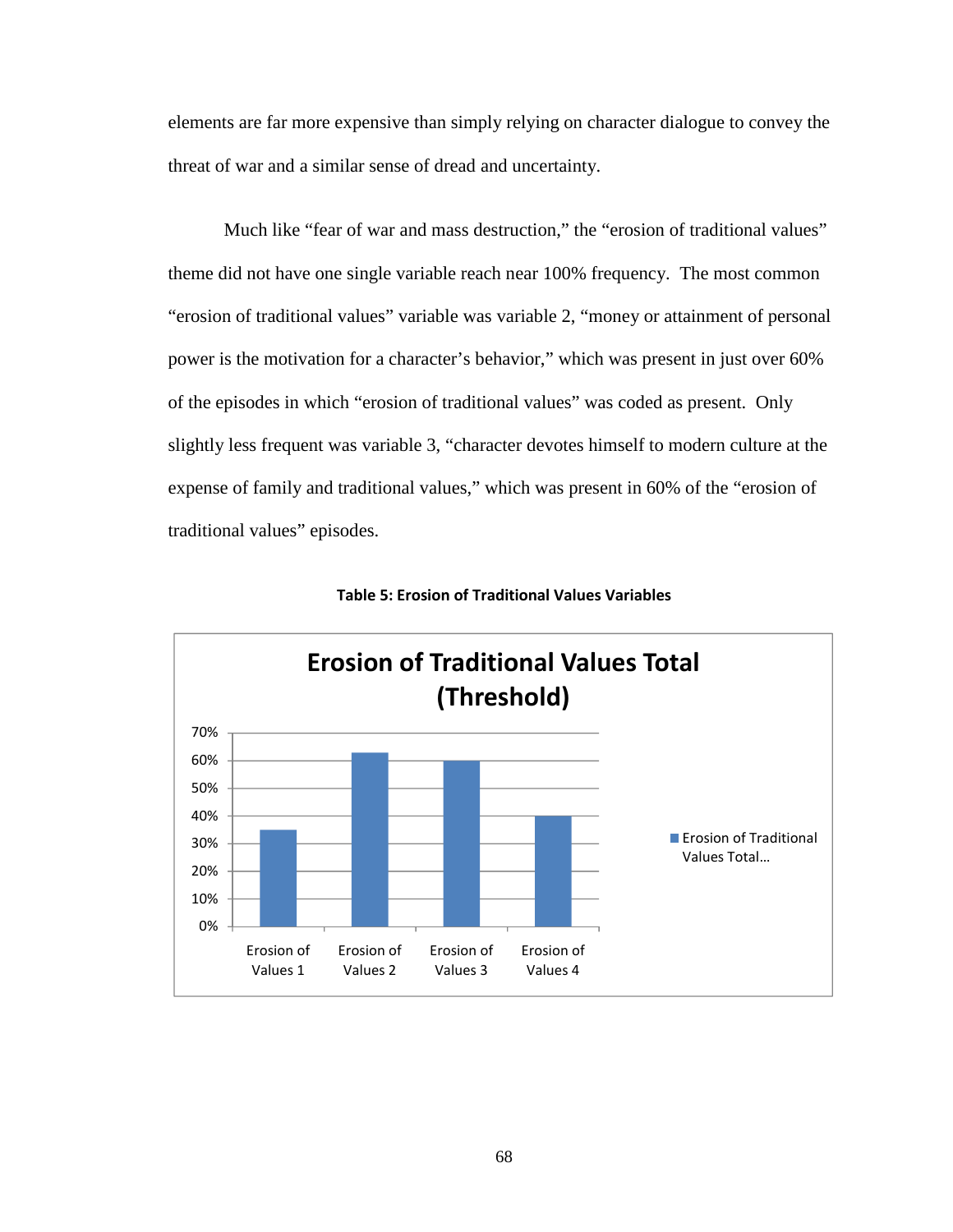The remaining two variables, "science leads characters to behave in an anti-social manner," (variable 1) and "characters who have contact with modern technology are physically distant from others" occurred with similar frequency, in 35% and 40% of the "erosion of traditional values" episodes, respectively. This breakdown of "erosion of traditional values" variables seems to indicate that *The Twilight Zone* did not take an overwhelmingly negative view of science or its place in the modern world, despite what Booker and Hodges wrote. The two variables that more often revealed an erosion of traditional values and traditional values were both centered on money and the devaluation of the family. These indicators have direct links to the shift to a consumer economy, and have little to no direct relation to the increased role of science and technology in modern society. This would seem to indicate that Serling, himself made a millionaire by creating *The Twilight Zone*, adhered to the adage that "money is the root of all evil" – at least in his writing if not in his business practices.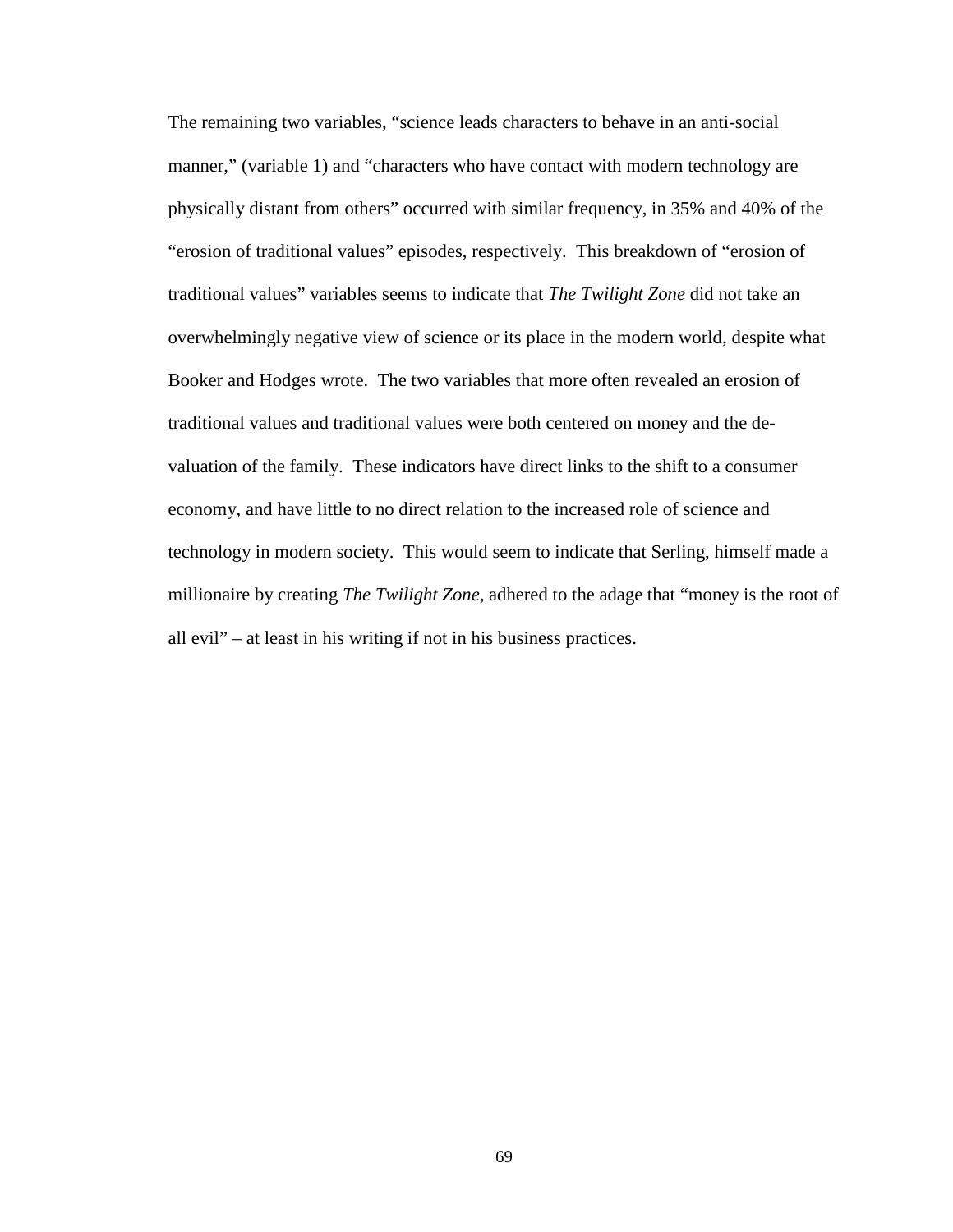

Table 6: Totalitarian Regimes Variables

For the theme that was least prevalent overall in the series (just 7.7% of the 156 episodes), its make-up, infrequent thought it was, lay primarily with variables 1 and 3, "negative regime portrayal" and "'good' characters portrayed as objects of punishment or scrutiny by regime." Despite the fact that variable 1 was (intentionally) very broad, theoretically covering a large percentage of instances, the most common "totalitarian regimes" variable was variable 3. This is interesting because the focus of this variable is not primarily the regime itself, but the objects of its scrutiny. This demonstrates that the most common means of depicting a totalitarian regime is more indirectly, by emphasizing the effects the regime has on characters with whom the audience is meant to sympathize.

 The remaining two variables, "members or advocates of regime are portrayed in shadow" and "repression of non-state-sanction ideas is discussed (or carried out" are both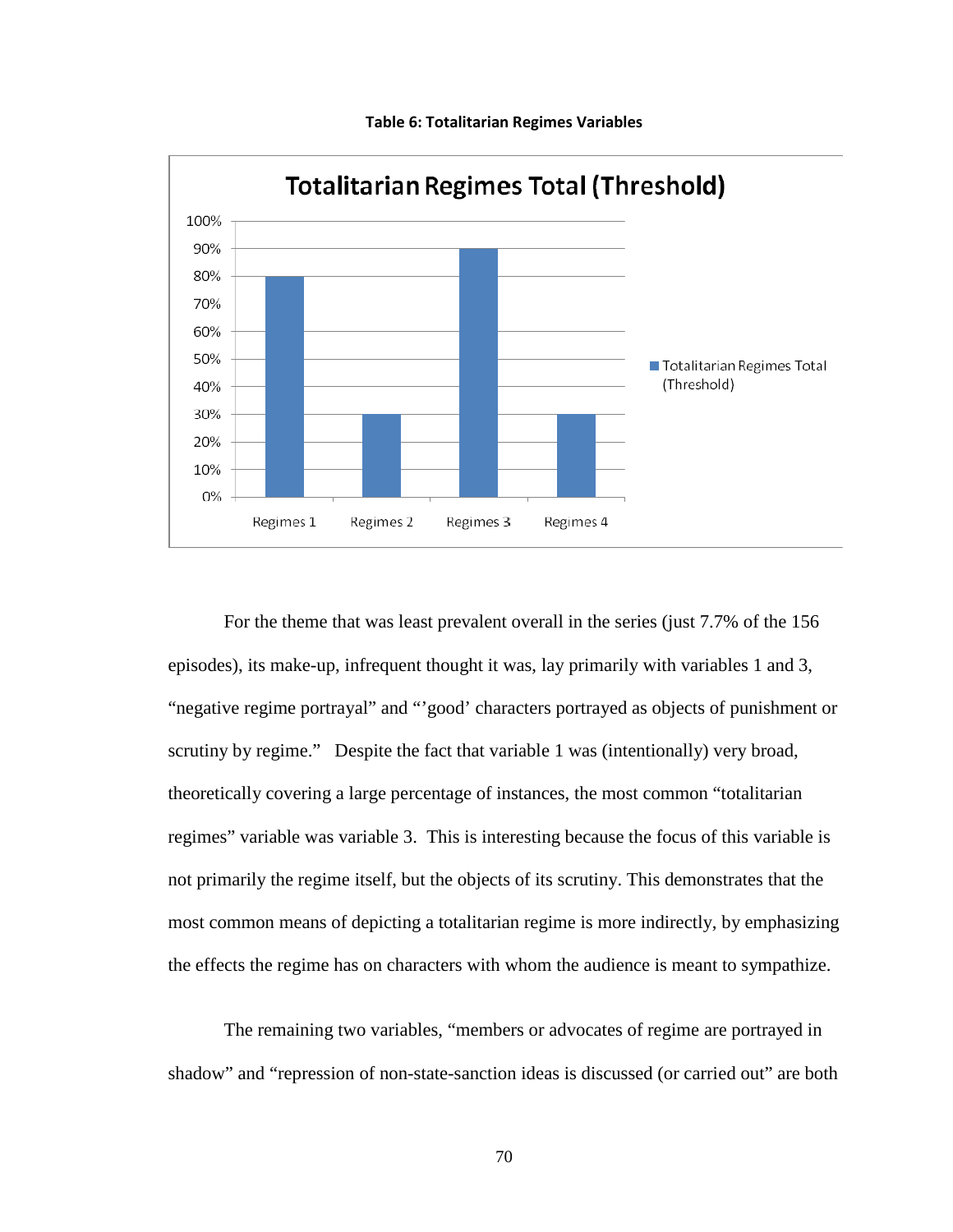represented in 30% of the episodes in which "totalitarian regimes" was coded at the threshold level.

### *Analysis by Broadcast Season*

When looking at how prevalence of themes corresponds to seasons of the series, a clear pattern emerges: Season 4 is generally the most saturated. In season 4, 38.9% of all episodes featured 3 *or more* themes at a time, which was significantly higher than the overall average for the series, which was 23% of episodes. Season 5 was also above the series' average, and was coded as having three or more themes present in 27.8% of its episodes. The remaining three seasons, seasons 1 2 and 3 were coded as having three or more themes present in 19.5%, 13.7% and 21.6% of their episodes, respectively.

| <b>Number of Themes Present</b> | <b>Season</b> |       |       |       |       |
|---------------------------------|---------------|-------|-------|-------|-------|
|                                 |               | 2     | 3     | 4     |       |
|                                 | 2.8%          | 0%    | 2.7%  | 0%    | 2.8%  |
|                                 | 38.9%         | 48.3% | 43.2% | 27.8% | 16.7% |
|                                 | 38.9%         | 37.9% | 32.4% | 33.3% | 52.8% |
| 3                               | 16.7%         | 10.3% | 21.6% | 22.2% | 25%   |
| 4                               | 2.8%          | 3.4%  | 0%    | 11.1% | 0%    |
| 5                               | 0%            | 0%    | 0%    | 5.6%  | 2.8%  |

Table 7: Number of Total Themes Overall, By Season

The natural question is: What was it about the *Twilight Zone*'s fourth season that lent it to such thematic saturation? There are several possible explanations for this trend. The first, which may have had a significant influence on the season's content, was its programming changes. For all of the other seasons (1-3 and 5), *The Twilight Zone*'s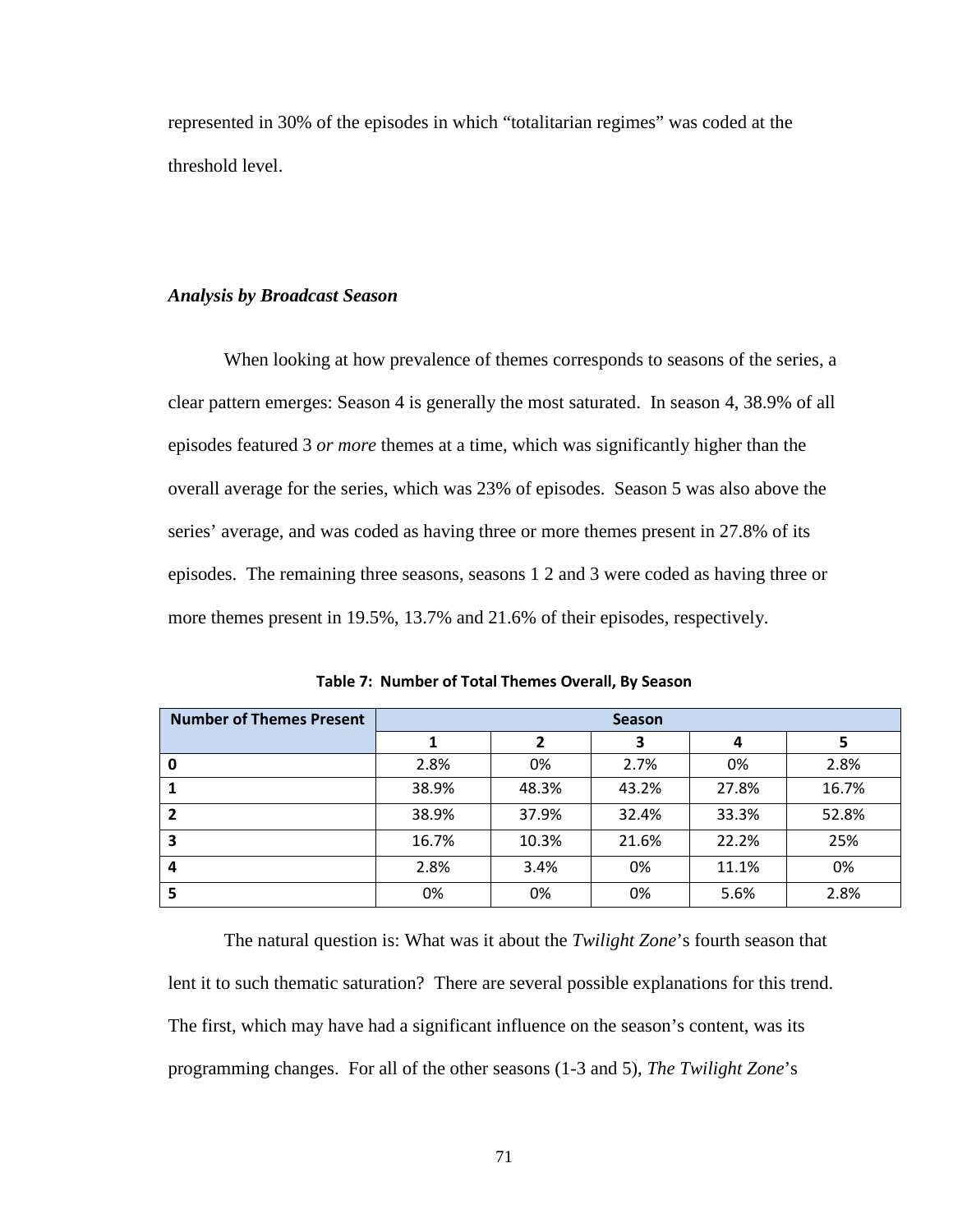format was half-hour episodes, beginning in either September or October and ending in June or July of the following year. For season 4 only, the series aired for half a year (beginning in January 1963 and ending in May 1963). However, the episodes were twice as long, with CBS experimenting with an hour-long format for its truncated season. The logical progression is to cite the longer episodes for the greater saturation of themes, as the hour-long format allowed for more time to introduce themes into the story arc. Also of note: the episodes in season 4 were twice as long as in other seasons, but there were half as many of them. Essentially, the total air time for season 4 was equivalent to all of the other seasons. Given this, while each individual episode of season 4 was more than those of other seasons to be heavily thematically saturated, because of the brevity of season 4 it does not necessarily mean that should be *overall* more thematically saturated than the other seasons.

There were also issues related to the creative process behind the series. It was documented in the Engel biography of Rod Serling that as the series run wore on, Serling found himself more at odds with CBS, despite the show's success. The increased prevalence of social commentary as the seasons progressed may have been a manifestation of Serling's chaffing at CBS's heavy-handedness and defiance of network pressure. It may also have been an indication that Serling saw the writing on the wall: He known for quite some time the series was heading for cancellation, and he wanted to go out on his own terms, not the network's (Engel, 198).

The years themselves may have also played a part in the increasingly political tones of the series. By 1963, much of the gestalt of the Blacklist had abated, Joseph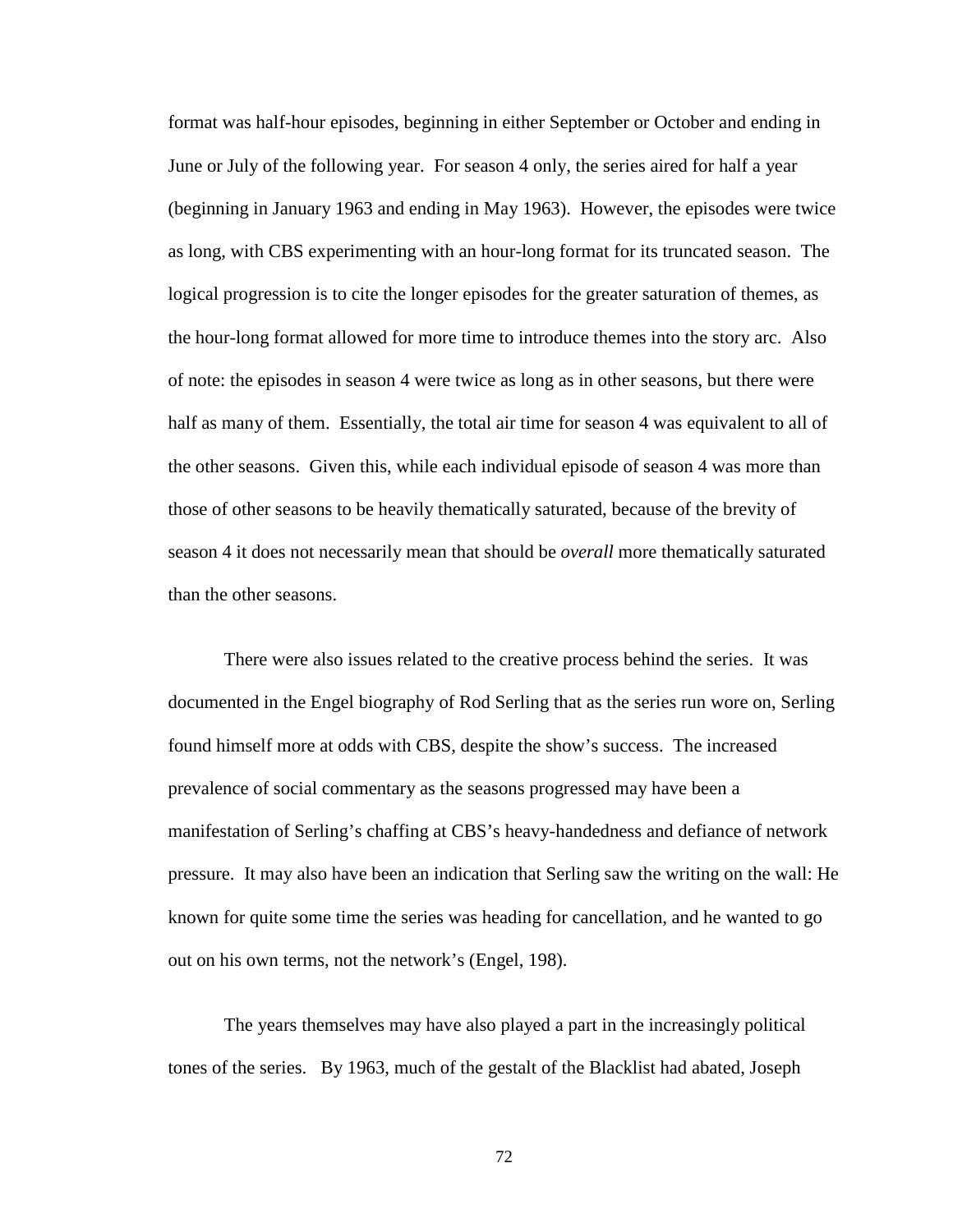McCarthy had been dead for several years, HUAC had declined significantly in its scope and prestige and the overall social climate had become more permissive (Caute 1978). In this sense, perhaps the increased political and social commentary of *The Twilight Zone*  was a natural extension of the country's apparent weariness of Cold War paranoia. If this was the case, however, it would seem to diminish somewhat the topicality of the series and the courageousness of its writers.

Generally speaking, season 4 did have the highest percentage of *total numbers* of themes in that 38.9% of all episodes featured 3 *or more* themes at a time. With respect to each of the individual five themes, the seasons varied somewhat in their degrees of thematic saturation. Season 1 (1959-1960) was coded as follows: "alienation" was present in 72.3% of the episodes, "fear of the other" was present in 34.4% of the episodes, "fear of war and mass destruction" was present in 19.5% of the episodes, "erosion of traditional values" was present in 47.2% of the episodes, and "totalitarian regimes" was not present at all during the season. Season 1 hews fairly closely to the average percentages for the series as a whole.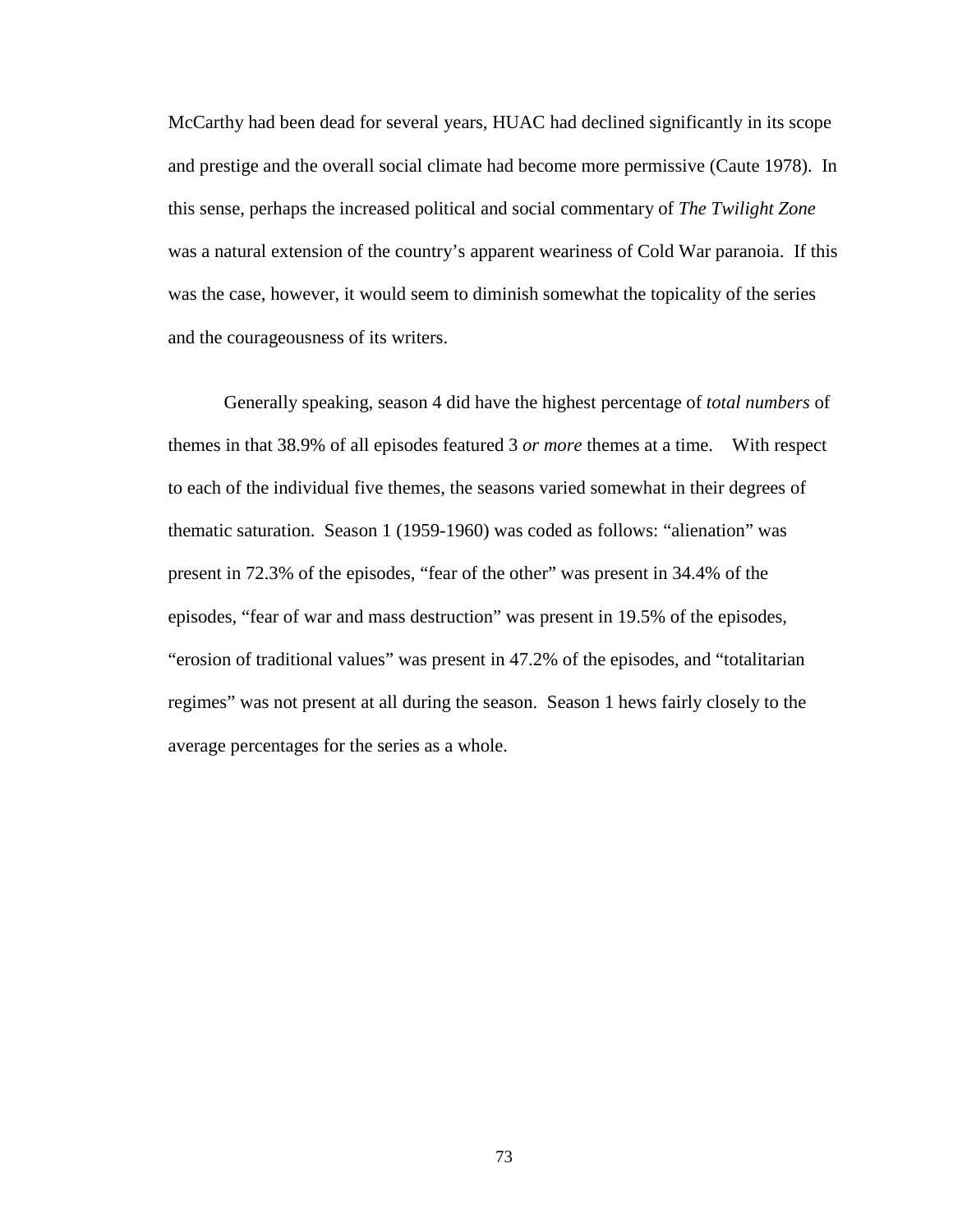

Table 8: Theme Occurrences by Season

Season 2 was coded: "alienation" was present 65.5% of the time, "fear of the other" was somewhat low with 20.7% (compared with 35.2% for a series average), "fear of war and mass destruction" was a bit higher than the series average (21.1%) with 24.1%, "erosion of traditional values" was present 51.7% of the season, and "totalitarian regimes" was present 6.9% of the time.

Season 3 was the least saturated of all 5 seasons, and perhaps not coincidentally, it was the season *Serling* deemed to be of the lowest artistic quality (Engel, 190). Curiously, however, television historians writing about the series in later years would praise this season as the series' finest (Presnell and McGee, 20). Serling biographer Gordon Sander would also comment that the third season scripts "most closely reflected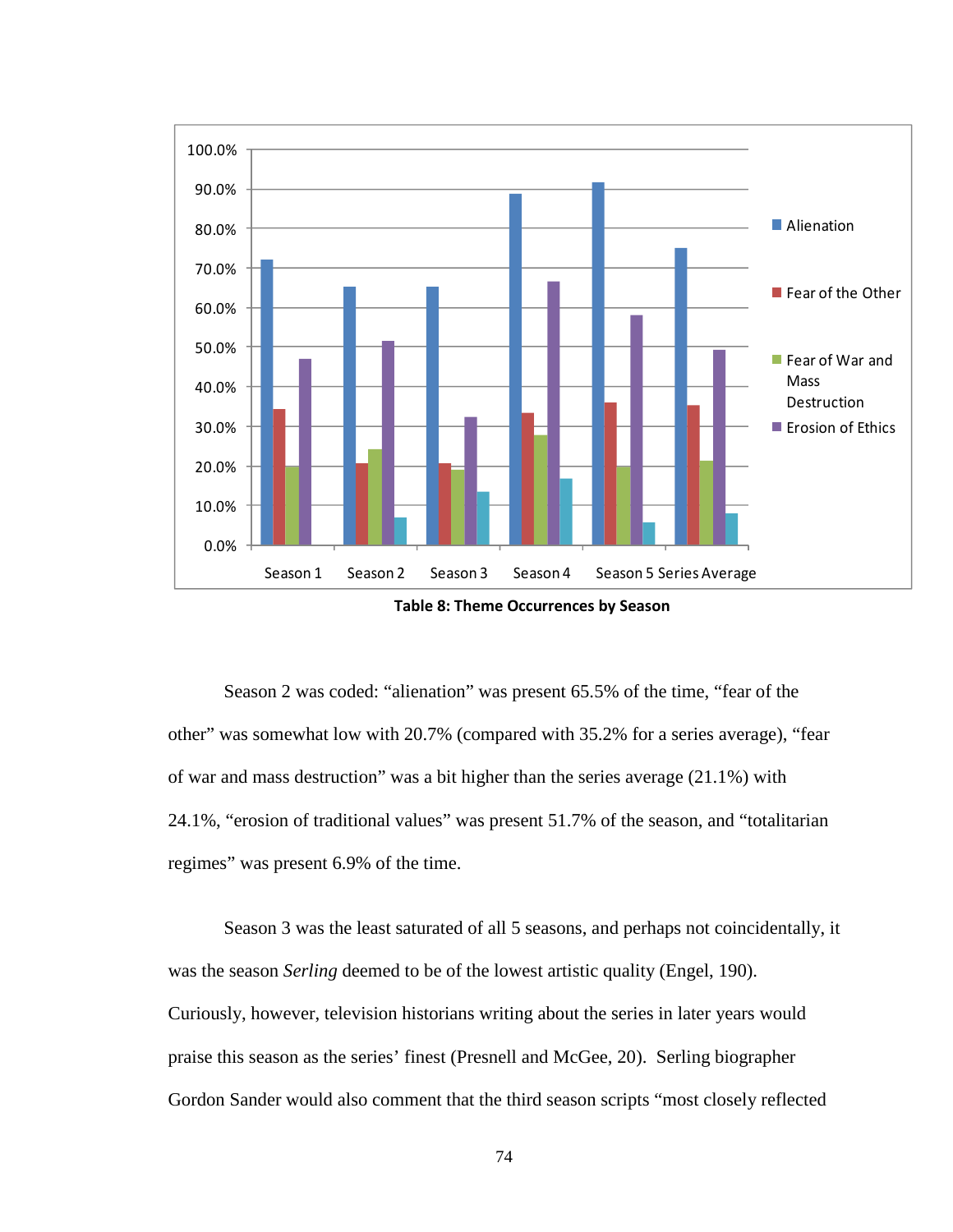current events" (Zicree, 127). The data presented here, however, would tend to disprove that assessment. The averages for season 3 were: "alienation" present 65.5% of the episodes, "fear of the other" present in 20.7%, "fear of war and mass destruction" was present 18.9%, "erosion of traditional values" was coded 32.4% of the season. Somewhat out of place in this below-average season was "totalitarian regimes," which was present in 13.5% of the episodes, significantly higher than the 7.7% series average.

Season 4 was previously discussed as being generally the most saturated season. It is interesting to note that, while the data demonstrate that season 4 was the most politically and socially relevant (so to speak), it is regarded by a number of television historians as the weakest season in terms of artistic achievement (Presnell and McGee, 8). Season 5, which also had more above-average appearances of the five themes than not, is also regarded as a weak season artistically. This may be simply be a coincidence that the topicality of these seasons seems to be inversely related to critical praise; however, it makes for an interesting juxtaposition of perspectives. "Alienation" was present more in season 5 than in any other season, with almost 92% of the episodes featuring the theme. "Fear of the other" was also above average with 36.1%. "Fear of war and mass destruction" was present in 19.5% of the season, "erosion of traditional values" 58.3% of the season, and "totalitarian regimes" 5.6% of the season.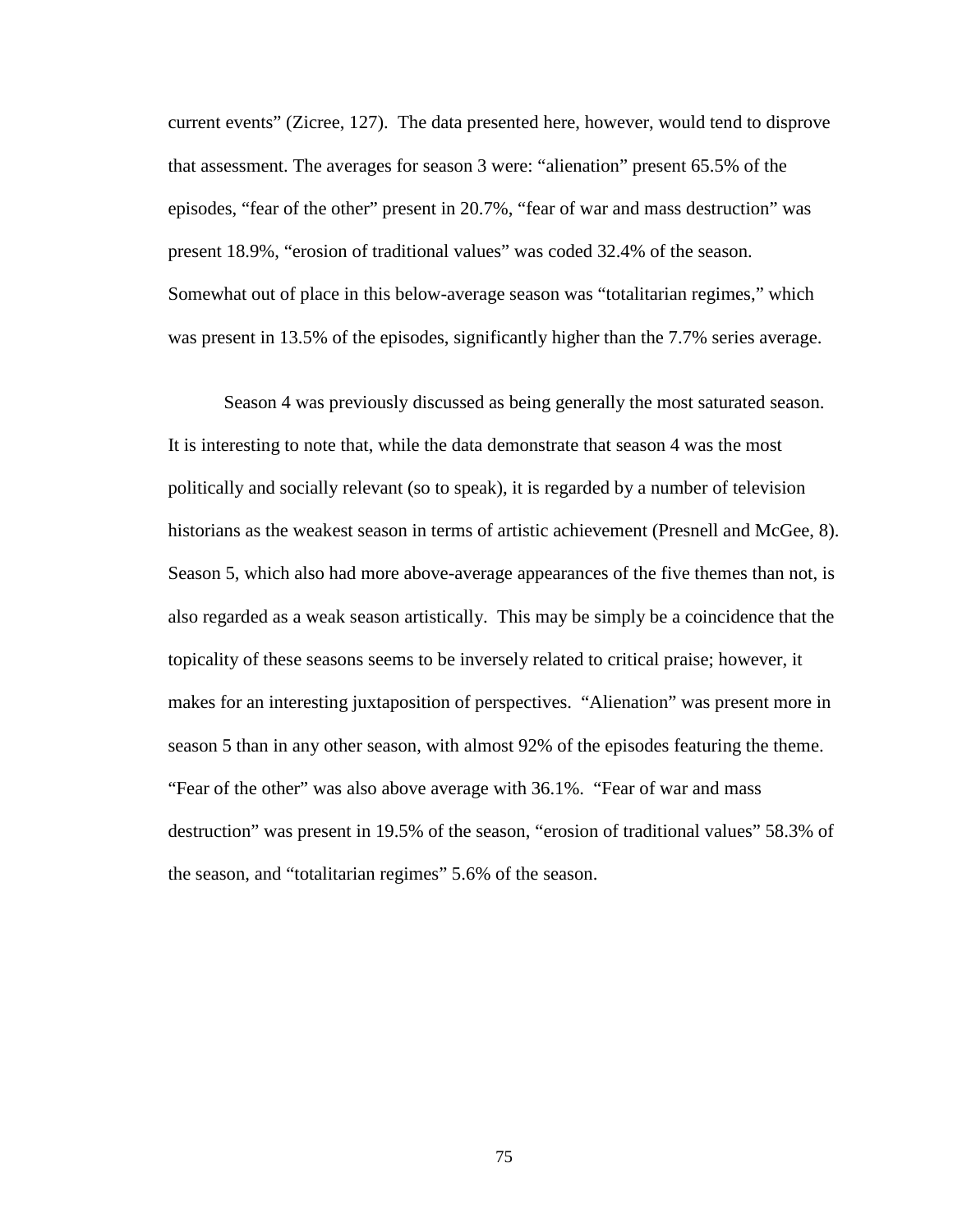| <b>SEASON</b>  | <b>NOT</b><br><b>PRESENT</b> | <b>PRESENT</b> | <b>STRONGLY</b><br><b>PRESENT</b> |
|----------------|------------------------------|----------------|-----------------------------------|
| 1              | 27.8%                        | 66.7%          | 5.6%                              |
| $\overline{2}$ | 34.5%                        | 65.5%          | 0%                                |
| 3              | 35.1%                        | 64.9%          | 0%                                |
| 4              | 11.1%                        | 66.7%          | 22.2%                             |
| 5              | 8.3%                         | 69.4%          | 22.2%                             |

The overall presence of alienation is fairly standard throughout the five seasons, meeting threshold standards for "present" in roughly 64-66% of episodes. The primary difference among seasons is the frequency with which "alienation" was coded as "strongly present" as opposed to simply "present." "Alienation" was most strongly present in seasons 4 and 5, in which it appeared at the threshold level for "strongly present" (the number of occurrences was in the top 10% overall) 22.2% of the time in each season. While the longer episodes of season 4 was discussed earlier, and may explain why "alienation" appears so frequently during that season, it does not explain why the level of saturation was the same season 5, in which the episodes returned to their normal half-hour format. In fact, season 5 had the fewest instances in which "alienation" was coded as "not present" – just 8.3% of all episodes in season 5 did not feature "alienation."

 Seasons 2 and 3 had no instances in which "alienation" was coded at the "strongly present" threshold level, and both also had the highest percentages of episodes in which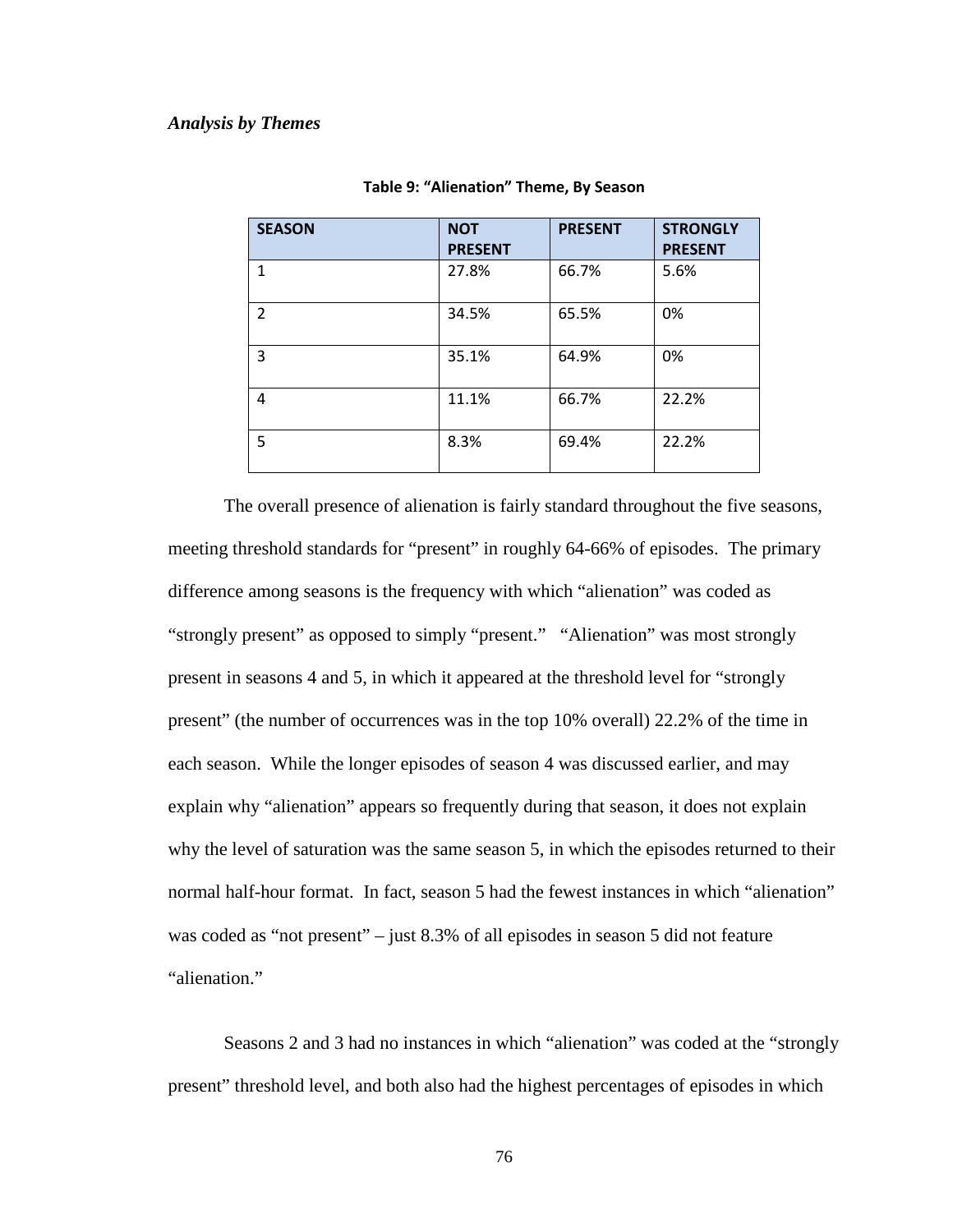no instances of "alienation" were coded – 34.5% and 35.1% respectively. In this sense, it can be said that seasons 2 and 3 were the more conservative of the five seasons in their depictions of the "alienation" theme. However, this cannot be said of these seasons for *all* of the five themes. In the case of "fear of the other," season 3 actually had the second-highest saturation of the theme, in which "fear of the other" was coded as "strongly present" 13.5% of the time. The only season to have a higher percentage of "fear of the other" coded at the "strongly present" level was season 5, in which "fear of the other" was coded as "strongly present" in 13.9% of the episodes.

| <b>SEASON</b>  | <b>NOT</b><br><b>PRESENT</b> | <b>PRESENT</b> | <b>STRONGLY</b><br><b>PRESENT</b> |
|----------------|------------------------------|----------------|-----------------------------------|
| $\mathbf{1}$   | 61.1%                        | 36.1%          | 2.8%                              |
| $\overline{2}$ | 79.3%                        | 13.8%          | 6.9%                              |
| 3              | 56.8%                        | 29.7%          | 13.5%                             |
| 4              | 66.7%                        | 22.2%          | 11.1%                             |
| 5              | 63.9%                        | 22.2%          | 13.9%                             |

Table 10: "Fear of the Other" Theme, By Season

In season 2, "fear of the other" was coded as "not present" nearly 80% of the time, almost 20% more episodes as in season 1. It would appear that for the series' second season, the writers were less concerned with depicting people's fears of one another. This is particularly interesting because the aforementioned "The Monsters are Due on Maple Street" episode, one that quite overtly tackles this theme and one of the most famous of all *Twilight Zone* episodes, aired during season 2. It is also one of only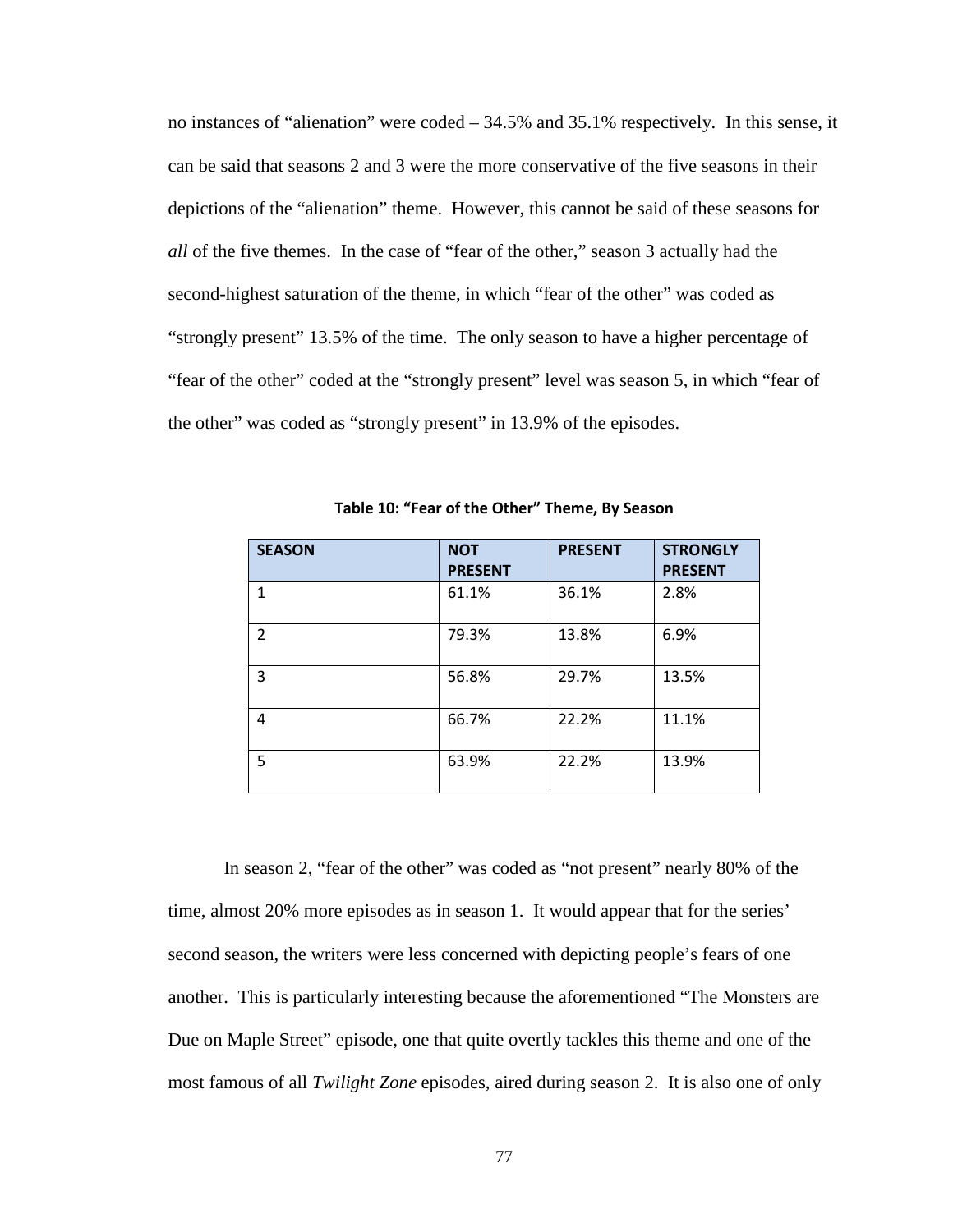two episodes that contributed to the 6.9% of season 2 episodes that were coded as featuring "fear of the other" strongly.

Despite the fact that season 1 featured "fear of the other" much more frequently than did season 2, only 2.8% of season 1 episodes were coded as having "fear of the other" coded at the "strongly present" threshold level. Overall, with regard to the "fear of the other" theme, neither season 4 nor season 5 are the seasons in which the theme was most prevalent; it would appear that season 3 is the most saturated, as the theme is coded as either "present" or "strongly present" in 43.2% of the episodes. Season 1 was the next-most saturated season, in which "fear of the other" was present in 38.9% of the episodes.

| <b>SEASON</b>  | <b>NOT</b><br><b>PRESENT</b> | <b>PRESENT</b> | <b>STRONGLY</b><br><b>PRESENT</b> |
|----------------|------------------------------|----------------|-----------------------------------|
| 1              | 80.6%                        | 13.9%          | 5.6%                              |
| $\overline{2}$ | 75.9%                        | 20.7%          | 3.4%                              |
| 3              | 81.1%                        | 8.1%           | 10.8%                             |
| 4              | 72.2%                        | 5.6%           | 22.2%                             |
| 5              | 80.6%                        | 13.9%          | 5.6%                              |

Table 11: "Fear of War and Mass Destruction" Theme, By Season

Though, as described above, season 2 was the least likely to feature "fear of the other," it was the second-most likely to feature "fear of war and mass destruction," though in truth, its saturation is close to constant throughout the series. "Fear of war and mass destruction" was present, on average, in 21.1% of all episodes of the series, and the only season in which it appeared significantly above the average was season 4, in which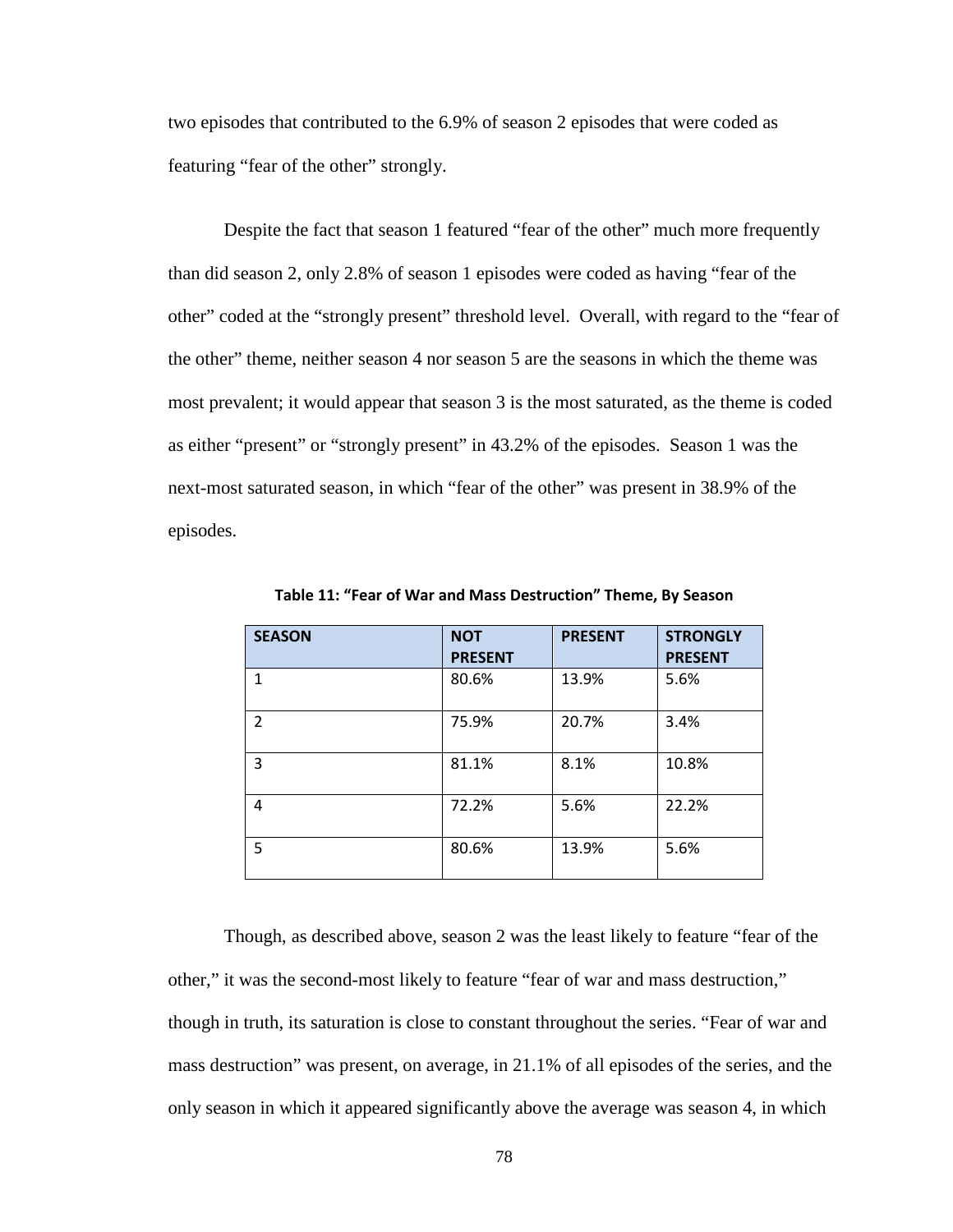it was either "present" or "strongly present" in 27.8% of episodes. In general, the distribution of "fear of war and mass destruction" appears to be fairly even across the five seasons of the series. This points, again, to the fact that the theme was not as common in the series as one might have anticipated, given that the period of time in which it aired included the height of the nuclear arms race.

| <b>SEASON</b>  | <b>NOT</b><br><b>PRESENT</b> | <b>PRESENT</b> | <b>STRONGLY</b><br><b>PRESENT</b> |
|----------------|------------------------------|----------------|-----------------------------------|
| $\mathbf{1}$   | 52.8%                        | 47.2%          | 0%                                |
| $\overline{2}$ | 48.3%                        | 34.5%          | 17.2%                             |
| 3              | 67.6%                        | 29.7%          | 2.7%                              |
| 4              | 33.3%                        | 50%            | 16.7%                             |
| 5              | 41.7%                        | 44.4%          | 13.9%                             |

Table 12: "Erosion of Traditional Values" Theme, By Season

The "erosion of traditional values" theme was present in just about 50% of *The Twilight Zone* episodes, on average, but was present most frequently during season 4. Overall, "erosion of traditional values" was featured in 66.7% of all season 4 episodes; however, "erosion of traditional values" was "strongly present" most often during season 2, in which 17.2% of all episodes were coded as such. This season featured several episodes with plots that revolved around criminals trying to hit it big by pulling off heists, and one, "The Prime Mover," about a compulsive gambler and the morally bankrupt depths to which he will sink in order to maintain his addiction. These episodes all likely contributed significantly to the 17.2% of heavily saturated "erosion of traditional values" episodes. With respect to the "erosion of traditional values" theme, season 3 was the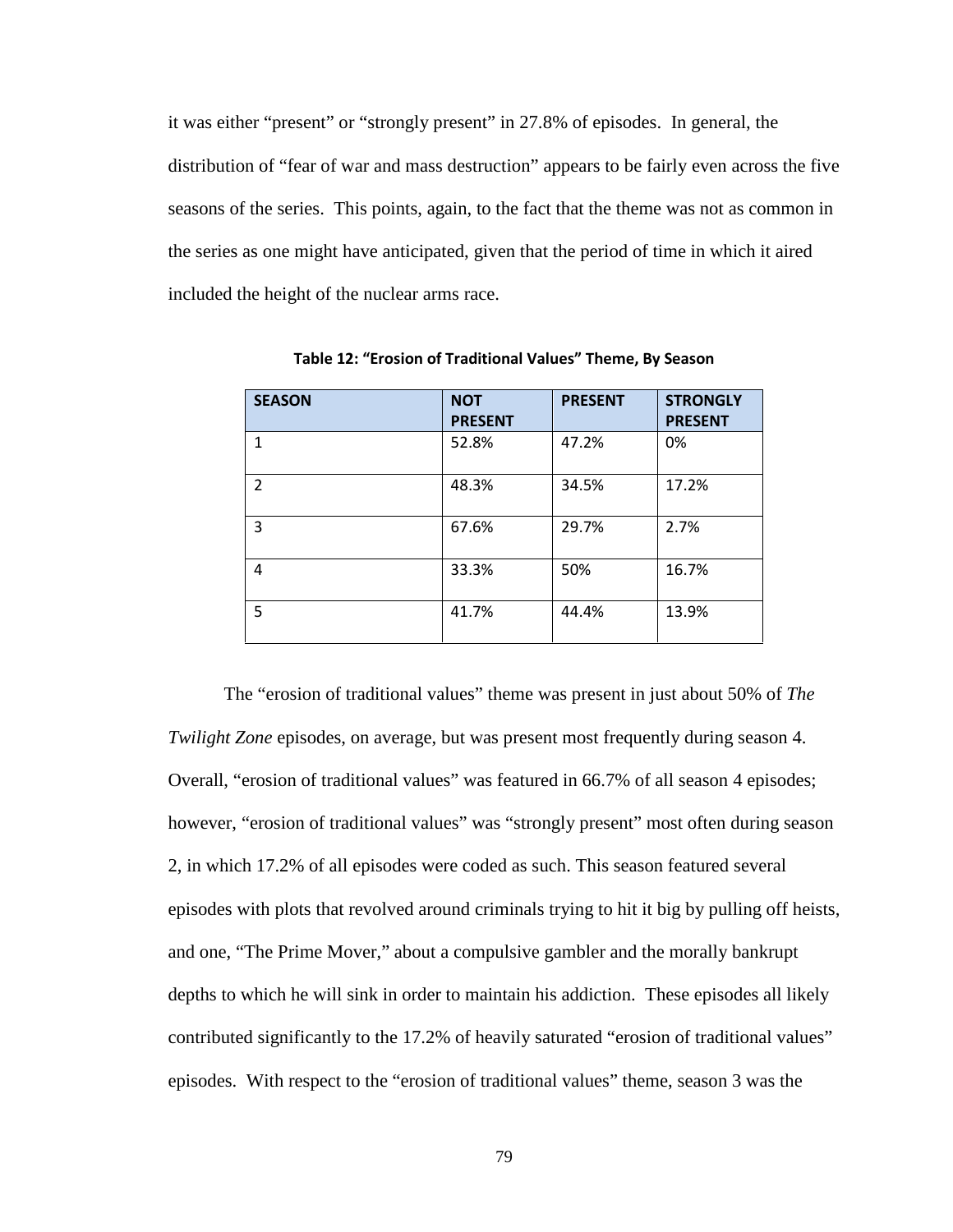least saturated overall, and featured only one episode that was coded as featuring the theme at the "strongly present" level.

| <b>SEASON</b>  | <b>NOT</b><br><b>PRESENT</b> | <b>PRESENT</b> | <b>STRONGLY</b><br><b>PRESENT</b> |
|----------------|------------------------------|----------------|-----------------------------------|
| 1              | 100%                         | 0%             | 0%                                |
| $\overline{2}$ | 93.1%                        | 0%             | 6.9%                              |
| 3              | 86.5%                        | 8.1%           | 5.4%                              |
| 4              | 83.3%                        | 0%             | 16.7%                             |
| 5              | 94.4%                        | 2.8%           | 2.8%                              |

Table 13: "Totalitarian Regimes" Theme, By Season

As previously discussed, "totalitarian regimes" was the least commonly occurring theme throughout *The Twilight Zone*. The most famous episode to deal with this theme, "The Obsolete Man" in which a librarian is sentenced to death by an authoritarian state because he is deemed to have no function in society, aired at the end of the second season, and no doubt contributes to the 6.9% of episodes during that season that were coded as having the "totalitarian regimes" theme "strongly present." However, the season with the highest percentage of episodes featuring the theme was season 4, during which another famous episode was broadcast. In "He's Alive" a small-time Neo-Nazi operation (led by a young Dennis Hopper) is guided by a mysterious figure in the shadows. Embodying authoritarian regimes both literally and metaphorically, the point is blatantly driven home at the end of the episode when it is revealed that Hopper's benefactor is none other than the very personification of totalitarian regimes – Hitler.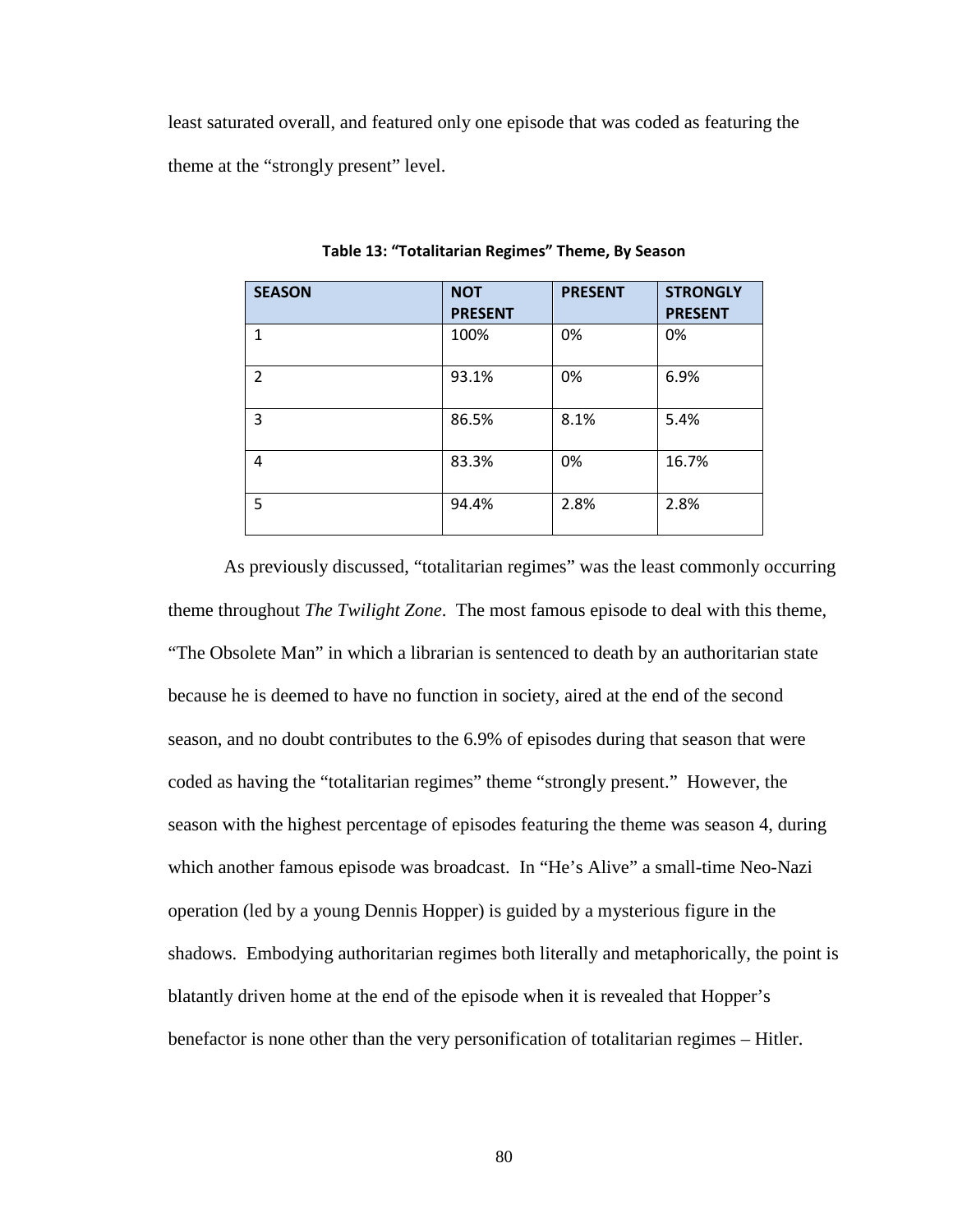### *Co-Occurrence of Themes*

Though 98.1% of all episodes featured *at least* one of the five themes, 35.5% of all episodes featured *only* one of the five themes. Another 39.7% of the 156 episodes featured *only* two of the five themes. In total, 77% of the series featured two or fewer themes in any given episode. In terms of strength of theme saturation, only 23% of all 156 episodes featured three or more of the five themes.

Similar to the pattern that emerged previously when discussing the individual themes represented in various seasons, again the fourth and fifth seasons appear to have the greatest percentage of multi-themed episodes. Though *The Twilight Zone* as whole only averages 2.6% of episodes with four themes present, season 4 had 11.1% of its episodes feature four themes. Season 4 and season 5 also each had one episode air in which all five themes were present.

The themes that occurred together most often, across the entire series, were "alienation" and "erosion of traditional values;" these two themes appeared together in 36.5% of all episodes. From a thematic standpoint, this is logical because both themes are concerned with psychological and cultural shifts occurring at the micro-level, down to individual households. These themes often had less to do with events that played out in the halls of Congress, and far more to do with the events in American Legion and Knights of Columbus halls. This co-occurrence of "alienation" and "erosion of traditional values" supports the claims of several authors cited earlier who assert that post-war America was far more entrenched in a struggle for self-definition than it was in the arms race.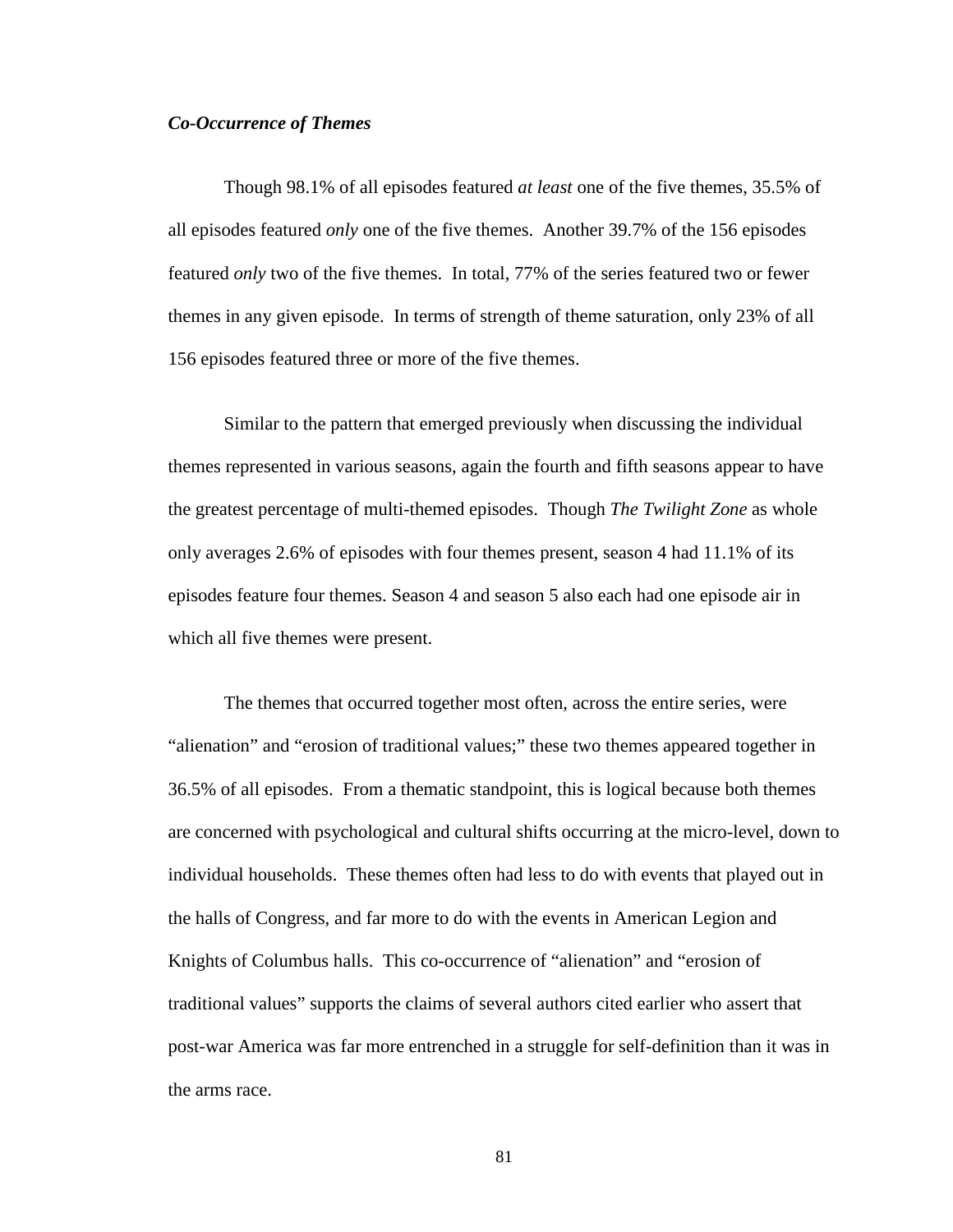The next-most common co-occurrence of themes was between "alienation" and "fear of the other" at 26.9% of the time, which again underscores the individual experience of the day. The data seem to suggest that *The Twilight Zone* scripts were more focused on the self, on individuals and how they related to, and defined themselves in relation to, one another. This also fits with Zicree's aforementioned analysis of the series, which featured heavily on the interconnectedness of alienation and fear. The themes that appeared alongside one another the least were "fear of the other" and "totalitarian regimes," which co-occurred just 1.9% of the time. See Appendix 3 for the full chart.

### **VII. DISCUSSION OF KEY EPISODES**

As previously noted, 36 of the 156 episodes featured 3 or more of the 5 themes, with the highest percentages occurring in seasons 4 and 5, which had 22.2% and 25% respectively. The first episode to have 3 or more themes present was *The Twilight Zone*'s first episode, "Where Is Everybody?," which aired October 5, 1959. This episode features "alienation," "fear of the other," "fear of war and mass destruction," and "erosion of traditional values" all at the threshold level. It is often cited in *Twilight Zone* literature as one of the most representative episodes of the series, and it is no wonder why: there is little ambiguity in the episode's stark imagery and message.

"Where Is Everybody?" introduces a man walking alone on a dirt road. Through the course of the episode, the audience learns that he does not know anything about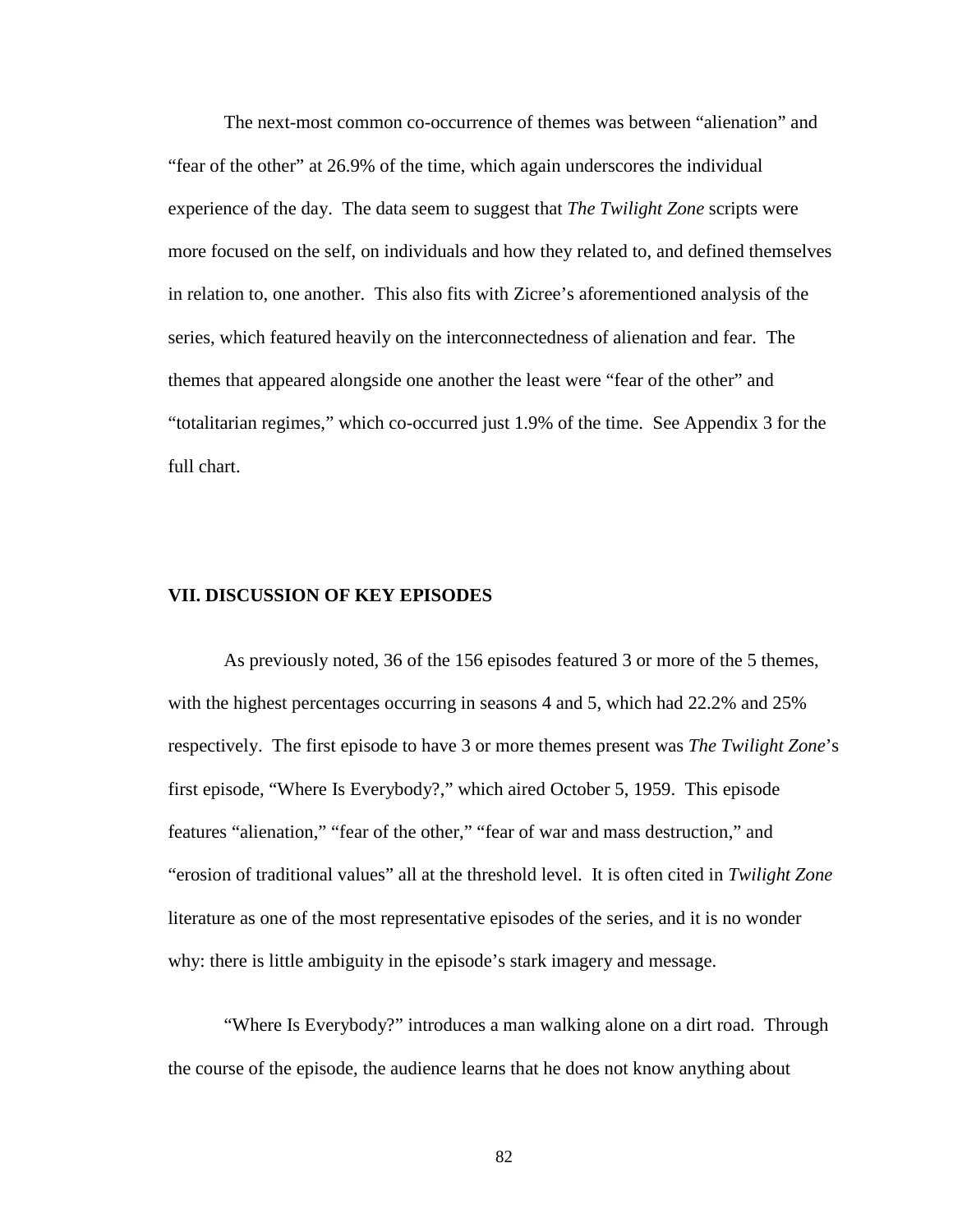himself: his name, where he comes from, what he does for a living, not even where is currently and where he is headed. The man complains, out loud to himself, increasingly of loneliness, confusion and a vague sense of being hunted. He has no sense of self, no concrete ways to define himself or his relationship to the world around him. His is detached, alone and alienated to the most extreme degree.

What is also significant about this episode is the setting for the main character's plight; though he is alone for almost the entire episode (save for the very last moments), he is not in a deserted area. Or, at the very least, not in a setting the audience would typically associate with being deserted. The protagonist does not wander anguished and confused through an empty field or forest, but rather, through what looks very much like Anytown, USA. There is a drugstore with a lunch counter, a Bijou with flashing lights advertising a new movie, a town square complete with gazebo, shiny new Oldsmobiles, Fords and Chevrolets parked in driveways next to perfectly manicured lawns, and streetlights that commerce work once dusk settles. This town, this lovely suburban Shangri-La, Is the picture of modern life in all ways. Except, of course, in that it is lacking a single inhabitant.

In the final scene of "Where Is Everybody?", as the protagonist's confusion and paranoia have risen to a fever pitch, the audience finally learns why this man has apparently been forsaken by humanity: He is not really in the middle of a town at all. The man is hallucinating this scene because his reality is more than he can bear. The "twist," the surprise, ironic ending for which the series was to become famous, was that the protagonist was actually an astronaut in training, confined to a 5-foot by 5-foot box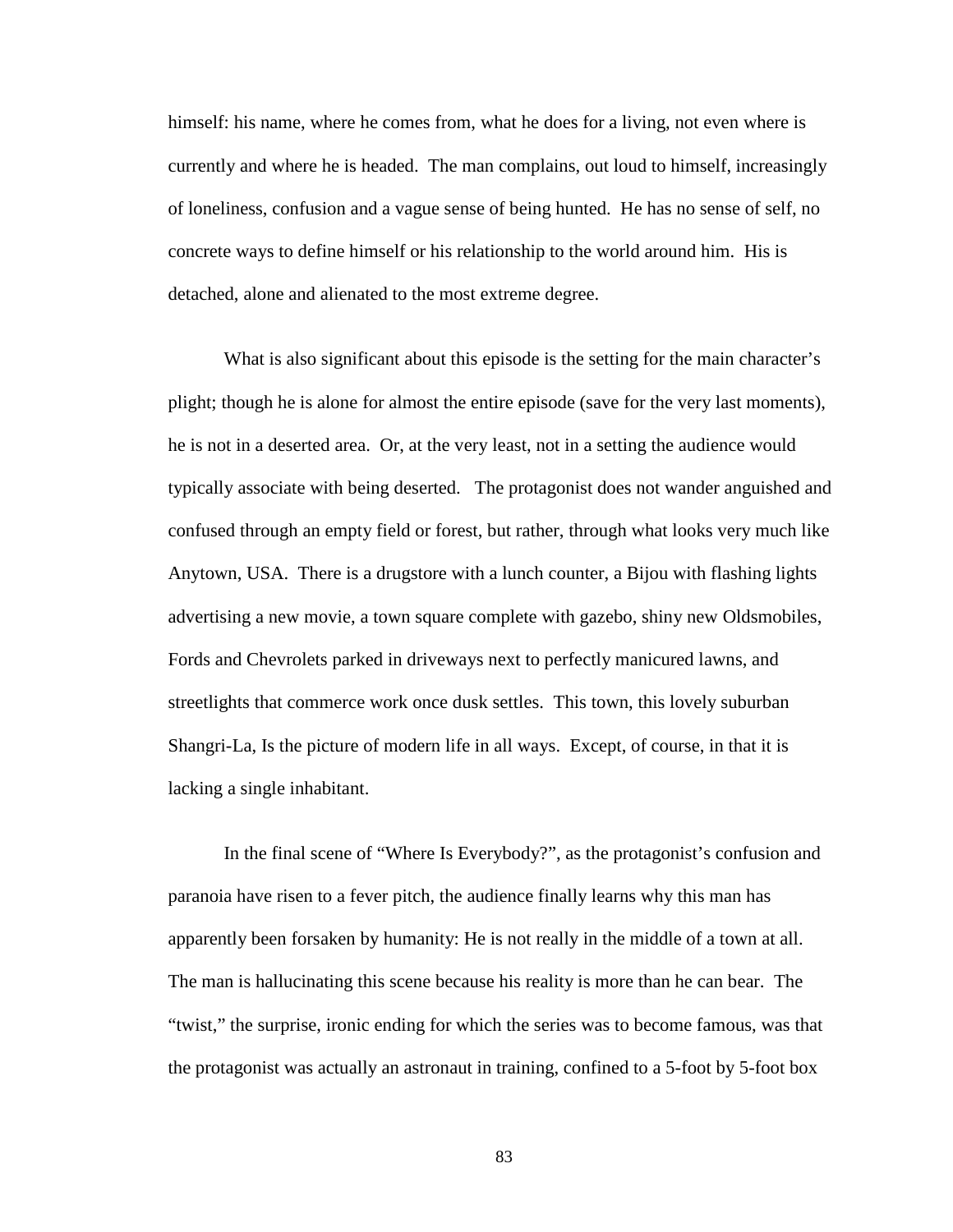for nearly two weeks in order to simulate a trip to the moon or orbiting Earth. He is confined to this space, though willingly, at the behest of the government, which apparently has little regard for his safety or sanity. It's only after slicing his hand on the glass face of a gauge (he believes to be a crosswalk signal), and entreating repeatedly "Help me, help me! Somebody, please, help me!" that the General observing the wouldbe astronaut (who, we finally discover, is named Ferris) finally pulls the plug on the operation.

 This pilot episode quite literally set the tone for the kinds of episodes viewers could expect from Rod Serling and his two most frequent collaborators, Charles Beaumont and Richard Matheson. Beaumont wrote another one of 36 episodes in which three or more themes were present, episode #20, "Elegy." This episode featured "alienation," " fear of the other," and "erosion of traditional values" at the threshold level. The plot of "Elegy" also focuses on astronauts, and on surroundings that bear striking resemblance to the suburban developments now dotting the landscape. Unlike Ferris in "Where Is Everybody?", however, these astronauts really have left Earth. Despite the oddly familiar surroundings, the astronauts learn the substantial difference between Earth and its seemingly-long lost cousin: Earth is not full of taxidermied people. What Meyers, Webber and Kirby have stumbled upon is a galactic graveyard of sorts, in which the only living resident is the caretaker who ensures the deceased remain undisturbed.

 Again, the symbolism in this instance is not difficult to discern. Much like "Where Is Everybody?" these space travelers find a place that looks like home, but does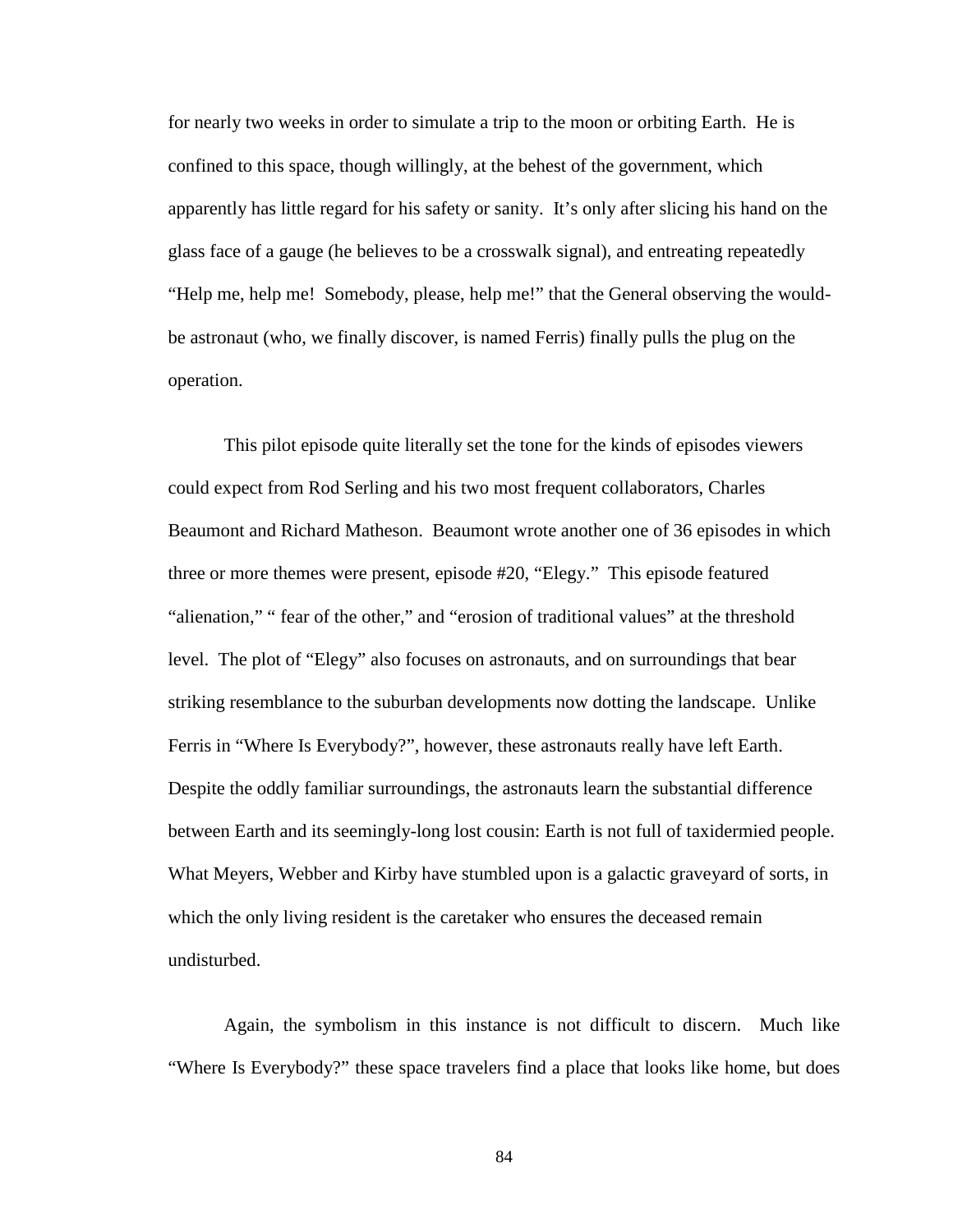not *feel* like home. Though there are technically people there, they are all dead, embalmed and stuffed to merely *appear* alive. Ultimately, the only "person" the three astronauts encounter, the caretaker Wickwire, is revealed to be a robot, incapable of genuine human emotion. In the interest of performing his duty and keeping the peace of the graveyard, Wickwire poisons the astronauts. In the final scene of the episode, we see Wickwire positioning the taxidermied Meyers, Webber and Kirby on their ship in various poses. All they wanted was to go home; instead, they got a taunting, empty pantomime of it.

 Another seminal *Twilight Zone* episode, "The Obsolete Man," featured fanfavorite Burgess Meredith as kind librarian Romney Wordsworth. This is another oftcited *Twilight Zone* episode, partly because of its star and partly because of its script. "The Obsolete Man" features "alienation," "fear of war," "erosion of traditional values," and "totalitarian regimes" all at the threshold level. Though the series was not overall highly saturated with the "totalitarian regimes" theme, "The Obsolete Man" was likely the most prominent example of the series' treatment of the theme. The sympathetic Wordsworth is the target of ire from "The State," personified in this episode by a nameless official, who conducts a perfunctory "trial" perched atop a podium far above Wordsworth. Among the crimes with which Wordsworth has been charged are his occupation as a librarian and his belief in God. These are the offenses from which the episode derives its name, as Wordsworth is found to be obsolete – of no use to The State because the The State has proven there is no God and there is no longer any use for books.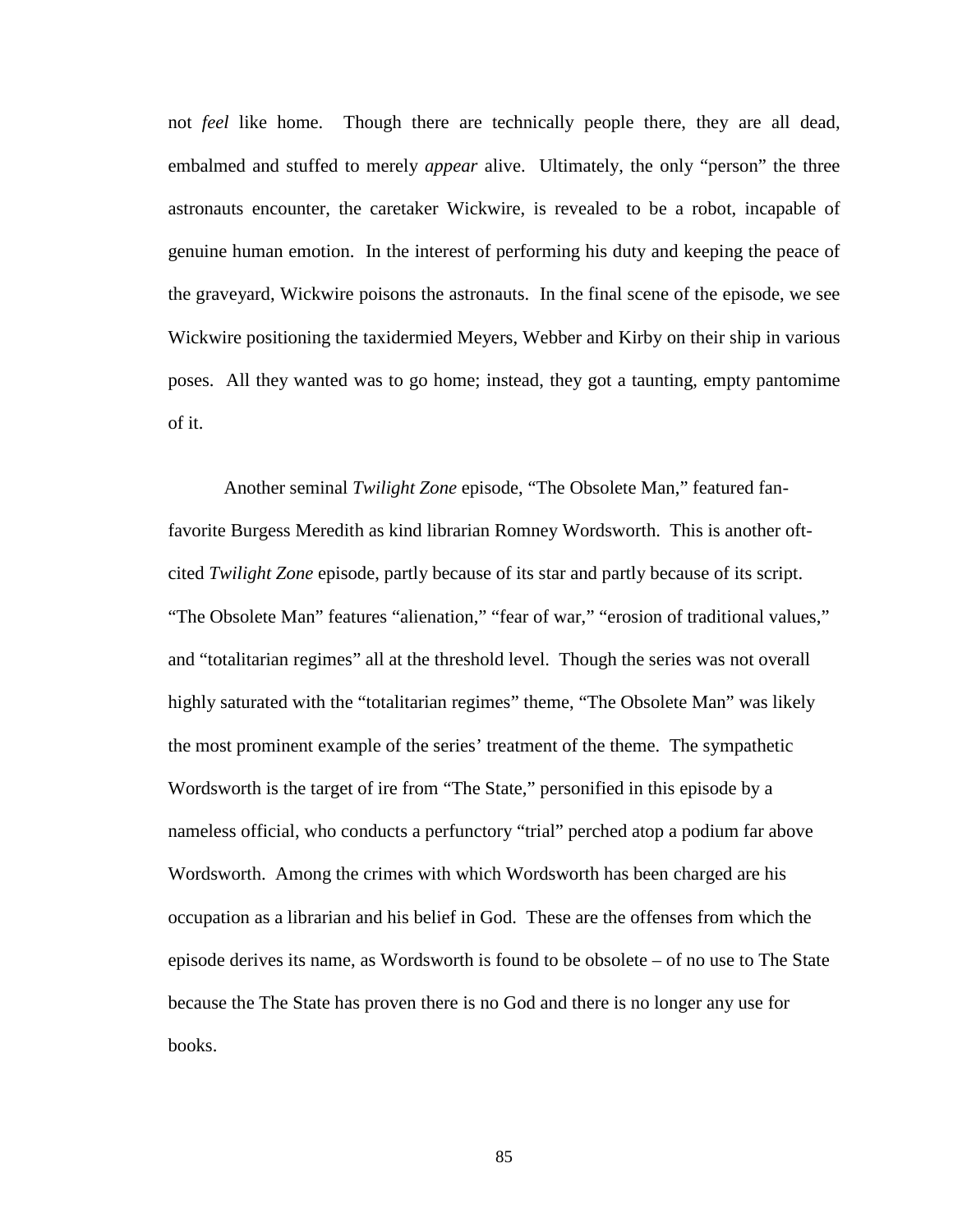The chasm between Wordsworth and the Chancellor is apparent in all aspects of the episode. Despite The State's ideological positioning as rational, logical, efficient and iron-handed, the Chancellor speaks in rants, passionately assailing Wordsworth with tirades about his obsolescence. From his spot at the podium The State's official manages to unequivocally evoke both Joseph McCarthy and Adolph Hitler. The more mild and calm Wordsworth is, the more enflamed the Chancellor becomes. Through the character of the Chancellor, the totalitarian state is portrayed at once as both grasping and frightened and crushing and soulless.

 Wordsworth is sentenced to death for his crimes, and ultimately, die he does. However, in typical *Twilight Zone* fashion, the episode does not end without one unexpected twist. Wordsworth was clever enough to ask two things of his execution: that only he and his executioner know the method by which he will die, and that his execution be televised. The Chancellor is particularly glad to oblige the second request because The State "finds it has an educative effect on the public" to watch convicted criminals die. The following night, Wordsworth calls the state official to his home, to visit him one last time before he is to die. Upon his arrival, Wordsworth locks the door and informs the Chancellor, in front of the television camera set up in his room to broadcast the execution, that he is to die by an explosion. Now trapped inside Wordsworth's home, the Chancellor has two choices: he can beg Wordsworth for mercy, or he can remain stoic and accept his fate. Of course in the end, the Chancellor abandons the stoicism and courage of The State and, prostrate before Wordsworth, pleads "in the name of God" to be let out of the room. Wordsworth complies, just a moment before the bomb explodes. The Chancellor flees to safety, but it is only temporary. He walks back into the room in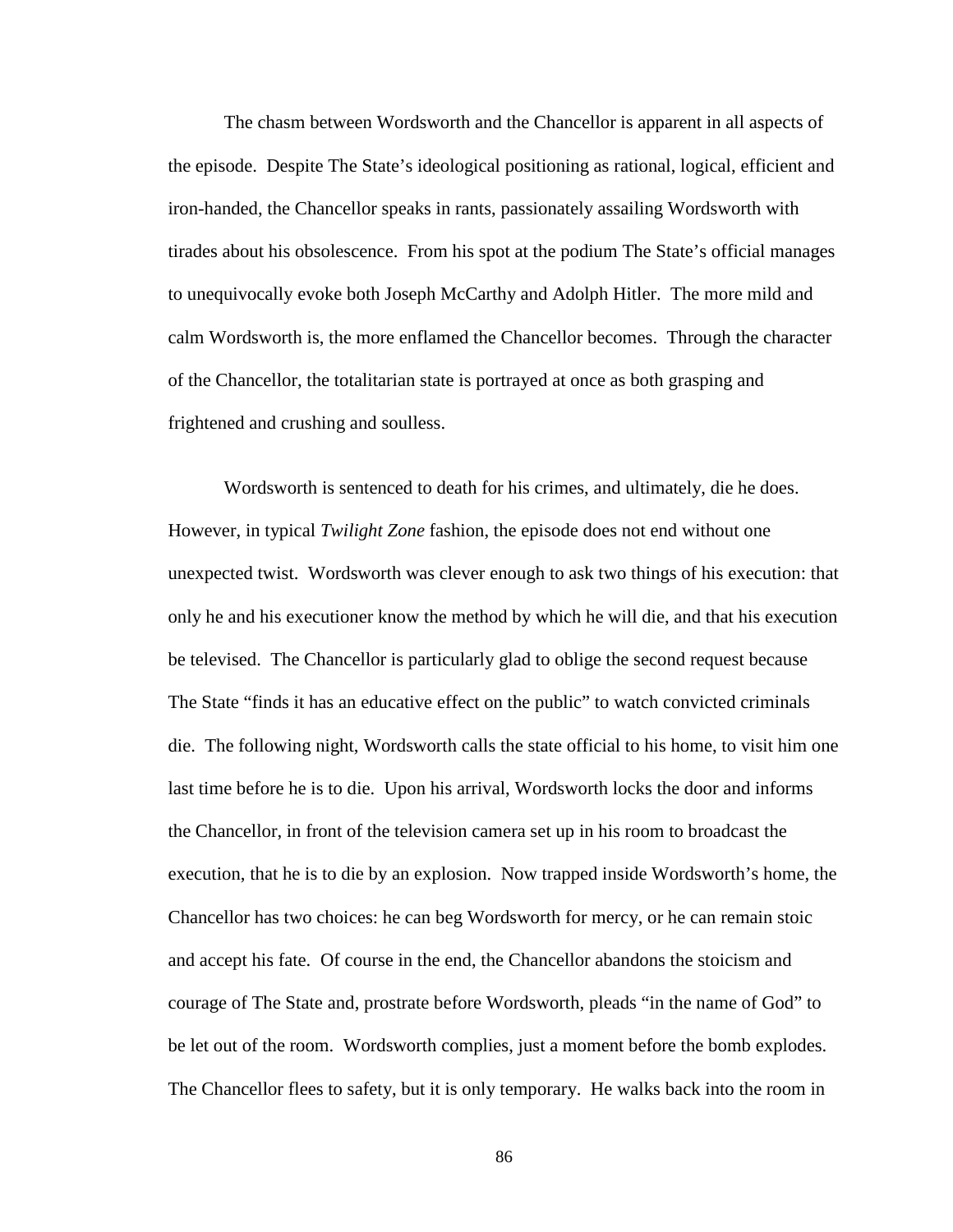which he normally stands at his podium above the accused, only to find that his former deputy now occupies his position. The robotic voice tells him that he has embarrassed The State, shown weakness and therefore has no function. As Wordsworth was consumed by a bomb, the Chancellor is consumed by a State mob and meets the same fate.

 "The Obsolete Man" concludes with one of Serling's trademark voice-overs, a quick summation of the morality play just witnessed:

*The chancellor, the late chancellor, was only partly correct. He* was *obsolete, but so is the State, the entity he worshipped. Any state, any entity, any ideology that fails to recognize the worth, the dignity, the rights of man, that state is obsolete.*

While this conclusion seems to be aimed primarily at the Soviet Union, Serling falls short of confining his indictment to the totalitarian regimes of Europe. Instead, he makes specific reference to "any entity [...] that fails to recognize the rights of man," which could just as easily been an allusion to the recent activities of the junior Senator from Wisconsin as to the pogroms of Stalin.

 One of the only episodes to have three or more themes present but *not* "alienation" was the season 2 "The Man in the Bottle," which features "fear of the other," "fear of war and mass destruction" and "erosion of traditional values" all coded at the threshold level. "The Man in the Bottle" is a teleplay based upon the old adage "Be careful what you wish for, you just might get it." This proves to be the case for the getting-on-in-years, curio shop owners, Mr. and Mrs. Castle. The couple has run their business without the slightest business sense, and often loses money in the process of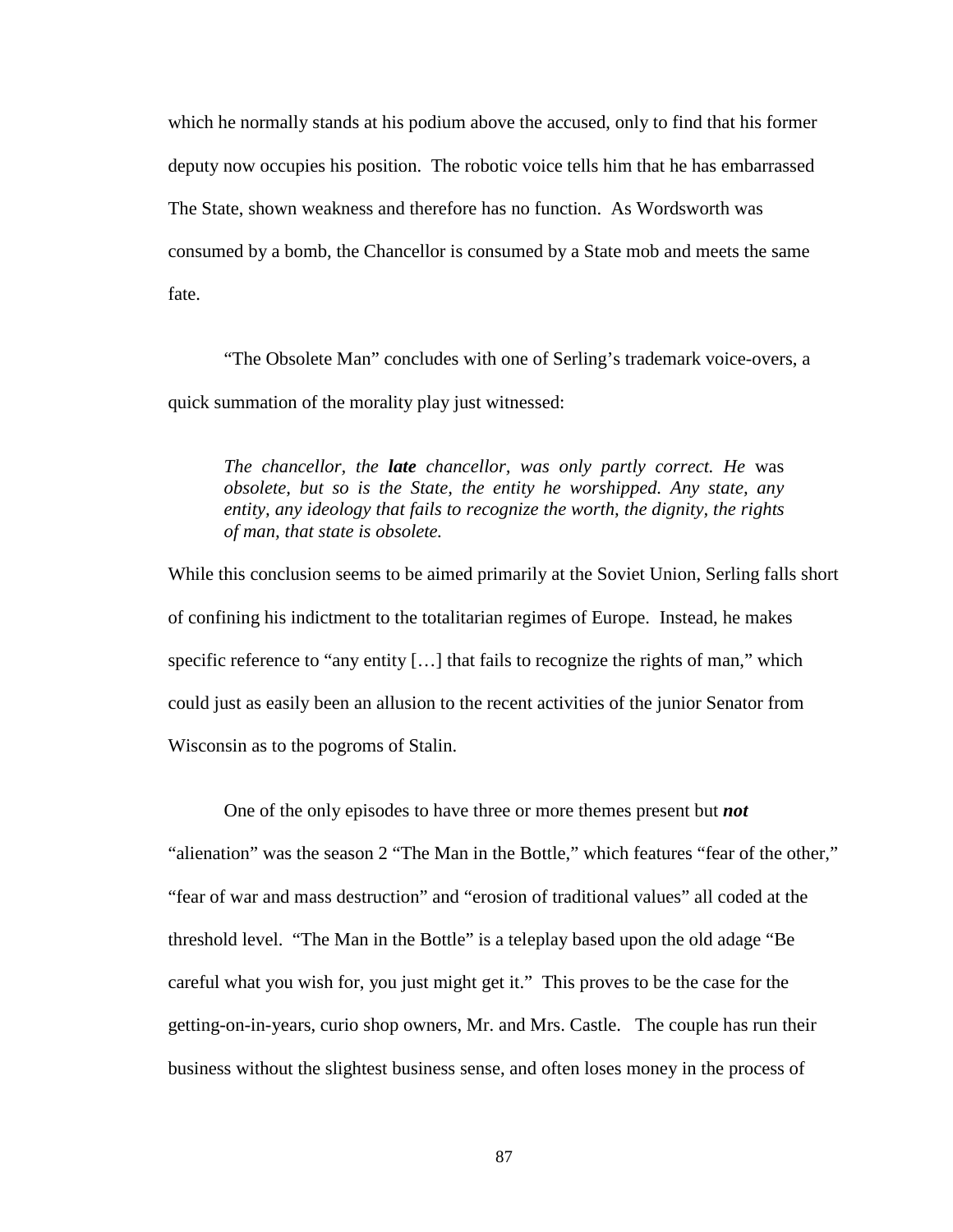helping their "customers" – down-on-their-luck neighbors looking for much more than their glorified junk is worth. In sum, these are decent, hard-working people who have spent many more years worrying about others than about themselves. Their reward for a lifetime is altruism is mounting debt and sleepless nights. In the rapidly "modernizing" world of the 1950s, Mr. and Mrs. Castle are anomalies, focused on extending a hand rather than profits. But recently, a fragment of regret has lodged itself in their collective psyche, and the Castles have begun to resent the lives their business has leftover for them.

The Castles are presented with an opportunity to reverse their fortune when a piece bound for the scrap heap is revealed to be the home of a wish-granting genie. Seeing an exit from their self-created debtors' prison, the Castles quickly wish for one million dollars (surely a much larger sum in 1960). However, their habit of helping their wayward neighbors is only exacerbated by their new-found wealth, and within minutes, what they have not given away, the IRS promptly takes for taxes; the Castles are left with five dollars. Seeing their folly in asking for money, Mr. Castle wishes for power – specifically, to be the unchallenged head of a country, someone who would rule his entire lifetime. Cut to Mr. Castle, with his now-dark hair slicked back, with a severe part on one side, a tiny, Charlie Chaplin mustache, in a uniform with an arm band, sitting in what appears to be a bunker. Of course, he got his wish: He is Hitler.

Before Mr. Castle lives out Hitler's end, he wishes that they never found the lamp in the first place, and all is undone. Back from the bunker, with his wife in their curio shop, the two quickly decide that, despite their lack of means and nights spent lying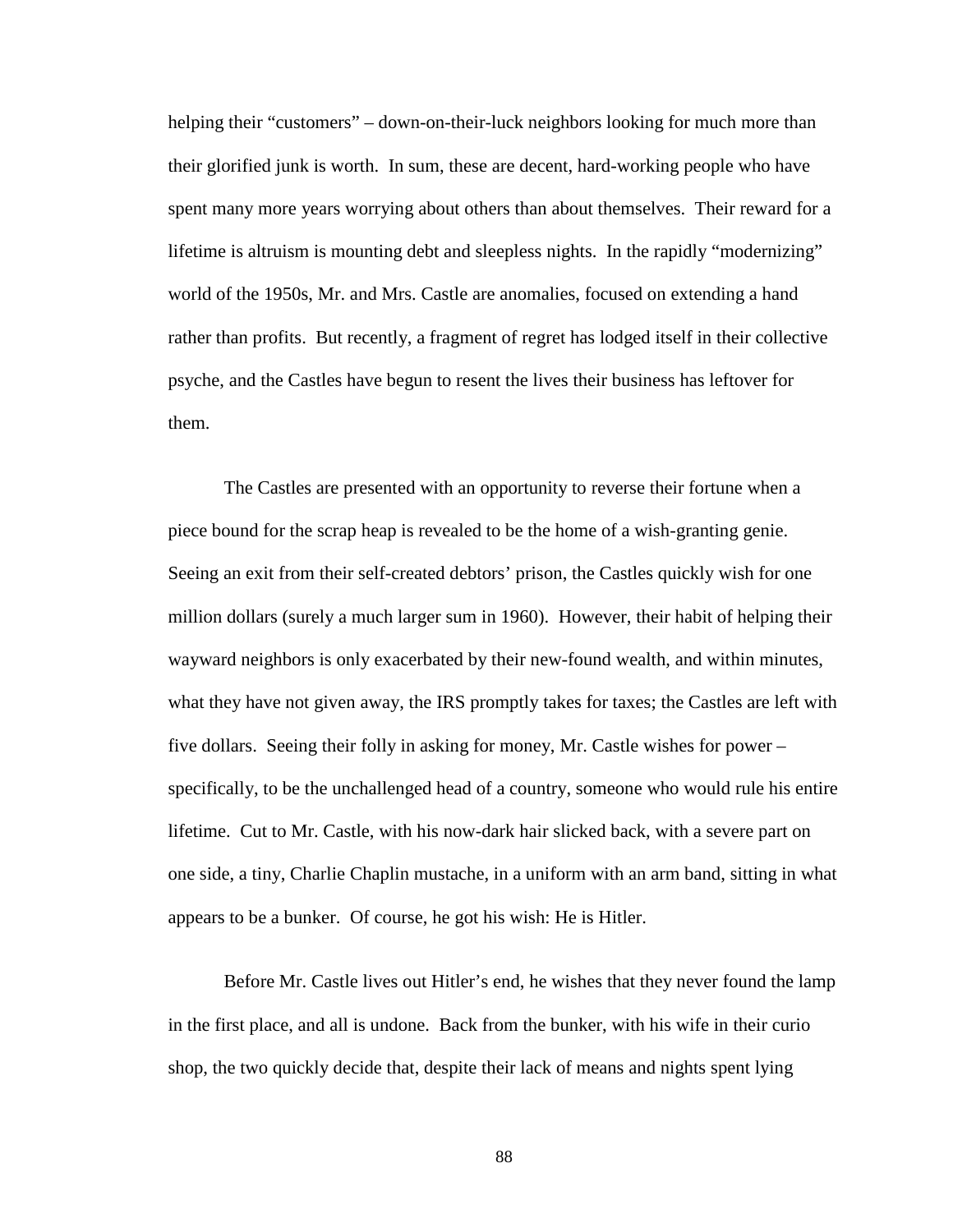awake, they are better off without intervention. Though they want for much financially, their love for each other and for their customers will keep them warm in the end. In the 1950s climate of consumerism, Levitt houses and the "company man," the Castles' story was an increasingly rare one. America had begun its shifting away from Mom & Pop and towards Sears Roebuck, and wealth, or at least its pursuit, was no longer the exclusive domain of the Rockefellers and Vanderbilts. Perhaps it was precisely because of these cultural trends, and not in spite of them, that Serling wrote 'The Man in the Bottle."

Of the heavily saturated fourth season of the series, the first episode of the truncated season, which aired January 1963, is one the darkest and most disturbing of all *Twilight Zone* episodes. "In His Image" was adapted by Charles Beaumont from one of his short stories, and features "alienation," "fear of the other" and "erosion of traditional values" all at the threshold level. More than forty years after it was first broadcast, "In His Image" still inspires a desperate, choking sense of fear and confusion in the viewer. It is the story of a man, Alan Talbot, who, away from home in a big city, inexplicably kills an old woman on a subway platform, and runs off into the night in the first sequence of the episode.

Though this violent outburst is not explained for some time, the episode depicts Talbot as recently in love and full of the excitement and foolishness the experience brings. He brings his new intended to visit the home he shares with his aunt. Upon arrival, Talbot seems lost; though he has only been away for a week, nothing about the town is how he remembered it, and no one he asks has any idea what he is talking about. At his house, he finds not his aunt but another family, and where his parents' graves are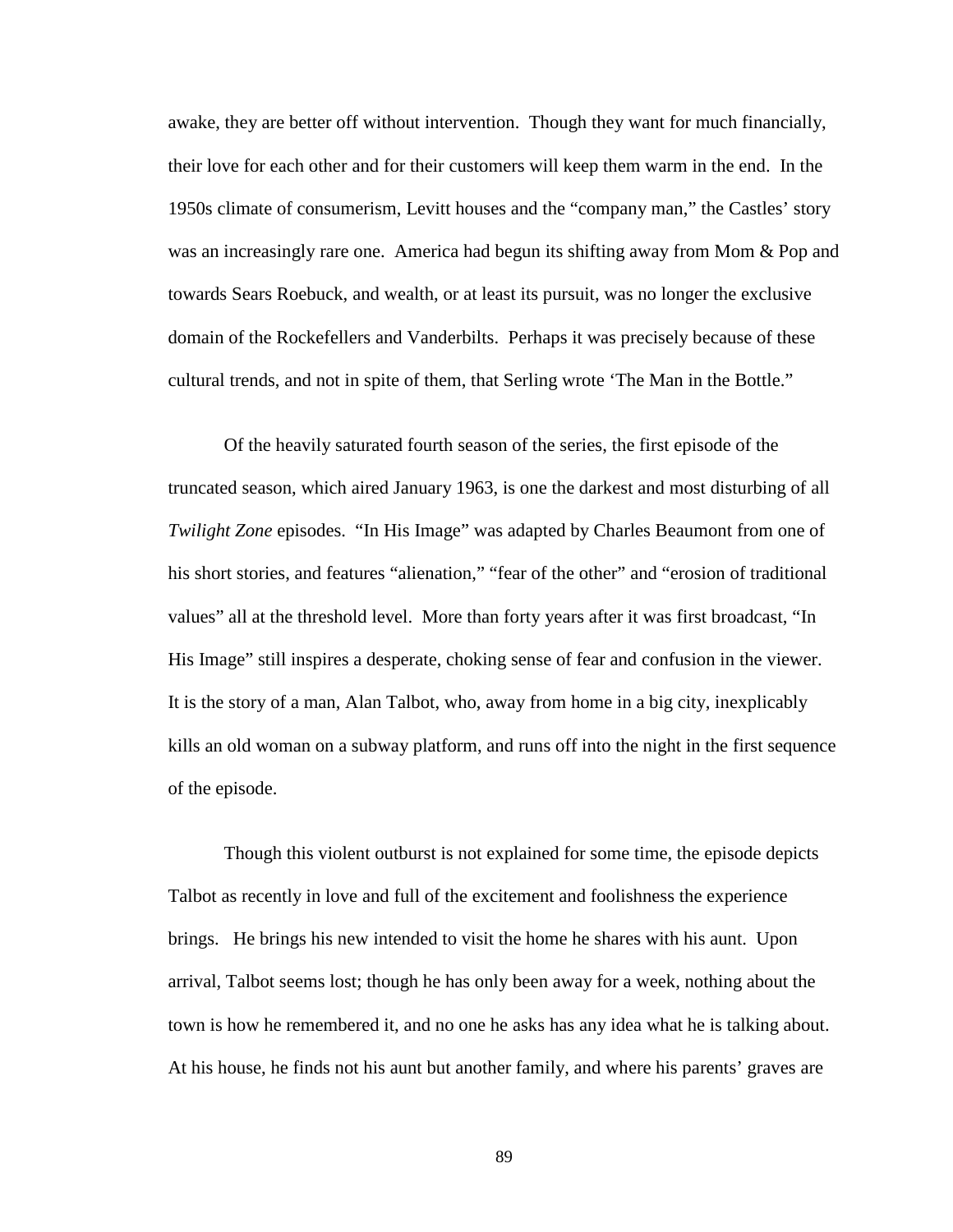supposed to be, the headstones of another married couple. He arrives in the town absolutely sure about his past and present, but within a few hours, the changed landscape and residents who claim not to know him have Talbot, and his fiancée, questioning his sanity. As the day wears on, it is revealed that Talbot has begun to periodically hear shrieking, discordant cacophonies that obscure his connection to reality. During one such episode, just as with the woman on the subway platform, he tries to kill his fiancée.

After the violence has left him (and his fiancée flees to safety), Talbot tries to piece together bits of information the town's residents have told him with things he is certain he remembers about his life. In the middle of the night, unsure of how he arrived there, Talbot finds himself inside a large, shadowy home on the outskirts of town. He does not know why, but he is compelled to search the house, believing that someone or something will be there to explain why his memories do not match up with reality. The twist of "In His Image" is most disturbing because it shakes the most basic of human principles: what makes someone human, who is responsible for creation, how can one truly be sure of one's own existence?

 In the house, Talbot comes face to face with himself, both actually and metaphorically. He learns he not a human being at all, but a robot, a creation of Walter Ryder made in his image to be all the things Walter could not: charming, charismatic and fun. But, as the horrendous sounds Talbot hears attest, Walter's robot has begun to malfunction horribly; the week-long "vacation" he was on in the city was actually when Talbot escaped from Walter's basement in a violent outburst. Now, it is only a matter of time before he shuts down completely. Despondent and desperate, Talbot tells Walter all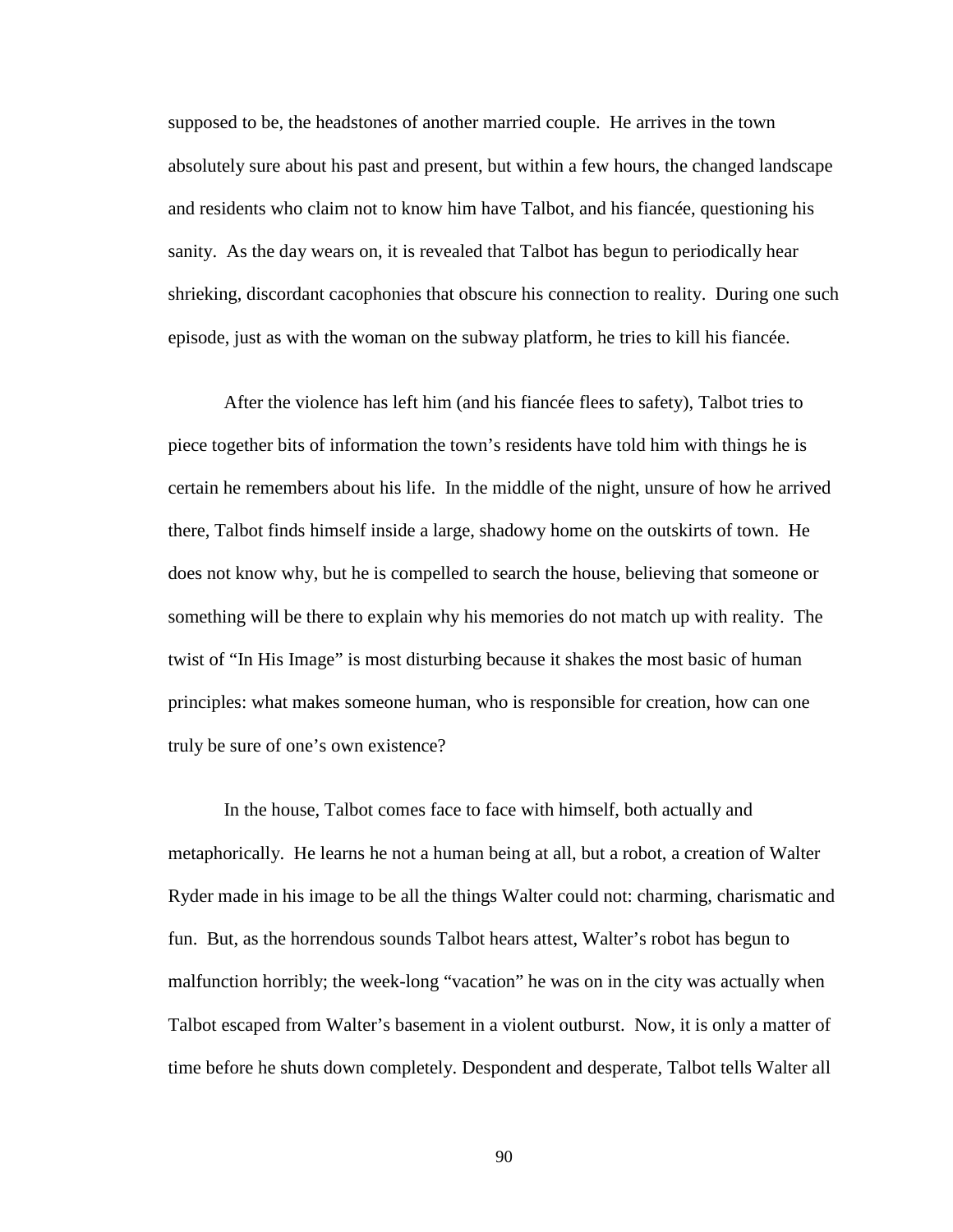about his fiancée, with the hopes that he can be fixed. Unfortunately for Talbot, it is too late, and he consumed once again by violent malfunction. Walter is forced to destroy his creation in order to save himself.

 This episode is laden with existential and moral questions, both philosophical and practical. "In His Image" explores the possibility of humanoid robots, as so many of the *Twilight Zone* episodes do. But unlike episodes such as "I Sing the Body Electric," in which a kindly, grandmother stand-in robot helps a lonely widower raise his three children, Talbot does not know he is a robot, and believes all of his emotions and memories to be real. This challenges Voltaire's venerated declaration of existence, "I think, therefore I am." If one can think, but still not *be*, then how can we know what is real? What happens when we believe certain things to be true, that are then proven to be false? Do we define our identities by externalities? Is it possible to do otherwise? Perhaps Charles Beaumont was alluding to the idea that we are more than the sum of our parts, but ultimately, Talbot was far less than his.

 "In His Image" also shines a spotlight on science and technology, and asks how moral are some of the uses to which they are put. If a robot could think and feel, what right do we have to create such a thing and then use it to our own ends? What are the rights of the creator over the created? Has the significantly increased prominence of and societal dependence upon science and technology since the end of World War II led to an increased feeling of estrangement and isolation? Are we, the consumers of General Electric and Boeing and Ford, the Alan Talbots of the world? "In His Image" seems to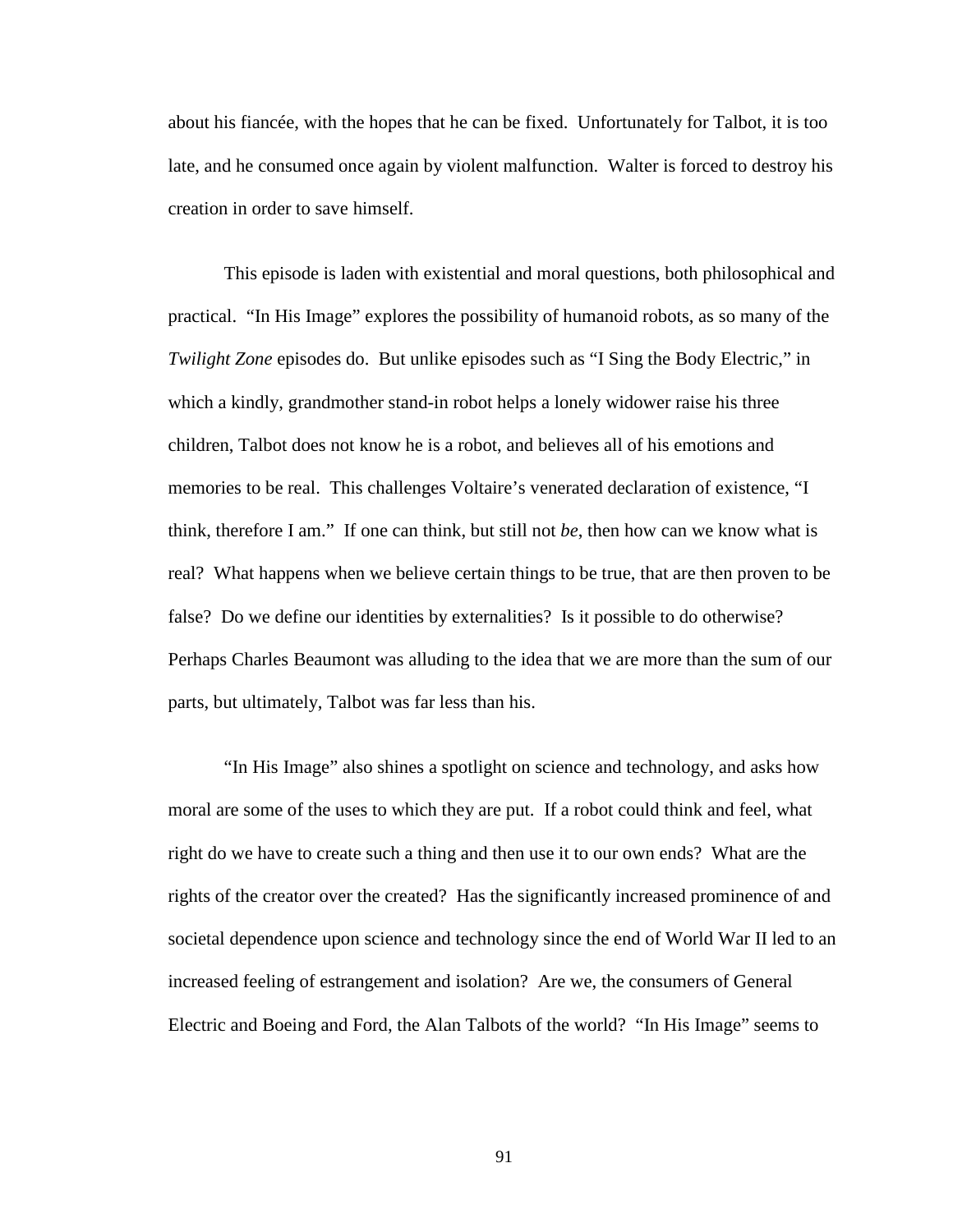imply yes, at least in part, to many of these questions; it also seems to imply that there are those pulling the strings to control a truth of which many may not be aware.

### **VIII. CONCLUSIONS**

 In a May 2004 editorial in the *Journal of Popular Culture*, Gary Hoppenstand writes about *The Twilight Zone* and how, in every positive way, that series was the antithesis of current television programming. Hoppenstand laments that television now, especially "reality" television, appeals to the lowest common denominator, not only of the medium but of humanity. He seeks refuge in DVD boxed sets of series long-gone, and, reflecting upon *The Twilight Zone* he writes:

This early pioneer of TV narrative fully understood the potential of the television medium. Unlike the drivel of today's reality TV, Serling knew how to transform television into metaphor […] This was television that entertained and instructed that enlightened us about ourselves and allowed us to escape the toils and routines of daily life. Rod Serling's series transformed television into poetic metaphor, and though certainly not perfect, *The Twilight Zone* did much to dispel Newton Minow's assessment in 1961 that television was a "vast wasteland." (562-563)

 The purpose of this study was not to canonize Rod Serling or claim *The Twilight Zone* as high art. Television historians have written of *The Twilight Zone* for years in much the way Hoppenstand did, but the context had not been defined and outlined. This study sought to establish that context for the series: context for American society during the height of the Cold War, of the fears and anxieties present in society, and the context with regard to television broadcasting. Beyond that, this study also sought to determine whether scholars who have written on the subject were correct in their assertions about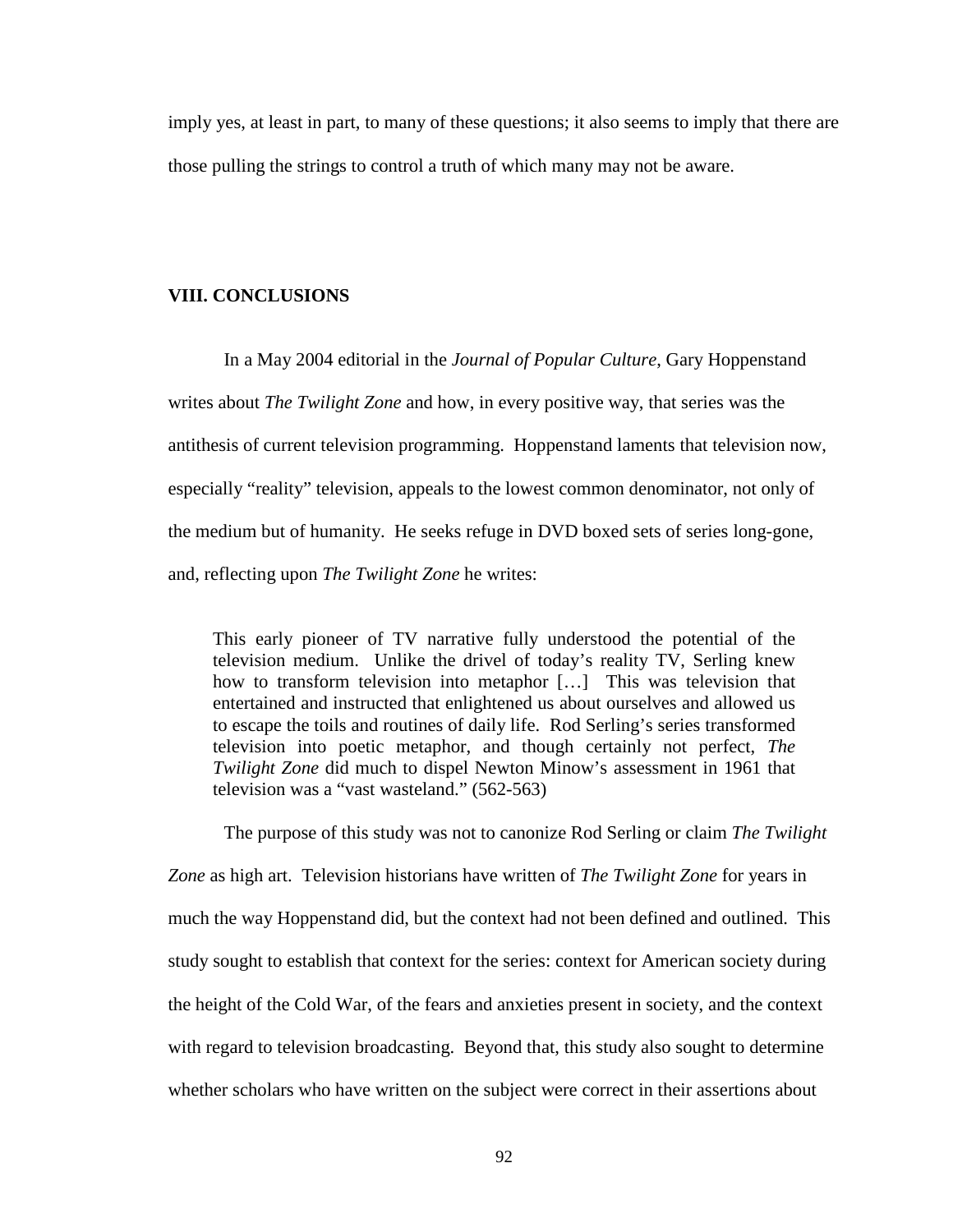the program itself: whether it truly was five seasons of Cold War allegory, or if its topicality and critique were limited to a few select episodes. Were the relevant social, political and economic themes, and corresponding fears, actually present throughout the series? Did *The Twilight Zone* instruct and "enlighten us about ourselves?" Or was it mere entertainment, with just a handful of episodes dedicated to the themes that were en vogue at the time?

 The data are concrete: *The Twilight Zone* featured social and political currents of the day in 98% of its episodes. It would seem that, despite Rod Serling's protestations to the contrary, he *was*, in fact, still interested in "saying something" and delving into the social questions of the day. He was, however, truthful to the sponsors when he said he would not court controversy; he left his public calls for nuclear disarmament for several years after *The Twilight Zone* had gone off the air (Engel, 244), and very few episodes actually featured the destruction wrought by modern weaponry. As noted by Wolfe, Serling was concerned less with the world and more with the individual's place within it (Wolfe, 26) and so many *Twilight Zone* episodes did the same. Perhaps to focus more on nuclear fears or the immorality of McCarthyism would have been to court controversy; so, instead, Serling focused his *Twilight Zone* on the private struggles of everyday men and women afraid of being different and risking being ostracized, but afraid of becoming like everyone else and losing their identities.

 As the data demonstrate, "alienation" was the most common theme in *The Twilight Zone*. Its manifestations ranged from characters dissatisfied with their life choices to characters literally, completely alone and estranged from all human contact to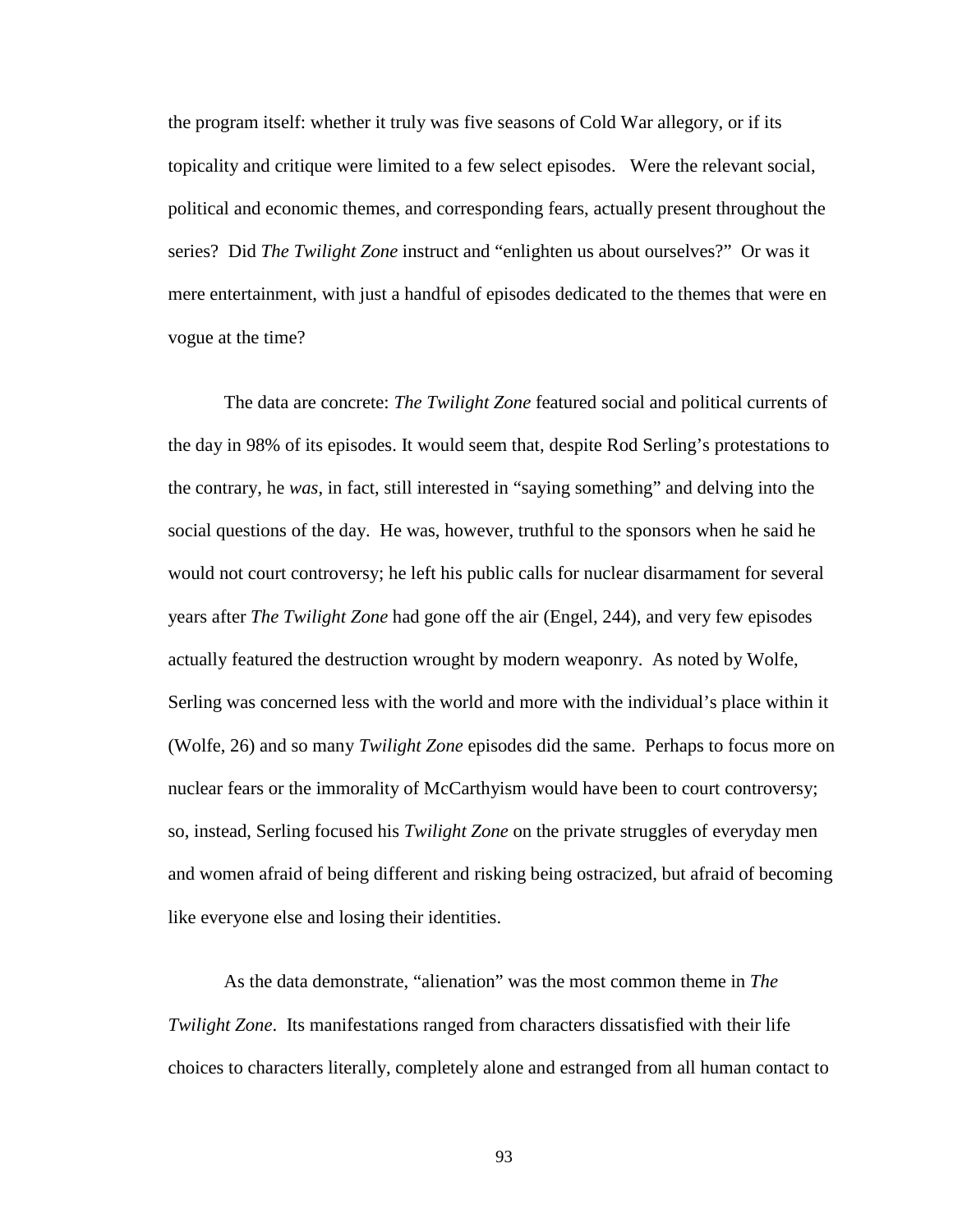people who find out they are not people at all. Whether or not the feeling of alienation, whether from one's family, community or way of life, was indeed the widest reaching and most socially significant current of the long 1950s, it may be impossible to say with finality. It was, however, unquestionably the most prominent theme of *The Twilight Zone*, highlighted again and again over the show's five seasons. This finding does fit with Presnell and McGee's assertion that the central tenet of *The Twilight Zone* was "lessons on what it means to be human" (7). Alienation is certainly unique to the human experience, and a feature of contemporary life still. With the Cold War now long over and the "modern" way of life firmly entrenched in American culture, alienation may be the lasting legacy of the series, for it continues to bear relevance to our lives.

Popular culture, "low culture" to some, can tell us much about ourselves. For many years since the series went off the air, television historians have repeatedly cited *The Twilight Zone* as an example of one instance in which popular culture held a mirror up to the public and reflected the image of what people privately knew to be true, but did not publicly address. Though the threat of Soviet world domination has long since abated, and Senator McCarthy is merely a specter of history books, America is in many ways still searching for its identity and struggling to find its way in the  $21<sup>st</sup>$  century. While some references may be dated, *The Twilight Zone*'s central themes – questions of identity, of belonging and human connection – remain as culturally significant today as ever.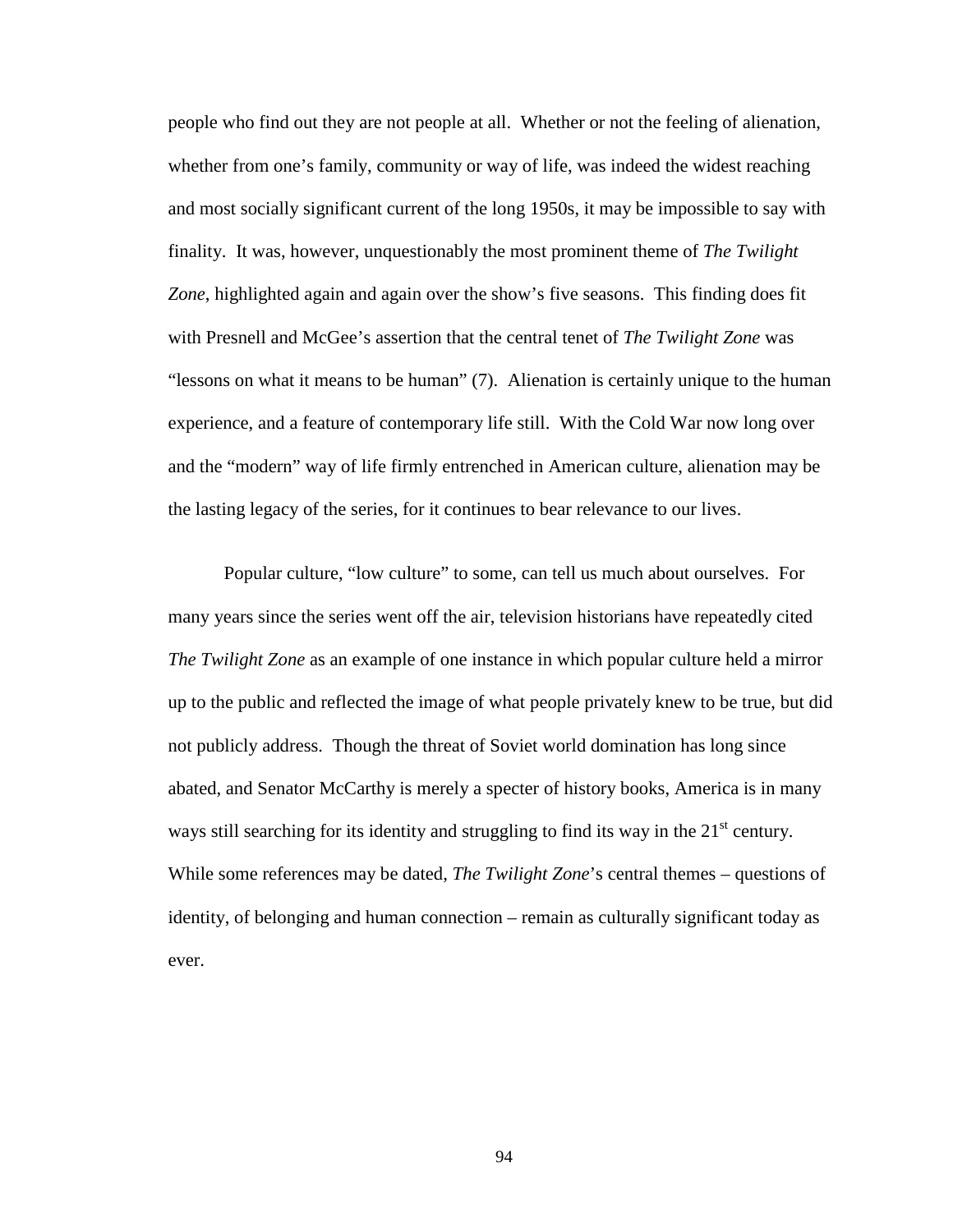### **Sources**

Adler, R. (1981). *Understanding Television*. New York, NY: Praeger Publishers.

Alpers, B.L. (2003). *Dictators, Democracy, & American Public Culture: Envisioning the* 

 *Totalitarian Enemy*. Chapel Hill, NC: University of North Carolina Press.

Barnouw, E (1970). *History of Broadcasting in the United States.* New York, NY:

Oxford University Press.

Baughman, J. L. (2007). *Same Time, Same Station.* Baltimore, MD: Johns Hopkins University Press.

Bawer, B. (2004). The Other Sixties. *The Wilson Quarterly*, 28, 2, 64-84.

Booker, M.K. (2001). *Monsters, Mushroom Clouds, and the Cold War: American* 

 *Science Fiction and the Roots of Postmodernism, 1946-1964.* Westport, CT:

Greenwood Press.

 Booker, M.K. (2002). *The Post-Utopian Imagination: American Culture in the Long 1950s*. Westport, CT: Greenwood Press.

Booker, M.K. (2005). *Science Fiction Television*. Westport, CT: Greenwood Press.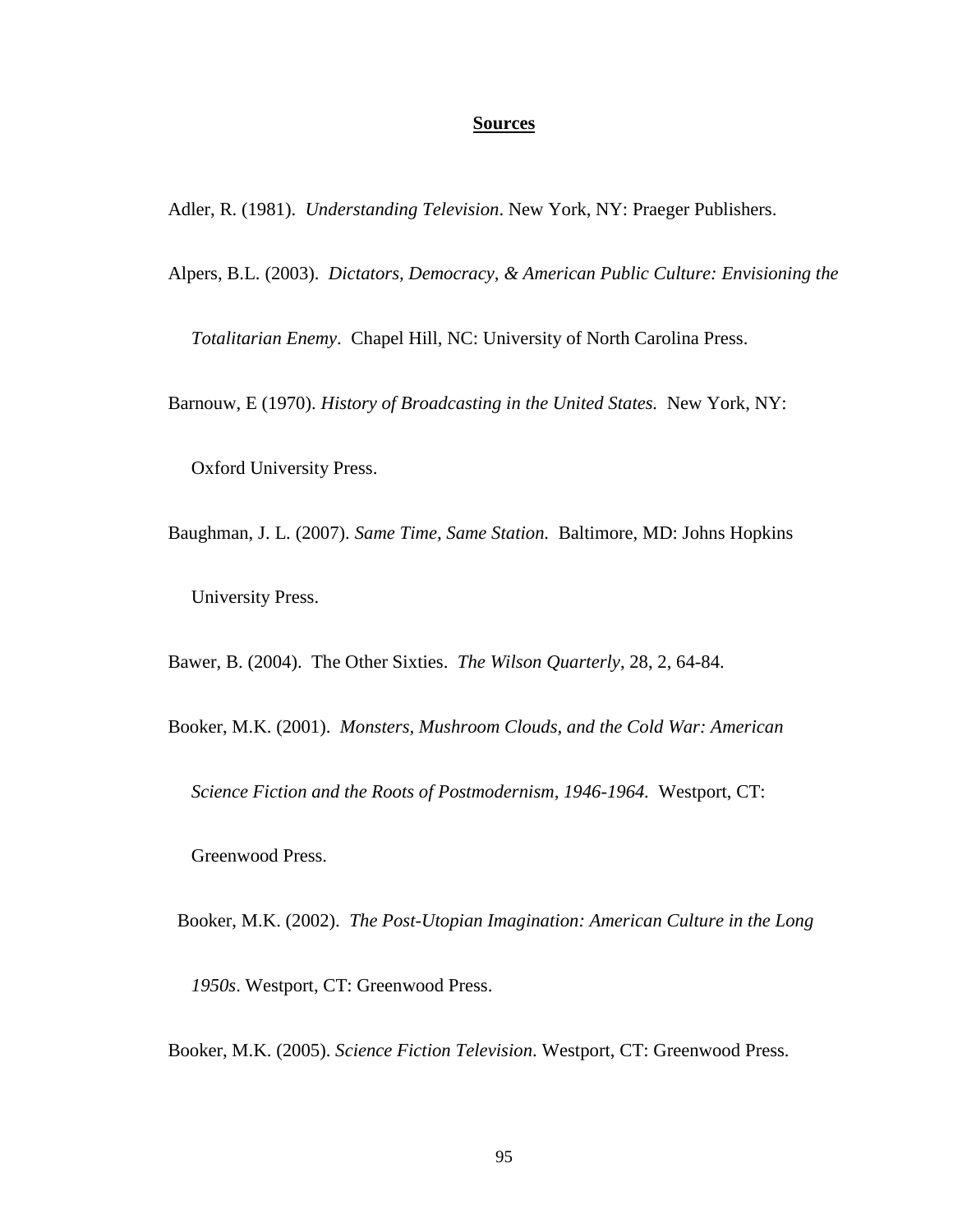Boddy, W. (1984). Entering 'The Twilight Zone.' *Screen*, 25, 4/5, 98-108.

Boddy, W. (1993). *Fifties Television.* Chicago, IL: University of Illinois Press.

Boyer, P. (1985). *By the Bomb's Early Light*. New York, NY: Pantheon Books.

Browne, N. (1994). *American Television*. Chur, Switzerland: Harwood Academic Publishers.

Caputi, M. (2005). *A Kinder, Gentler America*. Minneapolis, MN: University of

Minnesota Press.

Caute, D. (1978). *The Great Fear*. New York: Simon and Schuster.

DiFate, V. (2006). Where Do Little Green Men Come From? *Science Fiction America*

(ed. by Hogan, 2006). Jefferson, NC: McFarland & Co, Inc.

Doherty, T (2003). *Cold War, Cool Medium.* New York, NY: Columbia University

Press.

Edgerton, G. (2007). *The Columbia History of American Television.* New York, NY:

Columbia University Press.

Engel, J. (1989). *Rod Serling: The Dreams and Nightmares of Life in The Twilight Zone*.

New York, NY: Contemporary Books.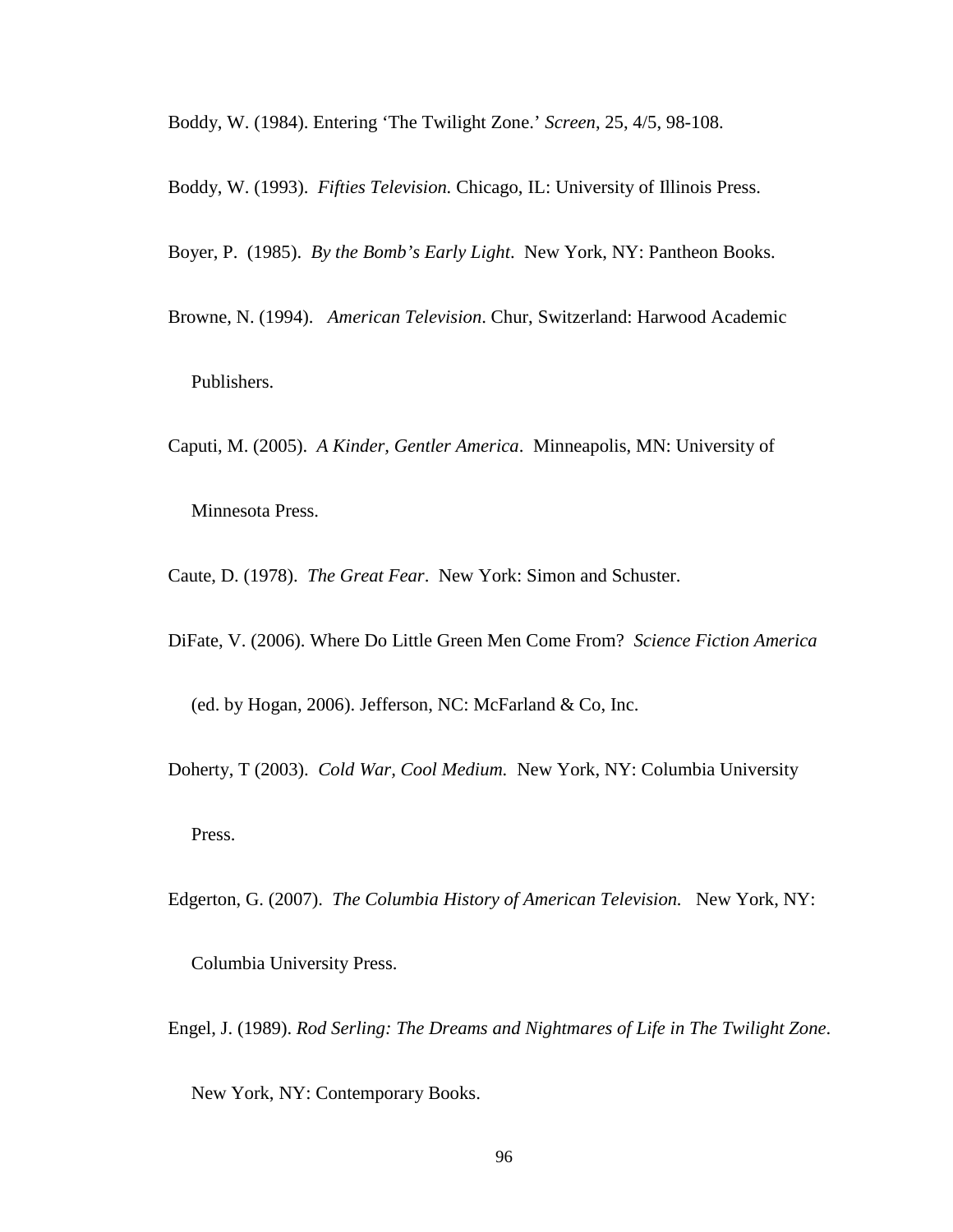Engelhardt, T. (1995). *The end of victory culture: cold war America and the* 

 *disillusioning of a generation.* New York, NY: Basic Books.

Gillam, R. (1971). *Power in Postwar America*. Boston, MA: Little, Brown & Company.

Hodges, F.M. (2003). The Promised Planet: Alliances and struggles of the gerontocracy

in American television science fiction of the 1960s. *Aging Male*, 6, 3, 175-182.

Hogan, D. (2006). *Science Fiction America*. Jefferson, NC: McFarland & Co, Inc.

Jackson, K. T. (1985). The Baby Boom and the Age of the Subdivision. *Crabgrass* 

 *Frontier: The Suburbanization of the United States*. New York: Oxford University

Press, Inc. (as cited in Marcus & Burner, 1991).

Jacobs, R. (2007). 'There Are No Civilians; We Are All at War': Nuclear war shelter and survival narratives during the early Cold War. *The Journal of American Culture*, 30, 4, 401-416.

Leach, W. (1993). *Land of Desire*. New York, NY: Pantheon Books.

Levine, A. J. (2008). *"Bad Old Days."* New Brunswick, NJ: Transaction Publishers.

May, E.T. (1988). *Homeward Bound: American Families in the Cold War Era*. New

York, NY: Basic Books.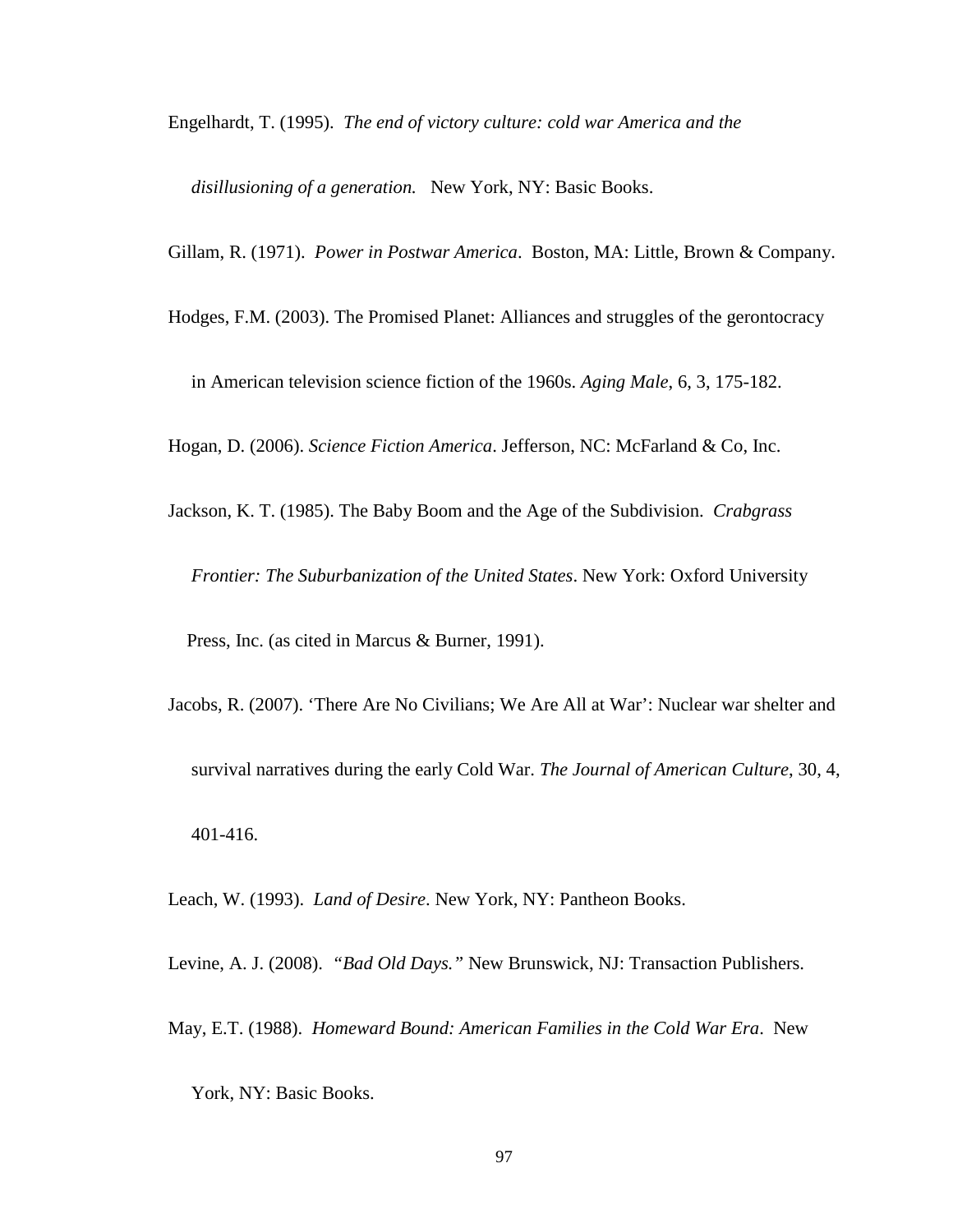- Moore, B., Bensman, M. and Van Dyke, J. (2006). *Prime-Time Television*. Westport, CT: Praeger.
- Oakes, G. (1994). *The Imaginary War: Civil Defense and American Cold War Culture*.

New York, NY: Oxford University Press.

- Presnell, D. and McGee, M. (1998). *A Critical History of Television's The Twilight Zone*. Jefferson, NC: McFarland & Co. Publishers.
- Putnam, R.D. (2000). Bowling Alone: The Collapse and Revival of American

Community. New York, NY: Touchstone.

Sander, G. F. (1992). *Serling*. New York, NY: Penguin Books.

Schwartz, R. A. (2003). *The 1950s*. New York, NY: Facts on File, Inc.

Sherwin, M. J. (1970). The Atomic Bomb as History: An Essay Review. *Wisconsin* 

 *Magazine of History*, 53, 128-134. (as cited in Abrams & Levine, 1971).

Skoble, A.J. (2008). Technology and Ethics in 'The Day the Earth Stood Still.' *The* 

 *Philosophy of Science Fiction Film* (ed. by Sanders, 2008). Lexington, KY: The

University Press of Kentucky.

Sterling, C. and Kitross, J.M. (2002). Stay *Tuned: A History of American Broadcasting.*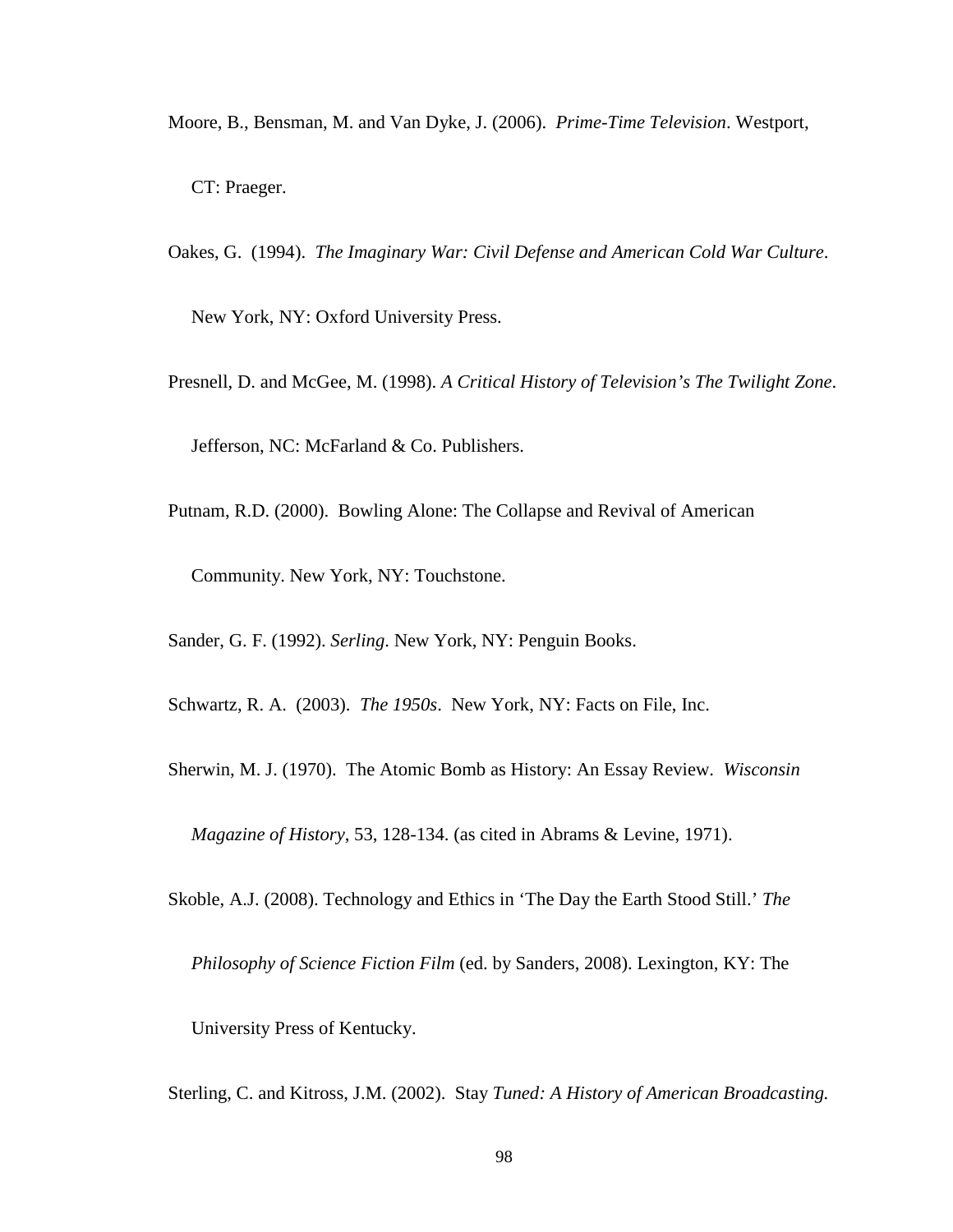Mahwah, NJ: Lawrence Erlbaum Associates.

- Tsutsui, W. (2007). Looking straight at 'THEM!' Understanding the bug movies of the 1950s. *Environmental History*, 12, 2, 237-253.
- Venuti, L. (1981). Rod Serling, Television Censorship, The Twilight Zone. *Western*

 *Humanities Review*, 35, 4, 354-366.

Wojcik, D. (1997). *The End of the World as We Know It*. New York, NY: NYU Press.

Wolfe, P. (1997). *In the Zone: The Twilight World of Rod Serling*. Bowling Green, OH:

Bowling Green State University Popular Press.

Worland, R. (1996). Sign Posts Up Ahead: The Twilight Zone, The Outer Limits and TV

Political Fantasy 1959-1965. *Science Fiction Studies*, 23, 3, 103-122.

Woods, R. B. (2005). *Quest for Identity: America since 1945*. New York: Cambridge

University Press.

Zicree, M. S. (1992). *The Twilight Zone Companion*. Los Angeles: Silman-James Press.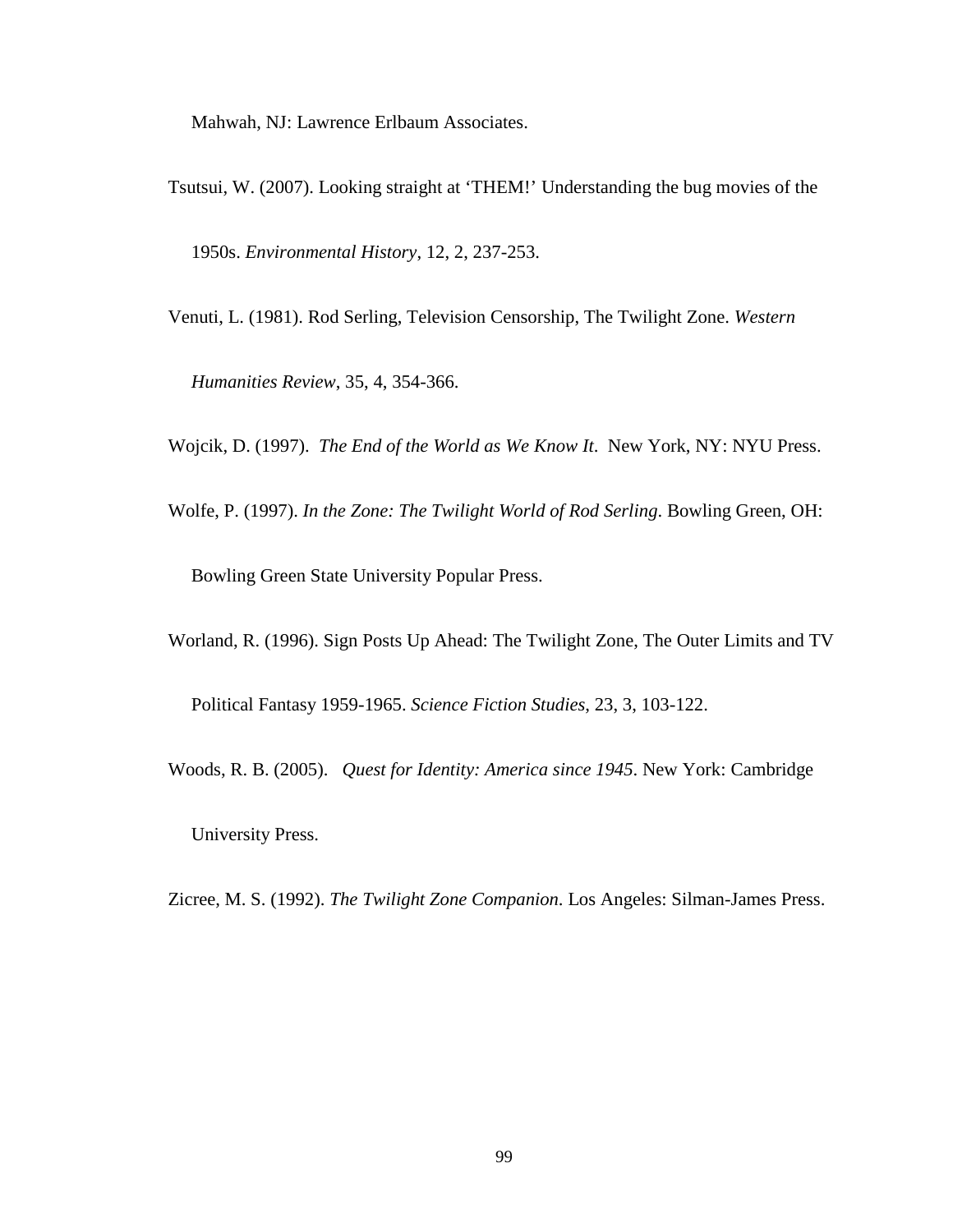Appendix 1

Episode number/title:\_\_\_\_\_\_\_\_\_\_\_\_\_\_\_\_\_\_\_\_\_\_\_\_\_\_\_\_\_\_\_\_\_\_\_\_\_\_\_\_ Original airing date: \_\_\_\_\_\_\_\_

1. Main character on stage by his or herself

2. Character portrayed as recently having left home or moved to a city

- 3. Character complains of loneliness, isolation
- or feeling misunderstood
- 4. Character is rallied against by, or is the target

of hostility from, the other characters

# **ALIENATION: TOTAL NUMBER OF OCCURANCES**

# **FEAR OF THE OTHER: TOTAL NUMBER OF OCCURANCES**

1. Characters respond to unfamiliar terrain or characters

in an overtly negative way

2. Unfamiliar characters dressed in a bizarre fashion

3. Negative motives are assigned to unfamiliar characters

4. Main characters verbalize dangers posed to them by unfamiliar characters or terrain

# **FEAR OF WAR & MASS DESTRUCTION TOTAL NUMBER OF OCCURANCES**

1. Bomb is detonated during episode

2. Characters express concern that a bomb or missile will affect their area

3. Characters respond to threat of foreign attack in a negative way

4. Visual or contextual references to WWII

# **EROSION OF TRADITIONAL VALUES TOTAL NUMBER OF OCCURANCES**

1. Science leads a characters to behave in an anti-social manner

2. Money or attainment of personal power is the motivation for a character's behavior

3. Character devotes himself to modern culture at expense of family & traditional values

4. Characters who have contact with modern technology are physically distant from others

### $\overline{\phantom{0}}$  $\overline{\phantom{a}}$  $\overline{\phantom{0}}$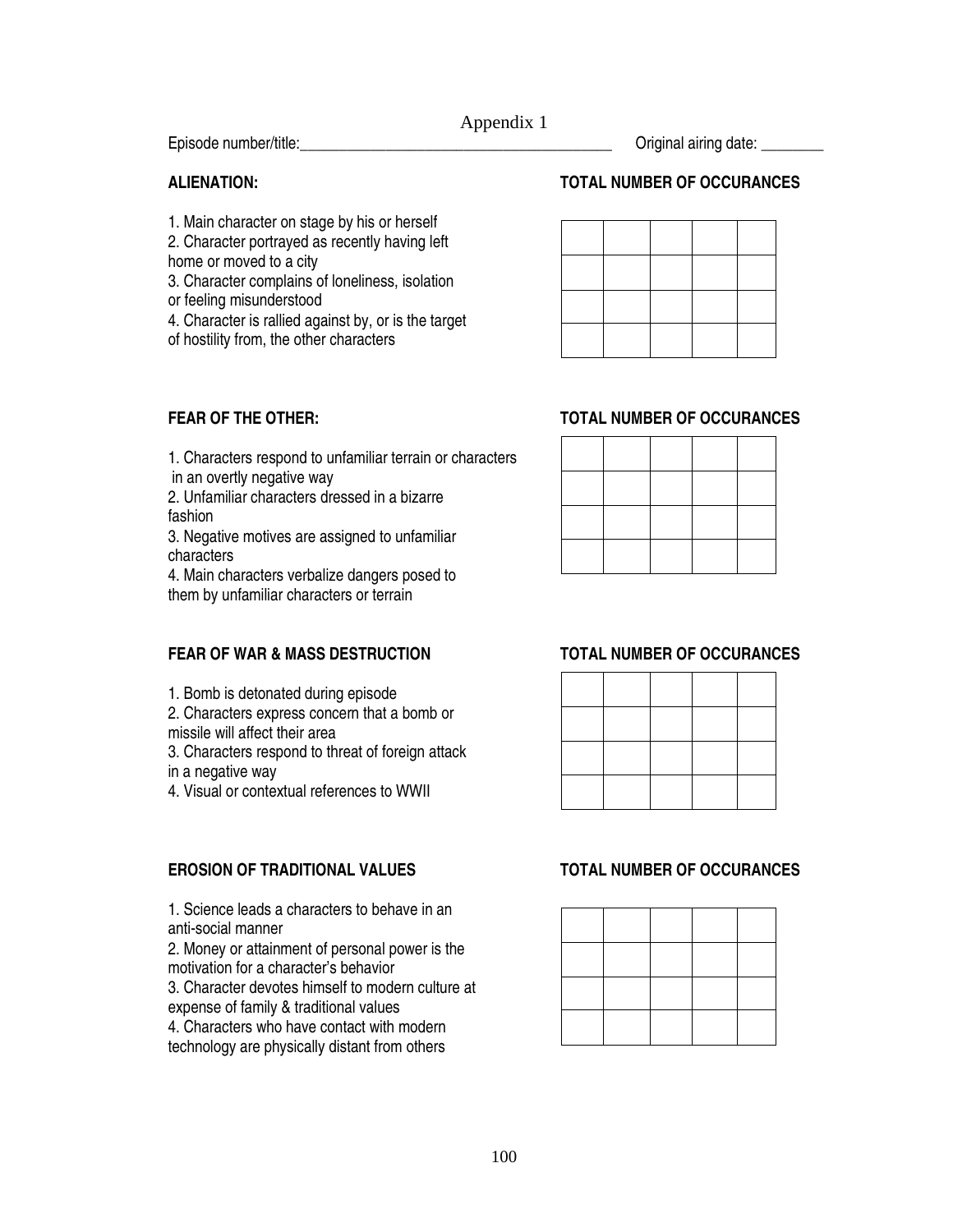1. Negative regime portrayal

2. Members or advocates of regime are portrayed in shadow

3. "Good" characters portrayed as objects of punishment or scrutiny by regime

4. Repression of non-state-sanctioned ideas occurs or is discussed

# **TOTALITARIAN REGIMES TOTAL NUMBER OF OCCURANCES**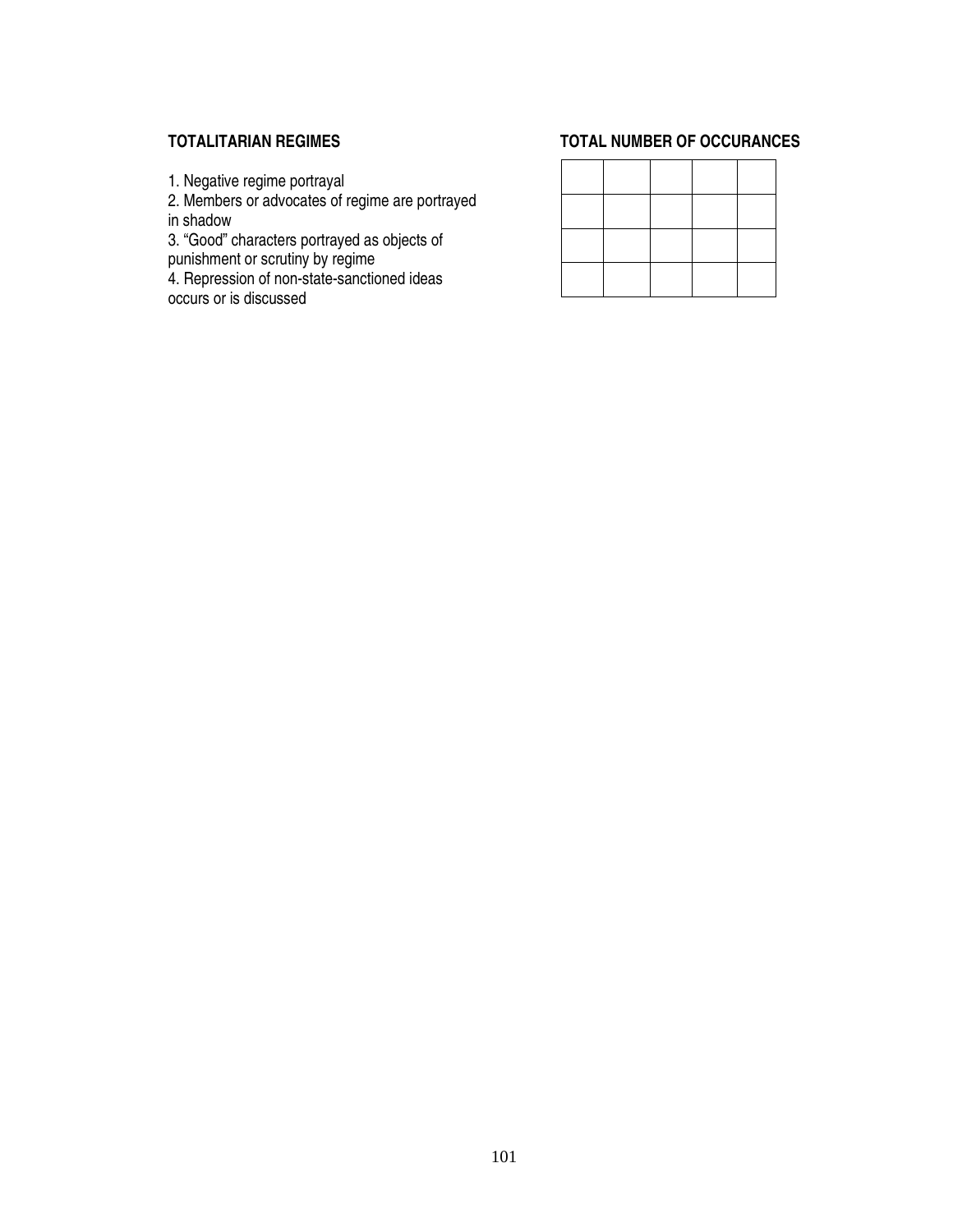| Alienation 1                    | 0.52 |
|---------------------------------|------|
| <b>Alienation 2</b>             | 0.45 |
| <b>Alienation 3</b>             | 0.47 |
| Alienation 4                    | 0.33 |
| Fear of the Other 1             | 0.44 |
| Fear of the Other 2             | 0.42 |
| Fear of the Other 3             | 0.47 |
| Fear of the Other 4             | 0.5  |
| Fear of War 1                   | 0.54 |
|                                 |      |
| Fear of War 2                   | 0.57 |
| Fear of War 3                   | 0.31 |
| Fear of War 4                   | 0.54 |
| Erosion of traditional values 1 | 0.5  |
| Erosion of traditional values 2 | 0.51 |
| Erosion of traditional values 3 | 0.5  |
| Erosion of traditional values 4 | 0.55 |
| <b>Totalitarian Regimes 1</b>   | 0.31 |
|                                 |      |
| <b>Totalitarian Regimes 2</b>   | 0.5  |
| <b>Totalitarian Regimes 3</b>   | 0.35 |
| <b>Totalitarian Regimes 4</b>   | 0.9  |

Appendix 2: Scott's Pi Values by Variable